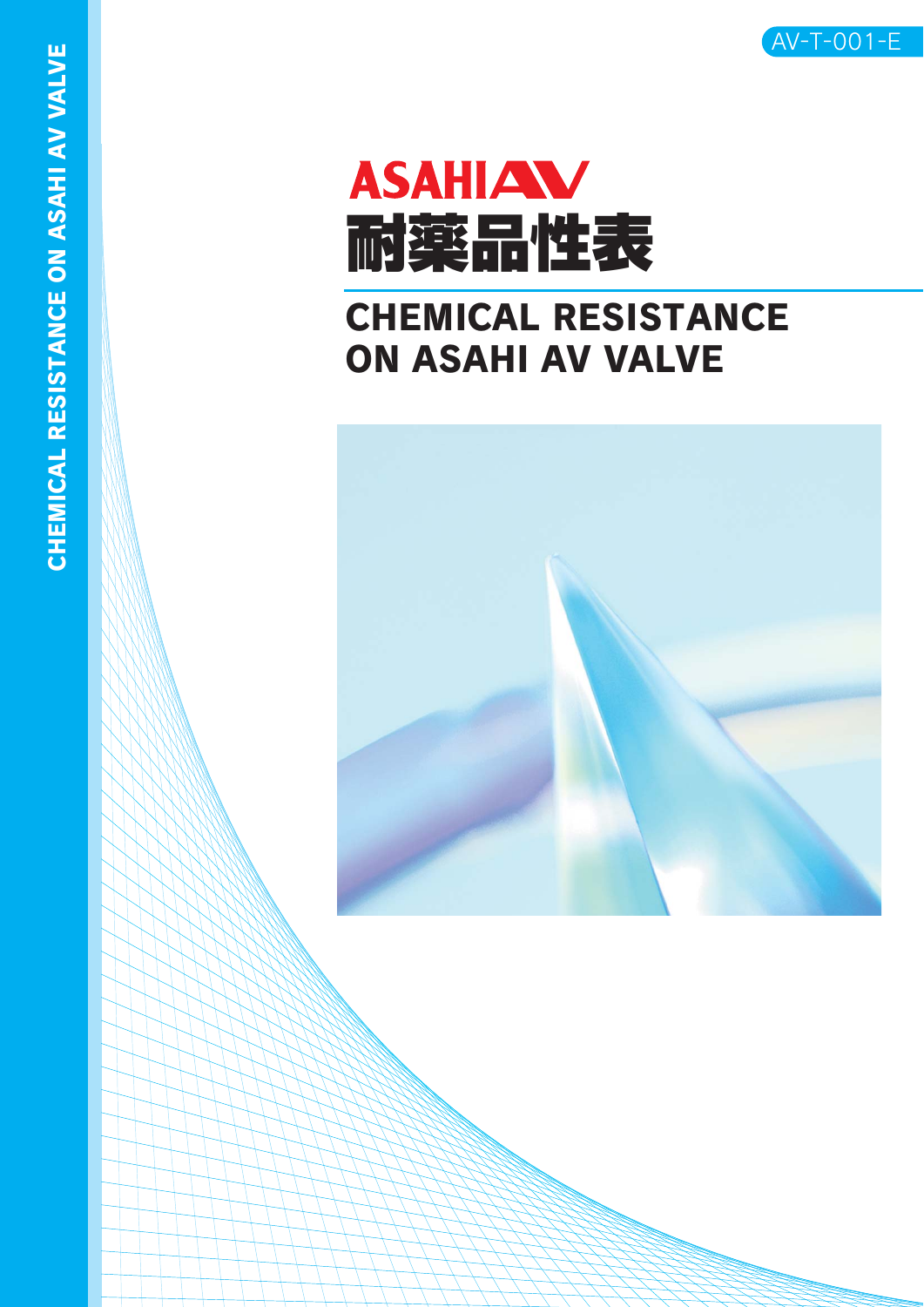本表はAV製品を構成する材質について、浸漬テスト、使用実績、文献により弊社独自の判定方法で評価したもの であり、従いましてAV製品の品質を保証するものではありません。

現実には、それぞれの客先の使用条件(圧力、温度、応力、時間、スラリー、振動、環境等)により受ける影響 が異なりますので、疑問がある場合は実証テストにより確認されることをおすすめします。

**(注) PTFEについてはPTFEそのものの耐薬品性を評価したのであり、製品の使用においては浸透性を考慮する (ガスバリヤー性が劣る)必要があります。**

#### 《記号の説明》

| ◎…………………………全く或いはほとんど影響を受けない                                       |
|-------------------------------------------------------------------|
| ○………………………若干の影響を受ける                                               |
| △…………………………影響を受ける                                                 |
| ×……………………… 著しく影響を受ける                                              |
| 空欄…………………… 未確認または実績なし                                             |
| Pure ………………… 100%または純粋な薬液                                         |
| Satu. ………………… 各温度における飽和状態の水溶液                                     |
| U-PVC ……………… 無可塑硬質塩化ビニル(Unplasticized Polyvinylchloride)          |
| C-PVC ………………耐熱硬質塩化ビニル(Chlorinated Polyvinylchloride)              |
|                                                                   |
|                                                                   |
| PTFE …………………… ポリテトラフルオロエチレン(Polytetrafluoroethylene)              |
| FKM ………………… ふっ素ゴム(Fluorocarbon Rubber)                            |
| EPDM ……………… エチレンプロピレンゴム(Ethylene Propylene Diene Rubber)          |
| NBR ………………… ニトリルゴム(Nitrile Rubber)                                |
| IIR …………………… ブチルゴム(Butyl Rubber)                                  |
| CSM ………………… クロロスルフォニルポリエチレンゴム(Chlorosulfonyl Polyethylene Rubber) |
|                                                                   |

**This chemical resistance manuals is the resolt of own evaluation based on immersion tests,literrature and accumulated field experience.**

**The results listed are to be used as reference material only. No recommendation or pressure, temperture, stress, period of time, vibration and other folow related parameters. It is suggested that trial installations or test specimens be evaluated under actual process conditions.**

**(Note)**

**So far as usage of PTFE is concerned, it should be considered that PTFE has greayer permeability than other plastics when in contact with aggressive such as chlorine gas, nitric acid,hydrochloric acid and so forth.**

#### 《MARKS》

- **◎………………… Little or No effect**
- **○………………… Slight effect**
- **△………………… Noticeable effect**
- **×………………… Severe effect**
- **Blank space …… Not confirmed or no actual result**
- **Pure …………… Indicating 100% of solution**
- **Satu. …………… The term "Satu"indicates a concentration such that the solution is saturated at every working temperature.**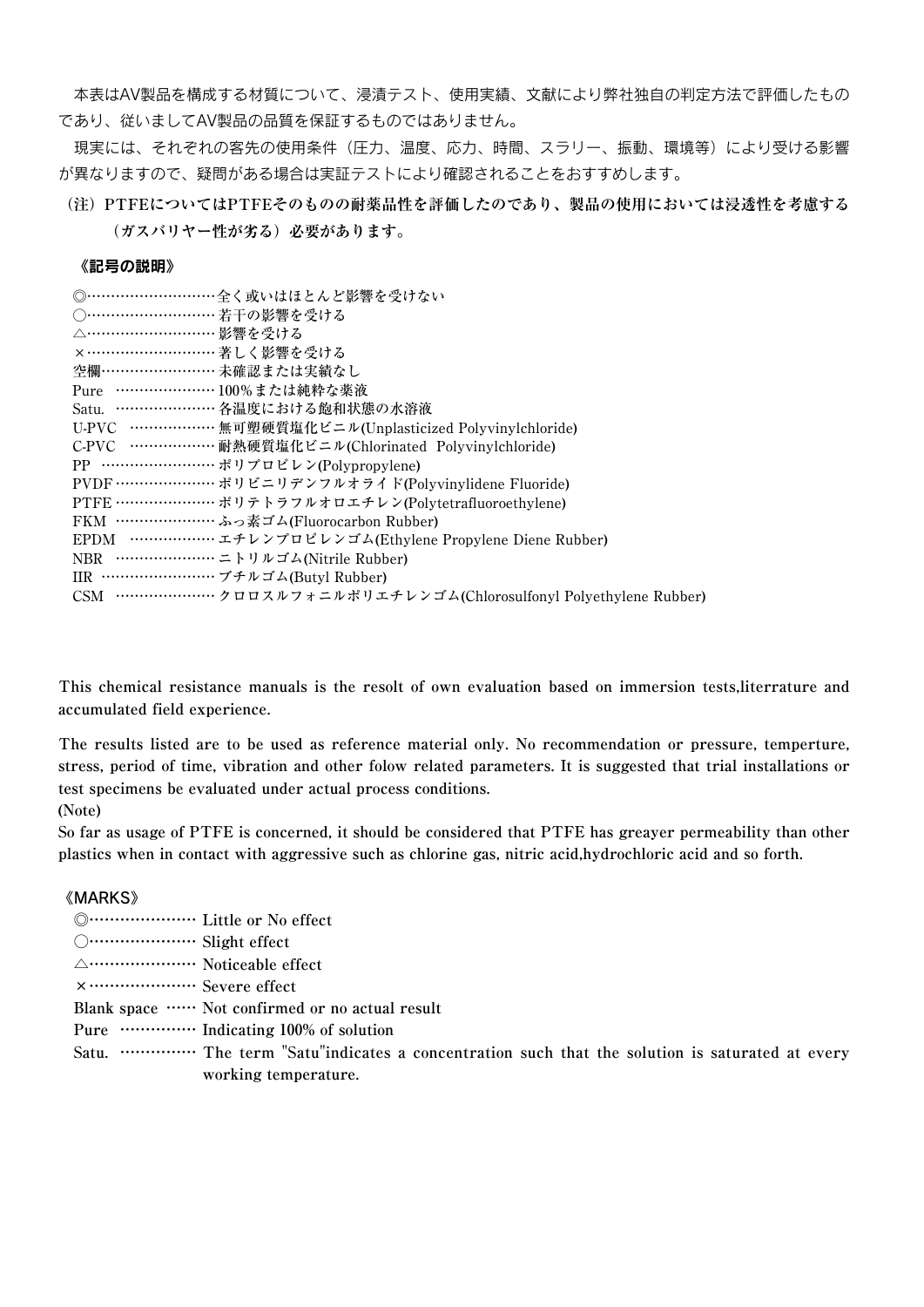|                          | 材質                                          |         |                   |                                                                                       |                                                         | プラスチック                    |                         |                                  |                   | エラストマ                                        |                              |                          |                                 |
|--------------------------|---------------------------------------------|---------|-------------------|---------------------------------------------------------------------------------------|---------------------------------------------------------|---------------------------|-------------------------|----------------------------------|-------------------|----------------------------------------------|------------------------------|--------------------------|---------------------------------|
|                          |                                             |         | <b>Material</b>   |                                                                                       |                                                         | <b>Plastic</b>            |                         |                                  |                   | <b>Elastomer</b>                             |                              |                          |                                 |
| 薬品名                      | 化学式<br>Chemicals<br>濃度<br>Concentration (%) | 温度Temp. |                   | $\begin{array}{c}\n\mathbf{U} \\ \mathbf{P} \\ \mathbf{V} \\ \mathbf{C}\n\end{array}$ | $\overline{\mathbf{c}}$<br>$\mathbf{v}$<br>$\mathbf{c}$ | $\mathbf{P}_{\mathbf{P}}$ | $\mathbf{P} \mathbf{V}$ | $\frac{\mathbf{P}}{\mathbf{F}}$  | $\mathbf{K}$<br>M | $\mathbf{P}$<br>$\mathbf{D}$<br>$\mathbf{M}$ | $\mathbf{N}$<br>$\mathbf{B}$ | $\frac{I}{I}$            | $\frac{\mathbf{C}}{\mathbf{S}}$ |
| <b>Chemicals</b>         | Formula                                     |         | $\rm ^{\circ}\!C$ |                                                                                       |                                                         |                           |                         |                                  |                   |                                              | $\mathbf R$                  | $\mathbf R$              | M                               |
|                          |                                             |         | 20                | $\times$                                                                              | $\times$                                                | $\circledcirc$            | $\times$                | $\circledcirc$                   | $\triangle$       | $\circledcirc$                               | $\times$                     | $\circledcirc$           | $\times$                        |
|                          |                                             |         | 40                |                                                                                       |                                                         | $\circledcirc$            |                         | $\circledcirc$                   | $\triangle$       | $\circledcirc$                               |                              | $\circledcirc$           |                                 |
|                          |                                             | Pure    | 60                |                                                                                       |                                                         | $\bigcirc$                |                         | $\circledcirc$                   | $\times$          | O                                            |                              | $\circledcirc$           |                                 |
|                          |                                             |         | 80                |                                                                                       |                                                         |                           |                         | $\circledcirc$                   |                   |                                              |                              |                          |                                 |
|                          |                                             |         | 100               |                                                                                       |                                                         |                           |                         | $\circledcirc$                   |                   |                                              |                              |                          |                                 |
| Acetaldehyde             | СНзСНО                                      |         | 120               |                                                                                       |                                                         |                           |                         | $\circledcirc$                   |                   |                                              |                              |                          |                                 |
| アセトアルデヒド                 |                                             |         | 20                | $\times$                                                                              | $\times$                                                | $\circledcirc$            | $\times$                | $\circledcirc$                   | $\bigcirc$        | $\circledcirc$                               | $\times$                     | $\circledcirc$           | $\times$                        |
|                          |                                             |         | 40                |                                                                                       |                                                         | $\circledcirc$            |                         | $\circledcirc$                   | $\bigcirc$        | $\circledcirc$                               |                              | $\circledcirc$           |                                 |
|                          |                                             | 40      | 60                |                                                                                       |                                                         | $\circledcirc$            |                         | $\circledcirc$                   | $\triangle$       | $\circledcirc$                               |                              | $\circledcirc$           |                                 |
|                          |                                             |         | 80                |                                                                                       |                                                         | $\bigcirc$                |                         | $\circledcirc$                   | $\times$          | $\bigcirc$                                   |                              |                          |                                 |
|                          |                                             |         | 100               |                                                                                       |                                                         |                           |                         | $\circledcirc$                   |                   |                                              |                              |                          |                                 |
|                          |                                             |         | 120               |                                                                                       |                                                         |                           |                         | $\circledcirc$                   |                   |                                              |                              |                          |                                 |
|                          |                                             |         | 20                | $\circledcirc$                                                                        | $\circledcirc$                                          | $\circledcirc$            | $\circledcirc$          | $\circledcirc$                   | $\bigcirc$        | $\circledcirc$                               | $\bigcirc$                   | $\circledcirc$           | $\bigcirc$                      |
|                          |                                             |         | 40                | $\circledcirc$                                                                        | $\circledcirc$                                          | $\circledcirc$            | $\circledcirc$          | $\circledcirc$                   | $\bigcirc$        | $\circledcirc$                               |                              | $\bigcirc$               | $\triangle$                     |
|                          |                                             | 10      | 60                | $\circledcirc$                                                                        | $\circledcirc$                                          | $\circledcirc$            | $\circledcirc$          | $\circledcirc$                   | $\triangle$       | $\bigcirc$                                   |                              | $\bigcirc$               | $\times$                        |
|                          |                                             |         | 80                |                                                                                       | $\circledcirc$                                          | $\circledcirc$            | $\circledcirc$          | $\circledcirc$                   | $\times$          |                                              |                              |                          |                                 |
|                          |                                             |         | 100               |                                                                                       |                                                         |                           | $\circledcirc$          | $\circledcirc$                   |                   |                                              |                              |                          |                                 |
| Acetic acid              | CH <sub>3</sub> COOH                        |         | 120               |                                                                                       |                                                         |                           | $\bigcirc$              | $\circledcirc$                   |                   |                                              |                              |                          |                                 |
| 酢<br>酸                   |                                             |         | 20                | $\circledcirc$                                                                        | $\circledcirc$                                          | $\circledcirc$            | $\circledcirc$          | $\circledcirc$                   | $\triangle$       | ()                                           | $\times$                     | $\times$                 | $\times$                        |
|                          |                                             |         | 40                | $\circledcirc$                                                                        | $\bigcirc$                                              | $\circledcirc$            | $\circledcirc$          | $\circledcirc$                   | $\times$          |                                              |                              |                          |                                 |
|                          |                                             | 50      | 60                | $\bigcirc$                                                                            | $\triangle$                                             | $\circledcirc$            | $\circledcirc$          | $\circledcirc$                   |                   |                                              |                              |                          |                                 |
|                          |                                             |         | 80                |                                                                                       | $\times$                                                |                           | О                       | $\circledcirc$                   |                   |                                              |                              |                          |                                 |
|                          |                                             |         | 100               |                                                                                       |                                                         |                           | $\bigcirc$              | $\circledcirc$                   |                   |                                              |                              |                          |                                 |
|                          |                                             |         | 120               |                                                                                       |                                                         |                           |                         | $\circledcirc$                   |                   |                                              |                              |                          |                                 |
|                          |                                             |         | 20                | $\times$                                                                              | $\times$                                                | $\circledcirc$            | $\circledcirc$          | $\circledcirc$                   | ×                 | ×                                            | ×                            | ×                        | ×                               |
| Acetic acid              |                                             |         | 40                |                                                                                       |                                                         | O                         | $\circledcirc$          | $\circledcirc$                   |                   |                                              |                              |                          |                                 |
| (Glacial)                | <b>СН3СООН</b>                              | 99      | 60                |                                                                                       |                                                         | $\triangle$               | О                       | $\circledcirc$                   |                   |                                              |                              |                          |                                 |
| 氷<br>酢<br>酸              |                                             |         | $\overline{80}$   |                                                                                       |                                                         |                           |                         | $\overline{\circ}$               |                   |                                              |                              |                          |                                 |
|                          |                                             |         | 100               |                                                                                       |                                                         |                           |                         | $\circledcirc$                   |                   |                                              |                              |                          |                                 |
|                          |                                             |         | 120               |                                                                                       |                                                         |                           |                         | $\circledcirc$                   |                   |                                              |                              |                          |                                 |
|                          |                                             |         | 20                | $\times$                                                                              | $\times$                                                | $\bigcirc$                | $\bigcirc$              | $\circledcirc$                   | $\times$          | $\triangle$                                  | $\times$                     | $\bigcirc$               | $\times$                        |
|                          |                                             |         | 40                |                                                                                       |                                                         | $\triangle$               | $\triangle$             | $\circledcirc$                   |                   | $\times$                                     |                              | $\triangle$              |                                 |
| Acetic anhydride<br>無水酢酸 | (CH <sub>3</sub> CO) <sub>2</sub> O         | Pure    | 60                |                                                                                       |                                                         | $\times$                  | $\times$                | $\circledcirc$                   |                   |                                              |                              | $\times$                 |                                 |
|                          |                                             |         | $\overline{80}$   |                                                                                       |                                                         |                           |                         | $\circledcirc$                   |                   |                                              |                              |                          |                                 |
|                          |                                             |         | 100               |                                                                                       |                                                         |                           |                         | $\circledcirc$                   |                   |                                              |                              |                          |                                 |
|                          |                                             |         | 120<br>20         | $\times$                                                                              | $\times$                                                | $\circledcirc$            | $\times$                | $\circledcirc$<br>$\circledcirc$ |                   | $\circledcirc$                               | $\times$                     |                          |                                 |
|                          |                                             |         | 40                |                                                                                       |                                                         | $\circledcirc$            |                         | $\circledcirc$                   | $\times$          | $\bigcirc$                                   |                              | $\bigcirc$<br>$\bigcirc$ | $\triangle$<br>$\times$         |
|                          |                                             |         | 60                |                                                                                       |                                                         | $\triangle$               |                         | $\circledcirc$                   |                   |                                              |                              |                          |                                 |
| <b>Acetone</b><br>アセトン   | CH <sub>3</sub> COCH <sub>3</sub>           | Pure    | 80                |                                                                                       |                                                         |                           |                         | $\circledcirc$                   |                   |                                              |                              |                          |                                 |
|                          |                                             |         | 100               |                                                                                       |                                                         |                           |                         | $\circledcirc$                   |                   |                                              |                              |                          |                                 |
|                          |                                             |         | 120               |                                                                                       |                                                         |                           |                         | $\circledcirc$                   |                   |                                              |                              |                          |                                 |
|                          |                                             |         | 20                | $\circledcirc$                                                                        | $\circledcirc$                                          | $\circledcirc$            | $\circledcirc$          | $\circledcirc$                   | $\circledcirc$    | $\circledcirc$                               | $\circledcirc$               |                          | $\circledcirc$                  |
|                          |                                             |         | 40                | $\overline{\circ}$                                                                    | $\circledcirc$                                          | $\circledcirc$            | $\circledcirc$          | $\circledcirc$                   | $\circledcirc$    | $\circledcirc$                               | $\circledcirc$               |                          |                                 |
| Adipic acid              |                                             |         | 60                | $\circledcirc$                                                                        | $\circledcirc$                                          | $\circledcirc$            | $\circledcirc$          | $\circledcirc$                   | $\circledcirc$    | $\circledcirc$                               | $\circledcirc$               |                          |                                 |
| アジピン酸                    | HOOC(CH2)4COOH                              | Satu.   | 80                |                                                                                       | $\bigcirc$                                              | $\bigcirc$                | $\circledcirc$          | $\circledcirc$                   | $\circledcirc$    | $\bigcirc$                                   |                              |                          |                                 |
|                          |                                             |         | 100               |                                                                                       |                                                         |                           | $\circledcirc$          | $\circledcirc$                   | $\bigcirc$        |                                              |                              |                          |                                 |
|                          |                                             |         | 120               |                                                                                       |                                                         |                           | $\circledcirc$          | $\circledcirc$                   |                   |                                              |                              |                          |                                 |
|                          |                                             |         |                   |                                                                                       |                                                         |                           |                         |                                  |                   |                                              |                              |                          |                                 |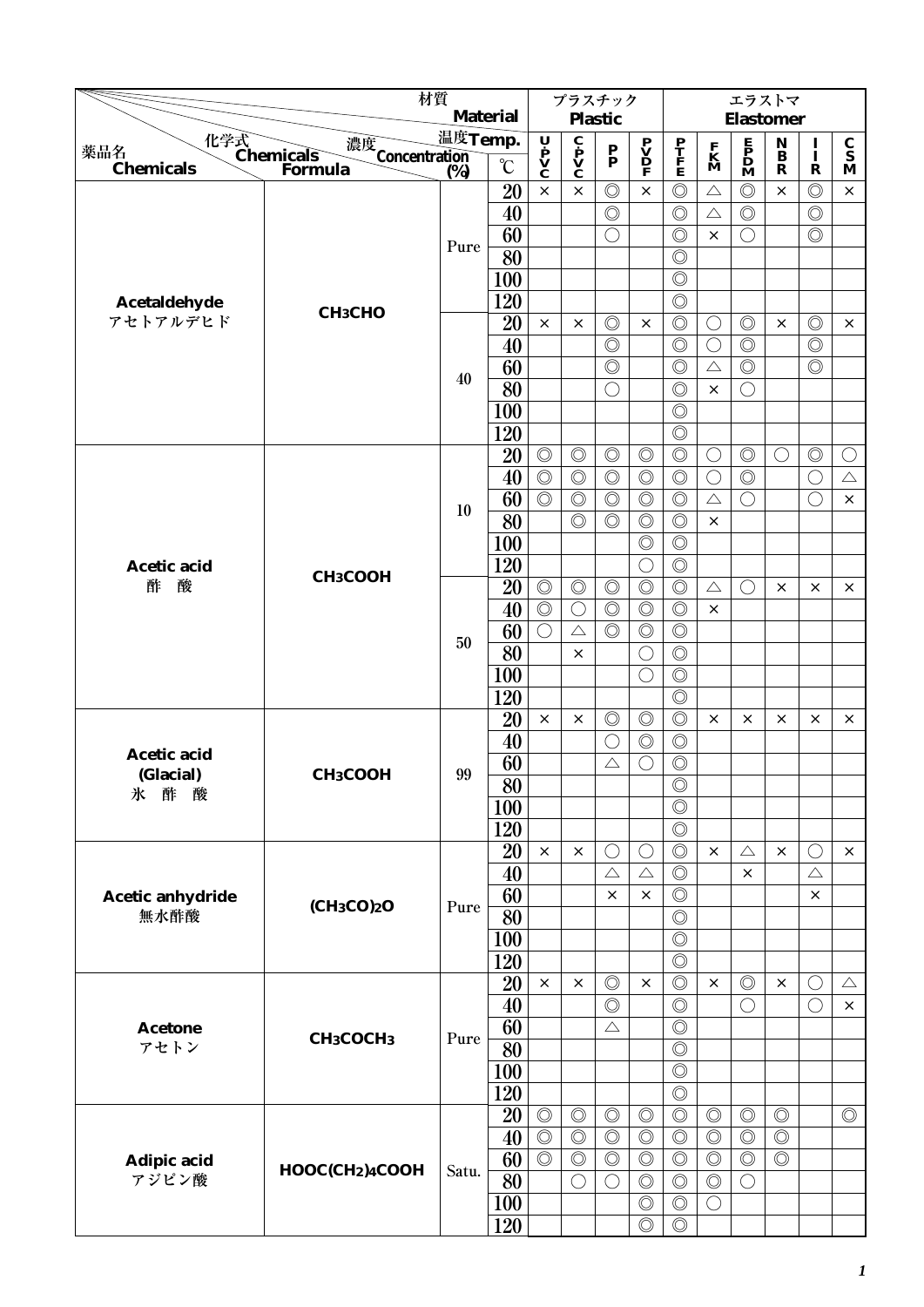| <b>Material</b><br><b>Plastic</b><br><b>Elastomer</b><br>温度Temp.<br>化学式<br>Chemicals<br>U P<br>V<br>C<br>$\mathbf{c}$ $\mathbf{p}$ $\mathbf{V}$ $\mathbf{C}$<br>濃度<br>$\mathbf N$<br>$\begin{array}{c} \mathbf{P} \\ \mathbf{V} \\ \mathbf{D} \\ \mathbf{F} \end{array}$<br>$\frac{\mathbf{P}}{\mathbf{F}}$<br>$\mathbf{F}$<br>$\mathbf{D}$<br>$\mathbf{M}$<br>$\frac{\mathbf{C}}{\mathbf{S}}$<br>I<br>$\frac{\mathbf{F}}{\mathbf{M}}$<br>薬品名<br>$\frac{P}{P}$<br>Concentration<br>$\ddot{\mathbf{B}}$<br>Ī<br>$\rm ^{\circ}C$<br><b>Chemicals</b><br>Formula<br>(%)<br>$\mathbf R$<br>R<br>M<br>$\circledcirc$<br>20<br>$\circledcirc$<br>$\circledcirc$<br>$\circledcirc$<br>$\circledcirc$<br>$\circledcirc$<br>$\circledcirc$<br>$\circledcirc$<br>$\circledcirc$<br>40<br>$\circledcirc$<br>$\bigcirc$<br>$\circledcirc$<br>$\circledcirc$<br>60<br>$\circledcirc$<br>$\bigcirc$<br>◯<br><b>Allyl alcohol</b><br>$CH2=CHCH2OH$<br>$\overline{80}$<br>アリルアルコール<br>$\circledcirc$<br>$\circledcirc$<br>$\bigcirc$<br>100<br>$\circledcirc$<br>120<br>O<br>$\circledcirc$<br>20<br>$\circledcirc$<br>$\circledcirc$<br>$\circledcirc$<br>$\circledcirc$<br>$\circledcirc$<br>$\circledcirc$<br>$\circledcirc$<br>$\circledcirc$<br>$\circledcirc$<br>$\overline{\circ}$<br>$\circledcirc$<br>$\circledcirc$<br>$\circledcirc$<br>$\circledcirc$<br>$\circledcirc$<br>$\circledcirc$<br>$\circledcirc$<br>$\circledcirc$<br>$\circledcirc$<br>40<br>60<br>$\circledcirc$<br>$\circledcirc$<br>$\circledcirc$<br>$\circledcirc$<br>$\circledcirc$<br>$\circledcirc$<br>$\circledcirc$<br>$\bigcirc$<br>$\bigcirc$<br><b>Aluminum chloride</b><br>AlC <sub>l3</sub><br>Satu.<br>塩化アルミニウム<br>80<br>$\circledcirc$<br>$\circledcirc$<br>$\circledcirc$<br>$\circledcirc$<br>$\circledcirc$<br>$\bigcirc$<br>100<br>$\circledcirc$<br>$\circledcirc$<br>$\circledcirc$<br>$\circledcirc$<br>120<br>$\circledcirc$<br>20<br>$\circledcirc$<br>$\circledcirc$<br>$\circledcirc$<br>$\circledcirc$<br>$\circledcirc$<br>$\circledcirc$<br>$\circledcirc$<br>$\circledcirc$<br>$\circledcirc$<br>$\circledcirc$<br>$\circledcirc$<br>$\circledcirc$<br>$\circledcirc$<br>$\circledcirc$<br>$\circledcirc$<br>$\circledcirc$<br>$\circledcirc$<br>$\circledcirc$<br>40<br>$\circledcirc$<br>$\circledcirc$<br><b>Aluminum sulfate</b><br>60<br>$\circledcirc$<br>$\circledcirc$<br>$\circledcirc$<br>$\circledcirc$<br>$\circledcirc$<br>$\circledcirc$<br>$\circledcirc$<br>$\circledcirc$<br>$\bigcirc$<br>$\bigcirc$<br>硫酸アルミニウム<br>Al2(SO4)3<br>Satu.<br>80<br>$\circledcirc$<br>$\circledcirc$<br>$\circledcirc$<br>$\circledcirc$<br>$\circledcirc$<br>(硫酸バンド)<br>100<br>$\circledcirc$<br>$\circledcirc$<br>$\circledcirc$<br>120<br>$\circledcirc$<br>20<br>$\circledcirc$<br>$\circledcirc$<br>$\circledcirc$<br>$\circledcirc$<br>$\circledcirc$<br>$\circledcirc$<br>$\circledcirc$<br>$\triangle$<br>$\times$<br>40<br>$\circledcirc$<br>$\circledcirc$<br>$\circledcirc$<br>$\circledcirc$<br>$\circledcirc$<br>$\circledcirc$<br>$\circledcirc$<br>$\triangle$<br>60<br>$\circledcirc$<br>$\circledcirc$<br>$\circledcirc$<br>$\circledcirc$<br>$\circledcirc$<br>$\bigcirc$<br>∩<br>$\times$<br>Ammonia gas<br>100<br>NH <sub>3</sub><br>アンモニアガス<br>80<br>$\circledcirc$<br>$\circledcirc$<br>$\bigcirc$<br>$\bigcirc$<br>$\times$<br>$\circledcirc$<br>100<br>$\bigcirc$<br>120<br>$\circledcirc$<br>$\bigcirc$<br>$\circledcirc$<br>$\circledcirc$<br>20<br>$\circledcirc$<br>$\circledcirc$<br>$\circledcirc$<br>$\circledcirc$<br>$\circledcirc$<br>$\circledcirc$<br>$\triangle$<br>O<br>40<br>$\circledcirc$<br>$\circledcirc$<br>$\circledcirc$<br>$\circledcirc$<br>$\circledcirc$<br>$\circledcirc$<br>$\circledcirc$<br>$\triangle$<br>$\triangle$<br>$\bigcirc$<br>60<br>$\circledcirc$<br>$\circledcirc$<br>$\circledcirc$<br>$\circledcirc$<br>$\circledcirc$<br>$\circledcirc$<br>$\circledcirc$<br>$\times$<br>$\times$<br>$\bigcirc$<br>10<br>$\overline{80}$<br>$\overline{\circ}$<br>$\bigcirc$<br>$\circledcirc$<br>$\circledcirc$<br>$\circledcirc$<br>$\circledcirc$<br>×<br>$\circledcirc$<br>$\circledcirc$<br><b>100</b><br>Ammonia water<br>120<br>$\circledcirc$<br>$\bigcirc$<br>アンモニア水<br>NH <sub>4</sub> OH<br><b>20</b><br>$\circledcirc$<br>$\circledcirc$<br>$\circledcirc$<br>$\circledcirc$<br>$\circledcirc$<br>$\circledcirc$<br>$\circledcirc$<br>$\bigcirc$<br>×<br>()<br>(水酸化アンモニウム)<br>40<br>$\circledcirc$<br>$\circledcirc$<br>$\circledcirc$<br>$\circledcirc$<br>$\circledcirc$<br>$\circledcirc$<br>$\circledcirc$<br>$\triangle$<br>$\times$<br>×<br>60<br>$\circledcirc$<br>$\circledcirc$<br>$\circledcirc$<br>$\circledcirc$<br>$\circledcirc$<br>$\circledcirc$<br>$\bigcirc$<br>$\times$<br>×<br>40<br>80<br>$\circledcirc$<br>$\bigcirc$<br>O<br>$\times$<br>100<br>$\circledcirc$<br>$\bigcirc$<br>$\circledcirc$<br>120<br>$\bigcirc$<br>$\circledcirc$<br>20<br>$\circledcirc$<br>$\circledcirc$<br>$\circledcirc$<br>$\circledcirc$<br>$\circledcirc$<br>$\circledcirc$<br>$\circledcirc$<br>$\circledcirc$<br>$\circledcirc$<br>$\circledcirc$<br>40<br>$\circledcirc$<br>$\circledcirc$<br>$\circledcirc$<br>$\circledcirc$<br>$\circledcirc$<br>$\circledcirc$<br>$\circledcirc$<br>$\circledcirc$<br>$\circledcirc$<br>$\circledcirc$<br>$\circledcirc$<br>$\circledcirc$<br>60<br>$\circledcirc$<br>$\circledcirc$<br>$\circledcirc$<br>$\circledcirc$<br>$\circledcirc$<br>$\circledcirc$<br>$\circledcirc$<br><b>Ammonium acetate</b><br>CH <sub>3</sub> COONH <sub>4</sub><br>Satu.<br>80<br>$\circledcirc$<br>酢酸アンモニウム<br>$\circledcirc$<br>$\bigcirc$<br>$\bigcirc$<br>$\bigcirc$<br>$\bigcirc$<br>$\bigcirc$<br>$\left(\right)$<br>$\left(\right)$<br>100<br>$\circledcirc$<br>$\circledcirc$<br>$\bigcirc$<br>120<br>$\circledcirc$<br>$\bigcirc$<br>20<br>$\circledcirc$<br>$\circledcirc$<br>$\circledcirc$<br>$\circledcirc$<br>$\circledcirc$<br>$\circledcirc$<br>$\circledcirc$<br>$\circledcirc$<br>$\circledcirc$<br>$\circledcirc$<br>$\circledcirc$<br>$\circledcirc$<br>$\circledcirc$<br>$\circledcirc$<br>$\circledcirc$<br>$\circledcirc$<br>$\circledcirc$<br>$\circledcirc$<br>$\circledcirc$<br>$\circledcirc$<br>40<br>60<br>$\circledcirc$<br>$\circledcirc$<br>$\circledcirc$<br>$\circledcirc$<br>$\circledcirc$<br>$\circledcirc$<br>$\circledcirc$<br>$\circledcirc$<br>$\circledcirc$<br>$\circledcirc$<br>Ammonium carbonate<br>$(NH4)2CO3$<br>Satu.<br>80<br>炭酸アンモニウム<br>$\circledcirc$<br>$\circledcirc$<br>$\circledcirc$<br>$\circledcirc$<br>$\circledcirc$<br>$\circledcirc$<br>100<br>$\circledcirc$<br>$\circledcirc$<br>$\circledcirc$<br>$\circledcirc$<br>120<br>$\circledcirc$ | 材質 |  | プラスチック |  |  | エラストマ |  |
|-----------------------------------------------------------------------------------------------------------------------------------------------------------------------------------------------------------------------------------------------------------------------------------------------------------------------------------------------------------------------------------------------------------------------------------------------------------------------------------------------------------------------------------------------------------------------------------------------------------------------------------------------------------------------------------------------------------------------------------------------------------------------------------------------------------------------------------------------------------------------------------------------------------------------------------------------------------------------------------------------------------------------------------------------------------------------------------------------------------------------------------------------------------------------------------------------------------------------------------------------------------------------------------------------------------------------------------------------------------------------------------------------------------------------------------------------------------------------------------------------------------------------------------------------------------------------------------------------------------------------------------------------------------------------------------------------------------------------------------------------------------------------------------------------------------------------------------------------------------------------------------------------------------------------------------------------------------------------------------------------------------------------------------------------------------------------------------------------------------------------------------------------------------------------------------------------------------------------------------------------------------------------------------------------------------------------------------------------------------------------------------------------------------------------------------------------------------------------------------------------------------------------------------------------------------------------------------------------------------------------------------------------------------------------------------------------------------------------------------------------------------------------------------------------------------------------------------------------------------------------------------------------------------------------------------------------------------------------------------------------------------------------------------------------------------------------------------------------------------------------------------------------------------------------------------------------------------------------------------------------------------------------------------------------------------------------------------------------------------------------------------------------------------------------------------------------------------------------------------------------------------------------------------------------------------------------------------------------------------------------------------------------------------------------------------------------------------------------------------------------------------------------------------------------------------------------------------------------------------------------------------------------------------------------------------------------------------------------------------------------------------------------------------------------------------------------------------------------------------------------------------------------------------------------------------------------------------------------------------------------------------------------------------------------------------------------------------------------------------------------------------------------------------------------------------------------------------------------------------------------------------------------------------------------------------------------------------------------------------------------------------------------------------------------------------------------------------------------------------------------------------------------------------------------------------------------------------------------------------------------------------------------------------------------------------------------------------------------------------------------------------------------------------------------------------------------------------------------------------------------------------------------------------------------------------------------------------------------------------------------------------------------------------------------------------------------------------------------------------------------------------------------------------------------------------------------------------------------------------------------------------------------------------------------------------------------------------------------------------------------------------------------------------------------------------------------------------------------------------------------------------------------------------------------------------------------------------------------------------------------------------------------------------------------------------------------------------------------------------------------------------------------------------------------------------------------------------------------------------------------------------------------------------------------------------------------------------------------------------------------------------------------------------------------------------------------------------------------------------------------------------------------------------------------------------------------------------------------------------------------------------------------------------------------------------------------------------------------------------------------------------------------------------------------------------------------|----|--|--------|--|--|-------|--|
|                                                                                                                                                                                                                                                                                                                                                                                                                                                                                                                                                                                                                                                                                                                                                                                                                                                                                                                                                                                                                                                                                                                                                                                                                                                                                                                                                                                                                                                                                                                                                                                                                                                                                                                                                                                                                                                                                                                                                                                                                                                                                                                                                                                                                                                                                                                                                                                                                                                                                                                                                                                                                                                                                                                                                                                                                                                                                                                                                                                                                                                                                                                                                                                                                                                                                                                                                                                                                                                                                                                                                                                                                                                                                                                                                                                                                                                                                                                                                                                                                                                                                                                                                                                                                                                                                                                                                                                                                                                                                                                                                                                                                                                                                                                                                                                                                                                                                                                                                                                                                                                                                                                                                                                                                                                                                                                                                                                                                                                                                                                                                                                                                                                                                                                                                                                                                                                                                                                                                                                                                                                                                                                                                                                                                                                                                                                                                                                                                                                                                                                                                                                                                                                                                               |    |  |        |  |  |       |  |
|                                                                                                                                                                                                                                                                                                                                                                                                                                                                                                                                                                                                                                                                                                                                                                                                                                                                                                                                                                                                                                                                                                                                                                                                                                                                                                                                                                                                                                                                                                                                                                                                                                                                                                                                                                                                                                                                                                                                                                                                                                                                                                                                                                                                                                                                                                                                                                                                                                                                                                                                                                                                                                                                                                                                                                                                                                                                                                                                                                                                                                                                                                                                                                                                                                                                                                                                                                                                                                                                                                                                                                                                                                                                                                                                                                                                                                                                                                                                                                                                                                                                                                                                                                                                                                                                                                                                                                                                                                                                                                                                                                                                                                                                                                                                                                                                                                                                                                                                                                                                                                                                                                                                                                                                                                                                                                                                                                                                                                                                                                                                                                                                                                                                                                                                                                                                                                                                                                                                                                                                                                                                                                                                                                                                                                                                                                                                                                                                                                                                                                                                                                                                                                                                                               |    |  |        |  |  |       |  |
|                                                                                                                                                                                                                                                                                                                                                                                                                                                                                                                                                                                                                                                                                                                                                                                                                                                                                                                                                                                                                                                                                                                                                                                                                                                                                                                                                                                                                                                                                                                                                                                                                                                                                                                                                                                                                                                                                                                                                                                                                                                                                                                                                                                                                                                                                                                                                                                                                                                                                                                                                                                                                                                                                                                                                                                                                                                                                                                                                                                                                                                                                                                                                                                                                                                                                                                                                                                                                                                                                                                                                                                                                                                                                                                                                                                                                                                                                                                                                                                                                                                                                                                                                                                                                                                                                                                                                                                                                                                                                                                                                                                                                                                                                                                                                                                                                                                                                                                                                                                                                                                                                                                                                                                                                                                                                                                                                                                                                                                                                                                                                                                                                                                                                                                                                                                                                                                                                                                                                                                                                                                                                                                                                                                                                                                                                                                                                                                                                                                                                                                                                                                                                                                                                               |    |  |        |  |  |       |  |
|                                                                                                                                                                                                                                                                                                                                                                                                                                                                                                                                                                                                                                                                                                                                                                                                                                                                                                                                                                                                                                                                                                                                                                                                                                                                                                                                                                                                                                                                                                                                                                                                                                                                                                                                                                                                                                                                                                                                                                                                                                                                                                                                                                                                                                                                                                                                                                                                                                                                                                                                                                                                                                                                                                                                                                                                                                                                                                                                                                                                                                                                                                                                                                                                                                                                                                                                                                                                                                                                                                                                                                                                                                                                                                                                                                                                                                                                                                                                                                                                                                                                                                                                                                                                                                                                                                                                                                                                                                                                                                                                                                                                                                                                                                                                                                                                                                                                                                                                                                                                                                                                                                                                                                                                                                                                                                                                                                                                                                                                                                                                                                                                                                                                                                                                                                                                                                                                                                                                                                                                                                                                                                                                                                                                                                                                                                                                                                                                                                                                                                                                                                                                                                                                                               |    |  |        |  |  |       |  |
|                                                                                                                                                                                                                                                                                                                                                                                                                                                                                                                                                                                                                                                                                                                                                                                                                                                                                                                                                                                                                                                                                                                                                                                                                                                                                                                                                                                                                                                                                                                                                                                                                                                                                                                                                                                                                                                                                                                                                                                                                                                                                                                                                                                                                                                                                                                                                                                                                                                                                                                                                                                                                                                                                                                                                                                                                                                                                                                                                                                                                                                                                                                                                                                                                                                                                                                                                                                                                                                                                                                                                                                                                                                                                                                                                                                                                                                                                                                                                                                                                                                                                                                                                                                                                                                                                                                                                                                                                                                                                                                                                                                                                                                                                                                                                                                                                                                                                                                                                                                                                                                                                                                                                                                                                                                                                                                                                                                                                                                                                                                                                                                                                                                                                                                                                                                                                                                                                                                                                                                                                                                                                                                                                                                                                                                                                                                                                                                                                                                                                                                                                                                                                                                                                               |    |  |        |  |  |       |  |
|                                                                                                                                                                                                                                                                                                                                                                                                                                                                                                                                                                                                                                                                                                                                                                                                                                                                                                                                                                                                                                                                                                                                                                                                                                                                                                                                                                                                                                                                                                                                                                                                                                                                                                                                                                                                                                                                                                                                                                                                                                                                                                                                                                                                                                                                                                                                                                                                                                                                                                                                                                                                                                                                                                                                                                                                                                                                                                                                                                                                                                                                                                                                                                                                                                                                                                                                                                                                                                                                                                                                                                                                                                                                                                                                                                                                                                                                                                                                                                                                                                                                                                                                                                                                                                                                                                                                                                                                                                                                                                                                                                                                                                                                                                                                                                                                                                                                                                                                                                                                                                                                                                                                                                                                                                                                                                                                                                                                                                                                                                                                                                                                                                                                                                                                                                                                                                                                                                                                                                                                                                                                                                                                                                                                                                                                                                                                                                                                                                                                                                                                                                                                                                                                                               |    |  |        |  |  |       |  |
|                                                                                                                                                                                                                                                                                                                                                                                                                                                                                                                                                                                                                                                                                                                                                                                                                                                                                                                                                                                                                                                                                                                                                                                                                                                                                                                                                                                                                                                                                                                                                                                                                                                                                                                                                                                                                                                                                                                                                                                                                                                                                                                                                                                                                                                                                                                                                                                                                                                                                                                                                                                                                                                                                                                                                                                                                                                                                                                                                                                                                                                                                                                                                                                                                                                                                                                                                                                                                                                                                                                                                                                                                                                                                                                                                                                                                                                                                                                                                                                                                                                                                                                                                                                                                                                                                                                                                                                                                                                                                                                                                                                                                                                                                                                                                                                                                                                                                                                                                                                                                                                                                                                                                                                                                                                                                                                                                                                                                                                                                                                                                                                                                                                                                                                                                                                                                                                                                                                                                                                                                                                                                                                                                                                                                                                                                                                                                                                                                                                                                                                                                                                                                                                                                               |    |  |        |  |  |       |  |
|                                                                                                                                                                                                                                                                                                                                                                                                                                                                                                                                                                                                                                                                                                                                                                                                                                                                                                                                                                                                                                                                                                                                                                                                                                                                                                                                                                                                                                                                                                                                                                                                                                                                                                                                                                                                                                                                                                                                                                                                                                                                                                                                                                                                                                                                                                                                                                                                                                                                                                                                                                                                                                                                                                                                                                                                                                                                                                                                                                                                                                                                                                                                                                                                                                                                                                                                                                                                                                                                                                                                                                                                                                                                                                                                                                                                                                                                                                                                                                                                                                                                                                                                                                                                                                                                                                                                                                                                                                                                                                                                                                                                                                                                                                                                                                                                                                                                                                                                                                                                                                                                                                                                                                                                                                                                                                                                                                                                                                                                                                                                                                                                                                                                                                                                                                                                                                                                                                                                                                                                                                                                                                                                                                                                                                                                                                                                                                                                                                                                                                                                                                                                                                                                                               |    |  |        |  |  |       |  |
|                                                                                                                                                                                                                                                                                                                                                                                                                                                                                                                                                                                                                                                                                                                                                                                                                                                                                                                                                                                                                                                                                                                                                                                                                                                                                                                                                                                                                                                                                                                                                                                                                                                                                                                                                                                                                                                                                                                                                                                                                                                                                                                                                                                                                                                                                                                                                                                                                                                                                                                                                                                                                                                                                                                                                                                                                                                                                                                                                                                                                                                                                                                                                                                                                                                                                                                                                                                                                                                                                                                                                                                                                                                                                                                                                                                                                                                                                                                                                                                                                                                                                                                                                                                                                                                                                                                                                                                                                                                                                                                                                                                                                                                                                                                                                                                                                                                                                                                                                                                                                                                                                                                                                                                                                                                                                                                                                                                                                                                                                                                                                                                                                                                                                                                                                                                                                                                                                                                                                                                                                                                                                                                                                                                                                                                                                                                                                                                                                                                                                                                                                                                                                                                                                               |    |  |        |  |  |       |  |
|                                                                                                                                                                                                                                                                                                                                                                                                                                                                                                                                                                                                                                                                                                                                                                                                                                                                                                                                                                                                                                                                                                                                                                                                                                                                                                                                                                                                                                                                                                                                                                                                                                                                                                                                                                                                                                                                                                                                                                                                                                                                                                                                                                                                                                                                                                                                                                                                                                                                                                                                                                                                                                                                                                                                                                                                                                                                                                                                                                                                                                                                                                                                                                                                                                                                                                                                                                                                                                                                                                                                                                                                                                                                                                                                                                                                                                                                                                                                                                                                                                                                                                                                                                                                                                                                                                                                                                                                                                                                                                                                                                                                                                                                                                                                                                                                                                                                                                                                                                                                                                                                                                                                                                                                                                                                                                                                                                                                                                                                                                                                                                                                                                                                                                                                                                                                                                                                                                                                                                                                                                                                                                                                                                                                                                                                                                                                                                                                                                                                                                                                                                                                                                                                                               |    |  |        |  |  |       |  |
|                                                                                                                                                                                                                                                                                                                                                                                                                                                                                                                                                                                                                                                                                                                                                                                                                                                                                                                                                                                                                                                                                                                                                                                                                                                                                                                                                                                                                                                                                                                                                                                                                                                                                                                                                                                                                                                                                                                                                                                                                                                                                                                                                                                                                                                                                                                                                                                                                                                                                                                                                                                                                                                                                                                                                                                                                                                                                                                                                                                                                                                                                                                                                                                                                                                                                                                                                                                                                                                                                                                                                                                                                                                                                                                                                                                                                                                                                                                                                                                                                                                                                                                                                                                                                                                                                                                                                                                                                                                                                                                                                                                                                                                                                                                                                                                                                                                                                                                                                                                                                                                                                                                                                                                                                                                                                                                                                                                                                                                                                                                                                                                                                                                                                                                                                                                                                                                                                                                                                                                                                                                                                                                                                                                                                                                                                                                                                                                                                                                                                                                                                                                                                                                                                               |    |  |        |  |  |       |  |
|                                                                                                                                                                                                                                                                                                                                                                                                                                                                                                                                                                                                                                                                                                                                                                                                                                                                                                                                                                                                                                                                                                                                                                                                                                                                                                                                                                                                                                                                                                                                                                                                                                                                                                                                                                                                                                                                                                                                                                                                                                                                                                                                                                                                                                                                                                                                                                                                                                                                                                                                                                                                                                                                                                                                                                                                                                                                                                                                                                                                                                                                                                                                                                                                                                                                                                                                                                                                                                                                                                                                                                                                                                                                                                                                                                                                                                                                                                                                                                                                                                                                                                                                                                                                                                                                                                                                                                                                                                                                                                                                                                                                                                                                                                                                                                                                                                                                                                                                                                                                                                                                                                                                                                                                                                                                                                                                                                                                                                                                                                                                                                                                                                                                                                                                                                                                                                                                                                                                                                                                                                                                                                                                                                                                                                                                                                                                                                                                                                                                                                                                                                                                                                                                                               |    |  |        |  |  |       |  |
|                                                                                                                                                                                                                                                                                                                                                                                                                                                                                                                                                                                                                                                                                                                                                                                                                                                                                                                                                                                                                                                                                                                                                                                                                                                                                                                                                                                                                                                                                                                                                                                                                                                                                                                                                                                                                                                                                                                                                                                                                                                                                                                                                                                                                                                                                                                                                                                                                                                                                                                                                                                                                                                                                                                                                                                                                                                                                                                                                                                                                                                                                                                                                                                                                                                                                                                                                                                                                                                                                                                                                                                                                                                                                                                                                                                                                                                                                                                                                                                                                                                                                                                                                                                                                                                                                                                                                                                                                                                                                                                                                                                                                                                                                                                                                                                                                                                                                                                                                                                                                                                                                                                                                                                                                                                                                                                                                                                                                                                                                                                                                                                                                                                                                                                                                                                                                                                                                                                                                                                                                                                                                                                                                                                                                                                                                                                                                                                                                                                                                                                                                                                                                                                                                               |    |  |        |  |  |       |  |
|                                                                                                                                                                                                                                                                                                                                                                                                                                                                                                                                                                                                                                                                                                                                                                                                                                                                                                                                                                                                                                                                                                                                                                                                                                                                                                                                                                                                                                                                                                                                                                                                                                                                                                                                                                                                                                                                                                                                                                                                                                                                                                                                                                                                                                                                                                                                                                                                                                                                                                                                                                                                                                                                                                                                                                                                                                                                                                                                                                                                                                                                                                                                                                                                                                                                                                                                                                                                                                                                                                                                                                                                                                                                                                                                                                                                                                                                                                                                                                                                                                                                                                                                                                                                                                                                                                                                                                                                                                                                                                                                                                                                                                                                                                                                                                                                                                                                                                                                                                                                                                                                                                                                                                                                                                                                                                                                                                                                                                                                                                                                                                                                                                                                                                                                                                                                                                                                                                                                                                                                                                                                                                                                                                                                                                                                                                                                                                                                                                                                                                                                                                                                                                                                                               |    |  |        |  |  |       |  |
|                                                                                                                                                                                                                                                                                                                                                                                                                                                                                                                                                                                                                                                                                                                                                                                                                                                                                                                                                                                                                                                                                                                                                                                                                                                                                                                                                                                                                                                                                                                                                                                                                                                                                                                                                                                                                                                                                                                                                                                                                                                                                                                                                                                                                                                                                                                                                                                                                                                                                                                                                                                                                                                                                                                                                                                                                                                                                                                                                                                                                                                                                                                                                                                                                                                                                                                                                                                                                                                                                                                                                                                                                                                                                                                                                                                                                                                                                                                                                                                                                                                                                                                                                                                                                                                                                                                                                                                                                                                                                                                                                                                                                                                                                                                                                                                                                                                                                                                                                                                                                                                                                                                                                                                                                                                                                                                                                                                                                                                                                                                                                                                                                                                                                                                                                                                                                                                                                                                                                                                                                                                                                                                                                                                                                                                                                                                                                                                                                                                                                                                                                                                                                                                                                               |    |  |        |  |  |       |  |
|                                                                                                                                                                                                                                                                                                                                                                                                                                                                                                                                                                                                                                                                                                                                                                                                                                                                                                                                                                                                                                                                                                                                                                                                                                                                                                                                                                                                                                                                                                                                                                                                                                                                                                                                                                                                                                                                                                                                                                                                                                                                                                                                                                                                                                                                                                                                                                                                                                                                                                                                                                                                                                                                                                                                                                                                                                                                                                                                                                                                                                                                                                                                                                                                                                                                                                                                                                                                                                                                                                                                                                                                                                                                                                                                                                                                                                                                                                                                                                                                                                                                                                                                                                                                                                                                                                                                                                                                                                                                                                                                                                                                                                                                                                                                                                                                                                                                                                                                                                                                                                                                                                                                                                                                                                                                                                                                                                                                                                                                                                                                                                                                                                                                                                                                                                                                                                                                                                                                                                                                                                                                                                                                                                                                                                                                                                                                                                                                                                                                                                                                                                                                                                                                                               |    |  |        |  |  |       |  |
|                                                                                                                                                                                                                                                                                                                                                                                                                                                                                                                                                                                                                                                                                                                                                                                                                                                                                                                                                                                                                                                                                                                                                                                                                                                                                                                                                                                                                                                                                                                                                                                                                                                                                                                                                                                                                                                                                                                                                                                                                                                                                                                                                                                                                                                                                                                                                                                                                                                                                                                                                                                                                                                                                                                                                                                                                                                                                                                                                                                                                                                                                                                                                                                                                                                                                                                                                                                                                                                                                                                                                                                                                                                                                                                                                                                                                                                                                                                                                                                                                                                                                                                                                                                                                                                                                                                                                                                                                                                                                                                                                                                                                                                                                                                                                                                                                                                                                                                                                                                                                                                                                                                                                                                                                                                                                                                                                                                                                                                                                                                                                                                                                                                                                                                                                                                                                                                                                                                                                                                                                                                                                                                                                                                                                                                                                                                                                                                                                                                                                                                                                                                                                                                                                               |    |  |        |  |  |       |  |
|                                                                                                                                                                                                                                                                                                                                                                                                                                                                                                                                                                                                                                                                                                                                                                                                                                                                                                                                                                                                                                                                                                                                                                                                                                                                                                                                                                                                                                                                                                                                                                                                                                                                                                                                                                                                                                                                                                                                                                                                                                                                                                                                                                                                                                                                                                                                                                                                                                                                                                                                                                                                                                                                                                                                                                                                                                                                                                                                                                                                                                                                                                                                                                                                                                                                                                                                                                                                                                                                                                                                                                                                                                                                                                                                                                                                                                                                                                                                                                                                                                                                                                                                                                                                                                                                                                                                                                                                                                                                                                                                                                                                                                                                                                                                                                                                                                                                                                                                                                                                                                                                                                                                                                                                                                                                                                                                                                                                                                                                                                                                                                                                                                                                                                                                                                                                                                                                                                                                                                                                                                                                                                                                                                                                                                                                                                                                                                                                                                                                                                                                                                                                                                                                                               |    |  |        |  |  |       |  |
|                                                                                                                                                                                                                                                                                                                                                                                                                                                                                                                                                                                                                                                                                                                                                                                                                                                                                                                                                                                                                                                                                                                                                                                                                                                                                                                                                                                                                                                                                                                                                                                                                                                                                                                                                                                                                                                                                                                                                                                                                                                                                                                                                                                                                                                                                                                                                                                                                                                                                                                                                                                                                                                                                                                                                                                                                                                                                                                                                                                                                                                                                                                                                                                                                                                                                                                                                                                                                                                                                                                                                                                                                                                                                                                                                                                                                                                                                                                                                                                                                                                                                                                                                                                                                                                                                                                                                                                                                                                                                                                                                                                                                                                                                                                                                                                                                                                                                                                                                                                                                                                                                                                                                                                                                                                                                                                                                                                                                                                                                                                                                                                                                                                                                                                                                                                                                                                                                                                                                                                                                                                                                                                                                                                                                                                                                                                                                                                                                                                                                                                                                                                                                                                                                               |    |  |        |  |  |       |  |
|                                                                                                                                                                                                                                                                                                                                                                                                                                                                                                                                                                                                                                                                                                                                                                                                                                                                                                                                                                                                                                                                                                                                                                                                                                                                                                                                                                                                                                                                                                                                                                                                                                                                                                                                                                                                                                                                                                                                                                                                                                                                                                                                                                                                                                                                                                                                                                                                                                                                                                                                                                                                                                                                                                                                                                                                                                                                                                                                                                                                                                                                                                                                                                                                                                                                                                                                                                                                                                                                                                                                                                                                                                                                                                                                                                                                                                                                                                                                                                                                                                                                                                                                                                                                                                                                                                                                                                                                                                                                                                                                                                                                                                                                                                                                                                                                                                                                                                                                                                                                                                                                                                                                                                                                                                                                                                                                                                                                                                                                                                                                                                                                                                                                                                                                                                                                                                                                                                                                                                                                                                                                                                                                                                                                                                                                                                                                                                                                                                                                                                                                                                                                                                                                                               |    |  |        |  |  |       |  |
|                                                                                                                                                                                                                                                                                                                                                                                                                                                                                                                                                                                                                                                                                                                                                                                                                                                                                                                                                                                                                                                                                                                                                                                                                                                                                                                                                                                                                                                                                                                                                                                                                                                                                                                                                                                                                                                                                                                                                                                                                                                                                                                                                                                                                                                                                                                                                                                                                                                                                                                                                                                                                                                                                                                                                                                                                                                                                                                                                                                                                                                                                                                                                                                                                                                                                                                                                                                                                                                                                                                                                                                                                                                                                                                                                                                                                                                                                                                                                                                                                                                                                                                                                                                                                                                                                                                                                                                                                                                                                                                                                                                                                                                                                                                                                                                                                                                                                                                                                                                                                                                                                                                                                                                                                                                                                                                                                                                                                                                                                                                                                                                                                                                                                                                                                                                                                                                                                                                                                                                                                                                                                                                                                                                                                                                                                                                                                                                                                                                                                                                                                                                                                                                                                               |    |  |        |  |  |       |  |
|                                                                                                                                                                                                                                                                                                                                                                                                                                                                                                                                                                                                                                                                                                                                                                                                                                                                                                                                                                                                                                                                                                                                                                                                                                                                                                                                                                                                                                                                                                                                                                                                                                                                                                                                                                                                                                                                                                                                                                                                                                                                                                                                                                                                                                                                                                                                                                                                                                                                                                                                                                                                                                                                                                                                                                                                                                                                                                                                                                                                                                                                                                                                                                                                                                                                                                                                                                                                                                                                                                                                                                                                                                                                                                                                                                                                                                                                                                                                                                                                                                                                                                                                                                                                                                                                                                                                                                                                                                                                                                                                                                                                                                                                                                                                                                                                                                                                                                                                                                                                                                                                                                                                                                                                                                                                                                                                                                                                                                                                                                                                                                                                                                                                                                                                                                                                                                                                                                                                                                                                                                                                                                                                                                                                                                                                                                                                                                                                                                                                                                                                                                                                                                                                                               |    |  |        |  |  |       |  |
|                                                                                                                                                                                                                                                                                                                                                                                                                                                                                                                                                                                                                                                                                                                                                                                                                                                                                                                                                                                                                                                                                                                                                                                                                                                                                                                                                                                                                                                                                                                                                                                                                                                                                                                                                                                                                                                                                                                                                                                                                                                                                                                                                                                                                                                                                                                                                                                                                                                                                                                                                                                                                                                                                                                                                                                                                                                                                                                                                                                                                                                                                                                                                                                                                                                                                                                                                                                                                                                                                                                                                                                                                                                                                                                                                                                                                                                                                                                                                                                                                                                                                                                                                                                                                                                                                                                                                                                                                                                                                                                                                                                                                                                                                                                                                                                                                                                                                                                                                                                                                                                                                                                                                                                                                                                                                                                                                                                                                                                                                                                                                                                                                                                                                                                                                                                                                                                                                                                                                                                                                                                                                                                                                                                                                                                                                                                                                                                                                                                                                                                                                                                                                                                                                               |    |  |        |  |  |       |  |
|                                                                                                                                                                                                                                                                                                                                                                                                                                                                                                                                                                                                                                                                                                                                                                                                                                                                                                                                                                                                                                                                                                                                                                                                                                                                                                                                                                                                                                                                                                                                                                                                                                                                                                                                                                                                                                                                                                                                                                                                                                                                                                                                                                                                                                                                                                                                                                                                                                                                                                                                                                                                                                                                                                                                                                                                                                                                                                                                                                                                                                                                                                                                                                                                                                                                                                                                                                                                                                                                                                                                                                                                                                                                                                                                                                                                                                                                                                                                                                                                                                                                                                                                                                                                                                                                                                                                                                                                                                                                                                                                                                                                                                                                                                                                                                                                                                                                                                                                                                                                                                                                                                                                                                                                                                                                                                                                                                                                                                                                                                                                                                                                                                                                                                                                                                                                                                                                                                                                                                                                                                                                                                                                                                                                                                                                                                                                                                                                                                                                                                                                                                                                                                                                                               |    |  |        |  |  |       |  |
|                                                                                                                                                                                                                                                                                                                                                                                                                                                                                                                                                                                                                                                                                                                                                                                                                                                                                                                                                                                                                                                                                                                                                                                                                                                                                                                                                                                                                                                                                                                                                                                                                                                                                                                                                                                                                                                                                                                                                                                                                                                                                                                                                                                                                                                                                                                                                                                                                                                                                                                                                                                                                                                                                                                                                                                                                                                                                                                                                                                                                                                                                                                                                                                                                                                                                                                                                                                                                                                                                                                                                                                                                                                                                                                                                                                                                                                                                                                                                                                                                                                                                                                                                                                                                                                                                                                                                                                                                                                                                                                                                                                                                                                                                                                                                                                                                                                                                                                                                                                                                                                                                                                                                                                                                                                                                                                                                                                                                                                                                                                                                                                                                                                                                                                                                                                                                                                                                                                                                                                                                                                                                                                                                                                                                                                                                                                                                                                                                                                                                                                                                                                                                                                                                               |    |  |        |  |  |       |  |
|                                                                                                                                                                                                                                                                                                                                                                                                                                                                                                                                                                                                                                                                                                                                                                                                                                                                                                                                                                                                                                                                                                                                                                                                                                                                                                                                                                                                                                                                                                                                                                                                                                                                                                                                                                                                                                                                                                                                                                                                                                                                                                                                                                                                                                                                                                                                                                                                                                                                                                                                                                                                                                                                                                                                                                                                                                                                                                                                                                                                                                                                                                                                                                                                                                                                                                                                                                                                                                                                                                                                                                                                                                                                                                                                                                                                                                                                                                                                                                                                                                                                                                                                                                                                                                                                                                                                                                                                                                                                                                                                                                                                                                                                                                                                                                                                                                                                                                                                                                                                                                                                                                                                                                                                                                                                                                                                                                                                                                                                                                                                                                                                                                                                                                                                                                                                                                                                                                                                                                                                                                                                                                                                                                                                                                                                                                                                                                                                                                                                                                                                                                                                                                                                                               |    |  |        |  |  |       |  |
|                                                                                                                                                                                                                                                                                                                                                                                                                                                                                                                                                                                                                                                                                                                                                                                                                                                                                                                                                                                                                                                                                                                                                                                                                                                                                                                                                                                                                                                                                                                                                                                                                                                                                                                                                                                                                                                                                                                                                                                                                                                                                                                                                                                                                                                                                                                                                                                                                                                                                                                                                                                                                                                                                                                                                                                                                                                                                                                                                                                                                                                                                                                                                                                                                                                                                                                                                                                                                                                                                                                                                                                                                                                                                                                                                                                                                                                                                                                                                                                                                                                                                                                                                                                                                                                                                                                                                                                                                                                                                                                                                                                                                                                                                                                                                                                                                                                                                                                                                                                                                                                                                                                                                                                                                                                                                                                                                                                                                                                                                                                                                                                                                                                                                                                                                                                                                                                                                                                                                                                                                                                                                                                                                                                                                                                                                                                                                                                                                                                                                                                                                                                                                                                                                               |    |  |        |  |  |       |  |
|                                                                                                                                                                                                                                                                                                                                                                                                                                                                                                                                                                                                                                                                                                                                                                                                                                                                                                                                                                                                                                                                                                                                                                                                                                                                                                                                                                                                                                                                                                                                                                                                                                                                                                                                                                                                                                                                                                                                                                                                                                                                                                                                                                                                                                                                                                                                                                                                                                                                                                                                                                                                                                                                                                                                                                                                                                                                                                                                                                                                                                                                                                                                                                                                                                                                                                                                                                                                                                                                                                                                                                                                                                                                                                                                                                                                                                                                                                                                                                                                                                                                                                                                                                                                                                                                                                                                                                                                                                                                                                                                                                                                                                                                                                                                                                                                                                                                                                                                                                                                                                                                                                                                                                                                                                                                                                                                                                                                                                                                                                                                                                                                                                                                                                                                                                                                                                                                                                                                                                                                                                                                                                                                                                                                                                                                                                                                                                                                                                                                                                                                                                                                                                                                                               |    |  |        |  |  |       |  |
|                                                                                                                                                                                                                                                                                                                                                                                                                                                                                                                                                                                                                                                                                                                                                                                                                                                                                                                                                                                                                                                                                                                                                                                                                                                                                                                                                                                                                                                                                                                                                                                                                                                                                                                                                                                                                                                                                                                                                                                                                                                                                                                                                                                                                                                                                                                                                                                                                                                                                                                                                                                                                                                                                                                                                                                                                                                                                                                                                                                                                                                                                                                                                                                                                                                                                                                                                                                                                                                                                                                                                                                                                                                                                                                                                                                                                                                                                                                                                                                                                                                                                                                                                                                                                                                                                                                                                                                                                                                                                                                                                                                                                                                                                                                                                                                                                                                                                                                                                                                                                                                                                                                                                                                                                                                                                                                                                                                                                                                                                                                                                                                                                                                                                                                                                                                                                                                                                                                                                                                                                                                                                                                                                                                                                                                                                                                                                                                                                                                                                                                                                                                                                                                                                               |    |  |        |  |  |       |  |
|                                                                                                                                                                                                                                                                                                                                                                                                                                                                                                                                                                                                                                                                                                                                                                                                                                                                                                                                                                                                                                                                                                                                                                                                                                                                                                                                                                                                                                                                                                                                                                                                                                                                                                                                                                                                                                                                                                                                                                                                                                                                                                                                                                                                                                                                                                                                                                                                                                                                                                                                                                                                                                                                                                                                                                                                                                                                                                                                                                                                                                                                                                                                                                                                                                                                                                                                                                                                                                                                                                                                                                                                                                                                                                                                                                                                                                                                                                                                                                                                                                                                                                                                                                                                                                                                                                                                                                                                                                                                                                                                                                                                                                                                                                                                                                                                                                                                                                                                                                                                                                                                                                                                                                                                                                                                                                                                                                                                                                                                                                                                                                                                                                                                                                                                                                                                                                                                                                                                                                                                                                                                                                                                                                                                                                                                                                                                                                                                                                                                                                                                                                                                                                                                                               |    |  |        |  |  |       |  |
|                                                                                                                                                                                                                                                                                                                                                                                                                                                                                                                                                                                                                                                                                                                                                                                                                                                                                                                                                                                                                                                                                                                                                                                                                                                                                                                                                                                                                                                                                                                                                                                                                                                                                                                                                                                                                                                                                                                                                                                                                                                                                                                                                                                                                                                                                                                                                                                                                                                                                                                                                                                                                                                                                                                                                                                                                                                                                                                                                                                                                                                                                                                                                                                                                                                                                                                                                                                                                                                                                                                                                                                                                                                                                                                                                                                                                                                                                                                                                                                                                                                                                                                                                                                                                                                                                                                                                                                                                                                                                                                                                                                                                                                                                                                                                                                                                                                                                                                                                                                                                                                                                                                                                                                                                                                                                                                                                                                                                                                                                                                                                                                                                                                                                                                                                                                                                                                                                                                                                                                                                                                                                                                                                                                                                                                                                                                                                                                                                                                                                                                                                                                                                                                                                               |    |  |        |  |  |       |  |
|                                                                                                                                                                                                                                                                                                                                                                                                                                                                                                                                                                                                                                                                                                                                                                                                                                                                                                                                                                                                                                                                                                                                                                                                                                                                                                                                                                                                                                                                                                                                                                                                                                                                                                                                                                                                                                                                                                                                                                                                                                                                                                                                                                                                                                                                                                                                                                                                                                                                                                                                                                                                                                                                                                                                                                                                                                                                                                                                                                                                                                                                                                                                                                                                                                                                                                                                                                                                                                                                                                                                                                                                                                                                                                                                                                                                                                                                                                                                                                                                                                                                                                                                                                                                                                                                                                                                                                                                                                                                                                                                                                                                                                                                                                                                                                                                                                                                                                                                                                                                                                                                                                                                                                                                                                                                                                                                                                                                                                                                                                                                                                                                                                                                                                                                                                                                                                                                                                                                                                                                                                                                                                                                                                                                                                                                                                                                                                                                                                                                                                                                                                                                                                                                                               |    |  |        |  |  |       |  |
|                                                                                                                                                                                                                                                                                                                                                                                                                                                                                                                                                                                                                                                                                                                                                                                                                                                                                                                                                                                                                                                                                                                                                                                                                                                                                                                                                                                                                                                                                                                                                                                                                                                                                                                                                                                                                                                                                                                                                                                                                                                                                                                                                                                                                                                                                                                                                                                                                                                                                                                                                                                                                                                                                                                                                                                                                                                                                                                                                                                                                                                                                                                                                                                                                                                                                                                                                                                                                                                                                                                                                                                                                                                                                                                                                                                                                                                                                                                                                                                                                                                                                                                                                                                                                                                                                                                                                                                                                                                                                                                                                                                                                                                                                                                                                                                                                                                                                                                                                                                                                                                                                                                                                                                                                                                                                                                                                                                                                                                                                                                                                                                                                                                                                                                                                                                                                                                                                                                                                                                                                                                                                                                                                                                                                                                                                                                                                                                                                                                                                                                                                                                                                                                                                               |    |  |        |  |  |       |  |
|                                                                                                                                                                                                                                                                                                                                                                                                                                                                                                                                                                                                                                                                                                                                                                                                                                                                                                                                                                                                                                                                                                                                                                                                                                                                                                                                                                                                                                                                                                                                                                                                                                                                                                                                                                                                                                                                                                                                                                                                                                                                                                                                                                                                                                                                                                                                                                                                                                                                                                                                                                                                                                                                                                                                                                                                                                                                                                                                                                                                                                                                                                                                                                                                                                                                                                                                                                                                                                                                                                                                                                                                                                                                                                                                                                                                                                                                                                                                                                                                                                                                                                                                                                                                                                                                                                                                                                                                                                                                                                                                                                                                                                                                                                                                                                                                                                                                                                                                                                                                                                                                                                                                                                                                                                                                                                                                                                                                                                                                                                                                                                                                                                                                                                                                                                                                                                                                                                                                                                                                                                                                                                                                                                                                                                                                                                                                                                                                                                                                                                                                                                                                                                                                                               |    |  |        |  |  |       |  |
|                                                                                                                                                                                                                                                                                                                                                                                                                                                                                                                                                                                                                                                                                                                                                                                                                                                                                                                                                                                                                                                                                                                                                                                                                                                                                                                                                                                                                                                                                                                                                                                                                                                                                                                                                                                                                                                                                                                                                                                                                                                                                                                                                                                                                                                                                                                                                                                                                                                                                                                                                                                                                                                                                                                                                                                                                                                                                                                                                                                                                                                                                                                                                                                                                                                                                                                                                                                                                                                                                                                                                                                                                                                                                                                                                                                                                                                                                                                                                                                                                                                                                                                                                                                                                                                                                                                                                                                                                                                                                                                                                                                                                                                                                                                                                                                                                                                                                                                                                                                                                                                                                                                                                                                                                                                                                                                                                                                                                                                                                                                                                                                                                                                                                                                                                                                                                                                                                                                                                                                                                                                                                                                                                                                                                                                                                                                                                                                                                                                                                                                                                                                                                                                                                               |    |  |        |  |  |       |  |
|                                                                                                                                                                                                                                                                                                                                                                                                                                                                                                                                                                                                                                                                                                                                                                                                                                                                                                                                                                                                                                                                                                                                                                                                                                                                                                                                                                                                                                                                                                                                                                                                                                                                                                                                                                                                                                                                                                                                                                                                                                                                                                                                                                                                                                                                                                                                                                                                                                                                                                                                                                                                                                                                                                                                                                                                                                                                                                                                                                                                                                                                                                                                                                                                                                                                                                                                                                                                                                                                                                                                                                                                                                                                                                                                                                                                                                                                                                                                                                                                                                                                                                                                                                                                                                                                                                                                                                                                                                                                                                                                                                                                                                                                                                                                                                                                                                                                                                                                                                                                                                                                                                                                                                                                                                                                                                                                                                                                                                                                                                                                                                                                                                                                                                                                                                                                                                                                                                                                                                                                                                                                                                                                                                                                                                                                                                                                                                                                                                                                                                                                                                                                                                                                                               |    |  |        |  |  |       |  |
|                                                                                                                                                                                                                                                                                                                                                                                                                                                                                                                                                                                                                                                                                                                                                                                                                                                                                                                                                                                                                                                                                                                                                                                                                                                                                                                                                                                                                                                                                                                                                                                                                                                                                                                                                                                                                                                                                                                                                                                                                                                                                                                                                                                                                                                                                                                                                                                                                                                                                                                                                                                                                                                                                                                                                                                                                                                                                                                                                                                                                                                                                                                                                                                                                                                                                                                                                                                                                                                                                                                                                                                                                                                                                                                                                                                                                                                                                                                                                                                                                                                                                                                                                                                                                                                                                                                                                                                                                                                                                                                                                                                                                                                                                                                                                                                                                                                                                                                                                                                                                                                                                                                                                                                                                                                                                                                                                                                                                                                                                                                                                                                                                                                                                                                                                                                                                                                                                                                                                                                                                                                                                                                                                                                                                                                                                                                                                                                                                                                                                                                                                                                                                                                                                               |    |  |        |  |  |       |  |
|                                                                                                                                                                                                                                                                                                                                                                                                                                                                                                                                                                                                                                                                                                                                                                                                                                                                                                                                                                                                                                                                                                                                                                                                                                                                                                                                                                                                                                                                                                                                                                                                                                                                                                                                                                                                                                                                                                                                                                                                                                                                                                                                                                                                                                                                                                                                                                                                                                                                                                                                                                                                                                                                                                                                                                                                                                                                                                                                                                                                                                                                                                                                                                                                                                                                                                                                                                                                                                                                                                                                                                                                                                                                                                                                                                                                                                                                                                                                                                                                                                                                                                                                                                                                                                                                                                                                                                                                                                                                                                                                                                                                                                                                                                                                                                                                                                                                                                                                                                                                                                                                                                                                                                                                                                                                                                                                                                                                                                                                                                                                                                                                                                                                                                                                                                                                                                                                                                                                                                                                                                                                                                                                                                                                                                                                                                                                                                                                                                                                                                                                                                                                                                                                                               |    |  |        |  |  |       |  |
|                                                                                                                                                                                                                                                                                                                                                                                                                                                                                                                                                                                                                                                                                                                                                                                                                                                                                                                                                                                                                                                                                                                                                                                                                                                                                                                                                                                                                                                                                                                                                                                                                                                                                                                                                                                                                                                                                                                                                                                                                                                                                                                                                                                                                                                                                                                                                                                                                                                                                                                                                                                                                                                                                                                                                                                                                                                                                                                                                                                                                                                                                                                                                                                                                                                                                                                                                                                                                                                                                                                                                                                                                                                                                                                                                                                                                                                                                                                                                                                                                                                                                                                                                                                                                                                                                                                                                                                                                                                                                                                                                                                                                                                                                                                                                                                                                                                                                                                                                                                                                                                                                                                                                                                                                                                                                                                                                                                                                                                                                                                                                                                                                                                                                                                                                                                                                                                                                                                                                                                                                                                                                                                                                                                                                                                                                                                                                                                                                                                                                                                                                                                                                                                                                               |    |  |        |  |  |       |  |
|                                                                                                                                                                                                                                                                                                                                                                                                                                                                                                                                                                                                                                                                                                                                                                                                                                                                                                                                                                                                                                                                                                                                                                                                                                                                                                                                                                                                                                                                                                                                                                                                                                                                                                                                                                                                                                                                                                                                                                                                                                                                                                                                                                                                                                                                                                                                                                                                                                                                                                                                                                                                                                                                                                                                                                                                                                                                                                                                                                                                                                                                                                                                                                                                                                                                                                                                                                                                                                                                                                                                                                                                                                                                                                                                                                                                                                                                                                                                                                                                                                                                                                                                                                                                                                                                                                                                                                                                                                                                                                                                                                                                                                                                                                                                                                                                                                                                                                                                                                                                                                                                                                                                                                                                                                                                                                                                                                                                                                                                                                                                                                                                                                                                                                                                                                                                                                                                                                                                                                                                                                                                                                                                                                                                                                                                                                                                                                                                                                                                                                                                                                                                                                                                                               |    |  |        |  |  |       |  |
|                                                                                                                                                                                                                                                                                                                                                                                                                                                                                                                                                                                                                                                                                                                                                                                                                                                                                                                                                                                                                                                                                                                                                                                                                                                                                                                                                                                                                                                                                                                                                                                                                                                                                                                                                                                                                                                                                                                                                                                                                                                                                                                                                                                                                                                                                                                                                                                                                                                                                                                                                                                                                                                                                                                                                                                                                                                                                                                                                                                                                                                                                                                                                                                                                                                                                                                                                                                                                                                                                                                                                                                                                                                                                                                                                                                                                                                                                                                                                                                                                                                                                                                                                                                                                                                                                                                                                                                                                                                                                                                                                                                                                                                                                                                                                                                                                                                                                                                                                                                                                                                                                                                                                                                                                                                                                                                                                                                                                                                                                                                                                                                                                                                                                                                                                                                                                                                                                                                                                                                                                                                                                                                                                                                                                                                                                                                                                                                                                                                                                                                                                                                                                                                                                               |    |  |        |  |  |       |  |
|                                                                                                                                                                                                                                                                                                                                                                                                                                                                                                                                                                                                                                                                                                                                                                                                                                                                                                                                                                                                                                                                                                                                                                                                                                                                                                                                                                                                                                                                                                                                                                                                                                                                                                                                                                                                                                                                                                                                                                                                                                                                                                                                                                                                                                                                                                                                                                                                                                                                                                                                                                                                                                                                                                                                                                                                                                                                                                                                                                                                                                                                                                                                                                                                                                                                                                                                                                                                                                                                                                                                                                                                                                                                                                                                                                                                                                                                                                                                                                                                                                                                                                                                                                                                                                                                                                                                                                                                                                                                                                                                                                                                                                                                                                                                                                                                                                                                                                                                                                                                                                                                                                                                                                                                                                                                                                                                                                                                                                                                                                                                                                                                                                                                                                                                                                                                                                                                                                                                                                                                                                                                                                                                                                                                                                                                                                                                                                                                                                                                                                                                                                                                                                                                                               |    |  |        |  |  |       |  |
|                                                                                                                                                                                                                                                                                                                                                                                                                                                                                                                                                                                                                                                                                                                                                                                                                                                                                                                                                                                                                                                                                                                                                                                                                                                                                                                                                                                                                                                                                                                                                                                                                                                                                                                                                                                                                                                                                                                                                                                                                                                                                                                                                                                                                                                                                                                                                                                                                                                                                                                                                                                                                                                                                                                                                                                                                                                                                                                                                                                                                                                                                                                                                                                                                                                                                                                                                                                                                                                                                                                                                                                                                                                                                                                                                                                                                                                                                                                                                                                                                                                                                                                                                                                                                                                                                                                                                                                                                                                                                                                                                                                                                                                                                                                                                                                                                                                                                                                                                                                                                                                                                                                                                                                                                                                                                                                                                                                                                                                                                                                                                                                                                                                                                                                                                                                                                                                                                                                                                                                                                                                                                                                                                                                                                                                                                                                                                                                                                                                                                                                                                                                                                                                                                               |    |  |        |  |  |       |  |
|                                                                                                                                                                                                                                                                                                                                                                                                                                                                                                                                                                                                                                                                                                                                                                                                                                                                                                                                                                                                                                                                                                                                                                                                                                                                                                                                                                                                                                                                                                                                                                                                                                                                                                                                                                                                                                                                                                                                                                                                                                                                                                                                                                                                                                                                                                                                                                                                                                                                                                                                                                                                                                                                                                                                                                                                                                                                                                                                                                                                                                                                                                                                                                                                                                                                                                                                                                                                                                                                                                                                                                                                                                                                                                                                                                                                                                                                                                                                                                                                                                                                                                                                                                                                                                                                                                                                                                                                                                                                                                                                                                                                                                                                                                                                                                                                                                                                                                                                                                                                                                                                                                                                                                                                                                                                                                                                                                                                                                                                                                                                                                                                                                                                                                                                                                                                                                                                                                                                                                                                                                                                                                                                                                                                                                                                                                                                                                                                                                                                                                                                                                                                                                                                                               |    |  |        |  |  |       |  |
|                                                                                                                                                                                                                                                                                                                                                                                                                                                                                                                                                                                                                                                                                                                                                                                                                                                                                                                                                                                                                                                                                                                                                                                                                                                                                                                                                                                                                                                                                                                                                                                                                                                                                                                                                                                                                                                                                                                                                                                                                                                                                                                                                                                                                                                                                                                                                                                                                                                                                                                                                                                                                                                                                                                                                                                                                                                                                                                                                                                                                                                                                                                                                                                                                                                                                                                                                                                                                                                                                                                                                                                                                                                                                                                                                                                                                                                                                                                                                                                                                                                                                                                                                                                                                                                                                                                                                                                                                                                                                                                                                                                                                                                                                                                                                                                                                                                                                                                                                                                                                                                                                                                                                                                                                                                                                                                                                                                                                                                                                                                                                                                                                                                                                                                                                                                                                                                                                                                                                                                                                                                                                                                                                                                                                                                                                                                                                                                                                                                                                                                                                                                                                                                                                               |    |  |        |  |  |       |  |
|                                                                                                                                                                                                                                                                                                                                                                                                                                                                                                                                                                                                                                                                                                                                                                                                                                                                                                                                                                                                                                                                                                                                                                                                                                                                                                                                                                                                                                                                                                                                                                                                                                                                                                                                                                                                                                                                                                                                                                                                                                                                                                                                                                                                                                                                                                                                                                                                                                                                                                                                                                                                                                                                                                                                                                                                                                                                                                                                                                                                                                                                                                                                                                                                                                                                                                                                                                                                                                                                                                                                                                                                                                                                                                                                                                                                                                                                                                                                                                                                                                                                                                                                                                                                                                                                                                                                                                                                                                                                                                                                                                                                                                                                                                                                                                                                                                                                                                                                                                                                                                                                                                                                                                                                                                                                                                                                                                                                                                                                                                                                                                                                                                                                                                                                                                                                                                                                                                                                                                                                                                                                                                                                                                                                                                                                                                                                                                                                                                                                                                                                                                                                                                                                                               |    |  |        |  |  |       |  |
|                                                                                                                                                                                                                                                                                                                                                                                                                                                                                                                                                                                                                                                                                                                                                                                                                                                                                                                                                                                                                                                                                                                                                                                                                                                                                                                                                                                                                                                                                                                                                                                                                                                                                                                                                                                                                                                                                                                                                                                                                                                                                                                                                                                                                                                                                                                                                                                                                                                                                                                                                                                                                                                                                                                                                                                                                                                                                                                                                                                                                                                                                                                                                                                                                                                                                                                                                                                                                                                                                                                                                                                                                                                                                                                                                                                                                                                                                                                                                                                                                                                                                                                                                                                                                                                                                                                                                                                                                                                                                                                                                                                                                                                                                                                                                                                                                                                                                                                                                                                                                                                                                                                                                                                                                                                                                                                                                                                                                                                                                                                                                                                                                                                                                                                                                                                                                                                                                                                                                                                                                                                                                                                                                                                                                                                                                                                                                                                                                                                                                                                                                                                                                                                                                               |    |  |        |  |  |       |  |
|                                                                                                                                                                                                                                                                                                                                                                                                                                                                                                                                                                                                                                                                                                                                                                                                                                                                                                                                                                                                                                                                                                                                                                                                                                                                                                                                                                                                                                                                                                                                                                                                                                                                                                                                                                                                                                                                                                                                                                                                                                                                                                                                                                                                                                                                                                                                                                                                                                                                                                                                                                                                                                                                                                                                                                                                                                                                                                                                                                                                                                                                                                                                                                                                                                                                                                                                                                                                                                                                                                                                                                                                                                                                                                                                                                                                                                                                                                                                                                                                                                                                                                                                                                                                                                                                                                                                                                                                                                                                                                                                                                                                                                                                                                                                                                                                                                                                                                                                                                                                                                                                                                                                                                                                                                                                                                                                                                                                                                                                                                                                                                                                                                                                                                                                                                                                                                                                                                                                                                                                                                                                                                                                                                                                                                                                                                                                                                                                                                                                                                                                                                                                                                                                                               |    |  |        |  |  |       |  |
|                                                                                                                                                                                                                                                                                                                                                                                                                                                                                                                                                                                                                                                                                                                                                                                                                                                                                                                                                                                                                                                                                                                                                                                                                                                                                                                                                                                                                                                                                                                                                                                                                                                                                                                                                                                                                                                                                                                                                                                                                                                                                                                                                                                                                                                                                                                                                                                                                                                                                                                                                                                                                                                                                                                                                                                                                                                                                                                                                                                                                                                                                                                                                                                                                                                                                                                                                                                                                                                                                                                                                                                                                                                                                                                                                                                                                                                                                                                                                                                                                                                                                                                                                                                                                                                                                                                                                                                                                                                                                                                                                                                                                                                                                                                                                                                                                                                                                                                                                                                                                                                                                                                                                                                                                                                                                                                                                                                                                                                                                                                                                                                                                                                                                                                                                                                                                                                                                                                                                                                                                                                                                                                                                                                                                                                                                                                                                                                                                                                                                                                                                                                                                                                                                               |    |  |        |  |  |       |  |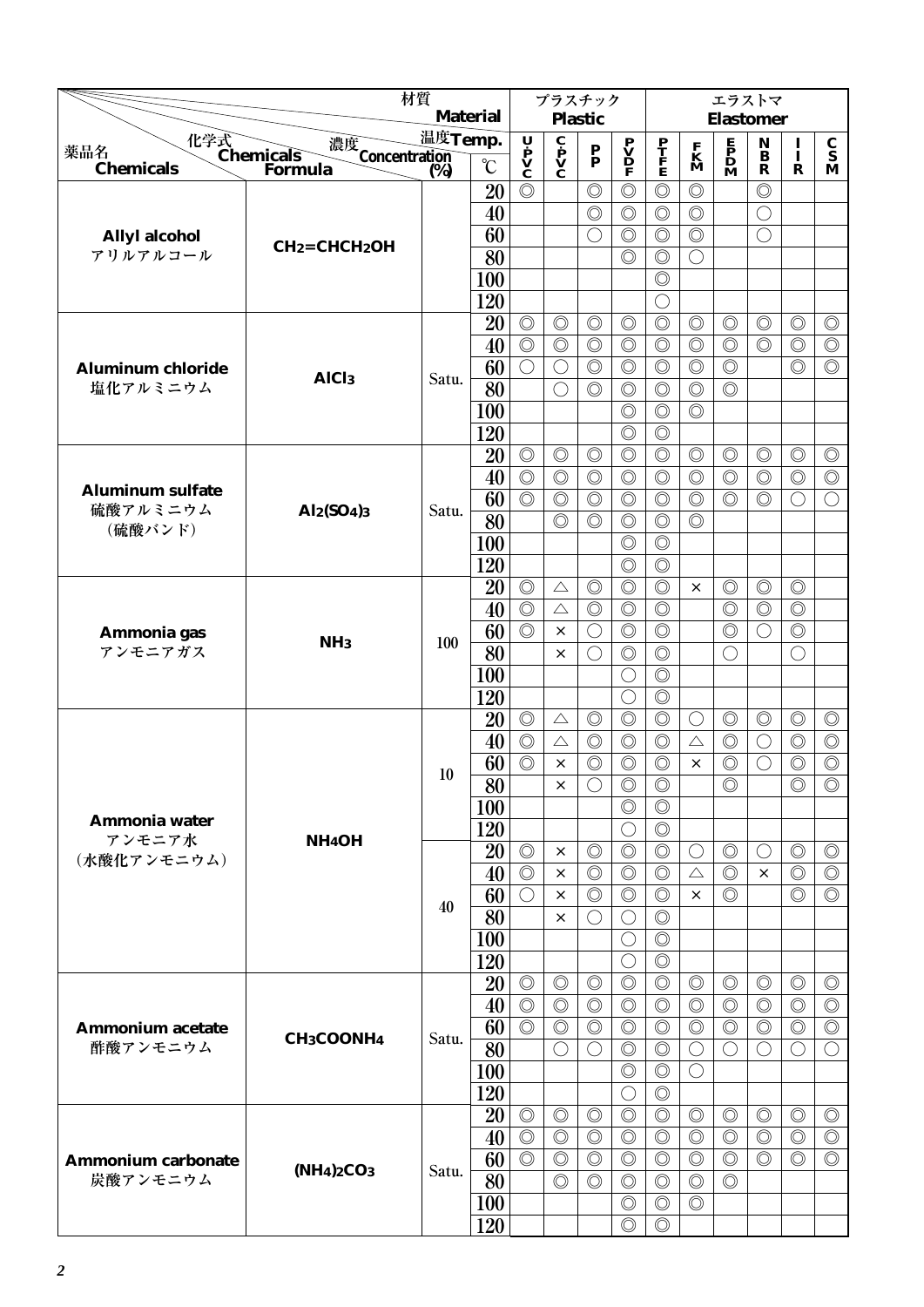|                                     | 材質                                                                 |         |                 | プラスチック                                                                                |                                              |                                  |                                              |                                  | エラストマ                            |                                              |                                    |                                  |                                        |
|-------------------------------------|--------------------------------------------------------------------|---------|-----------------|---------------------------------------------------------------------------------------|----------------------------------------------|----------------------------------|----------------------------------------------|----------------------------------|----------------------------------|----------------------------------------------|------------------------------------|----------------------------------|----------------------------------------|
|                                     |                                                                    |         | <b>Material</b> |                                                                                       |                                              | <b>Plastic</b>                   |                                              |                                  |                                  | <b>Elastomer</b>                             |                                    |                                  |                                        |
| 薬品名                                 | 化学式<br>Chemicals<br>濃度<br>Concentration<br>(%)                     | 温度Temp. |                 | $\begin{array}{c}\n\mathbf{U} \\ \mathbf{P} \\ \mathbf{V} \\ \mathbf{C}\n\end{array}$ | $\mathbf{c}$<br>$\mathbf{v}$<br>$\mathbf{c}$ | $\frac{P}{P}$                    | $\mathbf{P}$<br>$\mathbf{D}$<br>$\mathbf{P}$ | $\frac{\mathbf{P}}{\mathbf{F}}$  | $\mathbf{K}$<br>M                | $\mathbf{P}$<br>$\mathbf{D}$<br>$\mathbf{M}$ | $\mathbf N$<br>$\ddot{\mathbf{B}}$ | I<br>$\mathbf I$                 | $\mathbf C$<br>$\overline{\mathbf{s}}$ |
| <b>Chemicals</b>                    | Formula                                                            | (%)     | $\rm ^{\circ}C$ |                                                                                       |                                              |                                  |                                              |                                  |                                  |                                              | R                                  | $\mathbf R$                      | M                                      |
|                                     |                                                                    |         | 20              | $\circledcirc$                                                                        | $\circledcirc$                               | $\circledcirc$                   | $\circledcirc$                               | $\circledcirc$                   | $\circledcirc$                   | $\circledcirc$                               | $\circledcirc$                     | $\circledcirc$                   | $\circledcirc$                         |
|                                     |                                                                    |         | 40              | $\circledcirc$                                                                        | $\circledcirc$                               | $\circledcirc$                   | $\circledcirc$                               | $\circledcirc$                   | $\circledcirc$                   | $\circledcirc$                               | $\circledcirc$                     | $\circledcirc$                   | $\circledcirc$                         |
| <b>Ammonium chloride</b>            | NH <sub>4</sub> Cl                                                 | Satu.   | 60              | $\circledcirc$                                                                        | $\circledcirc$                               | $\circledcirc$                   | $\circledcirc$                               | $\circledcirc$                   | $\circledcirc$                   | $\circledcirc$                               | $\circledcirc$                     | $\circledcirc$                   | $\circledcirc$                         |
| 塩化アンモニウム                            |                                                                    |         | 80              |                                                                                       | $\bigcirc$                                   | $\bigcirc$                       | $\circledcirc$                               | $\circledcirc$                   | $\circledcirc$                   | $\circledcirc$                               | $\left(\right)$                    |                                  |                                        |
|                                     |                                                                    |         | 100             |                                                                                       |                                              |                                  | $\circledcirc$                               | $\circledcirc$                   | $\circledcirc$                   |                                              |                                    |                                  |                                        |
|                                     |                                                                    |         | 120             |                                                                                       |                                              |                                  | $\circledcirc$                               | $\circledcirc$                   |                                  |                                              |                                    |                                  |                                        |
|                                     |                                                                    |         | 20              | $\circledcirc$<br>$\circledcirc$                                                      | $\bigcirc$<br>$\bigcirc$                     | $\circledcirc$<br>$\circledcirc$ | $\circledcirc$<br>$\circledcirc$             | $\circledcirc$<br>$\circledcirc$ | $\circledcirc$<br>$\circledcirc$ | $\circledcirc$<br>$\circledcirc$             | $\circledcirc$<br>$\circledcirc$   | $\circledcirc$<br>$\circledcirc$ | $\circledcirc$<br>$\circledcirc$       |
|                                     |                                                                    |         | 40<br>60        | $\bigcirc$                                                                            | $\bigcirc$                                   | $\circledcirc$                   | $\circledcirc$                               | $\circledcirc$                   | $\circledcirc$                   | $\circledcirc$                               | $\circledcirc$                     | $\circledcirc$                   | $\circledcirc$                         |
| <b>Ammonium nitrate</b><br>硝酸アンモニウム | <b>NH<sub>4</sub>NO<sub>3</sub></b>                                |         | 80              |                                                                                       |                                              | $\circledcirc$                   | $\circledcirc$                               | $\circledcirc$                   | $\circledcirc$                   | $\circledcirc$                               | $\circledcirc$                     |                                  |                                        |
|                                     |                                                                    |         | 100             |                                                                                       |                                              |                                  | $\circledcirc$                               | $\circledcirc$                   |                                  |                                              |                                    |                                  |                                        |
|                                     |                                                                    |         | 120             |                                                                                       |                                              |                                  | $\circledcirc$                               | $\circledcirc$                   |                                  |                                              |                                    |                                  |                                        |
|                                     |                                                                    |         | 20              | $\circledcirc$                                                                        | $\circledcirc$                               | $\circledcirc$                   | $\circledcirc$                               | $\circledcirc$                   | $\circledcirc$                   | $\circledcirc$                               | $\circledcirc$                     | $\circledcirc$                   | $\circledcirc$                         |
|                                     |                                                                    |         | 40              | $\circledcirc$                                                                        | $\circledcirc$                               | $\circledcirc$                   | $\circledcirc$                               | $\circledcirc$                   | $\circledcirc$                   | $\circledcirc$                               | $\circledcirc$                     | $\circledcirc$                   | $\circledcirc$                         |
| <b>Ammonium phosphate</b>           |                                                                    |         | 60              | $\circledcirc$                                                                        | $\circledcirc$                               | $\circledcirc$                   | $\circledcirc$                               | $\circledcirc$                   | $\circledcirc$                   | $\circledcirc$                               | $\bigcirc$                         | $\circledcirc$                   | $\circledcirc$                         |
| リン酸アンモニウム                           | (NH <sub>4</sub> ) <sub>3</sub> PO <sub>4</sub>                    |         | 80              |                                                                                       | $\circledcirc$                               | $\circledcirc$                   | $\circledcirc$                               | $\circledcirc$                   | $\circledcirc$                   | $\circledcirc$                               |                                    | $\circledcirc$                   | $\circledcirc$                         |
|                                     |                                                                    |         | 100             |                                                                                       |                                              |                                  | $\circledcirc$                               | $\circledcirc$                   |                                  |                                              |                                    |                                  |                                        |
|                                     |                                                                    |         | 120             |                                                                                       |                                              |                                  | $\circledcirc$                               | $\circledcirc$                   |                                  |                                              |                                    |                                  |                                        |
|                                     |                                                                    |         | 20              | $\circledcirc$                                                                        | $\circledcirc$                               | $\circledcirc$                   | $\circledcirc$                               | $\circledcirc$                   | $\circledcirc$                   | $\circledcirc$                               | $\circledcirc$                     | $\circledcirc$                   | $\circledcirc$                         |
|                                     |                                                                    |         | 40              | $\circledcirc$                                                                        | $\circledcirc$                               | $\circledcirc$                   | $\circledcirc$                               | $\circledcirc$                   | $\circledcirc$                   | $\circledcirc$                               | $\circledcirc$                     | $\circledcirc$                   | $\circledcirc$                         |
| <b>Ammonium sulfate</b>             |                                                                    |         | 60              | $\circledcirc$                                                                        | $\circledcirc$                               | $\circledcirc$                   | $\circledcirc$                               | $\circledcirc$                   | $\circledcirc$                   | $\circledcirc$                               | $\circledcirc$                     | $\circledcirc$                   | $\circledcirc$                         |
| 硫酸アンモニウム                            | $(NH4)2SO4$                                                        | Satu.   | 80              |                                                                                       | $\circledcirc$                               | $\circledcirc$                   | $\circledcirc$                               | $\circledcirc$                   | $\circledcirc$                   | $\circledcirc$                               | $\circledcirc$                     | $\circledcirc$                   | $\circledcirc$                         |
|                                     |                                                                    |         | 100             |                                                                                       |                                              |                                  | $\circledcirc$                               | $\circledcirc$                   |                                  |                                              |                                    |                                  |                                        |
|                                     |                                                                    |         | 120             |                                                                                       |                                              |                                  | $\circledcirc$                               | $\circledcirc$                   |                                  |                                              |                                    |                                  |                                        |
|                                     |                                                                    |         | 20              | $\circledcirc$                                                                        | $\circledcirc$                               | $\circledcirc$                   | $\circledcirc$                               | $\circledcirc$                   | $\times$                         | $\circledcirc$                               | $\times$                           |                                  | $\circledcirc$                         |
|                                     |                                                                    |         | 40              | $\circledcirc$                                                                        |                                              | $\circledcirc$                   | $\circledcirc$                               | $\circledcirc$                   |                                  | $\circledcirc$                               |                                    |                                  | $\circledcirc$                         |
| <b>Ammonium sulfide</b>             | (NH <sub>4</sub> ) <sub>2</sub> S                                  | Satu.   | 60              | $\bigcirc$                                                                            |                                              | $\circledcirc$                   | $\circledcirc$                               | $\circledcirc$                   |                                  | $\circledcirc$                               |                                    |                                  | $\circledcirc$                         |
| 硫化アンモニウム                            |                                                                    |         | $\overline{80}$ |                                                                                       |                                              | $\circledcirc$                   | $\overline{\circ}$                           | $\overline{\circ}$               |                                  |                                              |                                    |                                  |                                        |
|                                     |                                                                    |         | 100             |                                                                                       |                                              |                                  | $\circledcirc$                               | $\circledcirc$                   |                                  |                                              |                                    |                                  |                                        |
|                                     |                                                                    |         | 120             |                                                                                       |                                              |                                  | $\circledcirc$                               | $\circledcirc$                   |                                  |                                              |                                    |                                  |                                        |
|                                     |                                                                    |         | 20              | $\times$                                                                              | $\times$                                     | $\times$                         | $\circledcirc$                               | $\circledcirc$                   | $\times$                         | $\bigcirc$                                   | $\times$                           | $\triangle$                      | $\times$                               |
|                                     |                                                                    |         | 40              |                                                                                       |                                              |                                  | $\circledcirc$                               | $\circledcirc$                   |                                  | $\triangle$                                  |                                    |                                  |                                        |
| Amyl acetate                        | $CH3COOC5H11$                                                      | Pure    | 60              |                                                                                       |                                              |                                  | $\bigcirc$                                   | $\circledcirc$                   |                                  |                                              |                                    |                                  |                                        |
| 酢酸アミル                               |                                                                    |         | 80              |                                                                                       |                                              |                                  | $\bigcirc$                                   | $\circledcirc$                   |                                  |                                              |                                    |                                  |                                        |
|                                     |                                                                    |         | 100             |                                                                                       |                                              |                                  | $\triangle$                                  | $\circledcirc$                   |                                  |                                              |                                    |                                  |                                        |
|                                     |                                                                    |         | 120             |                                                                                       |                                              | $\circledcirc$                   |                                              |                                  |                                  |                                              |                                    |                                  |                                        |
|                                     |                                                                    |         | 20<br>40        | $\circledcirc$<br>$\circledcirc$                                                      | $\circledcirc$<br>$\circledcirc$             | $\circledcirc$                   | $\circledcirc$<br>$\circledcirc$             | $\circledcirc$<br>$\circledcirc$ | $\circledcirc$<br>$\circledcirc$ | $\circledcirc$<br>$\circledcirc$             | $\circledcirc$<br>$\circledcirc$   | $\circledcirc$<br>$\circledcirc$ | $\circledcirc$<br>$\circledcirc$       |
|                                     |                                                                    |         | 60              | $\circledcirc$                                                                        | $\circledcirc$                               | $\circledcirc$                   | $\circledcirc$                               | $\circledcirc$                   | $\bigcirc$                       | $\circledcirc$                               | $\circledcirc$                     | $\circledcirc$                   | $\circledcirc$                         |
| Amyl alcohol<br>アミルアルコール            | CH <sub>3</sub> (CH <sub>2</sub> ) <sub>3</sub> CH <sub>2</sub> OH | Pure    | 80              |                                                                                       | $\bigcirc$                                   | $\bigcirc$                       | $\circledcirc$                               | $\circledcirc$                   | $\bigcirc$                       | $\circledcirc$                               |                                    | $\circledcirc$                   | $\circledcirc$                         |
|                                     |                                                                    |         | 100             |                                                                                       |                                              |                                  | $\circledcirc$                               | $\circledcirc$                   |                                  |                                              |                                    |                                  |                                        |
|                                     |                                                                    |         | 120             |                                                                                       |                                              |                                  | $\circledcirc$                               | $\circledcirc$                   |                                  |                                              |                                    |                                  |                                        |
|                                     |                                                                    |         | 20              | $\triangle$                                                                           | $\triangle$                                  | $\bigcirc$                       | $\circledcirc$                               | $\circledcirc$                   | $\circledcirc$                   | $\circledcirc$                               | $\times$                           | $\circledcirc$                   | $\triangle$                            |
|                                     |                                                                    |         | 40              | $\times$                                                                              | $\times$                                     | O                                | $\bigcirc$                                   | $\circledcirc$                   | $\bigcirc$                       | $\triangle$                                  |                                    | $\triangle$                      | $\triangle$                            |
| <b>Aniline</b>                      |                                                                    |         | 60              |                                                                                       |                                              | $\triangle$                      | $\bigcirc$                                   | $\circledcirc$                   | $\bigcirc$                       | $\times$                                     |                                    | ×                                | $\times$                               |
| アニリン                                | $C6H5NH2$                                                          | Pure    | 80              |                                                                                       |                                              | $\times$                         | $\triangle$                                  | $\circledcirc$                   |                                  |                                              |                                    |                                  |                                        |
|                                     |                                                                    |         | 100             |                                                                                       |                                              |                                  | $\times$                                     | $\circledcirc$                   |                                  |                                              |                                    |                                  |                                        |
|                                     |                                                                    |         | 120             |                                                                                       |                                              |                                  |                                              | $\circledcirc$                   |                                  |                                              |                                    |                                  |                                        |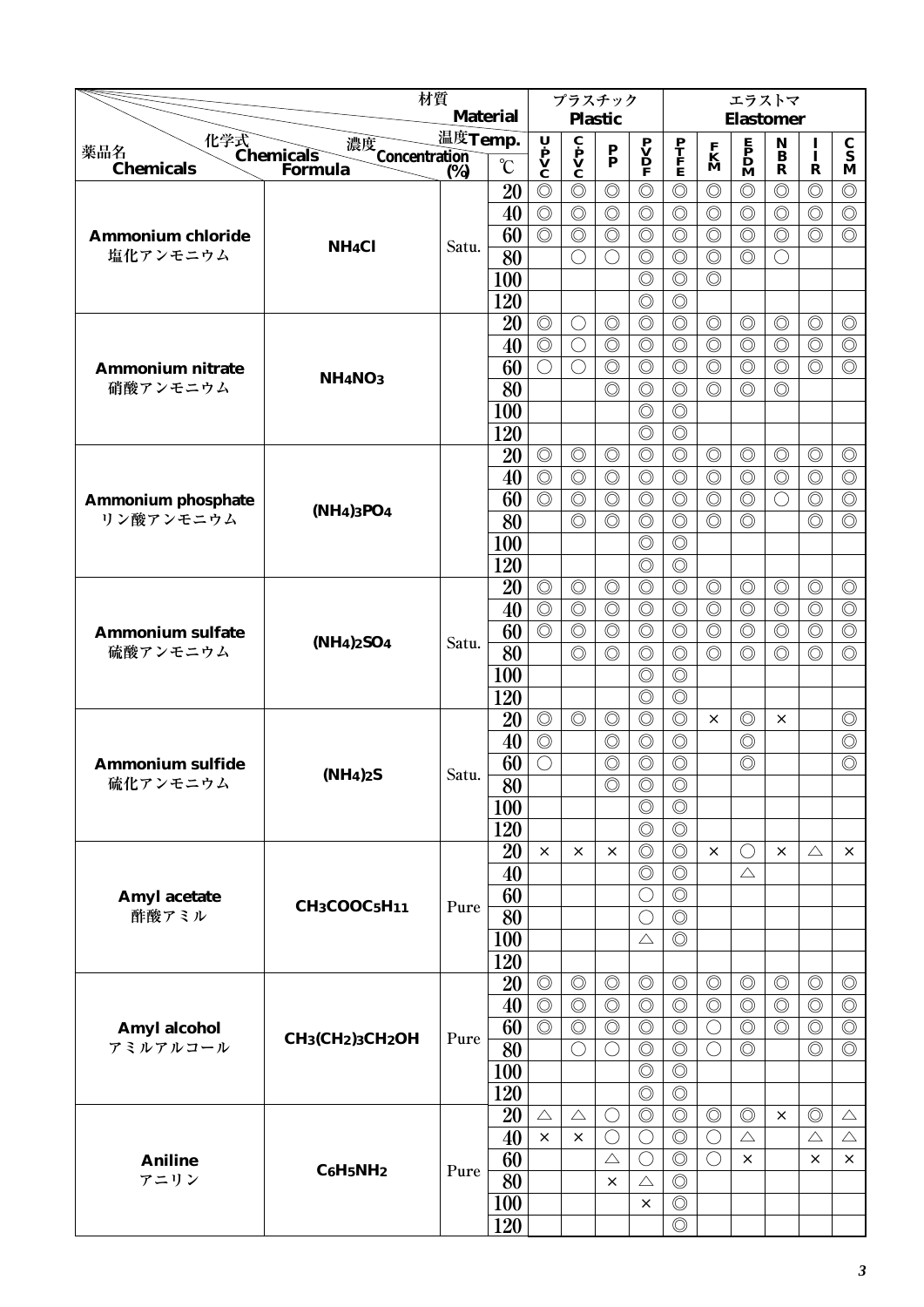|                                   | 材質                                    |         |                       | プラスチック                                       |                                                     |                                  |                                                |                                  | エラストマ                                |                           |                              |                |                                      |
|-----------------------------------|---------------------------------------|---------|-----------------------|----------------------------------------------|-----------------------------------------------------|----------------------------------|------------------------------------------------|----------------------------------|--------------------------------------|---------------------------|------------------------------|----------------|--------------------------------------|
|                                   |                                       |         | <b>Material</b>       |                                              |                                                     | <b>Plastic</b>                   |                                                |                                  |                                      | <b>Elastomer</b>          |                              |                |                                      |
| 化学式<br>Chemicals<br>薬品名           |                                       | 温度Temp. |                       | Ų                                            |                                                     |                                  | $\overset{\textbf{P}}{\underline{\mathbf{V}}}$ |                                  |                                      | $\mathbf{P}_{\mathbf{D}}$ | $\mathbf{N}$<br>$\mathbf{B}$ | $\mathbf{I}$   | $\frac{\mathbf{C}}{\mathbf{S}}$      |
| <b>Chemicals</b>                  | 濃度<br>Concentration<br>(%)<br>Formula | (%)     | $\rm ^{\circ}\!C$     | $\check{\mathbf{P}}$<br>$\check{\mathbf{V}}$ | $\mathbf{c}$ $\mathbf{p}$ $\mathbf{V}$ $\mathbf{C}$ | $\frac{\mathbf{P}}{\mathbf{P}}$  | F                                              | $\frac{\mathbf{P}}{\mathbf{F}}$  | $\mathbf{K}$<br>$\mathbf{M}$         | M                         | $\mathbf R$                  | $\mathbf R$    | M                                    |
|                                   |                                       |         | 20                    | $\bigcirc$                                   |                                                     | $\circledcirc$                   | $\circledcirc$                                 | $\circledcirc$                   |                                      |                           |                              |                |                                      |
|                                   |                                       |         | 40                    | $\bigcirc$                                   |                                                     | $\circledcirc$                   | $\circledcirc$                                 | $\circledcirc$                   |                                      |                           |                              |                |                                      |
| Aniline hydrochloride             |                                       |         | 60                    | $\triangle$                                  |                                                     | ◯                                | $\circledcirc$                                 | $\circledcirc$                   |                                      |                           |                              |                |                                      |
| 塩酸アニリン                            | $C_6H_5NH_2 \cdot HCl$                | Pure    | $\overline{80}$       |                                              |                                                     | $\times$                         | $\circledcirc$                                 |                                  |                                      |                           |                              |                |                                      |
|                                   |                                       |         | 100                   |                                              |                                                     |                                  |                                                |                                  |                                      |                           |                              |                |                                      |
|                                   |                                       |         | 120                   |                                              |                                                     |                                  |                                                |                                  |                                      |                           |                              |                |                                      |
|                                   |                                       |         | 20                    | $\circledcirc$                               |                                                     | $\circledcirc$                   | $\times$                                       | $\circledcirc$                   | $\circledcirc$                       | O                         |                              |                |                                      |
|                                   |                                       |         | 40                    | $\circledcirc$                               |                                                     | $\circledcirc$                   |                                                | $\circledcirc$                   | $\circledcirc$                       |                           |                              |                |                                      |
| <b>Antimony trichloride</b>       | SbCl <sub>3</sub>                     | Satu.   | 60                    | $\bigcirc$                                   |                                                     | $\bigcirc$                       |                                                | $\bigcirc$                       | $\circledcirc$                       |                           |                              |                |                                      |
| 三塩化アンチモン                          |                                       |         | 80                    |                                              |                                                     | ◯                                |                                                | О                                | $\bigcirc$                           |                           |                              |                |                                      |
|                                   |                                       |         | 100                   |                                              |                                                     |                                  |                                                | О                                |                                      |                           |                              |                |                                      |
|                                   |                                       |         | 120                   |                                              |                                                     |                                  |                                                | 0                                |                                      |                           |                              |                |                                      |
|                                   |                                       |         | 20                    | $\triangle$                                  | $\triangle$                                         | $\triangle$                      | $\circledcirc$                                 | $\circledcirc$                   | $\triangle$                          | $\times$                  | $\times$                     | $\bigcirc$     | ◯                                    |
|                                   |                                       |         | 40                    | $\triangle$                                  | $\triangle$                                         | $\triangle$                      | $\circledcirc$                                 | $\circledcirc$                   |                                      |                           |                              | $\triangle$    | $\triangle$                          |
| Aqua regia                        | $HNO3+3HCl$                           |         | 60                    |                                              |                                                     | $\times$                         | $\circledcirc$                                 | $\circledcirc$                   |                                      |                           |                              |                |                                      |
| 王水                                |                                       |         | 80                    |                                              |                                                     |                                  | $\circledcirc$                                 | $\circledcirc$                   |                                      |                           |                              |                |                                      |
|                                   |                                       |         | 100                   |                                              |                                                     |                                  | $\bigcirc$                                     | $\circledcirc$                   |                                      |                           |                              |                |                                      |
|                                   |                                       |         | 120                   |                                              |                                                     |                                  | $\triangle$                                    | $\bigcirc$                       |                                      |                           |                              |                |                                      |
|                                   |                                       |         | 20                    | $\circledcirc$                               | $\circledcirc$                                      | $\circledcirc$                   | $\circledcirc$                                 | $\circledcirc$                   | $\circledcirc$                       | $\circledcirc$            | $\circledcirc$               | $\circledcirc$ | $\circledcirc$                       |
|                                   |                                       |         | 40                    | $\bigcirc$                                   | $\bigcirc$                                          | $\circledcirc$                   | $\circledcirc$                                 | $\circledcirc$                   | $\circledcirc$                       | $\circledcirc$            | $\circledcirc$               | $\circledcirc$ | $\circledcirc$                       |
| Arsenic acid                      | H <sub>3</sub> AsO <sub>4</sub>       | Satu.   | 60                    | $\triangle$                                  | $\bigcirc$                                          | $\bigcirc$                       | $\circledcirc$                                 | $\circledcirc$                   | $\circledcirc$                       | $\bigcirc$                | $\bigcirc$                   | $\circledcirc$ | $\circledcirc$                       |
| 酸<br>ヒ                            |                                       |         | 80                    |                                              | $\triangle$                                         | $\triangle$                      | $\circledcirc$                                 | $\circledcirc$                   | $\bigcirc$                           | $\bigcirc$                | $( \ )$                      |                |                                      |
|                                   |                                       |         | 100                   |                                              |                                                     |                                  | $\circledcirc$                                 | $\circledcirc$                   | $\bigcirc$                           |                           |                              |                |                                      |
|                                   |                                       |         | 120                   |                                              |                                                     |                                  | $\circledcirc$                                 | $\circledcirc$                   |                                      |                           |                              |                |                                      |
|                                   |                                       |         | 20                    | $\circledcirc$                               | $\circledcirc$                                      | $\circledcirc$                   | $\circledcirc$                                 | $\circledcirc$                   | $\circledcirc$                       | $\circledcirc$            | $\circledcirc$               | $\circledcirc$ | $\circledcirc$                       |
|                                   |                                       |         | 40                    | $\circledcirc$                               | $\circledcirc$                                      | $\circledcirc$                   | $\circledcirc$                                 | $\circledcirc$                   | $\circledcirc$                       | $\circledcirc$            | $\circledcirc$               | $\circledcirc$ | $\circledcirc$                       |
| <b>Barium carbonate</b><br>炭酸バリウム | BaCO <sub>3</sub>                     | Satu.   | 60<br>$\overline{80}$ | $\circledcirc$                               | $\circledcirc$                                      | $\circledcirc$<br>$\circledcirc$ | $\circledcirc$<br>$\circledcirc$               | $\circledcirc$                   | $\circledcirc$<br>$\overline{\circ}$ | $\circledcirc$            | $\circledcirc$<br>$\bigcirc$ | $\circledcirc$ | $\circledcirc$<br>$\overline{\circ}$ |
|                                   |                                       |         |                       |                                              | $\circledcirc$                                      |                                  | $\circledcirc$                                 | $\circledcirc$<br>$\circledcirc$ | $\circledcirc$                       | $\circledcirc$            |                              | $\circledcirc$ |                                      |
|                                   |                                       |         | 100<br>120            |                                              |                                                     |                                  | $\circledcirc$                                 | $\circledcirc$                   | $\circledcirc$                       |                           |                              |                |                                      |
|                                   |                                       |         |                       | $\circledcirc$                               | $\circledcirc$                                      | $\circledcirc$                   | $\circledcirc$                                 | $\circledcirc$                   | $\circledcirc$                       | $\circledcirc$            | $\circledcirc$               | $\circledcirc$ | $\circledcirc$                       |
|                                   |                                       |         | 20<br>40              | $\circledcirc$                               | $\circledcirc$                                      | $\circledcirc$                   | $\circledcirc$                                 | $\circledcirc$                   | $\circledcirc$                       | $\circledcirc$            | $\circledcirc$               | $\circledcirc$ | $\circledcirc$                       |
| <b>Barium chloride</b>            |                                       |         | 60                    | $\circledcirc$                               | $\circledcirc$                                      | $\circledcirc$                   | $\circledcirc$                                 | $\circledcirc$                   | $\circledcirc$                       | $\circledcirc$            | $\circledcirc$               | $\circledcirc$ | $\circledcirc$                       |
| 塩化バリウム                            | <b>BaCl2</b>                          | Satu.   | 80                    |                                              | $\circledcirc$                                      | $\circledcirc$                   | $\circledcirc$                                 | $\circledcirc$                   | $\circledcirc$                       | $\circledcirc$            | ○                            | $\circledcirc$ | $\circledcirc$                       |
|                                   |                                       |         | 100                   |                                              |                                                     |                                  | $\circledcirc$                                 | $\circledcirc$                   | $\circledcirc$                       |                           |                              |                |                                      |
|                                   |                                       |         | 120                   |                                              |                                                     |                                  | $\circledcirc$                                 | $\circledcirc$                   | $\circledcirc$                       |                           |                              |                |                                      |
|                                   |                                       |         | 20                    | $\circledcirc$                               | $\circledcirc$                                      | $\circledcirc$                   | $\circledcirc$                                 | $\circledcirc$                   | $\circledcirc$                       | $\circledcirc$            | $\circledcirc$               | $\circledcirc$ | $\circledcirc$                       |
|                                   |                                       |         | 40                    | $\circledcirc$                               | $\circledcirc$                                      | $\circledcirc$                   | $\circledcirc$                                 | $\circledcirc$                   | $\circledcirc$                       | $\circledcirc$            | $\circledcirc$               | $\circledcirc$ | $\circledcirc$                       |
| <b>Barium hydroxide</b>           |                                       |         | 60                    | $\circledcirc$                               | $\circledcirc$                                      | $\circledcirc$                   | $\circledcirc$                                 | $\circledcirc$                   | $\circledcirc$                       | $\circledcirc$            | $\circledcirc$               | $\circledcirc$ | $\circledcirc$                       |
| 水酸化バリウム                           | Ba(OH)2                               | Satu.   | 80                    |                                              | $\bigcirc$                                          | $\circledcirc$                   | $\bigcirc$                                     | $\circledcirc$                   | $\circledcirc$                       | $\circledcirc$            | $\left(\right)$              | $\circledcirc$ | $\circledcirc$                       |
|                                   |                                       |         | 100                   |                                              |                                                     |                                  |                                                | $\circledcirc$                   | $\circledcirc$                       |                           |                              |                |                                      |
|                                   |                                       |         | 120                   |                                              |                                                     |                                  |                                                | $\circledcirc$                   | $\circledcirc$                       |                           |                              |                |                                      |
|                                   |                                       |         | 20                    | $\circledcirc$                               | $\circledcirc$                                      | $\circledcirc$                   | $\circledcirc$                                 | $\circledcirc$                   | $\circledcirc$                       | $\circledcirc$            | $\circledcirc$               | $\circledcirc$ | $\circledcirc$                       |
|                                   |                                       |         | 40                    | $\circledcirc$                               | $\circledcirc$                                      | $\circledcirc$                   | $\circledcirc$                                 | $\circledcirc$                   | $\circledcirc$                       | $\circledcirc$            | $\circledcirc$               | $\circledcirc$ | $\circledcirc$                       |
| <b>Barium nitrate</b>             |                                       |         | 60                    | $\circledcirc$                               | $\circledcirc$                                      | $\circledcirc$                   | $\circledcirc$                                 | $\circledcirc$                   | $\circledcirc$                       | $\circledcirc$            | $\circledcirc$               | $\circledcirc$ | $\circledcirc$                       |
| 硝酸バリウム                            | Ba(NO <sub>3</sub> ) <sub>2</sub>     | Satu.   | 80                    |                                              | $\circledcirc$                                      | $\circledcirc$                   | $\circledcirc$                                 | $\circledcirc$                   | $\circledcirc$                       | $\circledcirc$            | ◯                            | $\circledcirc$ | $\circledcirc$                       |
|                                   |                                       |         | <b>100</b>            |                                              |                                                     |                                  | $\circledcirc$                                 | $\circledcirc$                   | $\circledcirc$                       |                           |                              |                |                                      |
|                                   |                                       |         | 120                   |                                              |                                                     |                                  | $\circledcirc$                                 |                                  | $\circledcirc$                       |                           |                              |                |                                      |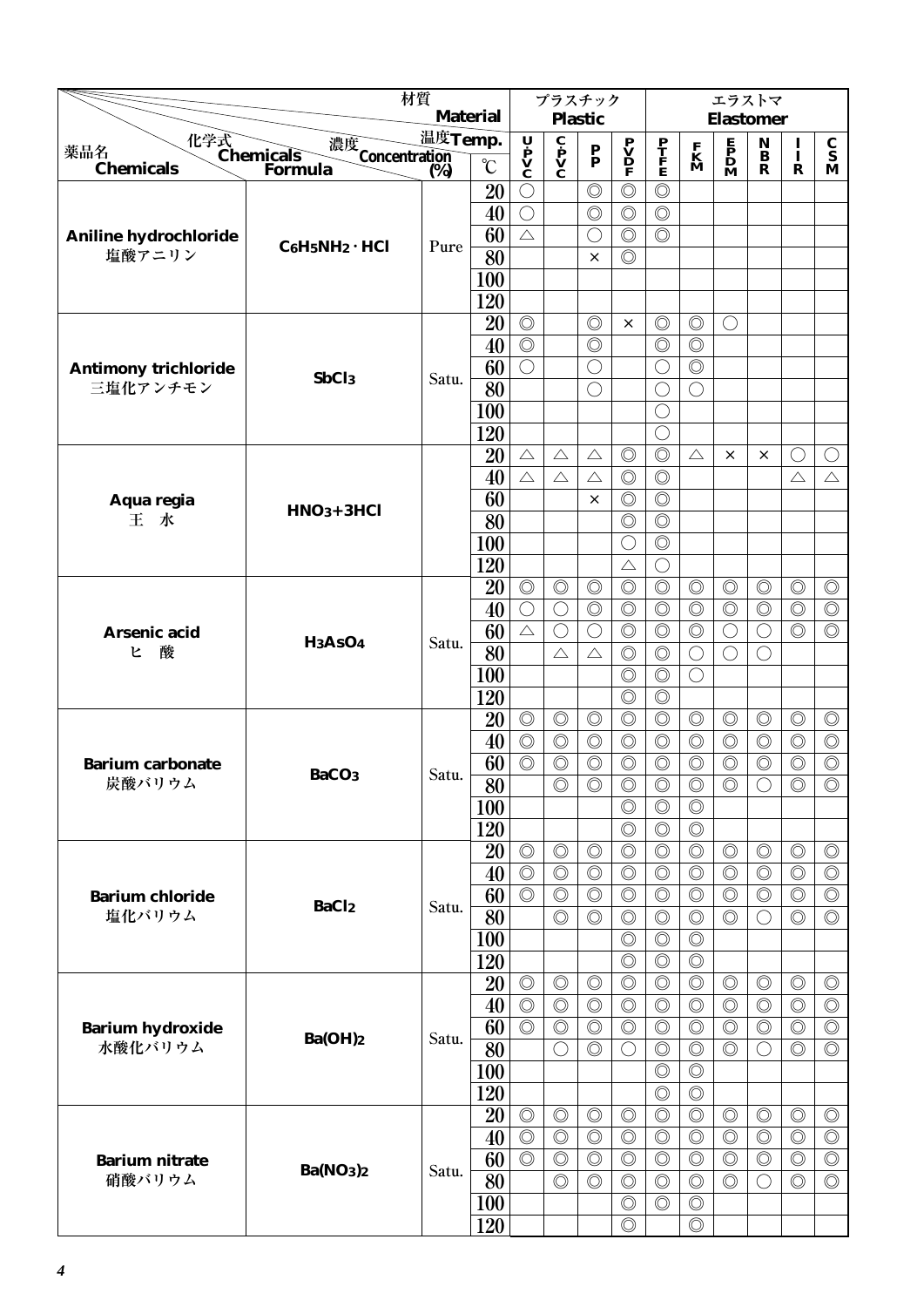|                                 |                                                | 材質      | <b>Material</b> |                                                                                       | プラスチック                                                  |                                  |                                  |                                  |                                  | エラストマ                                        |                              |                                  |                                  |
|---------------------------------|------------------------------------------------|---------|-----------------|---------------------------------------------------------------------------------------|---------------------------------------------------------|----------------------------------|----------------------------------|----------------------------------|----------------------------------|----------------------------------------------|------------------------------|----------------------------------|----------------------------------|
|                                 |                                                | 温度Temp. |                 |                                                                                       |                                                         | <b>Plastic</b>                   |                                  |                                  |                                  | <b>Elastomer</b>                             |                              |                                  |                                  |
| 薬品名                             | 化学式<br>Chemicals<br>濃度<br>Concentration<br>(%) |         |                 | $\begin{array}{c}\n\mathbf{U} \\ \mathbf{P} \\ \mathbf{V} \\ \mathbf{C}\n\end{array}$ | $\overline{\mathbf{c}}$<br>$\mathbf{v}$<br>$\mathbf{c}$ | $\frac{\mathbf{P}}{\mathbf{P}}$  | $\mathbf{P} \mathbf{V}$          | P<br>T<br>F<br>E                 | $\frac{\mathbf{F}}{\mathbf{K}}$  | $\mathbf{P}$<br>$\mathbf{D}$<br>$\mathbf{M}$ | $\mathbf{N}$<br>$\mathbf{B}$ | I<br>Ī                           | $\frac{\mathbf{C}}{\mathbf{S}}$  |
| <b>Chemicals</b>                | Formula                                        | (%)     | $\rm ^{\circ}C$ |                                                                                       |                                                         |                                  |                                  |                                  |                                  |                                              | $\mathbf R$                  | $\mathbf R$                      | M                                |
|                                 |                                                |         | 20              | $\circledcirc$                                                                        | $\circledcirc$                                          | $\circledcirc$                   | $\circledcirc$                   | $\circledcirc$                   | $\circledcirc$                   | $\circledcirc$                               | $\circledcirc$               | $\circledcirc$                   | $\circledcirc$                   |
|                                 |                                                |         | 40              | $\circledcirc$                                                                        | $\circledcirc$                                          | $\circledcirc$                   | $\circledcirc$                   | $\circledcirc$                   | $\circledcirc$                   | $\circledcirc$                               | $\circledcirc$               | $\circledcirc$                   | $\circledcirc$                   |
| <b>Barium sulfate</b>           | BaSO <sub>4</sub>                              | Satu.   | 60              | $\circledcirc$                                                                        | $\circledcirc$                                          | $\circledcirc$                   | $\circledcirc$                   | $\circledcirc$                   | $\circledcirc$                   | $\circledcirc$                               | $\circledcirc$               | $\circledcirc$                   | $\circledcirc$                   |
| 硫酸バリウム                          |                                                |         | 80              |                                                                                       | $\circledcirc$                                          | $\circledcirc$                   | $\circledcirc$                   | $\circledcirc$                   | $\circledcirc$                   | $\circledcirc$                               | $\bigcirc$                   | $\circledcirc$                   | $\bigcirc$                       |
|                                 |                                                |         | 100             |                                                                                       |                                                         |                                  | $\circledcirc$                   | $\circledcirc$                   | $\circledcirc$                   |                                              |                              |                                  |                                  |
|                                 |                                                |         | 120             |                                                                                       |                                                         |                                  | $\circledcirc$                   | $\circledcirc$                   | $\circledcirc$                   |                                              |                              |                                  |                                  |
|                                 |                                                |         | 20              | $\circledcirc$                                                                        | $\circledcirc$                                          | $\circledcirc$                   | $\circledcirc$                   | $\circledcirc$                   | $\circledcirc$                   | $\circledcirc$                               | $\bigcirc$                   |                                  |                                  |
|                                 |                                                |         | 40              | $\circledcirc$                                                                        | $\circledcirc$                                          | $\circledcirc$                   | $\circledcirc$                   | $\circledcirc$                   | $\circledcirc$                   | $\circledcirc$                               | $\bigcirc$                   |                                  |                                  |
| <b>Barium sulfide</b><br>硫化バリウム | <b>BaS</b>                                     | Satu.   | 60              | $\circledcirc$                                                                        | $\circledcirc$<br>$\circledcirc$                        | $\circledcirc$<br>$\circledcirc$ | $\circledcirc$                   | $\circledcirc$<br>$\circledcirc$ | $\circledcirc$                   | $\circledcirc$                               |                              |                                  |                                  |
|                                 |                                                |         | 80              |                                                                                       |                                                         |                                  | $\circledcirc$                   |                                  | $\circledcirc$                   |                                              |                              |                                  |                                  |
|                                 |                                                |         | 100             |                                                                                       |                                                         |                                  | $\circledcirc$                   | $\circledcirc$                   | $\circledcirc$                   |                                              |                              |                                  |                                  |
|                                 |                                                |         | 120             |                                                                                       |                                                         | $\circledcirc$                   | $\circledcirc$                   | $\circledcirc$                   | $\circledcirc$                   |                                              |                              |                                  |                                  |
|                                 |                                                |         | 20              | $\circledcirc$<br>$\circledcirc$                                                      | $\circledcirc$<br>$\circledcirc$                        | $\circledcirc$                   | $\circledcirc$                   | $\circledcirc$<br>$\circledcirc$ | $\circledcirc$<br>$\circledcirc$ | $\circledcirc$<br>$\circledcirc$             | $\bigcirc$                   | $\circledcirc$<br>$\circledcirc$ | $\circledcirc$<br>$\circledcirc$ |
|                                 |                                                |         | 40<br>60        | $\circledcirc$                                                                        | $\circledcirc$                                          | $\circledcirc$                   | $\circledcirc$<br>$\circledcirc$ | $\circledcirc$                   | $\circledcirc$                   | $\circledcirc$                               | $\bigcirc$<br>$\bigcirc$     | $\circledcirc$                   | $\circledcirc$                   |
| <b>Beer</b><br>ビール              |                                                |         | 80              |                                                                                       | $\circledcirc$                                          | $\circledcirc$                   | $\circledcirc$                   | $\circledcirc$                   | $\circledcirc$                   | $\circledcirc$                               | $\bigcirc$                   | $\circledcirc$                   | $\circledcirc$                   |
|                                 |                                                |         | 100             |                                                                                       |                                                         |                                  | $\circledcirc$                   | $\circledcirc$                   |                                  |                                              |                              |                                  |                                  |
|                                 |                                                |         | 120             |                                                                                       |                                                         |                                  | $\circledcirc$                   | $\circledcirc$                   |                                  |                                              |                              |                                  |                                  |
|                                 |                                                |         | 20              | $\times$                                                                              |                                                         | $\circledcirc$                   | $\circledcirc$                   | $\circledcirc$                   | $\triangle$                      | $\triangle$                                  | X                            | $\triangle$                      | $\times$                         |
|                                 |                                                |         | 40              |                                                                                       |                                                         |                                  | $\circledcirc$                   | $\circledcirc$                   |                                  |                                              |                              |                                  |                                  |
| Benzaldehyde                    |                                                |         | 60              |                                                                                       |                                                         |                                  | $\bigcirc$                       | $\circledcirc$                   |                                  |                                              |                              |                                  |                                  |
| ベンズアルデヒド                        | C <sub>6</sub> H <sub>5</sub> CHO              | Satu.   | 80              |                                                                                       |                                                         |                                  |                                  | $\circledcirc$                   |                                  |                                              |                              |                                  |                                  |
|                                 |                                                |         | 100             |                                                                                       |                                                         |                                  |                                  | $\circledcirc$                   |                                  |                                              |                              |                                  |                                  |
|                                 |                                                |         | 120             |                                                                                       |                                                         |                                  |                                  |                                  |                                  |                                              |                              |                                  |                                  |
|                                 |                                                |         | 20              | $\triangle$                                                                           | $\triangle$                                             | O                                | $\circledcirc$                   | $\circledcirc$                   | $\circledcirc$                   | $\times$                                     | ×                            | ×                                | $\times$                         |
|                                 |                                                |         | 40              | $\times$                                                                              | $\times$                                                | $\triangle$                      | $\bigcirc$                       | $\circledcirc$                   | $\bigcirc$                       |                                              |                              |                                  |                                  |
| <b>Benzene</b>                  |                                                |         | 60              |                                                                                       |                                                         |                                  | $\bigcirc$                       | $\circledcirc$                   | $\bigcirc$                       |                                              |                              |                                  |                                  |
| ベンゼン                            | $C_6H_6$                                       | Pure    | $\overline{80}$ |                                                                                       |                                                         |                                  | $\triangle$                      | $\overline{\circ}$               | $\overline{\bigcirc}$            |                                              |                              |                                  |                                  |
|                                 |                                                |         | 100             |                                                                                       |                                                         |                                  | $\times$                         | $\circledcirc$                   |                                  |                                              |                              |                                  |                                  |
|                                 |                                                |         | 120             |                                                                                       |                                                         |                                  |                                  | $\circledcirc$                   |                                  |                                              |                              |                                  |                                  |
|                                 |                                                |         | 20              | $\circledcirc$                                                                        | $\circledcirc$                                          | $\circledcirc$                   | $\circledcirc$                   | $\circledcirc$                   | $\circledcirc$                   | $\circledcirc$                               | $\bigcirc$                   |                                  |                                  |
|                                 |                                                |         | 40              | $\circledcirc$                                                                        | $\circledcirc$                                          | $\circledcirc$                   | $\circledcirc$                   | $\circledcirc$                   | $\circledcirc$                   | $\bigcirc$                                   | $\bigcirc$                   |                                  |                                  |
| <b>Benzoic</b> acid             |                                                |         | 60              | $\bigcirc$                                                                            | O                                                       |                                  | $\circledcirc$                   | $\circledcirc$                   | $\circledcirc$                   | O                                            | $\bigcirc$                   |                                  |                                  |
| 安息香酸                            | $C_6H_5COOH$                                   | Pure    | 80              |                                                                                       | $\triangle$                                             |                                  | $\circledcirc$                   | $\circledcirc$                   | $\circledcirc$                   |                                              |                              |                                  |                                  |
|                                 |                                                |         | 100             |                                                                                       |                                                         |                                  | $\circledcirc$                   | $\circledcirc$                   | $\bigcirc$                       |                                              |                              |                                  |                                  |
|                                 |                                                |         | 120             |                                                                                       |                                                         |                                  | O                                |                                  |                                  |                                              |                              |                                  |                                  |
|                                 |                                                |         | 20              |                                                                                       |                                                         | $\circledcirc$                   | $\circledcirc$                   | $\circledcirc$                   | $\circledcirc$                   | $\circledcirc$                               | $\times$                     | O                                | ×                                |
|                                 |                                                |         | 40              |                                                                                       |                                                         | $\circledcirc$                   | $\circledcirc$                   | $\circledcirc$                   | $\circledcirc$                   | $\bigcirc$                                   |                              | $\triangle$                      |                                  |
| <b>Benzyl alcohol</b>           | C6H5CH2OH                                      | Pure    | 60              |                                                                                       |                                                         | $\circledcirc$                   | $\circledcirc$                   | $\circledcirc$                   | $\circledcirc$                   | $\triangle$                                  |                              |                                  |                                  |
| ベンジルアルコール                       |                                                |         | 80              |                                                                                       |                                                         |                                  | $\circledcirc$                   | $\circledcirc$                   | $\bigcirc$                       |                                              |                              |                                  |                                  |
|                                 |                                                |         | 100             |                                                                                       |                                                         |                                  | $\circledcirc$                   | $\circledcirc$                   | $\bigcirc$                       |                                              |                              |                                  |                                  |
|                                 |                                                |         | 120             |                                                                                       |                                                         |                                  | $\circledcirc$                   | $\circledcirc$                   |                                  |                                              |                              |                                  |                                  |
|                                 |                                                |         | 20              | $\circledcirc$                                                                        | $\circledcirc$                                          | $\circledcirc$                   | $\circledcirc$                   | $\circledcirc$                   | $\circledcirc$                   | $\circledcirc$                               | $\circledcirc$               | $\circledcirc$                   | $\circledcirc$                   |
|                                 |                                                |         | 40              | $\circledcirc$                                                                        | $\circledcirc$                                          | $\circledcirc$                   | $\circledcirc$                   | $\circledcirc$                   | $\circledcirc$                   | $\circledcirc$                               | $\bigcirc$                   | $\circledcirc$                   | $\circledcirc$                   |
| <b>Borax</b>                    | $Na2B4O7 \cdot 10H2O$                          | Satu.   | 60              | $\circledcirc$                                                                        | $\circledcirc$                                          | $\circledcirc$                   | $\circledcirc$                   | $\circledcirc$                   | $\circledcirc$                   | $\circledcirc$                               | $\triangle$                  | $\circledcirc$                   | $\circledcirc$                   |
| ホウ砂                             |                                                |         | 80              |                                                                                       | $\circledcirc$                                          | $\circledcirc$                   | $\circledcirc$                   | $\circledcirc$                   | $\circledcirc$                   |                                              | $\times$                     |                                  |                                  |
|                                 |                                                |         | 100             |                                                                                       |                                                         |                                  | $\circledcirc$                   | $\circledcirc$                   |                                  |                                              |                              |                                  |                                  |
|                                 |                                                |         | 120             |                                                                                       |                                                         |                                  | $\circledcirc$                   | $\circledcirc$                   |                                  |                                              |                              |                                  |                                  |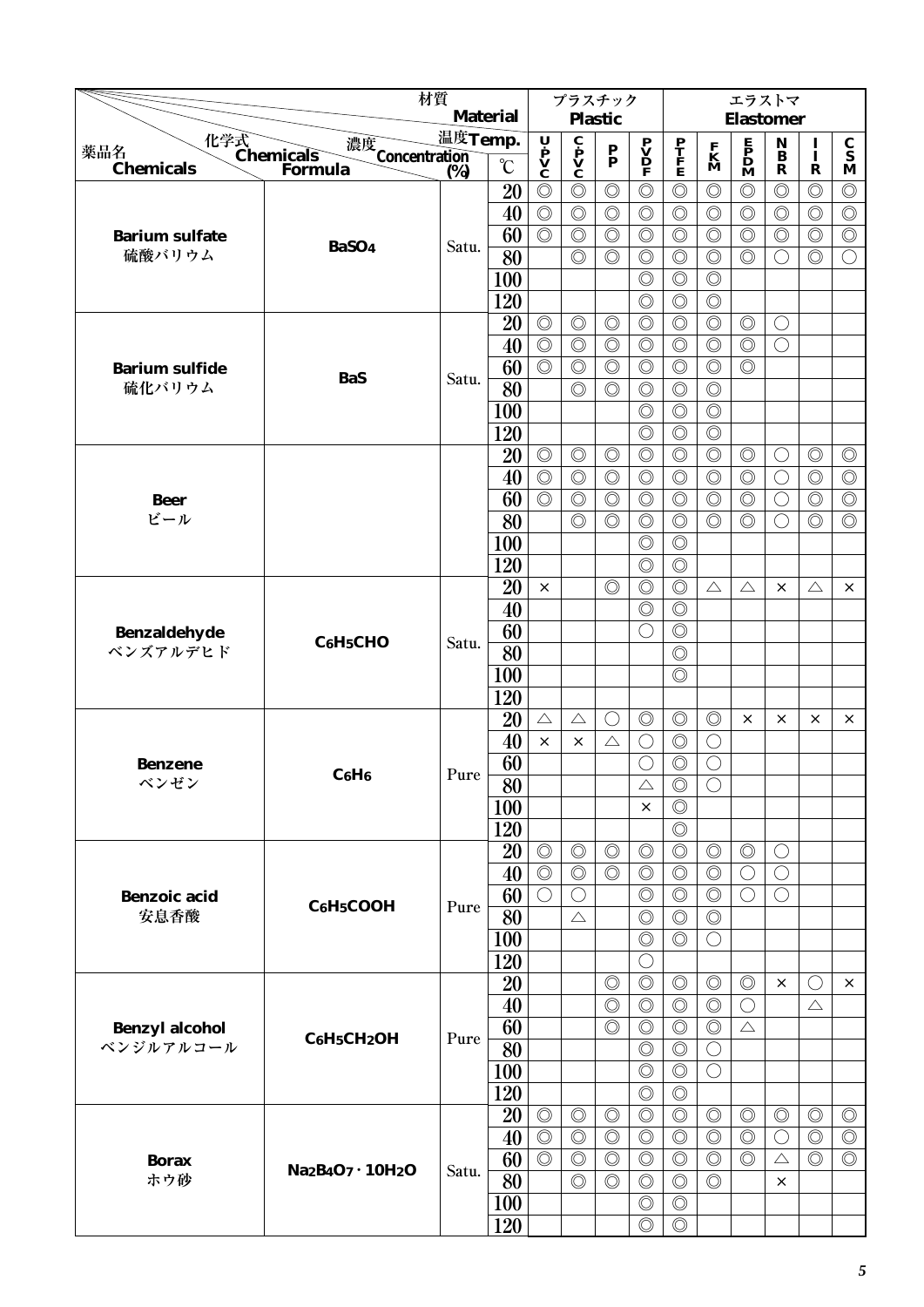|                           | 材質                                               | <b>Material</b> |                 | プラスチック                                                                                |                                              |                           |                                                                                     |                                  | エラストマ                            |                                              |                                |                |                                 |
|---------------------------|--------------------------------------------------|-----------------|-----------------|---------------------------------------------------------------------------------------|----------------------------------------------|---------------------------|-------------------------------------------------------------------------------------|----------------------------------|----------------------------------|----------------------------------------------|--------------------------------|----------------|---------------------------------|
|                           |                                                  | 温度Temp.         |                 |                                                                                       |                                              | <b>Plastic</b>            |                                                                                     |                                  |                                  | <b>Elastomer</b>                             |                                |                |                                 |
| 薬品名                       | 化学式<br>Chemicals<br>濃度<br>Concentration<br>(%)   |                 |                 | $\begin{array}{c}\n\mathbf{U} \\ \mathbf{P} \\ \mathbf{V} \\ \mathbf{C}\n\end{array}$ | $\mathbf{c}$<br>$\mathbf{v}$<br>$\mathbf{c}$ | $\mathbf{P}_{\mathbf{P}}$ | $\begin{array}{c} \mathbf{P} \\ \mathbf{V} \\ \mathbf{D} \\ \mathbf{F} \end{array}$ | P<br>T<br>F<br>E                 | $\mathbf{K}$<br>$\mathbf{M}$     | $\mathbf{P}$<br>$\mathbf{D}$<br>$\mathbf{M}$ | $\bf N$<br>$\bf{B}$            | $\mathbf{I}$   | $\frac{\mathbf{C}}{\mathbf{S}}$ |
| <b>Chemicals</b>          | <b>Formula</b>                                   | (%)             | $\rm ^{\circ}C$ |                                                                                       |                                              |                           |                                                                                     |                                  |                                  |                                              | $\mathbf R$                    | $\mathbf R$    | M                               |
|                           |                                                  |                 | 20              | $\circledcirc$                                                                        | $\circledcirc$                               | $\circledcirc$            | $\circledcirc$                                                                      | $\circledcirc$                   | $\circledcirc$                   | $\circledcirc$                               | $\circledcirc$                 | $\circledcirc$ | $\circledcirc$                  |
|                           |                                                  |                 | 40              | $\circledcirc$                                                                        | $\circledcirc$                               | $\circledcirc$            | $\circledcirc$                                                                      | $\circledcirc$                   | $\circledcirc$                   | $\circledcirc$                               | $\circledcirc$                 | $\circledcirc$ | $\circledcirc$                  |
| <b>Boric</b> acid         | <b>H<sub>3</sub>BO<sub>3</sub></b>               | Satu.           | 60              | $\circledcirc$                                                                        | $\circledcirc$                               | $\circledcirc$            | $\circledcirc$                                                                      | $\circledcirc$                   | $\circledcirc$                   | $\circledcirc$                               | $\circledcirc$                 | $\circledcirc$ | $\circledcirc$                  |
| ホウ酸                       |                                                  |                 | 80              |                                                                                       | $\bigcirc$                                   | $\circledcirc$            | $\circledcirc$                                                                      | $\circledcirc$                   | $\circledcirc$                   | $\bigcirc$                                   | $\bigcirc$                     | $\bigcirc$     | $\bigcirc$                      |
|                           |                                                  |                 | 100             |                                                                                       |                                              |                           | $\circledcirc$                                                                      | $\circledcirc$                   | $\bigcirc$                       |                                              |                                |                |                                 |
|                           |                                                  |                 | 120             |                                                                                       |                                              |                           | $\circledcirc$                                                                      | $\circledcirc$                   |                                  |                                              |                                |                |                                 |
|                           |                                                  |                 | 20              | $\circledcirc$                                                                        | $\triangle$                                  | $\triangle$               | $\circledcirc$                                                                      | $\circledcirc$                   | $\circledcirc$                   | ×                                            | $\times$                       | ×              | $\times$                        |
|                           |                                                  |                 | 40              | $\bigcirc$                                                                            |                                              | $\times$                  | $\circledcirc$                                                                      | $\circledcirc$                   | $\circledcirc$                   |                                              |                                |                |                                 |
| <b>Bromine</b> water      |                                                  | Satu.           | 60              |                                                                                       |                                              |                           | $\circledcirc$                                                                      | $\circledcirc$                   |                                  |                                              |                                |                |                                 |
| 臭素水                       |                                                  |                 | 80              |                                                                                       |                                              |                           | $\circledcirc$                                                                      | $\circledcirc$                   |                                  |                                              |                                |                |                                 |
|                           |                                                  |                 | 100             |                                                                                       |                                              |                           | $\bigcirc$                                                                          | $\circledcirc$                   |                                  |                                              |                                |                |                                 |
|                           |                                                  |                 | 120             |                                                                                       |                                              |                           | $\bigcirc$                                                                          | $\circledcirc$                   |                                  |                                              |                                |                |                                 |
|                           |                                                  |                 | 20              | $\circledcirc$<br>$\circledcirc$                                                      | $\circledcirc$<br>$\circledcirc$             |                           | $\circledcirc$<br>$\circledcirc$                                                    | $\circledcirc$                   | $\circledcirc$<br>$\circledcirc$ | $\times$                                     | $\left(\right)$<br>$\triangle$ | $\times$       | O<br>$\bigcirc$                 |
|                           |                                                  |                 | 40<br>60        | $\circledcirc$                                                                        |                                              |                           | $\circledcirc$                                                                      | $\circledcirc$<br>$\circledcirc$ | $\circledcirc$                   |                                              |                                |                | $\triangle$                     |
| <b>Butadiene</b><br>ブタジエン | $CH2=CHCH=CH2$                                   | Gas             | 80              |                                                                                       |                                              |                           | $\circledcirc$                                                                      | $\circledcirc$                   |                                  |                                              |                                |                |                                 |
|                           |                                                  |                 | 100             |                                                                                       |                                              |                           | $\circledcirc$                                                                      | $\circledcirc$                   |                                  |                                              |                                |                |                                 |
|                           |                                                  |                 | 120             |                                                                                       |                                              |                           | $\circledcirc$                                                                      | $\circledcirc$                   |                                  |                                              |                                |                |                                 |
|                           |                                                  |                 | 20              | $\circledcirc$                                                                        | $\circledcirc$                               | $\circledcirc$            | $\circledcirc$                                                                      | $\circledcirc$                   | $\circledcirc$                   | $\times$                                     | $\circledcirc$                 | ×              | $\circledcirc$                  |
|                           |                                                  |                 | 40              | $\circledcirc$                                                                        | $\circledcirc$                               | $\circledcirc$            | $\circledcirc$                                                                      | $\circledcirc$                   | $\circledcirc$                   |                                              | $\left(\right)$                |                |                                 |
| <b>Butane</b>             |                                                  |                 | 60              |                                                                                       | $\circledcirc$                               | $\circledcirc$            | $\circledcirc$                                                                      | $\circledcirc$                   | $\circledcirc$                   |                                              |                                |                |                                 |
| ブタン                       | $CH_3(CH_2)_2CH_3$                               | Gas             | 80              |                                                                                       | $\circledcirc$                               | $\circledcirc$            | $\circledcirc$                                                                      | $\circledcirc$                   | $\circledcirc$                   |                                              |                                |                |                                 |
|                           |                                                  |                 | 100             |                                                                                       |                                              |                           |                                                                                     | $\circledcirc$                   |                                  |                                              |                                |                |                                 |
|                           |                                                  |                 | 120             |                                                                                       |                                              |                           |                                                                                     | $\circledcirc$                   |                                  |                                              |                                |                |                                 |
|                           |                                                  |                 | 20              | $\triangle$                                                                           | $\triangle$                                  | $\triangle$               | $\circledcirc$                                                                      | $\circledcirc$                   | ×                                | $\bigcirc$                                   | $\times$                       | $(\ )$         | $\times$                        |
|                           |                                                  |                 | 40              | $\times$                                                                              | $\times$                                     | $\times$                  | $\bigcirc$                                                                          | $\circledcirc$                   |                                  | $\triangle$                                  |                                | $\triangle$    |                                 |
| <b>Butyl acetate</b>      |                                                  |                 | 60              |                                                                                       |                                              |                           | $\times$                                                                            | $\circledcirc$                   |                                  | $\times$                                     |                                | $\times$       |                                 |
| 酢酸ブチル                     | CH <sub>3</sub> COOC <sub>4</sub> H <sub>9</sub> | Pure            | $\overline{80}$ |                                                                                       |                                              |                           |                                                                                     |                                  |                                  |                                              |                                |                |                                 |
|                           |                                                  |                 | 100             |                                                                                       |                                              |                           |                                                                                     |                                  |                                  |                                              |                                |                |                                 |
|                           |                                                  |                 | 120             |                                                                                       |                                              |                           |                                                                                     |                                  |                                  |                                              |                                |                |                                 |
|                           |                                                  |                 | 20              | $\circledcirc$                                                                        | $\circledcirc$                               | $\circledcirc$            | $\circledcirc$                                                                      | $\circledcirc$                   | $\circledcirc$                   | $\circledcirc$                               | $\bigcirc$                     | $\circledcirc$ | $\circledcirc$                  |
|                           |                                                  |                 | 40              | $\circledcirc$                                                                        | $\circledcirc$                               | $\circledcirc$            | $\circledcirc$                                                                      | $\circledcirc$                   | $\bigcirc$                       | $\circledcirc$                               | $\bigcirc$                     | $\circledcirc$ | $\circledcirc$                  |
| <b>Butyl alcohol</b>      |                                                  |                 | 60              | $\bigcirc$                                                                            | $\circledcirc$                               | $\circledcirc$            | $\circledcirc$                                                                      | $\circledcirc$                   | $\triangle$                      | $\circledcirc$                               | $\bigcirc$                     | $\circledcirc$ | $\circledcirc$                  |
| ブチルアルコール                  | $C_4H_9OH$                                       | Pure            | 80              |                                                                                       | $\bigcirc$                                   | $\circledcirc$            | $\circledcirc$                                                                      | $\circledcirc$                   |                                  | $\circledcirc$                               |                                | $\circledcirc$ | $\circledcirc$                  |
|                           |                                                  |                 | 100             |                                                                                       |                                              |                           | $\circledcirc$                                                                      | $\circledcirc$                   |                                  |                                              |                                |                |                                 |
|                           |                                                  |                 | 120             |                                                                                       |                                              |                           | $\circledcirc$                                                                      | $\circledcirc$                   |                                  |                                              |                                |                |                                 |
|                           | <b>OH</b>                                        |                 | 20              | $\triangle$                                                                           | $\triangle$                                  | $\circledcirc$            | $\circledcirc$                                                                      | $\circledcirc$                   | $\triangle$                      | $\times$                                     | $\times$                       | ×              | $\times$                        |
|                           |                                                  |                 | 40              |                                                                                       |                                              | $\bigcirc$                | $\circledcirc$                                                                      | $\circledcirc$                   |                                  |                                              |                                |                |                                 |
| <b>Butyl phenol</b>       |                                                  |                 | 60              |                                                                                       |                                              |                           | $\circledcirc$                                                                      | $\circledcirc$                   |                                  |                                              |                                |                |                                 |
|                           | ブチルフェノール                                         |                 | 80              |                                                                                       |                                              |                           |                                                                                     | $\circledcirc$                   |                                  |                                              |                                |                |                                 |
|                           |                                                  |                 | 100             |                                                                                       |                                              |                           |                                                                                     | $\circledcirc$                   |                                  |                                              |                                |                |                                 |
|                           | C(CH <sub>3</sub> ) <sub>3</sub>                 |                 | 120             |                                                                                       |                                              |                           |                                                                                     | $\circledcirc$                   |                                  |                                              |                                |                |                                 |
|                           |                                                  |                 | 20              | $\bigcirc$                                                                            | $\bigcirc$                                   | $\circledcirc$            | $\circledcirc$                                                                      | $\circledcirc$                   | $\bigcirc$                       | $\bigcirc$                                   | $\times$                       |                | $\bigcirc$                      |
|                           |                                                  |                 | 40              |                                                                                       |                                              | $\circledcirc$            | $\circledcirc$                                                                      | $\circledcirc$                   | $\triangle$                      |                                              |                                |                |                                 |
| <b>Butyric</b> acid       | CH3CH2CH2COOH                                    | Pure            | 60              |                                                                                       |                                              | $\circledcirc$            | $\circledcirc$                                                                      | $\circledcirc$                   | $\times$                         |                                              |                                |                |                                 |
| 酪酸                        |                                                  |                 | 80              |                                                                                       |                                              | $\circledcirc$            | $\circledcirc$                                                                      | $\circledcirc$                   |                                  |                                              |                                |                |                                 |
|                           |                                                  |                 | 100             |                                                                                       |                                              |                           | $\circledcirc$                                                                      | $\circledcirc$                   |                                  |                                              |                                |                |                                 |
|                           |                                                  |                 | 120             |                                                                                       |                                              |                           | $\bigcirc$                                                                          | $\circledcirc$                   |                                  |                                              |                                |                |                                 |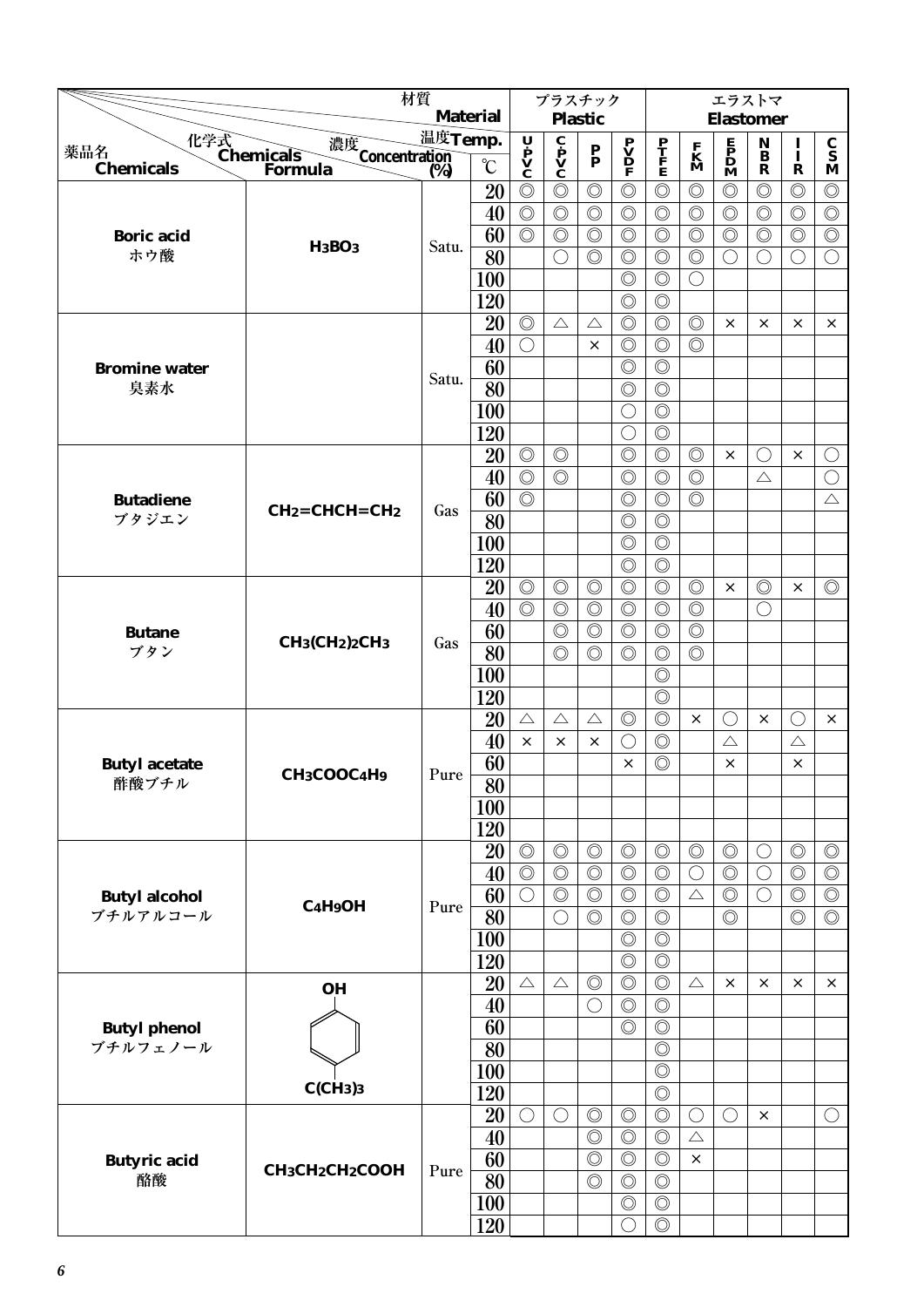|                                    |                                   | 材質                        |                 |                                                                                       | プラスチック                                                                  |                                  |                                                                                     |                                  |                                  | エラストマ                                                                               |                                  |                                  |                                  |
|------------------------------------|-----------------------------------|---------------------------|-----------------|---------------------------------------------------------------------------------------|-------------------------------------------------------------------------|----------------------------------|-------------------------------------------------------------------------------------|----------------------------------|----------------------------------|-------------------------------------------------------------------------------------|----------------------------------|----------------------------------|----------------------------------|
|                                    |                                   |                           | <b>Material</b> |                                                                                       |                                                                         | <b>Plastic</b>                   |                                                                                     |                                  |                                  | <b>Elastomer</b>                                                                    |                                  |                                  |                                  |
| 化学式<br>Chemicals<br>Forn<br>薬品名    | 濃度<br>Concentration<br>(%)        | 温度Temp.                   |                 |                                                                                       | $\overline{\mathbf{c}}$<br>$\mathbf{p}$<br>$\mathbf{v}$<br>$\mathbf{c}$ | $\frac{\mathbf{P}}{\mathbf{P}}$  | $\begin{array}{c} \mathbf{P} \\ \mathbf{V} \\ \mathbf{D} \\ \mathbf{F} \end{array}$ | $\frac{\mathbf{P}}{\mathbf{F}}$  | $\frac{\mathbf{F}}{\mathbf{M}}$  | $\begin{array}{c} \mathbf{E} \\ \mathbf{P} \\ \mathbf{D} \\ \mathbf{M} \end{array}$ | $\mathbf N$<br>$\bf{B}$          | $\mathbf{I}$                     | $\frac{\mathbf{C}}{\mathbf{S}}$  |
| <b>Chemicals</b>                   | <b>Formula</b>                    | $\overline{\binom{0}{6}}$ | $\rm ^{\circ}C$ | $\begin{array}{c}\n\mathbf{U} \\ \mathbf{P} \\ \mathbf{V} \\ \mathbf{C}\n\end{array}$ |                                                                         |                                  |                                                                                     |                                  |                                  |                                                                                     | $\mathbf R$                      | R                                | M                                |
|                                    |                                   |                           | 20              | $\circledcirc$                                                                        | $\circledcirc$                                                          | $\circledcirc$                   | $\circledcirc$                                                                      | $\circledcirc$                   | $\circledcirc$                   | $\circledcirc$                                                                      | $\circledcirc$                   | $\circledcirc$                   | $\circledcirc$                   |
|                                    |                                   |                           | 40              | $\circledcirc$                                                                        | $\circledcirc$                                                          | $\circledcirc$                   | $\circledcirc$                                                                      | $\circledcirc$                   | $\circledcirc$                   | $\circledcirc$                                                                      | $\circledcirc$                   | $\circledcirc$                   | $\circledcirc$                   |
| <b>Calcium carbonate</b>           | CaCO <sub>3</sub>                 | Satu.                     | 60              | $\circledcirc$                                                                        | $\circledcirc$                                                          | $\circledcirc$                   | $\circledcirc$                                                                      | $\circledcirc$                   | $\circledcirc$                   | $\circledcirc$                                                                      | ( )                              | $\circledcirc$                   | $\circledcirc$                   |
| 炭酸カルシウム                            |                                   |                           | 80              |                                                                                       | $\circledcirc$                                                          | $\circledcirc$                   | $\circledcirc$                                                                      | $\circledcirc$                   | $\circledcirc$                   |                                                                                     |                                  |                                  |                                  |
|                                    |                                   |                           | 100             |                                                                                       |                                                                         |                                  | $\circledcirc$                                                                      | $\circledcirc$                   | $\circledcirc$                   |                                                                                     |                                  |                                  |                                  |
|                                    |                                   |                           | 120             |                                                                                       |                                                                         |                                  | $\circledcirc$                                                                      | $\circledcirc$                   | $\circledcirc$                   |                                                                                     |                                  |                                  |                                  |
|                                    |                                   |                           | 20              | $\circledcirc$                                                                        | $\circledcirc$                                                          | $\circledcirc$                   | $\circledcirc$                                                                      | $\circledcirc$                   | $\circledcirc$                   | $\circledcirc$                                                                      | $\circledcirc$                   | $\circledcirc$                   | $\circledcirc$                   |
|                                    |                                   |                           | 40              | $\circledcirc$<br>$\overline{\circlearrowright}$                                      | $\circledcirc$                                                          | $\circledcirc$                   | $\circledcirc$                                                                      | $\circledcirc$                   | $\circledcirc$                   | $\circledcirc$                                                                      | $\circledcirc$                   | $\circledcirc$                   | $\circledcirc$                   |
| <b>Calcium chloride</b><br>塩化カルシウム | CaCl <sub>2</sub>                 | Satu.                     | 60              |                                                                                       | $\circledcirc$                                                          | $\circledcirc$<br>$\circledcirc$ | $\circledcirc$                                                                      | $\circledcirc$                   | $\circledcirc$                   | $\circledcirc$                                                                      | $\bigcirc$                       | $\circledcirc$                   | $\circledcirc$                   |
|                                    |                                   |                           | 80              |                                                                                       | $\circledcirc$                                                          |                                  | $\circledcirc$                                                                      | $\circledcirc$                   | $\circledcirc$                   | $\circledcirc$                                                                      | ◯                                | $\circledcirc$                   | $\circledcirc$                   |
|                                    |                                   |                           | 100             |                                                                                       |                                                                         |                                  | $\circledcirc$<br>$\circledcirc$                                                    | $\circledcirc$<br>$\circledcirc$ | $\circledcirc$                   |                                                                                     |                                  |                                  |                                  |
|                                    |                                   |                           | 120             | $\circledcirc$                                                                        | $\circledcirc$                                                          | $\circledcirc$                   | $\circledcirc$                                                                      | $\circledcirc$                   | $\circledcirc$                   | $\circledcirc$                                                                      | $\circledcirc$                   | $\circledcirc$                   | $\circledcirc$                   |
|                                    |                                   |                           | 20<br>40        | $\circledcirc$                                                                        | $\circledcirc$                                                          | $\circledcirc$                   | $\circledcirc$                                                                      | $\circledcirc$                   | $\circledcirc$                   | $\circledcirc$                                                                      | $\circledcirc$                   | $\circledcirc$                   | $\circledcirc$                   |
|                                    |                                   |                           | 60              | $\circledcirc$                                                                        | $\circledcirc$                                                          | $\circledcirc$                   | $\circledcirc$                                                                      | $\circledcirc$                   | $\circledcirc$                   | $\circledcirc$                                                                      | $\circledcirc$                   | $\circledcirc$                   | $\circledcirc$                   |
| Calcium hydroxide<br>水酸化カルシウム      | Ca(OH)2                           | Satu.                     | 80              |                                                                                       | $\bigcirc$                                                              | $\circledcirc$                   | $\circledcirc$                                                                      | $\circledcirc$                   | $\circledcirc$                   | $\circledcirc$                                                                      | $\triangle$                      | $\circledcirc$                   | $\bigcirc$                       |
|                                    |                                   |                           | 100             |                                                                                       |                                                                         | ∩                                | $\circledcirc$                                                                      | $\circledcirc$                   | $\circledcirc$                   |                                                                                     |                                  |                                  |                                  |
|                                    |                                   |                           | 120             |                                                                                       |                                                                         |                                  | $\circledcirc$                                                                      | $\circledcirc$                   |                                  |                                                                                     |                                  |                                  |                                  |
|                                    |                                   |                           | 20              | $\circledcirc$                                                                        | $\circledcirc$                                                          | $\circledcirc$                   | $\circledcirc$                                                                      | $\circledcirc$                   | $\circledcirc$                   | $\bigcirc$                                                                          | $\triangle$                      |                                  |                                  |
|                                    |                                   |                           | 40              | $\overline{\circlearrowright}$                                                        | $\circledcirc$                                                          | $\circledcirc$                   | $\circledcirc$                                                                      | $\circledcirc$                   | $\circledcirc$                   | O                                                                                   |                                  |                                  |                                  |
| <b>Calcium hypochlorite</b>        |                                   |                           | 60              | $\bigcirc$                                                                            | $\bigcirc$                                                              | ◯                                | $\circledcirc$                                                                      | $\circledcirc$                   | $\circledcirc$                   | $\triangle$                                                                         |                                  |                                  |                                  |
| 次亜塩素酸カルシウム                         | Ca(CIO)2                          | Satu.                     | 80              |                                                                                       | $\triangle$                                                             | $\triangle$                      | $\circledcirc$                                                                      | $\circledcirc$                   | $\bigcirc$                       | $\triangle$                                                                         |                                  |                                  |                                  |
|                                    |                                   |                           | 100             |                                                                                       |                                                                         |                                  | $\bigcirc$                                                                          | $\circledcirc$                   | $\triangle$                      |                                                                                     |                                  |                                  |                                  |
|                                    |                                   |                           | 120             |                                                                                       |                                                                         |                                  |                                                                                     |                                  |                                  |                                                                                     |                                  |                                  |                                  |
|                                    |                                   |                           | 20              | $\circledcirc$                                                                        | $\circledcirc$                                                          | $\circledcirc$                   | $\circledcirc$                                                                      | $\circledcirc$                   | $\circledcirc$                   | $\circledcirc$                                                                      | $\circledcirc$                   | $\circledcirc$                   | $\circledcirc$                   |
|                                    |                                   |                           | 40              | $\circledcirc$                                                                        | $\circledcirc$                                                          | $\circledcirc$                   | $\circledcirc$                                                                      | $\circledcirc$                   | $\circledcirc$                   | $\circledcirc$                                                                      | $\circledcirc$                   | $\circledcirc$                   | $\circledcirc$                   |
| Calcium nitrate                    | Ca(NO <sub>3</sub> ) <sub>2</sub> |                           | 60              | $\circledcirc$                                                                        | $\circledcirc$                                                          | $\circledcirc$                   | $\circledcirc$                                                                      | $\circledcirc$                   | $\circledcirc$                   | $\circledcirc$                                                                      | $\circledcirc$                   | $\circledcirc$                   | $\circledcirc$                   |
| 硝酸カルシウム                            |                                   | Satu.                     | $\overline{80}$ |                                                                                       | $\circledcirc$                                                          | $\circledcirc$                   | $\circledcirc$                                                                      | $\circledcirc$                   | $\circledcirc$                   | $\circledcirc$                                                                      | $\circledcirc$                   |                                  | $\overline{\circ}$               |
|                                    |                                   |                           | 100             |                                                                                       |                                                                         |                                  | $\circledcirc$                                                                      | $\circledcirc$                   | $\circledcirc$                   |                                                                                     |                                  |                                  |                                  |
|                                    |                                   |                           | 120             |                                                                                       |                                                                         |                                  | $\circledcirc$                                                                      | $\circledcirc$                   |                                  |                                                                                     |                                  |                                  |                                  |
|                                    |                                   |                           | 20              | $\circledcirc$                                                                        | $\circledcirc$                                                          | $\circledcirc$                   | $\circledcirc$                                                                      | $\circledcirc$                   | $\circledcirc$                   | $\circledcirc$                                                                      | $\circledcirc$                   | $\circledcirc$                   | $\circledcirc$                   |
|                                    |                                   |                           | 40              | $\circledcirc$                                                                        | $\circledcirc$                                                          | $\circledcirc$                   | $\circledcirc$                                                                      | $\circledcirc$                   | $\circledcirc$                   | $\circledcirc$                                                                      | $\circledcirc$                   | $\circledcirc$                   | $\circledcirc$                   |
| <b>Calcium sulfate</b>             | CaSO <sub>4</sub>                 | Satu.                     | 60              | $\circledcirc$                                                                        | $\circledcirc$                                                          | $\circledcirc$                   | $\circledcirc$                                                                      | $\circledcirc$                   | $\circledcirc$                   | $\circledcirc$                                                                      | $\circledcirc$                   | $\circledcirc$                   |                                  |
| 硫酸カルシウム                            |                                   |                           | 80              |                                                                                       | $\circledcirc$                                                          | $\circledcirc$                   | $\circledcirc$                                                                      | $\circledcirc$                   | $\circledcirc$                   | $\circledcirc$                                                                      | $\left(\right)$                  |                                  |                                  |
|                                    |                                   |                           | <b>100</b>      |                                                                                       |                                                                         |                                  | $\circledcirc$                                                                      | $\circledcirc$                   | $\circledcirc$                   |                                                                                     |                                  |                                  |                                  |
|                                    |                                   |                           | 120             |                                                                                       |                                                                         |                                  | $\circledcirc$                                                                      | $\circledcirc$                   |                                  |                                                                                     |                                  |                                  |                                  |
|                                    |                                   |                           | 20<br>40        | $\circledcirc$<br>$\circledcirc$                                                      | $\circledcirc$<br>$\circledcirc$                                        | $\circledcirc$<br>$\circledcirc$ | $\circledcirc$<br>$\circledcirc$                                                    | $\circledcirc$<br>$\circledcirc$ | $\circledcirc$<br>$\circledcirc$ | $\circledcirc$<br>$\circledcirc$                                                    | $\circledcirc$<br>$\circledcirc$ | $\circledcirc$<br>$\circledcirc$ | $\circledcirc$<br>$\circledcirc$ |
|                                    |                                   |                           | 60              | $\circledcirc$                                                                        | $\circledcirc$                                                          | $\circledcirc$                   | $\circledcirc$                                                                      | $\circledcirc$                   | $\circledcirc$                   | $\circledcirc$                                                                      | $\circledcirc$                   | $\circledcirc$                   | $\circledcirc$                   |
| Carbon dioxide(wet)<br>二酸化炭素(湿)    | CO <sub>2</sub>                   |                           | 80              |                                                                                       | $\circledcirc$                                                          | $\circledcirc$                   | $\circledcirc$                                                                      | $\circledcirc$                   | $\circledcirc$                   | $\circledcirc$                                                                      | ◯                                | $\circledcirc$                   | $\bigcirc$                       |
|                                    |                                   |                           | <b>100</b>      |                                                                                       |                                                                         |                                  | $\circledcirc$                                                                      | $\circledcirc$                   | $\circledcirc$                   |                                                                                     |                                  |                                  |                                  |
|                                    |                                   |                           | 120             |                                                                                       |                                                                         |                                  | $\circledcirc$                                                                      | $\circledcirc$                   | $\circledcirc$                   |                                                                                     |                                  |                                  |                                  |
|                                    |                                   |                           | 20              | $\circledcirc$                                                                        | $\circledcirc$                                                          | $\circledcirc$                   | $\circledcirc$                                                                      | $\circledcirc$                   | $\circledcirc$                   | $\circledcirc$                                                                      | $\circledcirc$                   | $\circledcirc$                   | $\circledcirc$                   |
|                                    |                                   |                           | 40              | $\circledcirc$                                                                        | $\circledcirc$                                                          | $\circledcirc$                   | $\circledcirc$                                                                      | $\circledcirc$                   | $\circledcirc$                   | $\circledcirc$                                                                      | $\circledcirc$                   | $\circledcirc$                   | $\circledcirc$                   |
| Carbon dioxide(dry)                |                                   |                           | 60              | $\circledcirc$                                                                        | $\circledcirc$                                                          | $\circledcirc$                   | $\circledcirc$                                                                      | $\circledcirc$                   | $\circledcirc$                   | $\circledcirc$                                                                      | $\circledcirc$                   | $\circledcirc$                   | $\circledcirc$                   |
| 二酸化炭素(乾)                           | CO <sub>2</sub>                   |                           | 80              |                                                                                       | $\circledcirc$                                                          | $\circledcirc$                   | $\circledcirc$                                                                      | $\circledcirc$                   | $\circledcirc$                   | $\circledcirc$                                                                      | $\circledcirc$                   | $\circledcirc$                   | $\circledcirc$                   |
|                                    |                                   |                           | <b>100</b>      |                                                                                       |                                                                         |                                  | $\circledcirc$                                                                      | $\circledcirc$                   | $\circledcirc$                   |                                                                                     |                                  |                                  |                                  |
|                                    |                                   |                           | 120             |                                                                                       |                                                                         |                                  | $\circledcirc$                                                                      | $\circledcirc$                   | $\circledcirc$                   |                                                                                     |                                  |                                  |                                  |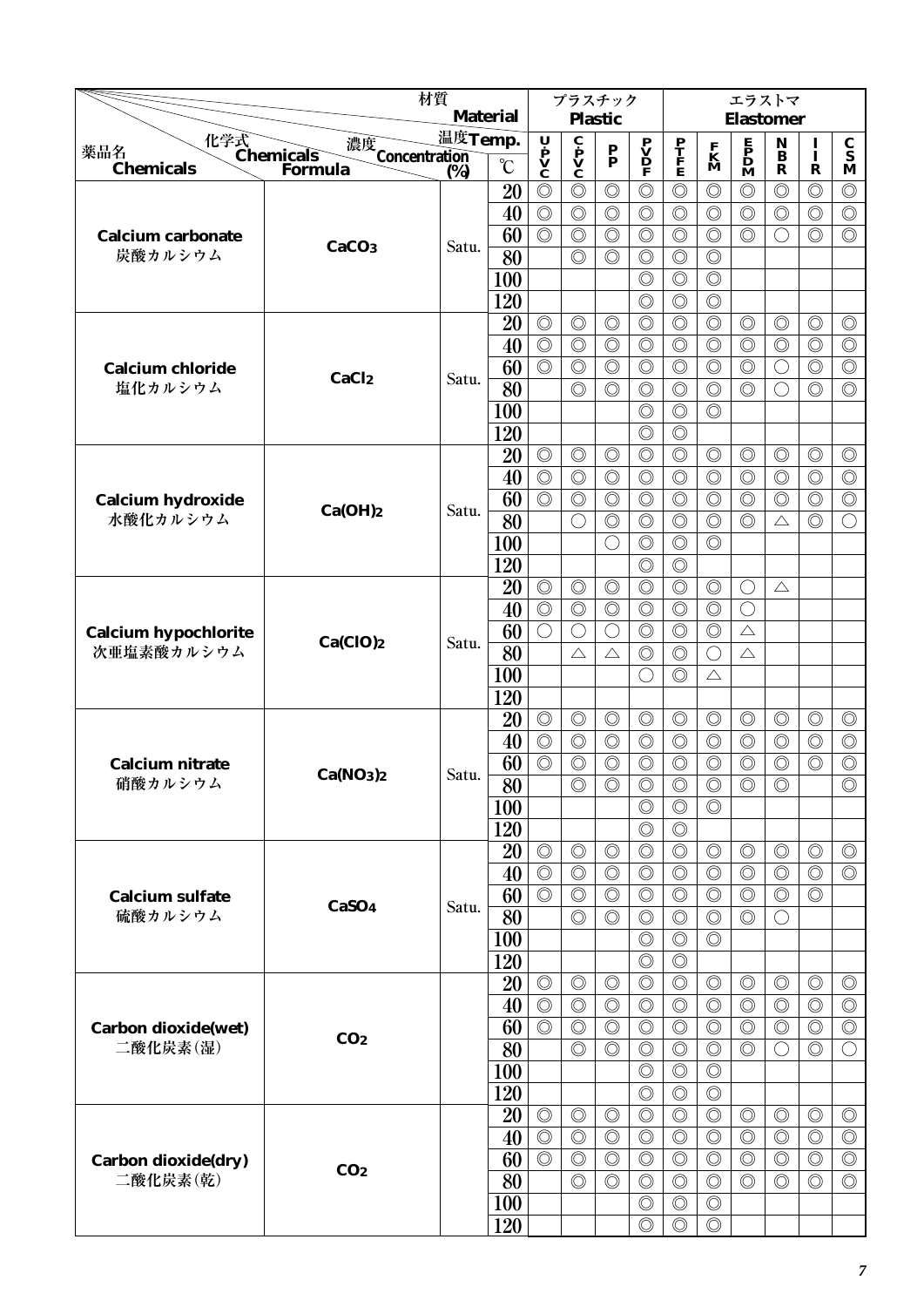|                                      | 材質                                     |           |                 |                                  | プラスチック                                       |                                 |                                                                                     |                                  |                                  | エラストマ                                        |                              |                |                                 |
|--------------------------------------|----------------------------------------|-----------|-----------------|----------------------------------|----------------------------------------------|---------------------------------|-------------------------------------------------------------------------------------|----------------------------------|----------------------------------|----------------------------------------------|------------------------------|----------------|---------------------------------|
|                                      |                                        |           | <b>Material</b> |                                  |                                              | <b>Plastic</b>                  |                                                                                     |                                  |                                  | <b>Elastomer</b>                             |                              |                |                                 |
| 薬品名                                  | 濃度                                     | 温度Temp.   |                 |                                  |                                              |                                 |                                                                                     |                                  |                                  |                                              | $\mathbf{N}$<br>$\mathbf{B}$ | $\mathbf{I}$   | $\frac{\mathbf{C}}{\mathbf{S}}$ |
| 化学式<br>Chemicals<br><b>Chemicals</b> | <b>Concentration</b><br><b>Formula</b> | (%)       | $\rm ^{\circ}C$ | U P<br>V<br>C                    | $\mathbf{c}$<br>$\mathbf{v}$<br>$\mathbf{c}$ | $\frac{\mathbf{P}}{\mathbf{P}}$ | $\begin{array}{c} \mathbf{P} \\ \mathbf{V} \\ \mathbf{D} \\ \mathbf{F} \end{array}$ | $\frac{\mathbf{P}}{\mathbf{F}}$  | $\mathbf{K}$<br>$\mathbf{M}$     | $\mathbf{F}$<br>$\mathbf{D}$<br>$\mathbf{M}$ | $\mathbf R$                  | $\mathbf R$    | M                               |
|                                      |                                        |           | 20              | $\triangle$                      | $\triangle$                                  | $\times$                        | $\circledcirc$                                                                      | $\circledcirc$                   | $\circledcirc$                   | $\times$                                     | $\triangle$                  | $\times$       | $\times$                        |
|                                      |                                        |           | 40              | $\triangle$                      | $\triangle$                                  |                                 |                                                                                     | $\circledcirc$                   | $\bigcirc$                       |                                              | $\triangle$                  |                |                                 |
| <b>Carbon disulfide</b>              |                                        |           | 60              | $\times$                         | X                                            |                                 |                                                                                     | $\circledcirc$                   | $\triangle$                      |                                              | $\times$                     |                |                                 |
| 二硫化炭素                                | CS <sub>2</sub>                        | Pure      | $\overline{80}$ |                                  |                                              |                                 |                                                                                     | $\circledcirc$                   | $\times$                         |                                              |                              |                |                                 |
|                                      |                                        |           | 100             |                                  |                                              |                                 |                                                                                     | $\circledcirc$                   |                                  |                                              |                              |                |                                 |
|                                      |                                        |           | 120             |                                  |                                              |                                 |                                                                                     |                                  |                                  |                                              |                              |                |                                 |
|                                      |                                        |           | 20              | $\triangle$                      | $\triangle$                                  | $\times$                        | $\circledcirc$                                                                      | $\circledcirc$                   | $\bigcirc$                       | $\times$                                     | $\times$                     | $\times$       | $\times$                        |
|                                      |                                        |           | 40              | $\times$                         | $\times$                                     |                                 | $\circledcirc$                                                                      | $\circledcirc$                   |                                  |                                              |                              |                |                                 |
| <b>Carbon tetrachloride</b>          |                                        |           | 60              |                                  |                                              |                                 | $\circledcirc$                                                                      | $\circledcirc$                   |                                  |                                              |                              |                |                                 |
| 四塩化炭素                                | CCI <sub>4</sub>                       | Pure      | 80              |                                  |                                              |                                 | $\circledcirc$                                                                      | $\circledcirc$                   |                                  |                                              |                              |                |                                 |
|                                      |                                        |           | <b>100</b>      |                                  |                                              |                                 | $\circledcirc$                                                                      | $\circledcirc$                   |                                  |                                              |                              |                |                                 |
|                                      |                                        |           | 120             |                                  |                                              |                                 |                                                                                     | $\circledcirc$                   |                                  |                                              |                              |                |                                 |
|                                      |                                        |           | 20              | $\circledcirc$                   | $\bigcirc$                                   | $\circledcirc$                  | $\circledcirc$                                                                      | $\circledcirc$                   | $\times$                         | $\circledcirc$                               | O                            | $\circledcirc$ | $\circledcirc$                  |
|                                      |                                        |           | 40              | $\circledcirc$                   | $\bigcirc$                                   | $\circledcirc$                  | $\circledcirc$                                                                      | $\circledcirc$                   |                                  | $\circledcirc$                               | $\bigcirc$                   | $\circledcirc$ | $\circledcirc$                  |
| <b>Caustic potash</b>                |                                        |           | 60              | $\circledcirc$                   | $\bigcirc$                                   | $\circledcirc$                  | $\bigcirc$                                                                          | $\circledcirc$                   |                                  | $\circledcirc$                               | $\triangle$                  | $\circledcirc$ | $\circledcirc$                  |
| 水酸化カリウム<br>(苛性カリ)                    | <b>KOH</b>                             | 25        | 80              |                                  | $\bigcirc$                                   | $\circledcirc$                  | $\triangle$                                                                         | $\circledcirc$                   |                                  | $\circledcirc$                               | $\times$                     |                |                                 |
|                                      |                                        |           | 100             |                                  |                                              |                                 | $\times$                                                                            | $\circledcirc$                   |                                  |                                              |                              |                |                                 |
|                                      |                                        |           | 120             |                                  |                                              |                                 |                                                                                     |                                  |                                  |                                              |                              |                |                                 |
|                                      |                                        |           | 20              | $\circledcirc$                   |                                              | $\times$                        | $\circledcirc$                                                                      | $\circledcirc$                   | $\circledcirc$                   | $\circledcirc$                               | $\triangle$                  |                | $\circledcirc$                  |
|                                      |                                        |           | 40              | $\circledcirc$                   |                                              |                                 | $\circledcirc$                                                                      | $\circledcirc$                   |                                  | $\circledcirc$                               |                              |                | $\circledcirc$                  |
| <b>Chloric</b> acid                  | HClO <sub>3</sub>                      | <b>20</b> | 60              | $\bigcirc$                       |                                              |                                 | $\circledcirc$                                                                      | $\circledcirc$                   |                                  |                                              |                              |                |                                 |
| 塩素酸                                  |                                        |           | 80              |                                  |                                              |                                 | $\circledcirc$                                                                      | $\circledcirc$                   |                                  |                                              |                              |                |                                 |
|                                      |                                        |           | 100             |                                  |                                              |                                 |                                                                                     |                                  |                                  |                                              |                              |                |                                 |
|                                      |                                        |           | 120             |                                  |                                              |                                 |                                                                                     |                                  |                                  |                                              |                              |                |                                 |
|                                      |                                        |           | 20              | $\circledcirc$                   | $\circledcirc$                               | $\times$                        | $\circledcirc$                                                                      | $\circledcirc$                   | $\times$                         | $\times$                                     | $\times$                     | $\times$       | $\times$                        |
|                                      |                                        |           | 40              | $\circledcirc$                   | $\bigcirc$                                   |                                 | $\circledcirc$                                                                      | $\circledcirc$                   |                                  |                                              |                              |                |                                 |
| <b>Chlorine gas(Wet)</b>             | Cl <sub>2</sub>                        |           | 60              | $\bigcirc$                       | $\triangle$                                  |                                 | $\circledcirc$                                                                      | $\circledcirc$                   |                                  |                                              |                              |                |                                 |
| 塩素ガス(湿)                              |                                        |           | $\overline{80}$ |                                  |                                              |                                 | $\circledcirc$                                                                      | $\overline{\circledcirc}$        |                                  |                                              |                              |                |                                 |
|                                      |                                        |           | 100             |                                  |                                              |                                 | $\circledcirc$                                                                      | $\circledcirc$                   |                                  |                                              |                              |                |                                 |
|                                      |                                        |           | 120             |                                  |                                              |                                 | $\circledcirc$                                                                      | $\circledcirc$                   |                                  |                                              |                              |                |                                 |
|                                      |                                        |           | 20              | $\circledcirc$                   | $\circledcirc$                               | $\times$                        | $\circledcirc$                                                                      | $\circledcirc$                   | $\bigcirc$                       | $\bigcirc$                                   | $\times$                     | $\times$       | $\times$                        |
|                                      |                                        |           | 40              | $\circledcirc$                   | $\circledcirc$                               |                                 | $\circledcirc$                                                                      | $\circledcirc$                   | $\triangle$                      | $\times$                                     |                              |                |                                 |
| <b>Chlorine gas(Dry)</b>             | Cl <sub>2</sub>                        |           | 60              | $\circledcirc$                   | $\circledcirc$                               |                                 | $\circledcirc$                                                                      | $\circledcirc$                   | $\times$                         |                                              |                              |                |                                 |
| 塩素ガス(乾)                              |                                        |           | 80              |                                  |                                              |                                 | $\circledcirc$                                                                      | $\circledcirc$                   |                                  |                                              |                              |                |                                 |
|                                      |                                        |           | 100             |                                  |                                              |                                 | $\circledcirc$                                                                      | $\circledcirc$                   |                                  |                                              |                              |                |                                 |
|                                      |                                        |           | 120             |                                  |                                              |                                 | $\circledcirc$                                                                      | $\circledcirc$                   |                                  |                                              |                              |                |                                 |
|                                      |                                        |           | 20              | $\circledcirc$                   | $\circledcirc$                               | $\triangle$                     | $\circledcirc$                                                                      | $\circledcirc$                   | $\triangle$                      | $\bigcirc$                                   | $\times$                     | $\times$       | $\triangle$                     |
|                                      |                                        |           | 40              | $\circledcirc$                   | $\bigcirc$                                   | $\times$                        | $\circledcirc$                                                                      | $\circledcirc$                   | $\times$                         | $\triangle$                                  |                              |                |                                 |
| <b>Chlorine water</b>                |                                        | 400       | 60              | $\bigcirc$                       | $\bigcirc$                                   |                                 | $\circledcirc$                                                                      | $\circledcirc$                   |                                  |                                              |                              |                |                                 |
| 塩素水                                  |                                        | ppm       | 80              |                                  |                                              |                                 | $\circledcirc$                                                                      | $\circledcirc$                   |                                  |                                              |                              |                |                                 |
|                                      |                                        |           | <b>100</b>      |                                  |                                              |                                 | $\circledcirc$                                                                      | $\circledcirc$                   |                                  |                                              |                              |                |                                 |
|                                      |                                        |           | 120             |                                  |                                              | $\times$                        | $\circledcirc$<br>$\circledcirc$                                                    | $\circledcirc$<br>$\circledcirc$ |                                  |                                              |                              |                |                                 |
|                                      |                                        |           | 20              | $\circledcirc$<br>$\circledcirc$ | $\circledcirc$<br>$\bigcirc$                 |                                 | $\circledcirc$                                                                      | $\circledcirc$                   | $\circledcirc$<br>$\circledcirc$ | $\bigcirc$<br>$\times$                       | $\times$                     | $\times$       | $\times$                        |
| Chromic anhydride                    |                                        |           | 40<br>60        | $\bigcirc$                       | $\triangle$                                  |                                 | $\circledcirc$                                                                      | $\circledcirc$                   | $\circledcirc$                   |                                              |                              |                |                                 |
| 無水クロム酸                               | CrO <sub>3</sub>                       | 20        | 80              |                                  |                                              |                                 | $\circledcirc$                                                                      | $\circledcirc$                   | $\bigcirc$                       |                                              |                              |                |                                 |
| (三酸化クロム)                             |                                        |           | 100             |                                  |                                              |                                 | $\circledcirc$                                                                      | $\circledcirc$                   | $\triangle$                      |                                              |                              |                |                                 |
|                                      |                                        |           |                 |                                  |                                              |                                 |                                                                                     |                                  |                                  |                                              |                              |                |                                 |
|                                      |                                        |           | 120             |                                  |                                              |                                 |                                                                                     |                                  |                                  |                                              |                              |                |                                 |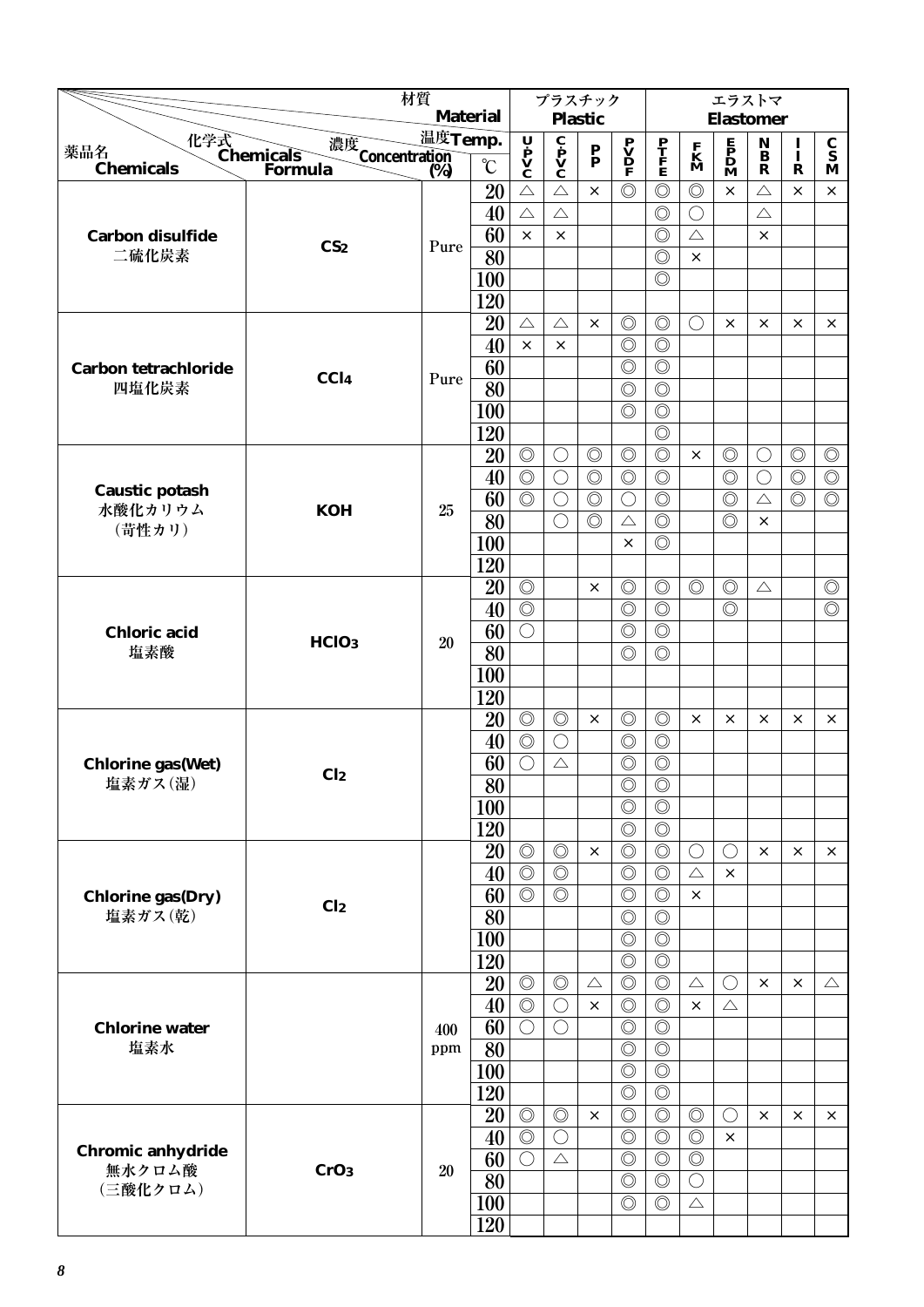|                                               | 材質                                             |                  |                       | プラスチック                                                                                |                                                                         |                                  |                                                                                     |                                      | エラストマ                                |                                                                                     |                                  |                                  |                                         |
|-----------------------------------------------|------------------------------------------------|------------------|-----------------------|---------------------------------------------------------------------------------------|-------------------------------------------------------------------------|----------------------------------|-------------------------------------------------------------------------------------|--------------------------------------|--------------------------------------|-------------------------------------------------------------------------------------|----------------------------------|----------------------------------|-----------------------------------------|
|                                               |                                                |                  | <b>Material</b>       |                                                                                       |                                                                         | <b>Plastic</b>                   |                                                                                     |                                      |                                      | <b>Elastomer</b>                                                                    |                                  |                                  |                                         |
| 薬品名                                           | 化学式<br>Chemicals<br>濃度<br>Concentration<br>(%) | 温度Temp.          |                       | $\begin{array}{c}\n\mathbf{U} \\ \mathbf{P} \\ \mathbf{V} \\ \mathbf{C}\n\end{array}$ | $\overline{\mathbf{c}}$<br>$\mathbf{p}$<br>$\mathbf{v}$<br>$\mathbf{c}$ | $\frac{\mathbf{P}}{\mathbf{P}}$  | $\begin{array}{c} \mathbf{P} \\ \mathbf{V} \\ \mathbf{D} \\ \mathbf{F} \end{array}$ | $\frac{\mathbf{P}}{\mathbf{F}}$      | $\mathbf{K}$<br>$\mathbf{M}$         | $\begin{array}{c} \mathbf{E} \\ \mathbf{P} \\ \mathbf{D} \\ \mathbf{M} \end{array}$ | ${\bf N}$<br>$\, {\bf B}$        | $\frac{1}{1}$                    | $\frac{\mathbf{C}}{\mathbf{S}}$         |
| <b>Chemicals</b>                              | Formula                                        | $\overline{(}\%$ | $\rm ^{\circ}C$       |                                                                                       |                                                                         |                                  |                                                                                     |                                      |                                      |                                                                                     | $\mathbf R$                      | $\mathbf R$                      | M                                       |
|                                               |                                                |                  | 20                    | $\triangle$                                                                           | $\triangle$                                                             | $\times$                         | $\circledcirc$                                                                      | $\circledcirc$                       | $\circledcirc$                       | $\times$                                                                            | $\times$                         | $\times$                         | $\times$                                |
| <b>Chromic anhydride</b>                      |                                                |                  | 40                    | $\times$                                                                              | $\times$                                                                |                                  | $\circledcirc$                                                                      | $\circledcirc$                       | $\circledcirc$                       |                                                                                     |                                  |                                  |                                         |
| 無水クロム酸                                        | CrO <sub>3</sub>                               | 50               | 60                    |                                                                                       |                                                                         |                                  | $\circledcirc$                                                                      | $\circledcirc$                       | $\bigcirc$                           |                                                                                     |                                  |                                  |                                         |
| (三酸化クロム)                                      |                                                |                  | 80                    |                                                                                       |                                                                         |                                  | $\bigcirc$                                                                          | $\circledcirc$                       | $\triangle$                          |                                                                                     |                                  |                                  |                                         |
|                                               |                                                |                  | 100                   |                                                                                       |                                                                         |                                  |                                                                                     | $\circledcirc$                       |                                      |                                                                                     |                                  |                                  |                                         |
|                                               |                                                |                  | 120<br>20             | $\circledcirc$                                                                        | $\circledcirc$                                                          | $\circledcirc$                   | $\circledcirc$                                                                      | $\circledcirc$                       | $\circledcirc$                       | $\circledcirc$                                                                      | $\circledcirc$                   | $\circledcirc$                   | $\circledcirc$                          |
|                                               |                                                |                  | 40                    | $\circledcirc$                                                                        | $\circledcirc$                                                          | $\circledcirc$                   | $\circledcirc$                                                                      | $\circledcirc$                       | $\circledcirc$                       | $\circledcirc$                                                                      | $\circledcirc$                   | $\circledcirc$                   | $\circledcirc$                          |
| <b>Copper chloride</b>                        |                                                |                  | 60                    | $\overline{\circlearrowright}$                                                        | $\circledcirc$                                                          | $\circledcirc$                   | $\circledcirc$                                                                      | $\circledcirc$                       | $\circledcirc$                       | $\circledcirc$                                                                      | $\circledcirc$                   | $\circledcirc$                   | $\circledcirc$                          |
| 塩化銅(II)                                       | CuCl <sub>2</sub>                              | Satu.            | 80                    |                                                                                       | $\circledcirc$                                                          | $\circledcirc$                   | $\circledcirc$                                                                      | $\circledcirc$                       | $\circledcirc$                       | $\circledcirc$                                                                      | $\circledcirc$                   | $\circledcirc$                   | $\circledcirc$                          |
| (塩化第二銅)                                       |                                                |                  | 100                   |                                                                                       |                                                                         |                                  | $\circledcirc$                                                                      | $\circledcirc$                       | $\circledcirc$                       |                                                                                     |                                  |                                  |                                         |
|                                               |                                                |                  | 120                   |                                                                                       |                                                                         |                                  | $\circledcirc$                                                                      | $\circledcirc$                       |                                      |                                                                                     |                                  |                                  |                                         |
|                                               |                                                |                  | 20                    | $\circledcirc$                                                                        | $\circledcirc$                                                          | $\circledcirc$                   | $\circledcirc$                                                                      | $\circledcirc$                       | $\circledcirc$                       | $\circledcirc$                                                                      | $\circledcirc$                   | $\circledcirc$                   | $\circledcirc$                          |
|                                               |                                                |                  | 40                    | $\circledcirc$                                                                        | $\circledcirc$                                                          | $\circledcirc$                   | $\circledcirc$                                                                      | $\circledcirc$                       | $\circledcirc$                       | $\circledcirc$                                                                      | $\circledcirc$                   | $\circledcirc$                   | $\circledcirc$                          |
| <b>Copper fluoride</b>                        |                                                |                  | 60                    | $\bigcirc$                                                                            | $\bigcirc$                                                              | $\bigcirc$                       | $\circledcirc$                                                                      | $\circledcirc$                       |                                      |                                                                                     |                                  |                                  |                                         |
| フッ化銅(I)                                       | <b>CuF</b>                                     | Satu.            | 80                    |                                                                                       |                                                                         |                                  | $\circledcirc$                                                                      | $\circledcirc$                       |                                      |                                                                                     |                                  |                                  |                                         |
|                                               |                                                |                  | 100                   |                                                                                       |                                                                         |                                  | $\circledcirc$                                                                      | $\circledcirc$                       |                                      |                                                                                     |                                  |                                  |                                         |
|                                               |                                                |                  | 120                   |                                                                                       |                                                                         |                                  | $\bigcirc$                                                                          |                                      |                                      |                                                                                     |                                  |                                  |                                         |
|                                               |                                                |                  | 20                    | $\circledcirc$                                                                        | $\circledcirc$                                                          | $\circledcirc$                   | $\circledcirc$                                                                      | $\circledcirc$                       | $\circledcirc$                       | $\circledcirc$                                                                      | $\circledcirc$                   | $\circledcirc$                   | $\circledcirc$                          |
|                                               |                                                |                  | 40                    | $\overline{\circlearrowright}$                                                        | $\circledcirc$                                                          | $\circledcirc$                   | $\circledcirc$                                                                      | $\circledcirc$                       | $\circledcirc$                       | $\circledcirc$                                                                      | $\circledcirc$                   | $\circledcirc$                   | $\overline{\circlearrowright}$          |
| <b>Copper nitrate</b>                         | Cu(NO <sub>3</sub> ) <sub>2</sub>              |                  | 60                    | $\bigcirc$                                                                            | $\bigcirc$                                                              | $\circledcirc$                   | $\circledcirc$                                                                      | $\circledcirc$                       | $\circledcirc$                       | $\circledcirc$                                                                      | $\circledcirc$                   | $\circledcirc$                   | $\circledcirc$                          |
| 硝酸銅(II)                                       |                                                |                  | 80                    |                                                                                       |                                                                         | ◯                                | $\circledcirc$                                                                      | $\circledcirc$                       | $\circledcirc$                       | $\circledcirc$                                                                      |                                  | $\circledcirc$                   | $\circledcirc$                          |
|                                               |                                                |                  | <b>100</b>            |                                                                                       |                                                                         |                                  | $\circledcirc$                                                                      | $\circledcirc$                       | $\circledcirc$                       |                                                                                     |                                  |                                  |                                         |
|                                               |                                                |                  | 120                   |                                                                                       |                                                                         |                                  | $\circledcirc$                                                                      | $\circledcirc$                       |                                      |                                                                                     |                                  |                                  |                                         |
|                                               |                                                |                  | 20                    | $\circledcirc$                                                                        | $\circledcirc$                                                          | $\circledcirc$                   | $\circledcirc$                                                                      | $\circledcirc$                       | $\circledcirc$                       | $\circledcirc$                                                                      | $\circledcirc$                   | $\circledcirc$                   | $\circledcirc$                          |
|                                               |                                                |                  | 40                    | $\circledcirc$                                                                        | $\circledcirc$                                                          | $\circledcirc$                   | $\circledcirc$                                                                      | $\circledcirc$                       | $\circledcirc$                       | $\circledcirc$                                                                      | $\circledcirc$                   | $\circledcirc$                   | $\circledcirc$                          |
| <b>Copper sulfate</b>                         | CuSO <sub>4</sub>                              | Satu.            | 60<br>$\overline{80}$ | $\circledcirc$                                                                        | $\circledcirc$<br>$\circledcirc$                                        | $\circledcirc$<br>$\circledcirc$ | $\circledcirc$<br>$\overline{\circ}$                                                | $\circledcirc$<br>$\overline{\circ}$ | $\circledcirc$<br>$\overline{\circ}$ | $\circledcirc$<br>$\circledcirc$                                                    | $\circledcirc$<br>$\circledcirc$ | $\circledcirc$<br>$\circledcirc$ | $\circledcirc$<br>$\overline{\bigcirc}$ |
| 硫酸銅                                           |                                                |                  | <b>100</b>            |                                                                                       |                                                                         |                                  | $\circledcirc$                                                                      | $\circledcirc$                       | $\circledcirc$                       |                                                                                     |                                  |                                  |                                         |
|                                               |                                                |                  | 120                   |                                                                                       |                                                                         |                                  | $\circledcirc$                                                                      | $\circledcirc$                       |                                      |                                                                                     |                                  |                                  |                                         |
|                                               |                                                |                  | 20                    | $\circledcirc$                                                                        | $\circledcirc$                                                          | $\circledcirc$                   | $\circledcirc$                                                                      | $\circledcirc$                       | $\circledcirc$                       | $\bigcirc$                                                                          | $\circledcirc$                   | $\bigcirc$                       | $\bigcirc$                              |
|                                               |                                                |                  | 40                    | $\circledcirc$                                                                        | $\circledcirc$                                                          | $\circledcirc$                   | $\circledcirc$                                                                      | $\circledcirc$                       | $\circledcirc$                       | $\bigcirc$                                                                          | $\circledcirc$                   | $\bigcirc$                       | $\bigcirc$                              |
| Corn oil                                      |                                                |                  | 60                    | $\circledcirc$                                                                        | $\circledcirc$                                                          | $\circledcirc$                   | $\circledcirc$                                                                      | $\circledcirc$                       | $\circledcirc$                       |                                                                                     | $\circledcirc$                   |                                  |                                         |
| トウモロコシ油                                       |                                                |                  | 80                    |                                                                                       |                                                                         |                                  | $\circledcirc$                                                                      | $\circledcirc$                       |                                      |                                                                                     |                                  |                                  |                                         |
|                                               |                                                |                  | 100                   |                                                                                       |                                                                         |                                  | $\circledcirc$                                                                      | $\circledcirc$                       |                                      |                                                                                     |                                  |                                  |                                         |
|                                               |                                                |                  | 120                   |                                                                                       |                                                                         |                                  | $\circledcirc$                                                                      | $\circledcirc$                       |                                      |                                                                                     |                                  |                                  |                                         |
|                                               |                                                |                  | 20                    | $\triangle$                                                                           | $\times$                                                                | $\circledcirc$                   | $\circledcirc$                                                                      | $\circledcirc$                       | $\circledcirc$                       | $\times$                                                                            | $\times$                         | $\times$                         | $\triangle$                             |
|                                               |                                                |                  | 40                    |                                                                                       |                                                                         | $\bigcirc$                       | $\circledcirc$                                                                      | $\circledcirc$                       | $\circledcirc$                       |                                                                                     |                                  |                                  | $\triangle$                             |
| <b>Cresol</b>                                 | $C_6H_4CH_3)OH$                                | Pure             | 60                    |                                                                                       |                                                                         |                                  | $\bigcirc$                                                                          | $\circledcirc$                       | $\bigcirc$                           |                                                                                     |                                  |                                  | $\times$                                |
| クレゾール                                         |                                                |                  | 80                    |                                                                                       |                                                                         |                                  | $\bigcirc$                                                                          | $\circledcirc$                       |                                      |                                                                                     |                                  |                                  |                                         |
|                                               |                                                |                  | 100                   |                                                                                       |                                                                         |                                  | $\triangle$                                                                         | $\circledcirc$                       |                                      |                                                                                     |                                  |                                  |                                         |
|                                               |                                                |                  | 120                   |                                                                                       |                                                                         |                                  |                                                                                     |                                      |                                      |                                                                                     |                                  |                                  |                                         |
|                                               |                                                |                  | 20                    | $\times$                                                                              |                                                                         | $\circledcirc$                   | $\circledcirc$                                                                      | $\circledcirc$                       | $\circledcirc$                       | $\bigcirc$                                                                          | $\triangle$                      |                                  | $\times$                                |
| <b>Croton aldehyde</b>                        |                                                |                  | 40                    |                                                                                       |                                                                         |                                  | $\circledcirc$                                                                      | $\circledcirc$                       |                                      |                                                                                     |                                  |                                  |                                         |
| クロトンアルデヒド<br>$(2 - 7)$ $\tau$ $+ - 1$ $\nu$ ) | СН3СН=СНСНО                                    | Pure             | 60                    |                                                                                       |                                                                         |                                  | $\bigcirc$                                                                          | $\circledcirc$<br>$\circledcirc$     |                                      |                                                                                     |                                  |                                  |                                         |
| (プロピレンアルデヒド)                                  |                                                |                  | 80<br>100             |                                                                                       |                                                                         |                                  | $\bigcirc$<br>$\triangle$                                                           | $\circledcirc$                       |                                      |                                                                                     |                                  |                                  |                                         |
|                                               |                                                |                  | 120                   |                                                                                       |                                                                         |                                  |                                                                                     |                                      |                                      |                                                                                     |                                  |                                  |                                         |
|                                               |                                                |                  |                       |                                                                                       |                                                                         |                                  |                                                                                     |                                      |                                      |                                                                                     |                                  |                                  |                                         |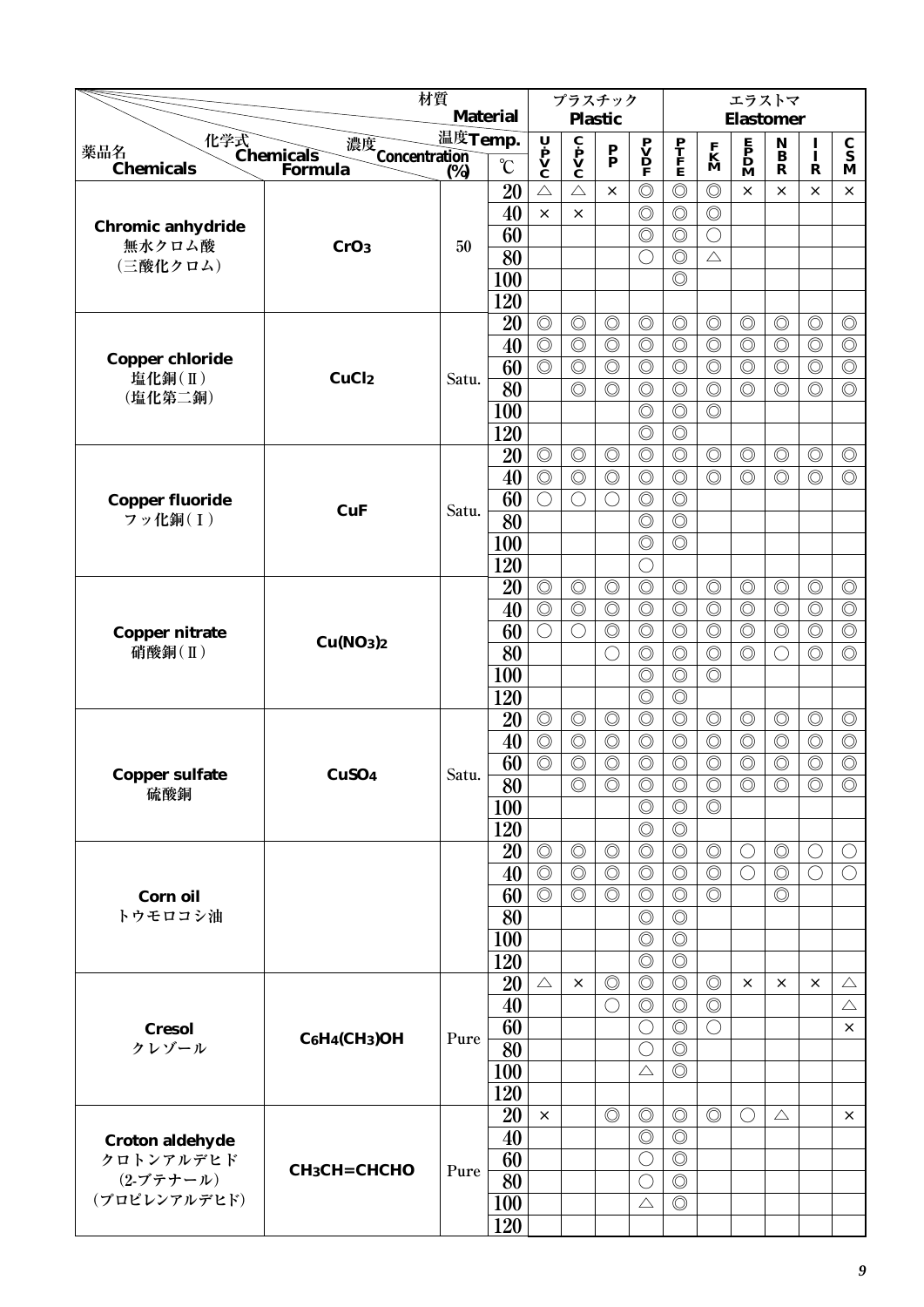|                              | 材質                                                           |         |                 | プラスチック                                                                                |                                                         |                           |                                                                                     |                                  | エラストマ                        |                                                                                     |                                                         |                |                                 |
|------------------------------|--------------------------------------------------------------|---------|-----------------|---------------------------------------------------------------------------------------|---------------------------------------------------------|---------------------------|-------------------------------------------------------------------------------------|----------------------------------|------------------------------|-------------------------------------------------------------------------------------|---------------------------------------------------------|----------------|---------------------------------|
|                              |                                                              |         | <b>Material</b> |                                                                                       |                                                         | <b>Plastic</b>            |                                                                                     |                                  |                              | <b>Elastomer</b>                                                                    |                                                         |                |                                 |
| 薬品名                          | 化学式<br>Chemicals<br>濃度<br>Concentration<br>(%)               | 温度Temp. |                 |                                                                                       |                                                         | $\mathbf{P}_{\mathbf{P}}$ |                                                                                     |                                  |                              |                                                                                     | $\begin{array}{c} \mathbf{N} \\ \mathbf{B} \end{array}$ | $\mathbf{I}$   | $\frac{\mathbf{C}}{\mathbf{S}}$ |
| <b>Chemicals</b>             | Formula                                                      | (%)     | $\rm ^{\circ}C$ | $\begin{array}{c}\n\mathbf{U} \\ \mathbf{P} \\ \mathbf{V} \\ \mathbf{C}\n\end{array}$ | $\overline{\mathbf{c}}$<br>$\mathbf{v}$<br>$\mathbf{v}$ |                           | $\begin{array}{c} \mathbf{P} \\ \mathbf{V} \\ \mathbf{D} \\ \mathbf{F} \end{array}$ | P<br>T<br>F<br>E                 | $\mathbf{K}$<br>$\mathbf{M}$ | $\begin{array}{c} \mathbf{E} \\ \mathbf{P} \\ \mathbf{D} \\ \mathbf{M} \end{array}$ | $\mathbf R$                                             | $\mathbf R$    | M                               |
|                              |                                                              |         | 20              | $\times$                                                                              | $\times$                                                | $\triangle$               | $\circledcirc$                                                                      | $\circledcirc$                   | $\circledcirc$               | $\times$                                                                            | ∩                                                       | $\times$       | $\triangle$                     |
|                              |                                                              |         | 40              |                                                                                       |                                                         | $\times$                  | $\circledcirc$                                                                      | $\circledcirc$                   | $\circledcirc$               |                                                                                     |                                                         |                |                                 |
| Cyclohexane                  | $C_6H_{12}$                                                  |         | 60              |                                                                                       |                                                         |                           | $\circledcirc$                                                                      | $\circledcirc$                   |                              |                                                                                     |                                                         |                |                                 |
| シクロヘキサン                      |                                                              | Pure    | 80              |                                                                                       |                                                         |                           | $\circledcirc$                                                                      | $\circledcirc$                   |                              |                                                                                     |                                                         |                |                                 |
|                              |                                                              |         | 100             |                                                                                       |                                                         |                           | $\circledcirc$                                                                      | $\circledcirc$                   |                              |                                                                                     |                                                         |                |                                 |
|                              |                                                              |         | 120             |                                                                                       |                                                         |                           | $\circledcirc$                                                                      | $\circledcirc$                   |                              |                                                                                     |                                                         |                |                                 |
|                              |                                                              |         | 20              | $\times$                                                                              | $\times$                                                | $\circledcirc$            | $\circledcirc$                                                                      | $\circledcirc$                   | $\circledcirc$               | O                                                                                   | $\triangle$                                             |                |                                 |
|                              |                                                              |         | 40              |                                                                                       |                                                         | $\bigcirc$                | $\circledcirc$                                                                      | $\circledcirc$                   | $\circledcirc$               |                                                                                     |                                                         |                |                                 |
| Cyclohexanol                 | C <sub>6</sub> H <sub>11</sub> OH                            | Pure    | 60              |                                                                                       |                                                         | $\triangle$               | $\circledcirc$                                                                      | $\circledcirc$                   |                              |                                                                                     |                                                         |                |                                 |
| シクロヘキサノール                    |                                                              |         | 80              |                                                                                       |                                                         | $\times$                  | $\bigcirc$                                                                          | $\circledcirc$                   |                              |                                                                                     |                                                         |                |                                 |
|                              |                                                              |         | 100             |                                                                                       |                                                         |                           | $\triangle$                                                                         | $\circledcirc$                   |                              |                                                                                     |                                                         |                |                                 |
|                              |                                                              |         | 120             |                                                                                       |                                                         |                           |                                                                                     |                                  |                              |                                                                                     |                                                         |                |                                 |
|                              |                                                              |         | 20              | $\times$                                                                              | $\times$                                                | $\bigcirc$                | $\circledcirc$                                                                      | $\circledcirc$                   | $\times$                     | $\triangle$                                                                         | $\times$                                                |                |                                 |
|                              |                                                              |         | 40              |                                                                                       |                                                         | $\triangle$               | $\circledcirc$                                                                      | $\circledcirc$                   |                              |                                                                                     |                                                         |                |                                 |
| Cyclohexanone                | C <sub>6</sub> H <sub>10</sub> O                             | Pure    | 60              |                                                                                       |                                                         | $\times$                  | $\bigcirc$                                                                          | $\circledcirc$                   |                              |                                                                                     |                                                         |                |                                 |
| シクロヘキサノン                     |                                                              |         | 80              |                                                                                       |                                                         |                           |                                                                                     | $\circledcirc$                   |                              |                                                                                     |                                                         |                |                                 |
|                              |                                                              |         | 100             |                                                                                       |                                                         |                           |                                                                                     | $\circledcirc$                   |                              |                                                                                     |                                                         |                |                                 |
|                              |                                                              |         | 120             |                                                                                       |                                                         |                           |                                                                                     |                                  |                              |                                                                                     |                                                         |                |                                 |
|                              |                                                              |         | 20              | $\circledcirc$                                                                        | $\circledcirc$                                          | $\circledcirc$            | $\circledcirc$                                                                      | $\circledcirc$                   | $\circledcirc$               | $\circledcirc$                                                                      | $\circledcirc$                                          |                |                                 |
|                              |                                                              |         | 40              | $\circledcirc$                                                                        | $\circledcirc$                                          | $\circledcirc$            | $\circledcirc$                                                                      | $\circledcirc$                   | $\circledcirc$               | $\circledcirc$                                                                      | $\circledcirc$                                          |                |                                 |
| <b>Dextrin</b>               | (C6H10O5)n                                                   | Satu.   | 60              | $\circledcirc$                                                                        | $\circledcirc$                                          | $\circledcirc$            | $\circledcirc$                                                                      | $\circledcirc$                   | $\circledcirc$               | $\circledcirc$                                                                      | $\circledcirc$                                          |                |                                 |
| デキストリン                       |                                                              |         | 80              |                                                                                       |                                                         | $\circledcirc$            | $\circledcirc$                                                                      | $\circledcirc$                   | $\circledcirc$               | $\circledcirc$                                                                      | ( )                                                     |                |                                 |
|                              |                                                              |         | 100             |                                                                                       |                                                         |                           | $\circledcirc$                                                                      | $\circledcirc$                   | $\circledcirc$               |                                                                                     |                                                         |                |                                 |
|                              |                                                              |         | 120             |                                                                                       |                                                         |                           | $\circledcirc$                                                                      | $\circledcirc$                   |                              |                                                                                     |                                                         |                |                                 |
|                              |                                                              |         | 20              | $\circledcirc$                                                                        | $\circledcirc$                                          | $\circledcirc$            | $\circledcirc$                                                                      | $\circledcirc$                   | $\circledcirc$               | $\circledcirc$                                                                      | $\circledcirc$                                          | $\circledcirc$ | $\circledcirc$                  |
| <b>Dextrose</b>              |                                                              |         | 40              | $\circledcirc$                                                                        | $\circledcirc$                                          | $\circledcirc$            | $\circledcirc$                                                                      | $\circledcirc$                   | $\circledcirc$               | $\circledcirc$                                                                      | $\circledcirc$                                          | $\circledcirc$ | $\circledcirc$                  |
| ブドウ糖                         | $C_6H_{12}O_6$                                               |         | 60              | $\circledcirc$                                                                        | $\circledcirc$                                          | $\circledcirc$            | $\circledcirc$                                                                      | $\circledcirc$                   | $\circledcirc$               | $\circledcirc$                                                                      | $\circledcirc$                                          | $\circledcirc$ | $\circledcirc$                  |
| (D-グルコース)                    |                                                              |         | $\overline{80}$ |                                                                                       | $\circledcirc$                                          | $\circledcirc$            | $\circledcirc$                                                                      | $\circledcirc$                   | $\circledcirc$               | $\circledcirc$                                                                      | $\circledcirc$                                          |                |                                 |
|                              |                                                              |         | 100             |                                                                                       |                                                         |                           | $\circledcirc$                                                                      | $\circledcirc$                   | $\circledcirc$               |                                                                                     |                                                         |                |                                 |
|                              |                                                              |         | 120             |                                                                                       |                                                         |                           | $\circledcirc$                                                                      | $\circledcirc$                   |                              |                                                                                     |                                                         |                |                                 |
|                              |                                                              |         | 20              | $\times$                                                                              | $\times$                                                | $\triangle$               | $\circledcirc$                                                                      | $\circledcirc$                   | $\times$                     | $\times$                                                                            | $\left(\right)$                                         | ×              | $\times$                        |
| <b>Dibutyl ether</b>         |                                                              |         | 40              |                                                                                       |                                                         |                           | $\circledcirc$                                                                      | $\circledcirc$                   |                              |                                                                                     |                                                         |                |                                 |
| ブチルエーテル                      | C <sub>4</sub> H <sub>9</sub> OC <sub>4</sub> H <sub>9</sub> | Pure    | 60              |                                                                                       |                                                         |                           | $\triangle$                                                                         | $\circledcirc$                   |                              |                                                                                     |                                                         |                |                                 |
| (ジブチルエーテル)                   |                                                              |         | 80              |                                                                                       |                                                         |                           | $\times$                                                                            | $\circledcirc$                   |                              |                                                                                     |                                                         |                |                                 |
|                              |                                                              |         | 100             |                                                                                       |                                                         |                           |                                                                                     |                                  |                              |                                                                                     |                                                         |                |                                 |
|                              |                                                              |         | 120             |                                                                                       |                                                         |                           |                                                                                     |                                  |                              |                                                                                     |                                                         |                |                                 |
|                              |                                                              |         | 20              | $\times$                                                                              | $\times$                                                |                           | $\circledcirc$                                                                      | $\circledcirc$                   | $\bigcirc$                   | $\times$                                                                            | $\times$                                                | ×              | $\times$                        |
|                              |                                                              |         | 40              |                                                                                       |                                                         |                           | $\circledcirc$                                                                      | $\circledcirc$                   |                              |                                                                                     |                                                         |                |                                 |
| Dichlorobenzene<br>ジクロロベンゼン  | $C_6H_4Cl_2$                                                 | Pure    | 60              |                                                                                       |                                                         |                           | $\circledcirc$                                                                      | $\circledcirc$                   |                              |                                                                                     |                                                         |                |                                 |
|                              |                                                              |         | 80              |                                                                                       |                                                         |                           |                                                                                     | $\circledcirc$                   |                              |                                                                                     |                                                         |                |                                 |
|                              |                                                              |         | 100             |                                                                                       |                                                         |                           |                                                                                     | $\circledcirc$<br>$\circledcirc$ |                              |                                                                                     |                                                         |                |                                 |
|                              |                                                              |         | 120             | $\times$                                                                              |                                                         |                           |                                                                                     | $\circledcirc$                   |                              |                                                                                     |                                                         | $\times$       |                                 |
|                              |                                                              |         | 20              |                                                                                       | $\times$                                                |                           | $\circledcirc$<br>$\circledcirc$                                                    | $\circledcirc$                   | O                            | $\times$                                                                            | $\times$                                                |                | $\times$                        |
|                              |                                                              |         | 40<br>60        |                                                                                       |                                                         |                           | $\circledcirc$                                                                      | $\circledcirc$                   |                              |                                                                                     |                                                         |                |                                 |
| Dichloroethylene<br>ジクロロエチレン | $CH2=CCl2$                                                   | Pure    | 80              |                                                                                       |                                                         |                           |                                                                                     | $\circledcirc$                   |                              |                                                                                     |                                                         |                |                                 |
|                              |                                                              |         | <b>100</b>      |                                                                                       |                                                         |                           |                                                                                     | $\circledcirc$                   |                              |                                                                                     |                                                         |                |                                 |
|                              |                                                              |         | 120             |                                                                                       |                                                         |                           |                                                                                     | $\circledcirc$                   |                              |                                                                                     |                                                         |                |                                 |
|                              |                                                              |         |                 |                                                                                       |                                                         |                           |                                                                                     |                                  |                              |                                                                                     |                                                         |                |                                 |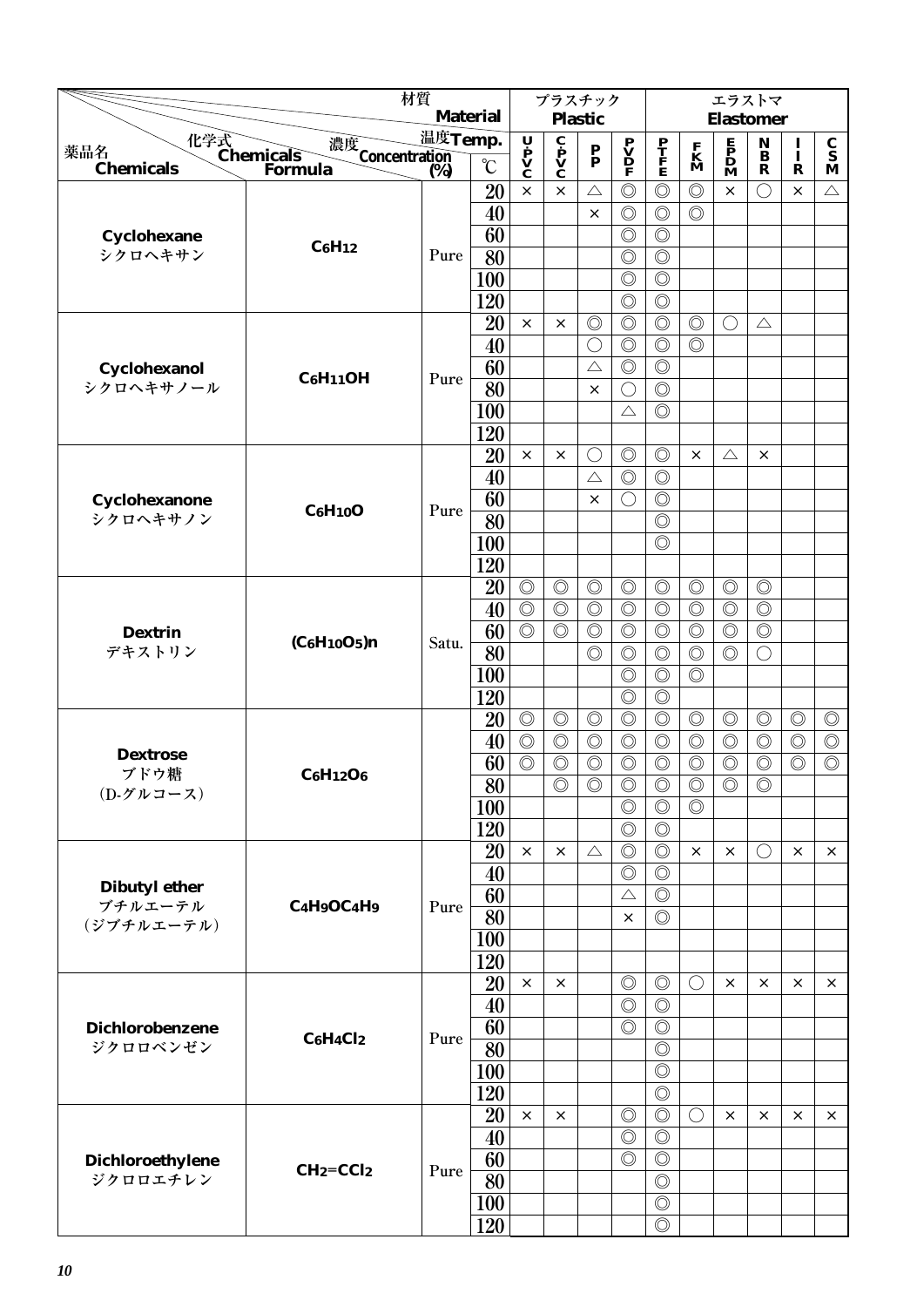|                       |                                                    | 材質                                  | <b>Material</b> |                                                                                       | プラスチック                                                  |                                 |                         |                                 |                              | エラストマ                                        |                                 |               |                                 |
|-----------------------|----------------------------------------------------|-------------------------------------|-----------------|---------------------------------------------------------------------------------------|---------------------------------------------------------|---------------------------------|-------------------------|---------------------------------|------------------------------|----------------------------------------------|---------------------------------|---------------|---------------------------------|
|                       |                                                    | 温度Temp.                             |                 |                                                                                       |                                                         | <b>Plastic</b>                  |                         |                                 |                              | <b>Elastomer</b>                             |                                 |               |                                 |
| 薬品名                   | 化学式<br>Chemicals<br>濃度<br>Concentration<br>(%)     |                                     |                 | $\begin{array}{c}\n\mathbf{U} \\ \mathbf{P} \\ \mathbf{V} \\ \mathbf{C}\n\end{array}$ | $\overline{\mathbf{c}}$<br>$\mathbf{v}$<br>$\mathbf{c}$ | $\frac{\mathbf{P}}{\mathbf{P}}$ | $\mathbf{P} \mathbf{V}$ | $\frac{\mathbf{P}}{\mathbf{F}}$ | $\mathbf{K}$<br>$\mathbf{M}$ | $\mathbf{P}$<br>$\mathbf{D}$<br>$\mathbf{M}$ | $\mathop{\bf B}\limits^{\bf N}$ | $\frac{I}{I}$ | $\frac{\mathbf{C}}{\mathbf{S}}$ |
| <b>Chemicals</b>      | Formula                                            | $\overline{\text{(*)}}$             | $\rm ^{\circ}C$ |                                                                                       |                                                         |                                 |                         |                                 |                              |                                              | $\mathbf R$                     | $\mathbf R$   | M                               |
|                       |                                                    |                                     | 20              | $\times$                                                                              | $\times$                                                | $\circledcirc$                  | $\bigcirc$              | $\circledcirc$                  |                              | $\circledcirc$                               | ×                               |               |                                 |
|                       |                                                    |                                     | 40              |                                                                                       |                                                         | $\bigcirc$                      | $\triangle$             | $\circledcirc$                  |                              |                                              |                                 |               |                                 |
| <b>Diethylamine</b>   | $(C_2H_5)_2NH$                                     | Pure                                | 60              |                                                                                       |                                                         |                                 | $\times$                | $\circledcirc$                  |                              |                                              |                                 |               |                                 |
| ジエチルアミン               |                                                    |                                     | 80              |                                                                                       |                                                         |                                 |                         | $\circledcirc$                  |                              |                                              |                                 |               |                                 |
|                       |                                                    |                                     | 100             |                                                                                       |                                                         |                                 |                         | $\circledcirc$                  |                              |                                              |                                 |               |                                 |
|                       |                                                    |                                     | 120             |                                                                                       |                                                         |                                 |                         |                                 |                              |                                              |                                 |               |                                 |
|                       |                                                    |                                     | 20              | $\times$                                                                              | $\times$                                                | $\triangle$                     | $\circledcirc$          | $\circledcirc$                  | $\triangle$                  | $\triangle$                                  | $\triangle$                     |               |                                 |
| <b>Ethyl ether</b>    |                                                    |                                     | 40              |                                                                                       |                                                         | $\times$                        | $\bigcirc$              | $\circledcirc$                  |                              |                                              |                                 |               |                                 |
| エチルエーテル               | $C_2H_5OC_2H_5$                                    | Pure                                | 60              |                                                                                       |                                                         |                                 | $\triangle$             | $\circledcirc$                  |                              |                                              |                                 |               |                                 |
| (ジエチルエーテル)            |                                                    |                                     | 80              |                                                                                       |                                                         |                                 | $\times$                | $\circledcirc$                  |                              |                                              |                                 |               |                                 |
|                       |                                                    |                                     | 100             |                                                                                       |                                                         |                                 |                         | $\circledcirc$                  |                              |                                              |                                 |               |                                 |
|                       |                                                    |                                     | 120             |                                                                                       |                                                         |                                 |                         |                                 |                              |                                              |                                 |               |                                 |
|                       |                                                    |                                     | 20              | $\circledcirc$                                                                        | $\circledcirc$                                          | $\circledcirc$                  | $\circledcirc$          | $\circledcirc$                  | $\circledcirc$               | $\circledcirc$                               | $\circledcirc$                  |               |                                 |
|                       |                                                    |                                     | 40              | $\circledcirc$                                                                        |                                                         | $\circledcirc$                  | $\circledcirc$          | $\circledcirc$                  |                              |                                              |                                 |               |                                 |
| Diglycolic acid       | (HO2CCH2)2O                                        | Satu.                               | 60              |                                                                                       |                                                         | $\circledcirc$                  | $\circledcirc$          | $\circledcirc$                  |                              |                                              |                                 |               |                                 |
| ジグリコール酸               |                                                    |                                     | 80              |                                                                                       |                                                         |                                 | $\circledcirc$          | $\circledcirc$                  |                              |                                              |                                 |               |                                 |
|                       |                                                    |                                     | 100             |                                                                                       |                                                         |                                 |                         | $\circledcirc$                  |                              |                                              |                                 |               |                                 |
|                       |                                                    |                                     | 120             |                                                                                       |                                                         |                                 |                         |                                 |                              |                                              |                                 |               |                                 |
|                       |                                                    |                                     | 20              | $\times$                                                                              | $\times$                                                | $\circledcirc$                  | $\bigcirc$              | $\circledcirc$                  | $\times$                     | $\triangle$                                  | $\times$                        |               |                                 |
|                       |                                                    |                                     | 40              |                                                                                       |                                                         | $\bigcirc$                      | $\triangle$             | $\circledcirc$                  |                              |                                              |                                 |               |                                 |
| <b>Dimethyl amine</b> | (CH <sub>3</sub> ) <sub>2</sub> NH                 | Pure                                | 60              |                                                                                       |                                                         |                                 | $\times$                | $\circledcirc$                  |                              |                                              |                                 |               |                                 |
| ジメチルアミン               |                                                    |                                     | 80              |                                                                                       |                                                         |                                 |                         |                                 |                              |                                              |                                 |               |                                 |
|                       |                                                    |                                     | 100             |                                                                                       |                                                         |                                 |                         |                                 |                              |                                              |                                 |               |                                 |
|                       |                                                    |                                     | 120             |                                                                                       |                                                         |                                 |                         |                                 |                              |                                              |                                 |               |                                 |
|                       |                                                    |                                     | 20              | $\times$                                                                              | ×                                                       | $\circledcirc$                  | $\times$                | $\circledcirc$                  | $\circledcirc$               | $\circledcirc$                               | ×                               | $\bigcirc$    | $\times$                        |
|                       |                                                    |                                     | 40              |                                                                                       |                                                         | $\circledcirc$                  |                         | $\circledcirc$                  |                              |                                              |                                 |               |                                 |
| Dimethylformamide     | HCONCH <sub>3</sub> ) <sub>2</sub>                 | $\ensuremath{\text{\textit{Pure}}}$ | 60              |                                                                                       |                                                         | $\bigcirc$                      |                         | $\circledcirc$                  |                              |                                              |                                 |               |                                 |
| ジメチルホルムアミド            |                                                    |                                     | $\overline{80}$ |                                                                                       |                                                         |                                 |                         | $\circledcirc$                  |                              |                                              |                                 |               |                                 |
|                       |                                                    |                                     | 100             |                                                                                       |                                                         |                                 |                         | $\circledcirc$                  |                              |                                              |                                 |               |                                 |
|                       |                                                    |                                     | 120             |                                                                                       |                                                         |                                 |                         |                                 |                              |                                              |                                 |               |                                 |
|                       |                                                    |                                     | 20              | $\times$                                                                              | ×                                                       | $\bigcirc$                      | $\triangle$             | $\circledcirc$                  | $\times$                     | ×                                            | ×                               | ×             | $\times$                        |
|                       |                                                    |                                     | 40              |                                                                                       |                                                         | $\triangle$                     | $\triangle$             | $\circledcirc$                  |                              |                                              |                                 |               |                                 |
| <b>Dioxane</b>        | $C_4H_8O_2$                                        | Pure                                | 60              |                                                                                       |                                                         |                                 | $\times$                | $\circledcirc$                  |                              |                                              |                                 |               |                                 |
| ジオキサン                 |                                                    |                                     | 80              |                                                                                       |                                                         |                                 |                         |                                 |                              |                                              |                                 |               |                                 |
|                       |                                                    |                                     | 100             |                                                                                       |                                                         |                                 |                         |                                 |                              |                                              |                                 |               |                                 |
|                       |                                                    |                                     | 120             |                                                                                       |                                                         |                                 |                         |                                 |                              |                                              |                                 |               |                                 |
|                       |                                                    |                                     | 20              | $\times$                                                                              | $\times$                                                | $\bigcirc$                      | $\bigcirc$              | $\circledcirc$                  | $\times$                     | $\left(\right)$                              | $\times$                        | $\triangle$   | $\times$                        |
|                       |                                                    |                                     | 40              |                                                                                       |                                                         | $\bigcirc$                      | $\triangle$             | $\circledcirc$                  |                              |                                              |                                 |               |                                 |
| <b>Ethyl acetate</b>  | CH <sub>3</sub> COOC <sub>2</sub> H <sub>5</sub>   | Pure                                | 60              |                                                                                       |                                                         | $\triangle$                     |                         | $\circledcirc$                  |                              |                                              |                                 |               |                                 |
| 酢酸エチル                 |                                                    |                                     | 80              |                                                                                       |                                                         |                                 |                         | $\circledcirc$                  |                              |                                              |                                 |               |                                 |
|                       |                                                    |                                     | 100             |                                                                                       |                                                         |                                 |                         | $\circledcirc$                  |                              |                                              |                                 |               |                                 |
|                       |                                                    |                                     | 120             |                                                                                       |                                                         |                                 |                         | $\circledcirc$                  |                              |                                              |                                 |               |                                 |
|                       |                                                    |                                     | 20              | $\times$                                                                              | $\times$                                                |                                 | $\circledcirc$          | $\circledcirc$                  | $\times$                     | $\left(\right)$                              | $\times$                        | $\bigcirc$    | $\times$                        |
| <b>Ethyl acrylate</b> |                                                    |                                     | 40              |                                                                                       |                                                         |                                 | $\bigcirc$              | $\circledcirc$                  |                              |                                              |                                 |               |                                 |
| アクリル酸エチル              | H <sub>2</sub> CCHCOOC <sub>2</sub> H <sub>5</sub> | Pure                                | 60              |                                                                                       |                                                         |                                 | $\triangle$             | $\circledcirc$                  |                              |                                              |                                 |               |                                 |
| (プロペン酸エチル)            |                                                    |                                     | 80              |                                                                                       |                                                         |                                 | $\times$                | $\circledcirc$                  |                              |                                              |                                 |               |                                 |
|                       |                                                    |                                     | 100             |                                                                                       |                                                         |                                 |                         | $\circledcirc$                  |                              |                                              |                                 |               |                                 |
|                       |                                                    |                                     | 120             |                                                                                       |                                                         |                                 |                         | $\circledcirc$                  |                              |                                              |                                 |               |                                 |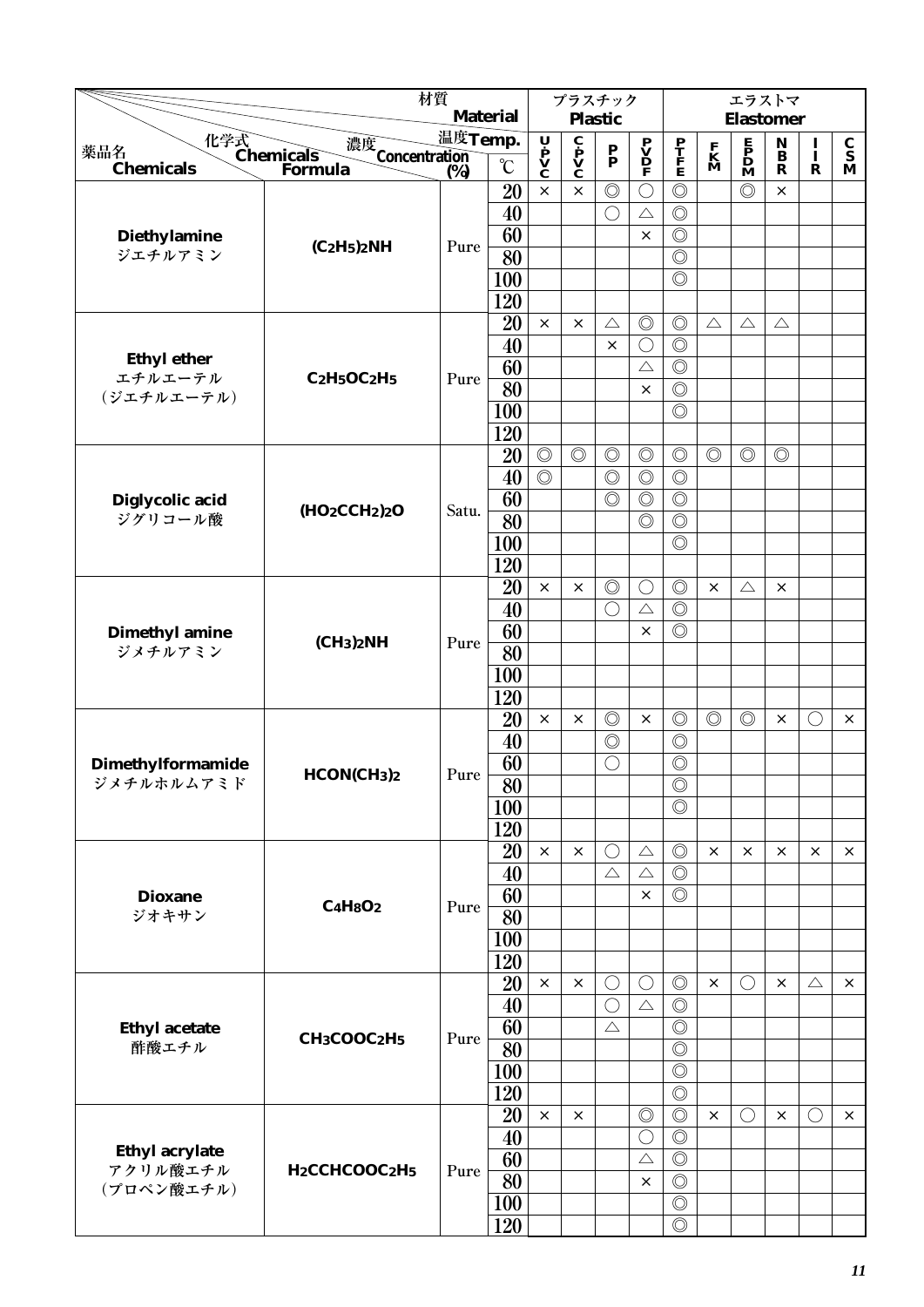|                                   | 材質                                                              |         |                 |                                                                                       | プラスチック                                       |                           |                                                                                     |                                  |                                  | エラストマ                                        |                     |                                  |                                  |
|-----------------------------------|-----------------------------------------------------------------|---------|-----------------|---------------------------------------------------------------------------------------|----------------------------------------------|---------------------------|-------------------------------------------------------------------------------------|----------------------------------|----------------------------------|----------------------------------------------|---------------------|----------------------------------|----------------------------------|
|                                   |                                                                 |         | <b>Material</b> |                                                                                       |                                              | <b>Plastic</b>            |                                                                                     |                                  |                                  | <b>Elastomer</b>                             |                     |                                  |                                  |
| 薬品名                               | 濃度<br>Concentration<br>(%)                                      | 温度Temp. |                 |                                                                                       |                                              | $\mathbf{P}_{\mathbf{P}}$ |                                                                                     |                                  |                                  |                                              | $\bf N$<br>$\bf{B}$ | $\mathbf{I}$                     | $\frac{\mathbf{C}}{\mathbf{S}}$  |
| <b>Chemicals</b>                  | 化学式<br>Chemicals<br>Forn<br>Formula                             | (%)     | $\rm ^{\circ}C$ | $\begin{array}{c}\n\mathbf{U} \\ \mathbf{P} \\ \mathbf{V} \\ \mathbf{C}\n\end{array}$ | $\mathbf{c}$<br>$\mathbf{v}$<br>$\mathbf{c}$ |                           | $\begin{array}{c} \mathbf{P} \\ \mathbf{V} \\ \mathbf{D} \\ \mathbf{F} \end{array}$ | P<br>T<br>F<br>E                 | $\mathbf{K}$<br>$\mathbf{M}$     | $\mathbf{P}$<br>$\mathbf{D}$<br>$\mathbf{M}$ | $\mathbf R$         | $\mathbf R$                      | M                                |
|                                   |                                                                 |         | 20              | $\circledcirc$                                                                        | $\circledcirc$                               | $\circledcirc$            | $\circledcirc$                                                                      | $\circledcirc$                   | $\circledcirc$                   | $\circledcirc$                               | $\circledcirc$      | $\circledcirc$                   | $\circledcirc$                   |
|                                   |                                                                 |         | 40              | $\circledcirc$                                                                        | $\bigcirc$                                   | $\circledcirc$            | $\circledcirc$                                                                      | $\circledcirc$                   | $\circledcirc$                   | $\circledcirc$                               | $\circledcirc$      | $\circledcirc$                   | $\circledcirc$                   |
| <b>Ethyl alcohol</b>              |                                                                 |         | 60              | $\bigcirc$                                                                            | $\bigcirc$                                   | $\left(\right)$           | $\circledcirc$                                                                      | $\circledcirc$                   | $\circledcirc$                   | $\circledcirc$                               | $\circledcirc$      | $\circledcirc$                   | $\circledcirc$                   |
| エチルアルコール<br>(エタノール)               | $C_2H_5OH$                                                      | Pure    | 80              |                                                                                       | $\triangle$                                  | $\bigcirc$                | $\circledcirc$                                                                      | $\circledcirc$                   | $\circledcirc$                   | $\circledcirc$                               | $\bigcirc$          | $\circledcirc$                   | $\circledcirc$                   |
|                                   |                                                                 |         | 100             |                                                                                       |                                              |                           |                                                                                     |                                  |                                  |                                              |                     |                                  |                                  |
|                                   |                                                                 |         | 120             |                                                                                       |                                              |                           |                                                                                     |                                  |                                  |                                              |                     |                                  |                                  |
|                                   |                                                                 |         | 20              | $\times$                                                                              | $\times$                                     |                           | $\circledcirc$                                                                      | $\circledcirc$                   | $\circledcirc$                   | ×                                            | $\triangle$         | ×                                | $\times$                         |
|                                   |                                                                 |         | 40              |                                                                                       |                                              |                           | $\circledcirc$                                                                      | $\circledcirc$                   |                                  |                                              |                     |                                  |                                  |
| <b>Ethyl benzene</b>              | $C_6H_5C_2H_5$                                                  |         | 60              |                                                                                       |                                              |                           | $\circledcirc$                                                                      | $\circledcirc$                   |                                  |                                              |                     |                                  |                                  |
| エチルベンゼン                           |                                                                 |         | 80              |                                                                                       |                                              |                           |                                                                                     | $\circledcirc$                   |                                  |                                              |                     |                                  |                                  |
|                                   |                                                                 |         | 100             |                                                                                       |                                              |                           |                                                                                     | $\circledcirc$                   |                                  |                                              |                     |                                  |                                  |
|                                   |                                                                 |         | 120             |                                                                                       |                                              |                           |                                                                                     | $\circledcirc$                   |                                  |                                              |                     |                                  |                                  |
|                                   |                                                                 |         | 20              | $\times$                                                                              | $\times$                                     | $\triangle$               | $\circledcirc$                                                                      | $\circledcirc$                   | $\circledcirc$                   | $\circledcirc$                               | $\bigcirc$          | $\circledcirc$                   | $\times$                         |
|                                   |                                                                 |         | 40              |                                                                                       |                                              | $\times$                  | $\circledcirc$                                                                      | $\circledcirc$                   | $\circledcirc$                   | $\circledcirc$                               |                     | $\bigcirc$                       |                                  |
| <b>Ethyl chloride</b><br>塩化エチル    | C <sub>2</sub> H <sub>5</sub> Cl                                |         | 60              |                                                                                       |                                              |                           | $\circledcirc$                                                                      | $\circledcirc$                   | $\circledcirc$                   |                                              |                     |                                  |                                  |
| (モノクロロエタン)                        |                                                                 |         | 80              |                                                                                       |                                              |                           | $\circledcirc$                                                                      | $\circledcirc$                   | $\bigcirc$                       |                                              |                     |                                  |                                  |
|                                   |                                                                 |         | 100             |                                                                                       |                                              |                           | $\circledcirc$                                                                      | $\circledcirc$                   |                                  |                                              |                     |                                  |                                  |
|                                   |                                                                 |         | 120             |                                                                                       |                                              |                           | $\circledcirc$                                                                      | $\circledcirc$                   |                                  |                                              |                     |                                  |                                  |
|                                   |                                                                 |         | 20              | ×                                                                                     | $\times$                                     | ◯                         | $\circledcirc$                                                                      | $\circledcirc$                   | $\circledcirc$                   | $\times$                                     | ×                   | $\times$                         | $\times$                         |
| <b>Ethylene chloride</b>          |                                                                 |         | 40              |                                                                                       |                                              | $\times$                  | $\circledcirc$                                                                      | $\circledcirc$                   |                                  |                                              |                     |                                  |                                  |
| 塩化エチレン                            | <b>CICH2CH2Cl</b>                                               |         | 60              |                                                                                       |                                              |                           | $\circledcirc$                                                                      | $\circledcirc$                   |                                  |                                              |                     |                                  |                                  |
| $(1,2-\frac{1}{2})$ クロロエタン)       |                                                                 |         | 80              |                                                                                       |                                              |                           | $\circledcirc$                                                                      | $\circledcirc$                   |                                  |                                              |                     |                                  |                                  |
| (二塩化エチレン)                         |                                                                 |         | 100             |                                                                                       |                                              |                           |                                                                                     | $\circledcirc$                   |                                  |                                              |                     |                                  |                                  |
|                                   |                                                                 |         | 120             |                                                                                       |                                              |                           |                                                                                     | $\circledcirc$                   |                                  |                                              |                     |                                  |                                  |
|                                   |                                                                 |         | 20              | $\times$                                                                              | ×                                            | $($ )                     | $\times$                                                                            | $\circledcirc$                   |                                  | $\circledcirc$                               | $\circledcirc$      |                                  |                                  |
|                                   |                                                                 |         | 40              |                                                                                       |                                              |                           |                                                                                     | $\circledcirc$                   |                                  |                                              |                     |                                  |                                  |
| <b>Ethylene diamine</b>           | NH <sub>2</sub> CH <sub>2</sub> CH <sub>2</sub> NH <sub>2</sub> | Pure    | 60              |                                                                                       |                                              |                           |                                                                                     | $\circledcirc$                   |                                  |                                              |                     |                                  |                                  |
| エチレンジアミン                          |                                                                 |         | $\overline{80}$ |                                                                                       |                                              |                           |                                                                                     | $\circledcirc$                   |                                  |                                              |                     |                                  |                                  |
|                                   |                                                                 |         | 100             |                                                                                       |                                              |                           |                                                                                     | $\circledcirc$                   |                                  |                                              |                     |                                  |                                  |
|                                   |                                                                 |         | 120             |                                                                                       |                                              |                           |                                                                                     |                                  |                                  |                                              |                     |                                  |                                  |
|                                   |                                                                 |         | 20              | $\circledcirc$                                                                        | $\circledcirc$                               | $\circledcirc$            | $\circledcirc$                                                                      | $\circledcirc$                   | $\circledcirc$                   | $\circledcirc$                               | $\circledcirc$      | $\circledcirc$                   | $\circledcirc$                   |
|                                   |                                                                 |         | 40              | $\circledcirc$                                                                        | $\circledcirc$                               | $\circledcirc$            | $\circledcirc$                                                                      | $\circledcirc$                   | $\circledcirc$                   | $\circledcirc$                               | $\circledcirc$      | $\circledcirc$                   | $\circledcirc$                   |
| <b>Ethylene glycol</b>            | $H OCH2$ - $CH2OH$                                              | Pure    | 60              | $\circledcirc$                                                                        | $\circledcirc$                               | $\circledcirc$            | $\circledcirc$                                                                      | $\circledcirc$                   | $\circledcirc$                   | $\circledcirc$                               | $\circledcirc$      | $\circledcirc$                   | $\circledcirc$                   |
| エチレングリコール                         |                                                                 |         | 80              |                                                                                       | $\bigcirc$                                   | $\circledcirc$            | $\circledcirc$                                                                      | $\circledcirc$                   | $\circledcirc$                   | $\circledcirc$                               | $\circledcirc$      | $\circledcirc$                   | $\circledcirc$                   |
|                                   |                                                                 |         | 100             |                                                                                       |                                              |                           | $\circledcirc$                                                                      | $\circledcirc$                   | $\circledcirc$                   |                                              |                     |                                  |                                  |
|                                   |                                                                 |         | 120             |                                                                                       |                                              |                           | $\circledcirc$                                                                      | $\circledcirc$                   |                                  |                                              |                     |                                  |                                  |
|                                   |                                                                 |         | 20              | $\circledcirc$                                                                        | $\circledcirc$                               | $\circledcirc$            | $\circledcirc$                                                                      | $\circledcirc$                   | $\circledcirc$                   | $\circledcirc$                               | $\circledcirc$      | $\circledcirc$                   | $\circledcirc$                   |
|                                   |                                                                 |         | 40              | $\circledcirc$                                                                        | $\circledcirc$                               | $\circledcirc$            | $\circledcirc$                                                                      | $\circledcirc$                   | $\circledcirc$                   | $\circledcirc$                               | $\circledcirc$      | $\circledcirc$                   | $\circledcirc$                   |
| <b>Ferrous chloride</b>           | FeCl <sub>2</sub>                                               | Satu.   | 60              | $\bigcirc$                                                                            | $\circledcirc$                               | $\circledcirc$            | $\circledcirc$                                                                      | $\circledcirc$                   | $\circledcirc$                   | $\circledcirc$                               | $\circledcirc$      | $\circledcirc$                   | $\circledcirc$                   |
| 塩化第一鉄                             |                                                                 |         | 80              |                                                                                       | $\circledcirc$                               | $\circledcirc$            | $\circledcirc$                                                                      | $\circledcirc$                   | $\circledcirc$                   | $\circledcirc$                               | $\bigcirc$          |                                  |                                  |
|                                   |                                                                 |         | 100             |                                                                                       |                                              |                           | $\circledcirc$<br>$\circledcirc$                                                    | $\circledcirc$<br>$\circledcirc$ | $\bigcirc$                       |                                              |                     |                                  |                                  |
|                                   |                                                                 |         | 120             | $\circledcirc$                                                                        |                                              | $\circledcirc$            | $\circledcirc$                                                                      | $\circledcirc$                   |                                  |                                              | $\circledcirc$      |                                  |                                  |
|                                   |                                                                 |         | 20              | $\circledcirc$                                                                        | $\circledcirc$<br>$\circledcirc$             | $\circledcirc$            | $\circledcirc$                                                                      | $\circledcirc$                   | $\circledcirc$<br>$\circledcirc$ | $\circledcirc$<br>$\circledcirc$             | $\circledcirc$      | $\circledcirc$<br>$\circledcirc$ | $\circledcirc$<br>$\circledcirc$ |
|                                   |                                                                 |         | 40<br>60        | $\overline{\circlearrowright}$                                                        | $\circledcirc$                               | $\circledcirc$            | $\circledcirc$                                                                      | $\circledcirc$                   | $\circledcirc$                   | $\circledcirc$                               | $\circledcirc$      |                                  |                                  |
| <b>Ferric hydroxide</b><br>水酸化第二鉄 | Fe(OH)3                                                         | Satu.   | 80              |                                                                                       | $\circledcirc$                               | $\circledcirc$            | $\circledcirc$                                                                      | $\circledcirc$                   | $\circledcirc$                   | $\circledcirc$                               | $\bigcirc$          |                                  |                                  |
|                                   |                                                                 |         | <b>100</b>      |                                                                                       |                                              |                           | $\circledcirc$                                                                      | $\circledcirc$                   |                                  |                                              |                     |                                  |                                  |
|                                   |                                                                 |         | 120             |                                                                                       |                                              |                           | $\circledcirc$                                                                      | $\circledcirc$                   |                                  |                                              |                     |                                  |                                  |
|                                   |                                                                 |         |                 |                                                                                       |                                              |                           |                                                                                     |                                  |                                  |                                              |                     |                                  |                                  |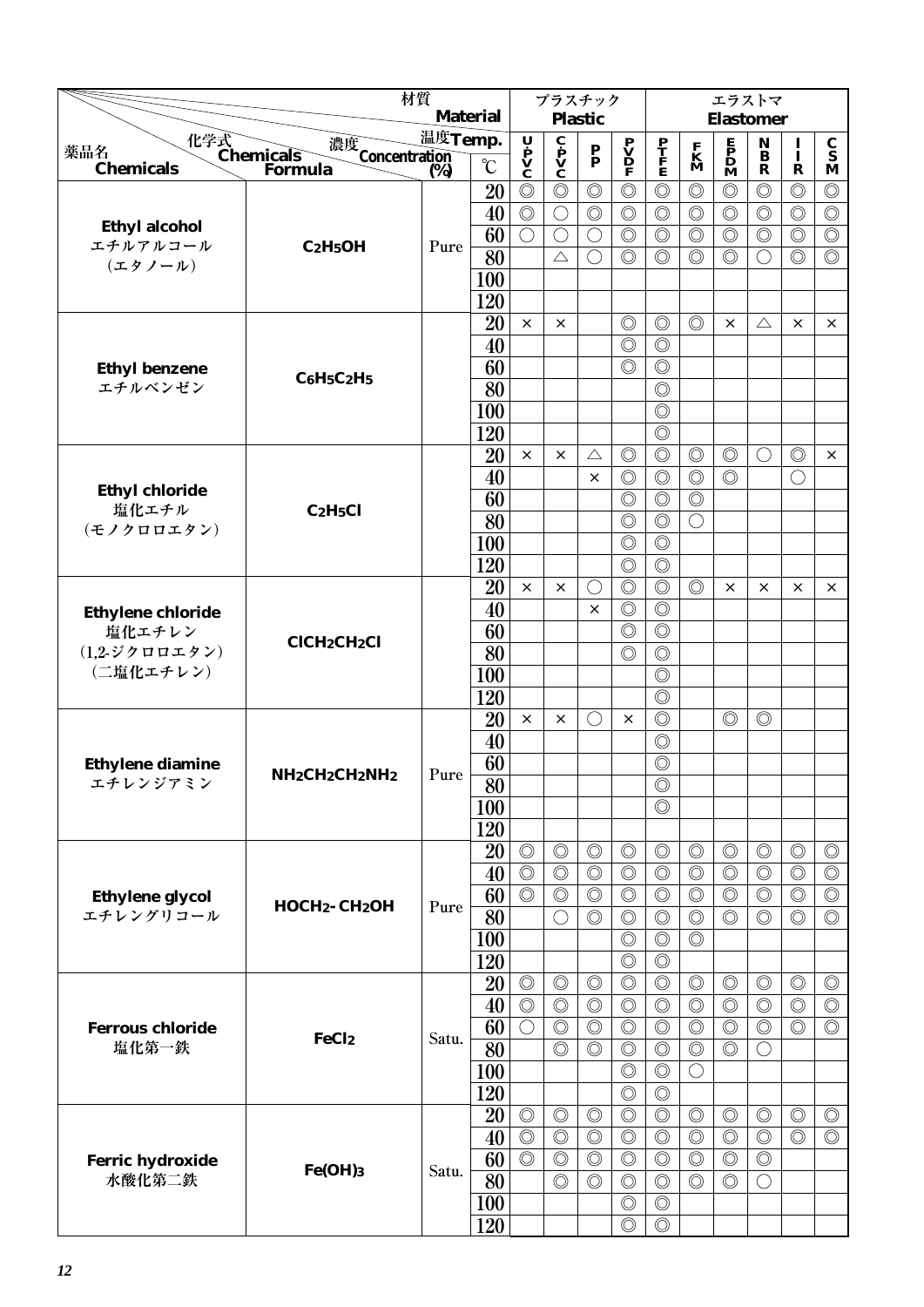|                                |                                                | 材質      |                 |                                  | プラスチック                                                  |                                  |                                              |                                  |                                  | エラストマ                                        |                                      |                                  |                                  |
|--------------------------------|------------------------------------------------|---------|-----------------|----------------------------------|---------------------------------------------------------|----------------------------------|----------------------------------------------|----------------------------------|----------------------------------|----------------------------------------------|--------------------------------------|----------------------------------|----------------------------------|
|                                |                                                | 温度Temp. | <b>Material</b> |                                  |                                                         | <b>Plastic</b>                   |                                              |                                  |                                  | <b>Elastomer</b>                             |                                      |                                  |                                  |
| 薬品名                            | 化学式<br>Chemicals<br>濃度<br>Concentration<br>(%) |         | $\rm ^{\circ}C$ | Ų<br>$\dot{\mathbf{v}}$          | $\overline{\mathbf{c}}$<br>$\mathbf{v}$<br>$\mathbf{v}$ | $\frac{\mathbf{P}}{\mathbf{P}}$  | $\mathbf{P}$<br>$\mathbf{D}$<br>$\mathbf{P}$ | P<br>T<br>F<br>E                 | $\mathbf{K}$<br>M                | $\mathbf{P}$<br>$\mathbf{D}$<br>$\mathbf{M}$ | ${\bf N}$<br>$\overline{\mathbf{B}}$ | $\frac{I}{I}$                    | $\frac{\mathbf{C}}{\mathbf{S}}$  |
| <b>Chemicals</b>               | Formula                                        | (%)     |                 |                                  |                                                         |                                  |                                              |                                  |                                  |                                              | $\mathbf R$                          | $\mathbf R$                      | M                                |
|                                |                                                |         | 20              | $\circledcirc$<br>$\circledcirc$ | $\circledcirc$                                          | $\circledcirc$<br>$\circledcirc$ | $\circledcirc$                               | $\circledcirc$                   | $\circledcirc$                   | $\circledcirc$                               | $\circledcirc$                       |                                  |                                  |
|                                |                                                |         | 40<br>60        | $\circledcirc$                   | $\circledcirc$<br>$\circledcirc$                        | $\circledcirc$                   | $\circledcirc$<br>$\circledcirc$             | $\circledcirc$<br>$\circledcirc$ | $\circledcirc$<br>$\circledcirc$ | $\circledcirc$<br>$\circledcirc$             | $\circledcirc$<br>$\circledcirc$     |                                  |                                  |
| <b>Ferric nitrate</b><br>硝酸第二鉄 | Fe(NO <sub>3</sub> ) <sub>3</sub>              | Satu.   | 80              |                                  | $\circledcirc$                                          | ◯                                | $\circledcirc$                               | $\circledcirc$                   | $\circledcirc$                   | $\circledcirc$                               | $\bigcirc$                           |                                  |                                  |
|                                |                                                |         | <b>100</b>      |                                  |                                                         |                                  | $\circledcirc$                               | $\circledcirc$                   | $\circledcirc$                   |                                              |                                      |                                  |                                  |
|                                |                                                |         | 120             |                                  |                                                         |                                  | $\circledcirc$                               | $\circledcirc$                   |                                  |                                              |                                      |                                  |                                  |
|                                |                                                |         | 20              | $\circledcirc$                   | $\circledcirc$                                          | $\circledcirc$                   | $\circledcirc$                               | $\circledcirc$                   | $\circledcirc$                   | $\circledcirc$                               | $\circledcirc$                       | $\circledcirc$                   | $\circledcirc$                   |
|                                |                                                |         | 40              | $\circledcirc$                   | $\circledcirc$                                          | $\circledcirc$                   | $\circledcirc$                               | $\circledcirc$                   | $\circledcirc$                   | $\circledcirc$                               | $\circledcirc$                       | $\circledcirc$                   | $\circledcirc$                   |
| <b>Ferric sulfate</b>          |                                                |         | 60              | $\circledcirc$                   | $\circledcirc$                                          | $\circledcirc$                   | $\circledcirc$                               | $\circledcirc$                   | $\circledcirc$                   | $\circledcirc$                               | $\circledcirc$                       | $\circledcirc$                   | $\circledcirc$                   |
| 硫酸第二鉄                          | Fe2(SO4)3                                      |         | 80              |                                  | $\circledcirc$                                          | $\circledcirc$                   | $\circledcirc$                               | $\circledcirc$                   | $\circledcirc$                   | $\circledcirc$                               |                                      | $\circledcirc$                   | $\circledcirc$                   |
|                                |                                                |         | 100             |                                  |                                                         |                                  | $\circledcirc$                               | $\circledcirc$                   |                                  |                                              |                                      |                                  |                                  |
|                                |                                                |         | 120             |                                  |                                                         |                                  | $\circledcirc$                               | $\circledcirc$                   |                                  |                                              |                                      |                                  |                                  |
|                                |                                                |         | 20              | $\circledcirc$                   | $\circledcirc$                                          | $\circledcirc$                   | $\circledcirc$                               | $\circledcirc$                   | $\circledcirc$                   | $\circledcirc$                               | $\circledcirc$                       | $\circledcirc$                   | $\circledcirc$                   |
|                                |                                                |         | 40              | $\circledcirc$                   | $\circledcirc$                                          | $\circledcirc$                   | $\circledcirc$                               | $\circledcirc$                   | $\circledcirc$                   | $\circledcirc$                               | $\circledcirc$                       | $\circledcirc$                   | $\circledcirc$                   |
| <b>Ferric chloride</b>         |                                                |         | 60              | $\bigcirc$                       | $\circledcirc$                                          | $\circledcirc$                   | $\circledcirc$                               | $\circledcirc$                   | $\circledcirc$                   | $\circledcirc$                               | $\circledcirc$                       | $\circledcirc$                   | $\circledcirc$                   |
| 塩化第二鉄                          | FeCl <sub>3</sub>                              | Satu.   | 80              |                                  | $\circledcirc$                                          | $\circledcirc$                   | $\circledcirc$                               | $\circledcirc$                   | $\circledcirc$                   | $\circledcirc$                               |                                      | $\circledcirc$                   | $\circledcirc$                   |
|                                |                                                |         | <b>100</b>      |                                  |                                                         |                                  | $\circledcirc$                               | $\circledcirc$                   | $\bigcirc$                       |                                              |                                      |                                  |                                  |
|                                |                                                |         | 120             |                                  |                                                         |                                  | $\circledcirc$                               | $\circledcirc$                   |                                  |                                              |                                      |                                  |                                  |
|                                |                                                |         | 20              | $\circledcirc$                   | $\circledcirc$                                          | $\circledcirc$                   | $\circledcirc$                               | $\circledcirc$                   | $\circledcirc$                   | $\circledcirc$                               | $\circledcirc$                       |                                  |                                  |
|                                |                                                |         | 40              | $\circledcirc$                   | $\circledcirc$                                          | $\circledcirc$                   | $\circledcirc$                               | $\circledcirc$                   | $\circledcirc$                   | $\circledcirc$                               | $\circledcirc$                       |                                  |                                  |
| <b>Ferrous hydroxide</b>       | Fe(OH)2                                        | Satu.   | 60              | $\circledcirc$                   | $\circledcirc$                                          | $\circledcirc$                   | $\circledcirc$                               | $\circledcirc$                   | $\circledcirc$                   | $\circledcirc$                               | $\circledcirc$                       |                                  |                                  |
| 水酸化第一鉄                         |                                                |         | 80              |                                  | $\circledcirc$                                          | $\circledcirc$                   | $\circledcirc$                               | $\circledcirc$                   | $\circledcirc$                   | $\circledcirc$                               | $($ )                                |                                  |                                  |
|                                |                                                |         | <b>100</b>      |                                  |                                                         |                                  | $\circledcirc$                               | $\circledcirc$                   | $\circledcirc$                   |                                              |                                      |                                  |                                  |
|                                |                                                |         | 120             |                                  |                                                         |                                  | $\circledcirc$                               | $\circledcirc$                   |                                  |                                              |                                      |                                  |                                  |
|                                |                                                |         | 20              | $\circledcirc$                   | $\circledcirc$                                          | $\circledcirc$                   | $\circledcirc$                               | $\circledcirc$                   | $\circledcirc$                   | $\circledcirc$                               | $\circledcirc$                       | $\circledcirc$                   | $\circledcirc$                   |
|                                |                                                |         | 40              | $\circledcirc$                   | $\circledcirc$                                          | $\circledcirc$                   | $\circledcirc$                               | $\circledcirc$                   | $\circledcirc$                   | $\circledcirc$                               | $\circledcirc$                       | $\circledcirc$                   | $\circledcirc$                   |
| <b>Ferrous nitrate</b>         | Fe(NO <sub>3</sub> ) <sub>2</sub>              | Satu.   | 60              | $\circledcirc$                   | $\circledcirc$                                          | $\circledcirc$                   | $\circledcirc$                               | $\circledcirc$                   | $\circledcirc$                   | $\circledcirc$                               | $\circledcirc$                       | $\circledcirc$                   | $\circledcirc$                   |
| 硝酸第一鉄                          |                                                |         | $\overline{80}$ |                                  | $\circledcirc$                                          | $\circledcirc$                   | $\circledcirc$                               | $\circledcirc$                   | $\circledcirc$                   | $\circledcirc$                               |                                      | $\overline{\circ}$               | $\overline{\circ}$               |
|                                |                                                |         | 100             |                                  |                                                         |                                  | $\circledcirc$                               | $\circledcirc$                   | $\circledcirc$                   |                                              |                                      |                                  |                                  |
|                                |                                                |         | 120             |                                  |                                                         |                                  | $\circledcirc$                               | $\circledcirc$                   |                                  |                                              |                                      |                                  |                                  |
|                                |                                                |         | 20              | $\circledcirc$<br>$\circledcirc$ | $\circledcirc$                                          | $\circledcirc$                   | $\circledcirc$                               | $\circledcirc$                   | $\circledcirc$                   | $\circledcirc$                               | $\circledcirc$                       | $\circledcirc$                   | $\circledcirc$                   |
| <b>Ferrous sulfate</b>         |                                                |         | 40<br>60        | $\circledcirc$                   | $\circledcirc$<br>$\circledcirc$                        | $\circledcirc$<br>$\circledcirc$ | $\circledcirc$<br>$\circledcirc$             | $\circledcirc$<br>$\circledcirc$ | $\circledcirc$<br>$\circledcirc$ | $\circledcirc$<br>$\circledcirc$             | $\circledcirc$<br>$\circledcirc$     | $\circledcirc$<br>$\circledcirc$ | $\circledcirc$<br>$\circledcirc$ |
| 硫酸第一鉄                          | FeSO <sub>4</sub>                              |         | 80              |                                  | $\circledcirc$                                          | $\circledcirc$                   | $\circledcirc$                               | $\circledcirc$                   | $\circledcirc$                   | $\circledcirc$                               | ( )                                  | $\circledcirc$                   | $\circledcirc$                   |
|                                |                                                |         | <b>100</b>      |                                  |                                                         |                                  | $\circledcirc$                               | $\circledcirc$                   | $\bigcirc$                       |                                              |                                      |                                  |                                  |
|                                |                                                |         | 120             |                                  |                                                         |                                  | $\circledcirc$                               | $\circledcirc$                   |                                  |                                              |                                      |                                  |                                  |
|                                |                                                |         | 20              | $\circledcirc$                   | $\circledcirc$                                          | $\circledcirc$                   | $\circledcirc$                               | $\circledcirc$                   | $\circledcirc$                   | $\circledcirc$                               | ( )                                  |                                  |                                  |
|                                |                                                |         | 40              | $\circledcirc$                   | $\circledcirc$                                          | $\circledcirc$                   | $\circledcirc$                               | $\circledcirc$                   | $\circledcirc$                   | $\circledcirc$                               |                                      |                                  |                                  |
| <b>Fluoroboric</b> acid        |                                                |         | 60              | $\bigcirc$                       | $\circledcirc$                                          | $\circledcirc$                   | $\circledcirc$                               | $\circledcirc$                   | $\circledcirc$                   | $\circledcirc$                               |                                      |                                  |                                  |
| ホウフッ化水素酸                       | HBF <sub>4</sub>                               | Pure    | 80              |                                  | $\bigcirc$                                              | $\left(\right)$                  | $\circledcirc$                               | $\circledcirc$                   | $\circledcirc$                   | $\bigcirc$                                   |                                      |                                  |                                  |
| (テトラフルオロホウ酸)                   |                                                |         | <b>100</b>      |                                  |                                                         |                                  | $\circledcirc$                               | $\circledcirc$                   |                                  |                                              |                                      |                                  |                                  |
|                                |                                                |         | 120             |                                  |                                                         |                                  | $\circledcirc$                               | $\circledcirc$                   |                                  |                                              |                                      |                                  |                                  |
|                                |                                                |         | 20              | $\circledcirc$                   | $\circledcirc$                                          | $\circledcirc$                   | $\circledcirc$                               | $\circledcirc$                   | $\circledcirc$                   | $\circledcirc$                               | $\circledcirc$                       | $\circledcirc$                   | $\circledcirc$                   |
|                                |                                                |         | 40              | $\circledcirc$                   | $\circledcirc$                                          | $\circledcirc$                   | $\circledcirc$                               | $\circledcirc$                   | $\circledcirc$                   | $\circledcirc$                               | $\bigcirc$                           | $\circledcirc$                   | $\circledcirc$                   |
| <b>Fluosilicic</b> acid        |                                                |         | 60              | $\bigcirc$                       | $\bigcirc$                                              | $\circledcirc$                   | $\circledcirc$                               | $\circledcirc$                   | $\circledcirc$                   | $\circledcirc$                               | O                                    | $\circledcirc$                   | $\circledcirc$                   |
| ケイフッ化水素酸<br>(ヘキサフルオロケイ酸)       | H <sub>2</sub> SiF <sub>6</sub>                | 50      | 80              |                                  | $\triangle$                                             | $\bigcirc$                       | $\circledcirc$                               | $\circledcirc$                   | $\circledcirc$                   | $\bigcirc$                                   | $\left(\right)$                      | $\circledcirc$                   | $\circledcirc$                   |
|                                |                                                |         | <b>100</b>      |                                  |                                                         |                                  | $\circledcirc$                               | $\circledcirc$                   | $\circledcirc$                   |                                              |                                      |                                  |                                  |
|                                |                                                |         | 120             |                                  |                                                         |                                  | $\circledcirc$                               | $\circledcirc$                   |                                  |                                              |                                      |                                  |                                  |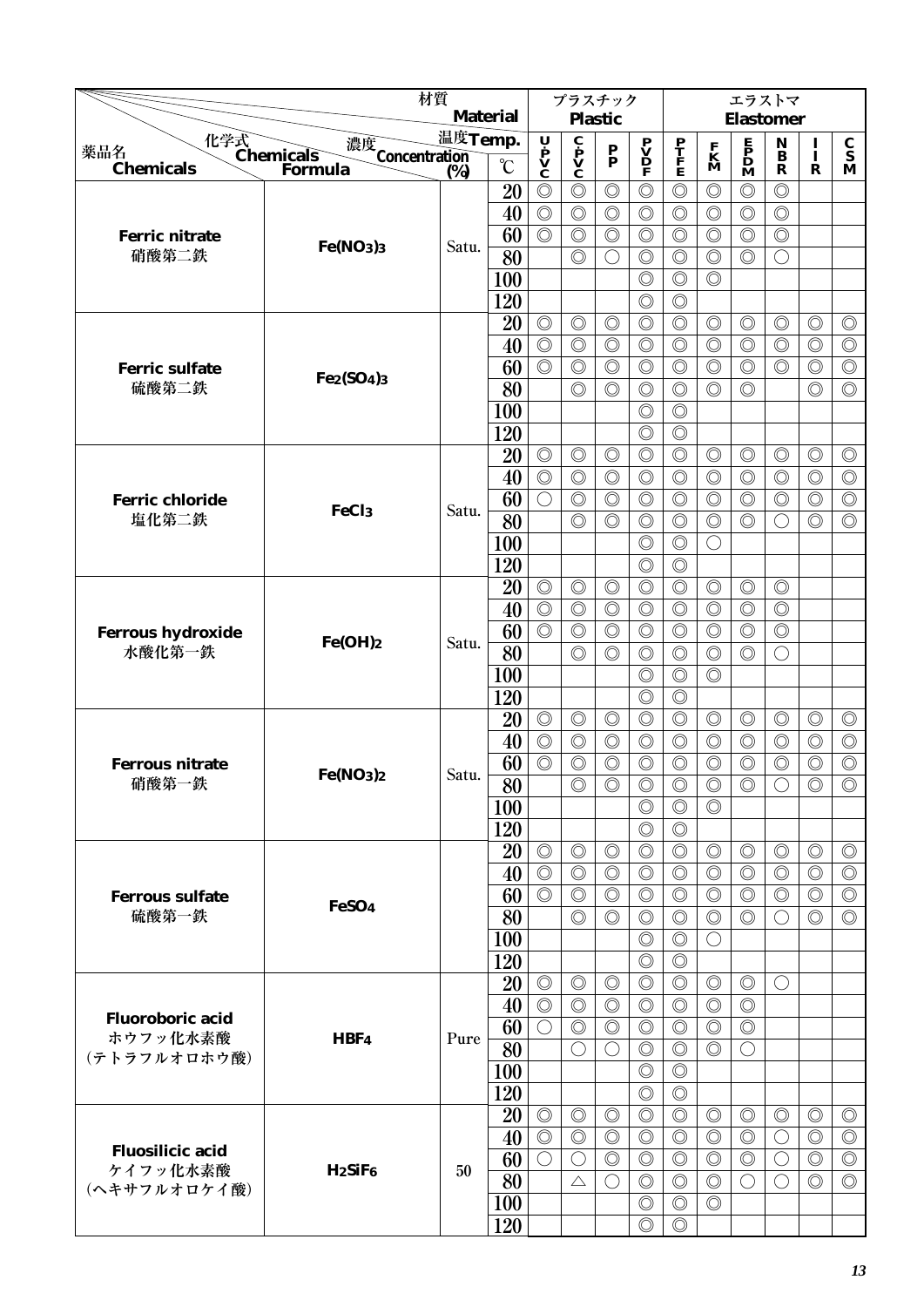|                                  | 材質                                                                |         |                 |                                                                                       | プラスチック                                       |                                 |                                                                                       |                                  |                              | エラストマ                                        |                                             |                |                |
|----------------------------------|-------------------------------------------------------------------|---------|-----------------|---------------------------------------------------------------------------------------|----------------------------------------------|---------------------------------|---------------------------------------------------------------------------------------|----------------------------------|------------------------------|----------------------------------------------|---------------------------------------------|----------------|----------------|
|                                  |                                                                   |         | <b>Material</b> |                                                                                       |                                              | <b>Plastic</b>                  |                                                                                       |                                  |                              | <b>Elastomer</b>                             |                                             |                |                |
| 薬品名                              |                                                                   | 温度Temp. |                 |                                                                                       |                                              |                                 |                                                                                       |                                  |                              |                                              | $\mathop{\bf {}^N}\limits_B$                | $\frac{1}{1}$  | $\frac{c}{s}$  |
| <b>Chemicals</b>                 | 化学式<br>Chemicals<br>Forn<br>濃度<br>Concentration<br>(%)<br>Formula | (%)     | $\rm ^{\circ}C$ | $\begin{array}{c}\n\mathbf{U} \\ \mathbf{P} \\ \mathbf{V} \\ \mathbf{C}\n\end{array}$ | $\mathbf{c}$<br>$\mathbf{v}$<br>$\mathbf{c}$ | $\frac{\mathbf{P}}{\mathbf{P}}$ | $\begin{array}{c}\n\mathbf{P} \\ \mathbf{V} \\ \mathbf{D} \\ \mathbf{F}\n\end{array}$ | $\frac{\mathbf{P}}{\mathbf{F}}$  | $\mathbf{K}$<br>$\mathbf{M}$ | $\mathbf{F}$<br>$\mathbf{D}$<br>$\mathbf{M}$ | $\mathbf R$                                 | $\mathbf R$    | M              |
|                                  |                                                                   |         | 20              | $\circledcirc$                                                                        | $\circledcirc$                               | $\circledcirc$                  | $\circledcirc$                                                                        | $\circledcirc$                   | $\circledcirc$               | $\circledcirc$                               |                                             | $\circledcirc$ | $\circledcirc$ |
|                                  |                                                                   |         | 40              | $\circledcirc$                                                                        | $\circledcirc$                               | $\circledcirc$                  | $\circledcirc$                                                                        | $\circledcirc$                   | $\circledcirc$               | $\circledcirc$                               |                                             | $\circledcirc$ | $\circledcirc$ |
| Formaldehyde                     |                                                                   |         | 60              | $\triangle$                                                                           | $\bigcirc$                                   | $\circledcirc$                  | $\bigcirc$                                                                            | $\circledcirc$                   | $\circledcirc$               | $\circledcirc$                               |                                             | $\circledcirc$ | $\circledcirc$ |
| ホルムアルデヒド<br>(ホルマリン)              | <b>НСНО</b>                                                       | $35\,$  | 80              |                                                                                       |                                              | $\bigcirc$                      | $\times$                                                                              | $\circledcirc$                   | $\circledcirc$               | $\circledcirc$                               |                                             | $\circledcirc$ | $\circledcirc$ |
|                                  |                                                                   |         | 100             |                                                                                       |                                              |                                 |                                                                                       | $\circledcirc$                   |                              |                                              |                                             |                |                |
|                                  |                                                                   |         | 120             |                                                                                       |                                              |                                 |                                                                                       | $\circledcirc$                   |                              |                                              |                                             |                |                |
|                                  |                                                                   |         | 20              | $\circledcirc$                                                                        | $\circledcirc$                               | $\circledcirc$                  | $\circledcirc$                                                                        | $\circledcirc$                   | $\times$                     | $\circledcirc$                               | $\times$                                    | $\circledcirc$ | $\circledcirc$ |
|                                  |                                                                   |         | 40              | $\bigcirc$                                                                            | $\bigcirc$                                   | $\bigcirc$                      | $\circledcirc$                                                                        | $\circledcirc$                   |                              | $\circledcirc$                               |                                             | $\circledcirc$ | $\circledcirc$ |
| <b>Formic acid</b>               | <b>HCOOH</b>                                                      | 90      | 60              | $\times$                                                                              | $\times$                                     | $\times$                        | $\circledcirc$                                                                        | $\circledcirc$                   |                              | $\circledcirc$                               |                                             | $\circledcirc$ | $\circledcirc$ |
| ギ酸                               |                                                                   |         | 80              |                                                                                       |                                              |                                 | $\circledcirc$                                                                        | $\circledcirc$                   |                              | $\circledcirc$                               |                                             | $\bigcirc$     | $\bigcirc$     |
|                                  |                                                                   |         | <b>100</b>      |                                                                                       |                                              |                                 | $\bigcirc$                                                                            | $\circledcirc$                   |                              |                                              |                                             |                |                |
|                                  |                                                                   |         | 120             |                                                                                       |                                              |                                 | $\triangle$                                                                           | $\circledcirc$                   |                              |                                              |                                             |                |                |
|                                  |                                                                   |         | 20              | $\circledcirc$                                                                        |                                              | $\circledcirc$                  | $\circledcirc$                                                                        | $\circledcirc$                   | $\circledcirc$               | $\circledcirc$                               |                                             |                |                |
|                                  |                                                                   |         | 40              | $\circledcirc$                                                                        |                                              | $\circledcirc$                  | $\circledcirc$                                                                        | $\circledcirc$                   | $\circledcirc$               | $\circledcirc$                               |                                             |                |                |
| <b>Fruit juice</b>               |                                                                   | Pure    | 60              | $\circledcirc$                                                                        |                                              | $\circledcirc$                  | $\circledcirc$                                                                        | $\circledcirc$                   | $\circledcirc$               | $\circledcirc$                               |                                             |                |                |
| フルーツジュース                         |                                                                   |         | 80              |                                                                                       |                                              | $\circledcirc$                  | $\circledcirc$                                                                        | $\circledcirc$                   | $\circledcirc$               | $\circledcirc$                               |                                             |                |                |
|                                  |                                                                   |         | 100             |                                                                                       |                                              |                                 | $\circledcirc$                                                                        | $\circledcirc$                   |                              |                                              |                                             |                |                |
|                                  |                                                                   |         | 120             |                                                                                       |                                              |                                 | $\circledcirc$                                                                        | $\circledcirc$                   |                              |                                              |                                             |                |                |
|                                  |                                                                   |         | 20              | $\times$                                                                              | $\times$                                     |                                 | $\circledcirc$                                                                        | $\circledcirc$                   | $\times$                     | $\triangle$                                  | $\times$                                    |                |                |
|                                  |                                                                   |         | 40              |                                                                                       |                                              |                                 | $\circledcirc$                                                                        | $\circledcirc$                   |                              |                                              |                                             |                |                |
| <b>Furfuryl alcohol</b>          | C <sub>4</sub> H <sub>3</sub> OCH <sub>2</sub> OH                 | Pure    | 60              |                                                                                       |                                              |                                 | $\bigcirc$                                                                            | $\circledcirc$                   |                              |                                              |                                             |                |                |
| フルフリルアルコール                       |                                                                   |         | 80              |                                                                                       |                                              |                                 | $\times$                                                                              | $\circledcirc$                   |                              |                                              |                                             |                |                |
|                                  |                                                                   |         | 100             |                                                                                       |                                              |                                 |                                                                                       |                                  |                              |                                              |                                             |                |                |
|                                  |                                                                   |         | 120             |                                                                                       |                                              |                                 |                                                                                       |                                  |                              |                                              |                                             |                |                |
|                                  |                                                                   |         | 20<br>40        | $\bigcirc$<br>$\bigcirc$                                                              |                                              | $\triangle$<br>$\times$         | $\circledcirc$<br>$\circledcirc$                                                      | $\circledcirc$                   | O<br>$\bigcirc$              | $\times$                                     | ()<br>$\bigcirc$                            | ×              | $\triangle$    |
|                                  |                                                                   |         | 60              |                                                                                       |                                              |                                 | $\circledcirc$                                                                        | $\circledcirc$<br>$\circledcirc$ | $\bigcirc$                   |                                              | $\bigcirc$                                  |                | $\times$       |
| <b>Gasoline-leaded</b><br>有鉛ガソリン |                                                                   |         | $\overline{80}$ |                                                                                       |                                              |                                 | $\circledcirc$                                                                        | $\circledcirc$                   |                              |                                              |                                             |                |                |
|                                  |                                                                   |         | <b>100</b>      |                                                                                       |                                              |                                 |                                                                                       | $\circledcirc$                   |                              |                                              |                                             |                |                |
|                                  |                                                                   |         | 120             |                                                                                       |                                              |                                 |                                                                                       | $\circledcirc$                   |                              |                                              |                                             |                |                |
|                                  |                                                                   |         | 20              | $\bigcirc$                                                                            |                                              | $\triangle$                     | $\circledcirc$                                                                        | $\circledcirc$                   | $\bigcirc$                   | $\times$                                     | $\left(\begin{array}{c} \end{array}\right)$ | $\times$       | $\triangle$    |
|                                  |                                                                   |         | 40              | $\bigcirc$                                                                            |                                              | $\times$                        | $\circledcirc$                                                                        | $\circledcirc$                   |                              |                                              |                                             |                | $\times$       |
| <b>Gasoline-sour</b>             |                                                                   |         | 60              |                                                                                       |                                              |                                 | $\circledcirc$                                                                        | $\circledcirc$                   |                              |                                              |                                             |                |                |
| ガソリン・サワー                         |                                                                   |         | 80              |                                                                                       |                                              |                                 | $\circledcirc$                                                                        | $\circledcirc$                   |                              |                                              |                                             |                |                |
|                                  |                                                                   |         | 100             |                                                                                       |                                              |                                 |                                                                                       | $\circledcirc$                   |                              |                                              |                                             |                |                |
|                                  |                                                                   |         | 120             |                                                                                       |                                              |                                 |                                                                                       | $\circledcirc$                   |                              |                                              |                                             |                |                |
|                                  |                                                                   |         | 20              | $\bigcirc$                                                                            |                                              | $\triangle$                     | $\circledcirc$                                                                        | $\circledcirc$                   | $\bigcirc$                   | $\times$                                     | O                                           | $\times$       | $\triangle$    |
|                                  |                                                                   |         | 40              | $\bigcirc$                                                                            |                                              | $\times$                        | $\circledcirc$                                                                        | $\circledcirc$                   | $\bigcirc$                   |                                              | $\bigcirc$                                  |                | $\times$       |
| <b>Gasoline-unleaded</b>         |                                                                   |         | 60              |                                                                                       |                                              |                                 | $\circledcirc$                                                                        | $\circledcirc$                   | $\bigcirc$                   |                                              | $\bigcirc$                                  |                |                |
| 無鉛ガソリン                           |                                                                   |         | 80              |                                                                                       |                                              |                                 | $\circledcirc$                                                                        | $\circledcirc$                   |                              |                                              |                                             |                |                |
|                                  |                                                                   |         | 100             |                                                                                       |                                              |                                 |                                                                                       | $\circledcirc$                   |                              |                                              |                                             |                |                |
|                                  |                                                                   |         | 120             |                                                                                       |                                              |                                 |                                                                                       | $\circledcirc$                   |                              |                                              |                                             |                |                |
|                                  |                                                                   |         | 20              | $\circledcirc$                                                                        | $\circledcirc$                               | $\circledcirc$                  | $\circledcirc$                                                                        | $\circledcirc$                   | $\circledcirc$               | $\circledcirc$                               | $\circledcirc$                              | $\circledcirc$ | $\circledcirc$ |
|                                  |                                                                   |         | 40              | $\circledcirc$                                                                        | $\circledcirc$                               | $\circledcirc$                  | $\circledcirc$                                                                        | $\circledcirc$                   | $\circledcirc$               | $\circledcirc$                               | $\circledcirc$                              | $\circledcirc$ | $\circledcirc$ |
| <b>Gelatin&amp;Glue</b>          |                                                                   |         | 60              | $\overline{\circlearrowright}$                                                        | $\circledcirc$                               | $\circledcirc$                  | $\circledcirc$                                                                        | $\circledcirc$                   | $\circledcirc$               | $\circledcirc$                               | $\circledcirc$                              | $\circledcirc$ | $\circledcirc$ |
| ゼラチン、にかわ                         |                                                                   |         | 80              |                                                                                       | $\circledcirc$                               | $\circledcirc$                  | $\circledcirc$                                                                        | $\circledcirc$                   | $\circledcirc$               | $\circledcirc$                               | $\left(\begin{array}{c} \end{array}\right)$ | $\circledcirc$ | $\circledcirc$ |
|                                  |                                                                   |         | <b>100</b>      |                                                                                       |                                              |                                 | $\circledcirc$                                                                        | $\circledcirc$                   | $\circledcirc$               |                                              |                                             |                |                |
|                                  |                                                                   |         | 120             |                                                                                       |                                              |                                 | $\circledcirc$                                                                        | $\circledcirc$                   |                              |                                              |                                             |                |                |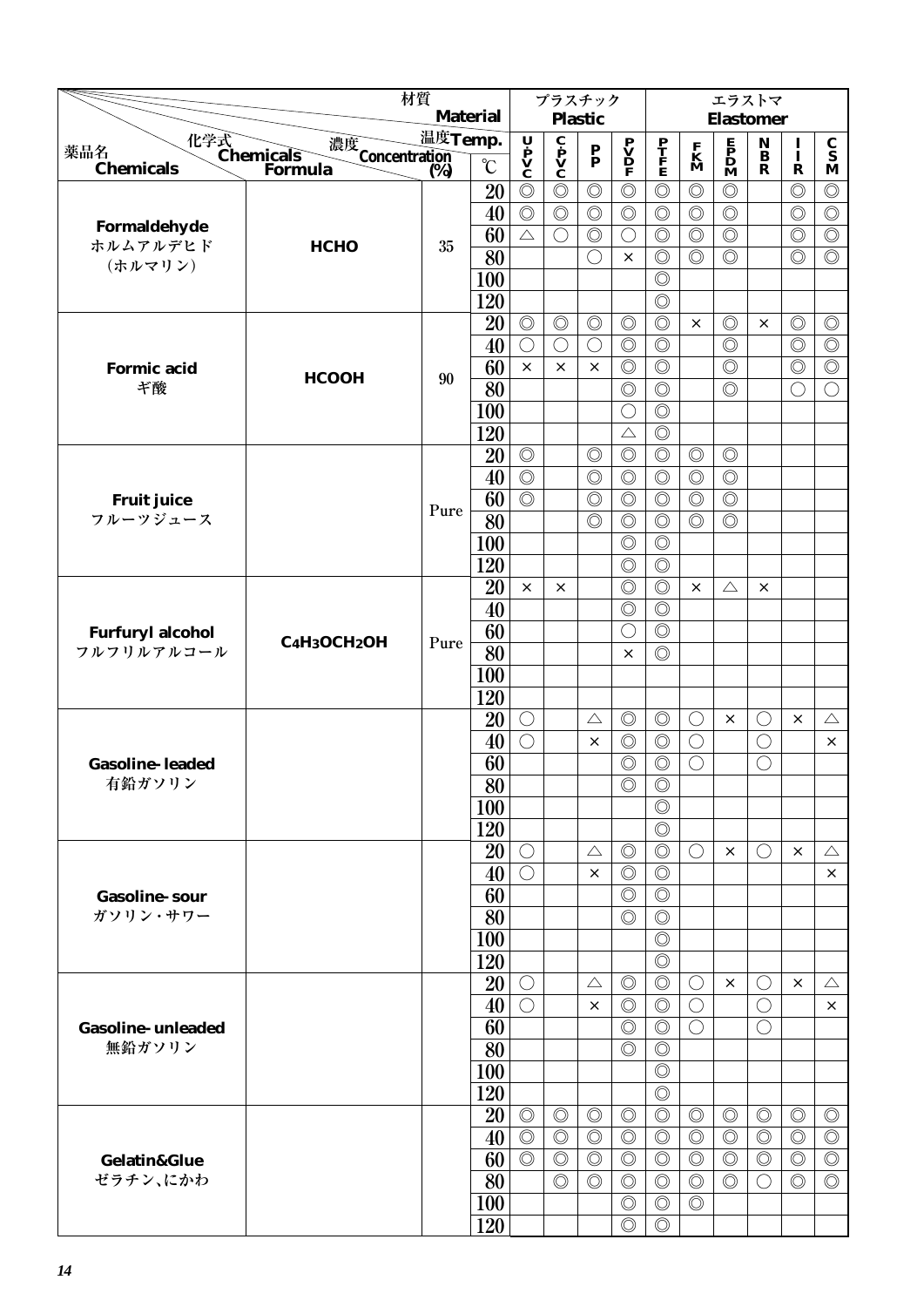|                         |                                                                 | 材質      | <b>Material</b> |                                                                                       |                                              | プラスチック<br><b>Plastic</b>         |                                               |                                  |                                  | エラストマ<br><b>Elastomer</b>                                                           |                                                |                                  |                                          |
|-------------------------|-----------------------------------------------------------------|---------|-----------------|---------------------------------------------------------------------------------------|----------------------------------------------|----------------------------------|-----------------------------------------------|----------------------------------|----------------------------------|-------------------------------------------------------------------------------------|------------------------------------------------|----------------------------------|------------------------------------------|
|                         |                                                                 | 温度Temp. |                 |                                                                                       |                                              |                                  |                                               |                                  |                                  |                                                                                     |                                                |                                  |                                          |
| 薬品名<br><b>Chemicals</b> | 化学式<br>Chemicals<br>濃度<br>Concentration<br>(%)<br>Formula       | (%)     | $\rm ^{\circ}C$ | $\begin{array}{c}\n\mathbf{U} \\ \mathbf{P} \\ \mathbf{V} \\ \mathbf{C}\n\end{array}$ | $\mathbf{c}$<br>$\mathbf{v}$<br>$\mathbf{c}$ | $\mathbf{P}_{\mathbf{P}}$        | $\mathbf{P} \mathbf{V} \mathbf{D} \mathbf{F}$ | P<br>T<br>F<br>E                 | $\mathbf{K}$<br>$\mathbf{M}$     | $\begin{array}{c} \mathbf{E} \\ \mathbf{P} \\ \mathbf{D} \\ \mathbf{M} \end{array}$ | $\mathop{\bf B}\limits^{\bf N}$<br>$\mathbf R$ | $\frac{I}{I}$<br>$\mathbf R$     | $\frac{c}{s}$<br>$\overline{\mathbf{M}}$ |
|                         |                                                                 |         | 20              | $\circledcirc$                                                                        | $\circledcirc$                               | $\circledcirc$                   | $\circledcirc$                                | $\circledcirc$                   | $\circledcirc$                   | $\circledcirc$                                                                      | $\circledcirc$                                 | $\circledcirc$                   | $\circledcirc$                           |
|                         |                                                                 |         | 40              | $\circledcirc$                                                                        | $\circledcirc$                               | $\circledcirc$                   | $\circledcirc$                                | $\circledcirc$                   | $\circledcirc$                   | $\circledcirc$                                                                      | $\circledcirc$                                 | $\circledcirc$                   | $\circledcirc$                           |
| Glycerol<br>グリセロール      |                                                                 |         | 60              | $\circledcirc$                                                                        | $\circledcirc$                               | $\circledcirc$                   | $\circledcirc$                                | $\circledcirc$                   | $\circledcirc$                   | $\circledcirc$                                                                      |                                                | $\circledcirc$                   | $\circledcirc$                           |
| (グリセリン)                 | $C_3H_5(OH)3$                                                   | Pure    | 80              |                                                                                       |                                              | $\circledcirc$                   | $\circledcirc$                                | $\circledcirc$                   | $\circledcirc$                   | $\circledcirc$                                                                      |                                                |                                  |                                          |
|                         |                                                                 |         | 100             |                                                                                       |                                              |                                  | $\circledcirc$                                | $\circledcirc$                   |                                  |                                                                                     |                                                |                                  |                                          |
|                         |                                                                 |         | 120             |                                                                                       |                                              |                                  | $\circledcirc$                                | $\circledcirc$                   |                                  |                                                                                     |                                                |                                  |                                          |
|                         |                                                                 |         | 20              | $\circledcirc$                                                                        |                                              | $\circledcirc$                   | $\circledcirc$                                | $\circledcirc$                   | $\circledcirc$                   | $\times$                                                                            | $\circledcirc$                                 | ×                                | $\triangle$                              |
|                         |                                                                 |         | 40              | $\circledcirc$                                                                        |                                              | $\bigcirc$                       | $\circledcirc$                                | $\circledcirc$                   | $\circledcirc$                   |                                                                                     |                                                |                                  |                                          |
| Heptane                 | CH <sub>3</sub> (CH <sub>2</sub> ) <sub>5</sub> CH <sub>3</sub> |         | 60              | $\bigcirc$                                                                            |                                              | $\triangle$                      | $\circledcirc$                                | $\circledcirc$                   | $\circledcirc$                   |                                                                                     |                                                |                                  |                                          |
| ヘプタン                    |                                                                 |         | 80              |                                                                                       |                                              |                                  | $\circledcirc$                                | $\circledcirc$                   |                                  |                                                                                     |                                                |                                  |                                          |
|                         |                                                                 |         | 100             |                                                                                       |                                              |                                  | $\circledcirc$                                | $\circledcirc$                   |                                  |                                                                                     |                                                |                                  |                                          |
|                         |                                                                 |         | 120             |                                                                                       |                                              |                                  | $\circledcirc$                                | $\circledcirc$                   | $\circledcirc$                   |                                                                                     | $\circledcirc$                                 |                                  |                                          |
|                         |                                                                 |         | 20<br>40        | $\circledcirc$<br>$\bigcirc$                                                          | $\circledcirc$                               | $\circledcirc$<br>$\bigcirc$     | $\circledcirc$<br>$\circledcirc$              | $\circledcirc$<br>$\circledcirc$ |                                  | $\times$                                                                            |                                                | $\times$                         | $\triangle$                              |
| <b>Hexane</b>           |                                                                 |         | 60              |                                                                                       |                                              | $\triangle$                      | $\circledcirc$                                | $\circledcirc$                   |                                  |                                                                                     |                                                |                                  |                                          |
| ヘキサン                    | $CH_3CH_2)4CH_3$                                                |         | 80              |                                                                                       |                                              |                                  | $\circledcirc$                                | $\circledcirc$                   |                                  |                                                                                     |                                                |                                  |                                          |
|                         |                                                                 |         | 100             |                                                                                       |                                              |                                  | $\circledcirc$                                | $\circledcirc$                   |                                  |                                                                                     |                                                |                                  |                                          |
|                         |                                                                 |         | 120             |                                                                                       |                                              |                                  | $\circledcirc$                                | $\circledcirc$                   |                                  |                                                                                     |                                                |                                  |                                          |
|                         |                                                                 |         | 20              | $\circledcirc$                                                                        | $\circledcirc$                               | $\circledcirc$                   | $\circledcirc$                                | $\circledcirc$                   | $\circledcirc$                   | $\circledcirc$                                                                      | $\triangle$                                    | $\circledcirc$                   | $\circledcirc$                           |
|                         |                                                                 |         | 40              | $\circledcirc$                                                                        | $\circledcirc$                               | $\circledcirc$                   | $\circledcirc$                                | $\circledcirc$                   | $\circledcirc$                   | $\circledcirc$                                                                      | $\triangle$                                    | $\circledcirc$                   | $\circledcirc$                           |
|                         |                                                                 |         | 60              | $\bigcirc$                                                                            | $\bigcirc$                                   | $\circledcirc$                   | $\circledcirc$                                | $\circledcirc$                   | $\circledcirc$                   | $\circledcirc$                                                                      | $\times$                                       |                                  |                                          |
|                         |                                                                 | 20      | 80              |                                                                                       | ◯                                            | $\circledcirc$                   | $\circledcirc$                                | $\circledcirc$                   | $\bigcirc$                       | O                                                                                   |                                                |                                  |                                          |
|                         |                                                                 |         | 100             |                                                                                       |                                              |                                  | $\circledcirc$                                | $\circledcirc$                   |                                  |                                                                                     |                                                |                                  |                                          |
| Hydrobromic acid        | <b>HBr</b>                                                      |         | 120             |                                                                                       |                                              |                                  | $\bigcirc$                                    | $\circledcirc$                   |                                  |                                                                                     |                                                |                                  |                                          |
| 臭化水素酸                   |                                                                 |         | 20              | $\circledcirc$                                                                        | $\circledcirc$                               | $\circledcirc$                   | $\circledcirc$                                | $\circledcirc$                   | $\circledcirc$                   | $\circledcirc$                                                                      | $\triangle$                                    | $\circledcirc$                   | $\circledcirc$                           |
|                         |                                                                 |         | 40              | $\circledcirc$                                                                        | $\circledcirc$                               | $\circledcirc$                   | $\circledcirc$                                | $\circledcirc$                   | $\circledcirc$                   | $\circledcirc$                                                                      | X                                              | $\circledcirc$                   | $\circledcirc$                           |
|                         |                                                                 | 47      | 60              | $\bigcirc$                                                                            | $\bigcirc$                                   | $\circledcirc$                   | $\circledcirc$                                | $\circledcirc$                   |                                  |                                                                                     |                                                |                                  |                                          |
|                         |                                                                 |         | $\overline{80}$ |                                                                                       | $\bigcirc$                                   | $\circledcirc$                   | $\overline{\circ}$                            | $\overline{\circ}$               |                                  |                                                                                     |                                                |                                  |                                          |
|                         |                                                                 |         | 100             |                                                                                       |                                              |                                  | $\circledcirc$                                | $\circledcirc$                   |                                  |                                                                                     |                                                |                                  |                                          |
|                         |                                                                 |         | 120             |                                                                                       |                                              |                                  | $\bigcirc$                                    | $\circledcirc$                   |                                  |                                                                                     |                                                |                                  |                                          |
|                         |                                                                 |         | 20              | $\circledcirc$                                                                        | $\circledcirc$                               | $\circledcirc$                   | $\circledcirc$                                | $\circledcirc$                   | $\circledcirc$                   | $\circledcirc$                                                                      | $\triangle$<br>$\times$                        | $\circledcirc$                   | $\circledcirc$                           |
|                         |                                                                 |         | 40<br>60        | $\circledcirc$<br>$\circledcirc$                                                      | $\circledcirc$<br>$\circledcirc$             | $\circledcirc$<br>$\circledcirc$ | $\circledcirc$<br>$\circledcirc$              | $\circledcirc$<br>$\circledcirc$ | $\circledcirc$<br>$\circledcirc$ | $\circledcirc$<br>$\circledcirc$                                                    |                                                | $\circledcirc$<br>$\circledcirc$ | $\circledcirc$<br>$\circledcirc$         |
|                         |                                                                 | 25      | 80              |                                                                                       | $\circledcirc$                               | $\circledcirc$                   | $\circledcirc$                                | $\circledcirc$                   | $\bigcirc$                       | $\times$                                                                            |                                                | $\times$                         | $\times$                                 |
|                         |                                                                 |         | 100             |                                                                                       |                                              |                                  | $\circledcirc$                                | $\overline{\circlearrowright}$   | $\triangle$                      |                                                                                     |                                                |                                  |                                          |
| Hydrochloric acid       |                                                                 |         | 120             |                                                                                       |                                              |                                  | $\bigcirc$                                    | $\circledcirc$                   |                                  |                                                                                     |                                                |                                  |                                          |
| 塩<br>酸                  | HCl                                                             |         | 20              | $\circledcirc$                                                                        | $\circledcirc$                               | $\circledcirc$                   | $\circledcirc$                                | $\circledcirc$                   | $\bigcirc$                       | $\left(\right)$                                                                     | $\triangle$                                    | $\bigcirc$                       | $\bigcirc$                               |
|                         |                                                                 |         | 40              | $\circledcirc$                                                                        | $\circledcirc$                               | $\circledcirc$                   | $\circledcirc$                                | $\circledcirc$                   | $\times$                         | $\times$                                                                            | $\times$                                       | $\times$                         | $\times$                                 |
|                         |                                                                 |         | 60              | $\bigcirc$                                                                            | $\circledcirc$                               | $\circledcirc$                   | $\circledcirc$                                | $\circledcirc$                   | $\times$                         | ×                                                                                   |                                                | $\times$                         | ×                                        |
|                         |                                                                 | 35      | $\overline{80}$ |                                                                                       | $\bigcirc$                                   | $\bigcirc$                       | $\circledcirc$                                | $\circledcirc$                   |                                  |                                                                                     |                                                |                                  |                                          |
|                         |                                                                 |         | 100             |                                                                                       |                                              |                                  | $\circledcirc$                                | $\circledcirc$                   |                                  |                                                                                     |                                                |                                  |                                          |
|                         |                                                                 |         | 120             |                                                                                       |                                              |                                  | $\triangle$                                   | $\circledcirc$                   |                                  |                                                                                     |                                                |                                  |                                          |
|                         |                                                                 |         | 20              | $\circledcirc$                                                                        | $\circledcirc$                               | $\circledcirc$                   | $\circledcirc$                                | $\circledcirc$                   | $\circledcirc$                   | $\circledcirc$                                                                      | $\bigcirc$                                     |                                  |                                          |
|                         |                                                                 |         | 40              | $\circledcirc$                                                                        | $\circledcirc$                               | $\circledcirc$                   | $\circledcirc$                                | $\circledcirc$                   |                                  |                                                                                     |                                                |                                  |                                          |
| Hydrogen cyanide        | <b>HCN</b>                                                      |         | 60              | $\circledcirc$                                                                        | $\circledcirc$                               | $\circledcirc$                   | $\circledcirc$                                | $\circledcirc$                   |                                  |                                                                                     |                                                |                                  |                                          |
| 酸<br>青                  |                                                                 |         | 80              |                                                                                       |                                              |                                  | $\circledcirc$                                | $\circledcirc$                   |                                  |                                                                                     |                                                |                                  |                                          |
|                         |                                                                 |         | 100             |                                                                                       |                                              |                                  | $\circledcirc$                                | $\circledcirc$                   |                                  |                                                                                     |                                                |                                  |                                          |
|                         |                                                                 |         | 120             |                                                                                       |                                              |                                  | $\circledcirc$                                | $\circledcirc$                   |                                  |                                                                                     |                                                |                                  |                                          |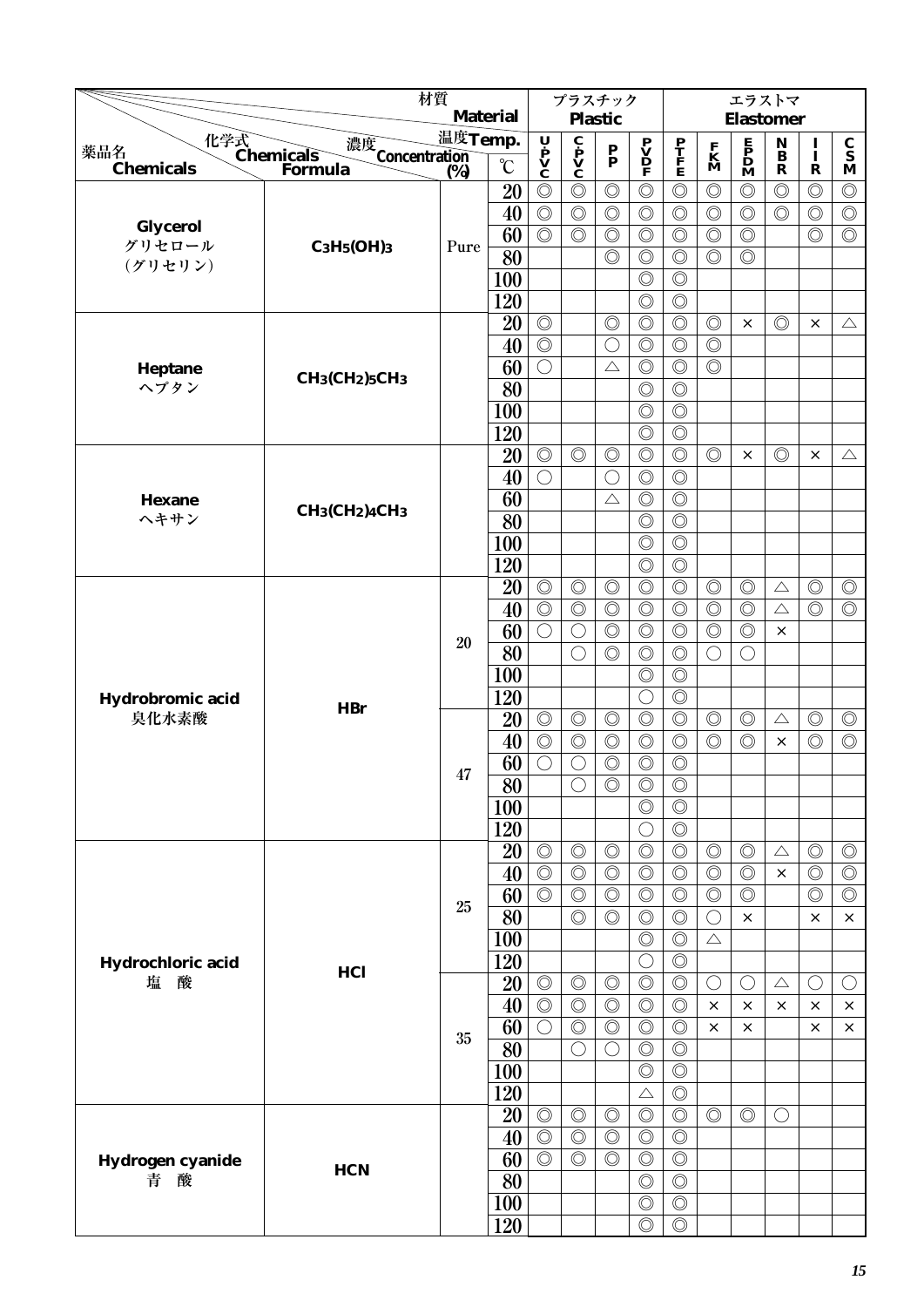|                                                                                                                                                                                                                                                                                                                                                                                                                                                                                                                                                                                                                                                                                                                                                                                                                                                                                                                                                                                                                                                                                                                                                                                                                                                                                                                                                                                                                                                                                                                                                                                                                                                                                                                                                                                                                                                                                                                                                                                                                                                                                                                                                                                                                                                                                                                                                                                                                                                                                                                                                                                                                                                                                                                                                                                                                                                                                                                                                                                                                                                                                                                                                                                                                                                                                                                                                                                                                                                                                                                                                                                                                                                                                                                                                                                                    | 材質                                                                                                                                                                                                                                                                                                                                                                                                                                                                                                                                                                                                                                                                                                                                                                                                                                           |                                        |                 |                | プラスチック         |                    |  |                |  | エラストマ            |                                    |                |                                 |
|----------------------------------------------------------------------------------------------------------------------------------------------------------------------------------------------------------------------------------------------------------------------------------------------------------------------------------------------------------------------------------------------------------------------------------------------------------------------------------------------------------------------------------------------------------------------------------------------------------------------------------------------------------------------------------------------------------------------------------------------------------------------------------------------------------------------------------------------------------------------------------------------------------------------------------------------------------------------------------------------------------------------------------------------------------------------------------------------------------------------------------------------------------------------------------------------------------------------------------------------------------------------------------------------------------------------------------------------------------------------------------------------------------------------------------------------------------------------------------------------------------------------------------------------------------------------------------------------------------------------------------------------------------------------------------------------------------------------------------------------------------------------------------------------------------------------------------------------------------------------------------------------------------------------------------------------------------------------------------------------------------------------------------------------------------------------------------------------------------------------------------------------------------------------------------------------------------------------------------------------------------------------------------------------------------------------------------------------------------------------------------------------------------------------------------------------------------------------------------------------------------------------------------------------------------------------------------------------------------------------------------------------------------------------------------------------------------------------------------------------------------------------------------------------------------------------------------------------------------------------------------------------------------------------------------------------------------------------------------------------------------------------------------------------------------------------------------------------------------------------------------------------------------------------------------------------------------------------------------------------------------------------------------------------------------------------------------------------------------------------------------------------------------------------------------------------------------------------------------------------------------------------------------------------------------------------------------------------------------------------------------------------------------------------------------------------------------------------------------------------------------------------------------------------------|----------------------------------------------------------------------------------------------------------------------------------------------------------------------------------------------------------------------------------------------------------------------------------------------------------------------------------------------------------------------------------------------------------------------------------------------------------------------------------------------------------------------------------------------------------------------------------------------------------------------------------------------------------------------------------------------------------------------------------------------------------------------------------------------------------------------------------------------|----------------------------------------|-----------------|----------------|----------------|--------------------|--|----------------|--|------------------|------------------------------------|----------------|---------------------------------|
|                                                                                                                                                                                                                                                                                                                                                                                                                                                                                                                                                                                                                                                                                                                                                                                                                                                                                                                                                                                                                                                                                                                                                                                                                                                                                                                                                                                                                                                                                                                                                                                                                                                                                                                                                                                                                                                                                                                                                                                                                                                                                                                                                                                                                                                                                                                                                                                                                                                                                                                                                                                                                                                                                                                                                                                                                                                                                                                                                                                                                                                                                                                                                                                                                                                                                                                                                                                                                                                                                                                                                                                                                                                                                                                                                                                                    |                                                                                                                                                                                                                                                                                                                                                                                                                                                                                                                                                                                                                                                                                                                                                                                                                                              |                                        | <b>Material</b> |                |                | <b>Plastic</b>     |  |                |  | <b>Elastomer</b> |                                    |                |                                 |
| 薬品名                                                                                                                                                                                                                                                                                                                                                                                                                                                                                                                                                                                                                                                                                                                                                                                                                                                                                                                                                                                                                                                                                                                                                                                                                                                                                                                                                                                                                                                                                                                                                                                                                                                                                                                                                                                                                                                                                                                                                                                                                                                                                                                                                                                                                                                                                                                                                                                                                                                                                                                                                                                                                                                                                                                                                                                                                                                                                                                                                                                                                                                                                                                                                                                                                                                                                                                                                                                                                                                                                                                                                                                                                                                                                                                                                                                                |                                                                                                                                                                                                                                                                                                                                                                                                                                                                                                                                                                                                                                                                                                                                                                                                                                              |                                        |                 |                |                |                    |  |                |  |                  | $\mathop{\bf B}\limits^{}_{\bf B}$ | $\frac{I}{I}$  | $\frac{\mathbf{C}}{\mathbf{S}}$ |
| <b>Chemicals</b>                                                                                                                                                                                                                                                                                                                                                                                                                                                                                                                                                                                                                                                                                                                                                                                                                                                                                                                                                                                                                                                                                                                                                                                                                                                                                                                                                                                                                                                                                                                                                                                                                                                                                                                                                                                                                                                                                                                                                                                                                                                                                                                                                                                                                                                                                                                                                                                                                                                                                                                                                                                                                                                                                                                                                                                                                                                                                                                                                                                                                                                                                                                                                                                                                                                                                                                                                                                                                                                                                                                                                                                                                                                                                                                                                                                   | Formula                                                                                                                                                                                                                                                                                                                                                                                                                                                                                                                                                                                                                                                                                                                                                                                                                                      |                                        | $\rm ^{\circ}C$ |                |                |                    |  |                |  |                  | $\mathbf R$                        | $\mathbf R$    | $\mathbf M$                     |
|                                                                                                                                                                                                                                                                                                                                                                                                                                                                                                                                                                                                                                                                                                                                                                                                                                                                                                                                                                                                                                                                                                                                                                                                                                                                                                                                                                                                                                                                                                                                                                                                                                                                                                                                                                                                                                                                                                                                                                                                                                                                                                                                                                                                                                                                                                                                                                                                                                                                                                                                                                                                                                                                                                                                                                                                                                                                                                                                                                                                                                                                                                                                                                                                                                                                                                                                                                                                                                                                                                                                                                                                                                                                                                                                                                                                    |                                                                                                                                                                                                                                                                                                                                                                                                                                                                                                                                                                                                                                                                                                                                                                                                                                              |                                        |                 | $\circledcirc$ |                |                    |  | $\circledcirc$ |  | $\circledcirc$   | $\times$                           | $\circledcirc$ | $\circledcirc$                  |
| $\circledcirc$<br>40<br>$\circledcirc$<br>$\circledcirc$<br>$\circledcirc$<br>$\circledcirc$<br>$\bigcirc$<br>$\circledcirc$<br>$\circledcirc$<br>$\circledcirc$<br>$\circledcirc$<br>60<br>$\bigcirc$<br>$\triangle$<br>10<br>$\overline{80}$<br>$\circledcirc$<br>$\circledcirc$<br>$\circledcirc$<br>$\circledcirc$<br>$\triangle$<br>100<br>$\circledcirc$<br>$\circledcirc$<br>$\circledcirc$<br>$\bigcirc$<br>120<br>20<br>$\circledcirc$<br>$\circledcirc$<br>$\circledcirc$<br>$\circledcirc$<br>$\circledcirc$<br>$\circledcirc$<br>$\circledcirc$<br>$\circledcirc$<br>$\circledcirc$<br>$\circledcirc$<br>40<br>$\bigcirc$<br>$\bigcirc$<br>60<br>$\circledcirc$<br>$\circledcirc$<br>$\circledcirc$<br>$\circledcirc$<br>$\triangle$<br>$\triangle$<br>30<br>80<br>$\circledcirc$<br>$\circledcirc$<br>$\bigcirc$<br>$\bigcirc$<br>$\times$<br>$\times$<br>$\circledcirc$<br>100<br>$\circledcirc$<br>Hydrofluoric acid<br>120<br>フッ酸<br>HF<br>20<br>$\circledcirc$<br>$\circledcirc$<br>$\circledcirc$<br>$\bigcirc$<br>$\circledcirc$<br>$\bigcirc$<br>(フッ化水素酸)<br>40<br>$\circledcirc$<br>$\circledcirc$<br>$\circledcirc$<br>$\circledcirc$<br>$\triangle$<br>$\triangle$<br>60<br>$\circledcirc$<br>$\circledcirc$<br>$\circledcirc$<br>$\circledcirc$<br>$\times$<br>$\times$<br>40<br>80<br>$\circledcirc$<br>$\circledcirc$<br>$\bigcirc$<br>$\bigcirc$<br>100<br>$\circledcirc$<br>$\circledcirc$<br>120<br>$\circledcirc$<br>$\circledcirc$<br>$\circledcirc$<br>$\circledcirc$<br>20<br>$\bigcirc$<br>$\bigcirc$<br>40<br>$\circledcirc$<br>$\circledcirc$<br>$\circledcirc$<br>$\circledcirc$<br>$\triangle$<br>$\times$<br>60<br>$\circledcirc$<br>$\bigcirc$<br>$\circledcirc$<br>$\circledcirc$<br>$\times$<br>55<br>80<br>$\circledcirc$<br>$\bigcirc$<br>$\circledcirc$<br>$\bigcirc$<br>$\circledcirc$<br>100<br>$\circledcirc$<br>120<br>20<br>$\circledcirc$<br>$\circledcirc$<br>$\circledcirc$<br>$\circledcirc$<br>$\circledcirc$<br>$\circledcirc$<br>40<br>$\circledcirc$<br>$\circledcirc$<br>$\circledcirc$<br>$\circledcirc$<br>$\circledcirc$<br>$\circledcirc$<br>60<br>$\circledcirc$<br>$\circledcirc$<br>$\circledcirc$<br>$\circledcirc$<br>$\circledcirc$<br>$\circledcirc$<br>Hydrogen<br>H <sub>2</sub><br>$\overline{80}$<br>$\overline{\bigcirc}$<br>水素<br>$\circledcirc$<br>$\circledcirc$<br>$\circledcirc$<br>$\circledcirc$<br>$\circledcirc$<br>100<br>120<br>$\circledcirc$<br>$\circledcirc$<br>$\circledcirc$<br>20<br>$\circledcirc$<br>$\circledcirc$<br>$\circledcirc$<br>$\circledcirc$<br>40<br>$\circledcirc$<br>$\circledcirc$<br>$\circledcirc$<br>$\circledcirc$<br>$\circledcirc$<br>$\circledcirc$<br>$\circledcirc$<br>60<br>$\circledcirc$<br>$\circledcirc$<br>$\circledcirc$<br>$\bigcirc$<br>C<br>20<br>80<br>$\circledcirc$<br>$\circledcirc$<br>$\circledcirc$<br>$\bigcirc$<br>$\bigcirc$<br>100<br>$\circledcirc$<br>$\circledcirc$<br>120<br>$\circledcirc$<br>$\circledcirc$<br>$\circledcirc$<br>20<br>$\circledcirc$<br>$\circledcirc$<br>$\circledcirc$<br>$\bigcirc$<br>40<br>$\circledcirc$<br>$\circledcirc$<br>$\circledcirc$<br>$\bigcirc$<br>$\bigcirc$<br>$\triangle$<br>60<br>$\circledcirc$<br>$\circledcirc$<br>$\triangle$<br>$\bigcirc$<br>$\triangle$<br>Hydrogen peroxide<br>×<br>H <sub>2</sub> O <sub>2</sub><br>35<br>過酸化水素<br>80<br>$\circledcirc$<br>$\circledcirc$<br>$\triangle$<br>100<br>$\circledcirc$<br>$\circledcirc$<br>120<br>$\circledcirc$<br>20<br>$\circledcirc$<br>$\circledcirc$<br>$\triangle$<br>$\triangle$<br>$\triangle$<br>O<br>$\circledcirc$<br>$\circledcirc$<br>$\triangle$<br>40<br>$\times$<br>$\times$<br>$\times$<br>60<br>$\circledcirc$<br>$\circledcirc$<br>50<br>80<br>$\circledcirc$<br>$\circledcirc$<br>$\circledcirc$<br>100<br>120<br>$\circledcirc$ | $\circledcirc$                                                                                                                                                                                                                                                                                                                                                                                                                                                                                                                                                                                                                                                                                                                                                                                                                               |                                        | $\circledcirc$  | $\circledcirc$ |                |                    |  |                |  |                  |                                    |                |                                 |
|                                                                                                                                                                                                                                                                                                                                                                                                                                                                                                                                                                                                                                                                                                                                                                                                                                                                                                                                                                                                                                                                                                                                                                                                                                                                                                                                                                                                                                                                                                                                                                                                                                                                                                                                                                                                                                                                                                                                                                                                                                                                                                                                                                                                                                                                                                                                                                                                                                                                                                                                                                                                                                                                                                                                                                                                                                                                                                                                                                                                                                                                                                                                                                                                                                                                                                                                                                                                                                                                                                                                                                                                                                                                                                                                                                                                    |                                                                                                                                                                                                                                                                                                                                                                                                                                                                                                                                                                                                                                                                                                                                                                                                                                              |                                        | $\circledcirc$  |                | $\circledcirc$ | $\overline{\circ}$ |  |                |  |                  |                                    |                |                                 |
|                                                                                                                                                                                                                                                                                                                                                                                                                                                                                                                                                                                                                                                                                                                                                                                                                                                                                                                                                                                                                                                                                                                                                                                                                                                                                                                                                                                                                                                                                                                                                                                                                                                                                                                                                                                                                                                                                                                                                                                                                                                                                                                                                                                                                                                                                                                                                                                                                                                                                                                                                                                                                                                                                                                                                                                                                                                                                                                                                                                                                                                                                                                                                                                                                                                                                                                                                                                                                                                                                                                                                                                                                                                                                                                                                                                                    |                                                                                                                                                                                                                                                                                                                                                                                                                                                                                                                                                                                                                                                                                                                                                                                                                                              |                                        |                 |                |                |                    |  |                |  | $\circledcirc$   |                                    | $\bigcirc$     | $\circledcirc$                  |
|                                                                                                                                                                                                                                                                                                                                                                                                                                                                                                                                                                                                                                                                                                                                                                                                                                                                                                                                                                                                                                                                                                                                                                                                                                                                                                                                                                                                                                                                                                                                                                                                                                                                                                                                                                                                                                                                                                                                                                                                                                                                                                                                                                                                                                                                                                                                                                                                                                                                                                                                                                                                                                                                                                                                                                                                                                                                                                                                                                                                                                                                                                                                                                                                                                                                                                                                                                                                                                                                                                                                                                                                                                                                                                                                                                                                    |                                                                                                                                                                                                                                                                                                                                                                                                                                                                                                                                                                                                                                                                                                                                                                                                                                              |                                        |                 |                |                |                    |  |                |  |                  |                                    |                |                                 |
|                                                                                                                                                                                                                                                                                                                                                                                                                                                                                                                                                                                                                                                                                                                                                                                                                                                                                                                                                                                                                                                                                                                                                                                                                                                                                                                                                                                                                                                                                                                                                                                                                                                                                                                                                                                                                                                                                                                                                                                                                                                                                                                                                                                                                                                                                                                                                                                                                                                                                                                                                                                                                                                                                                                                                                                                                                                                                                                                                                                                                                                                                                                                                                                                                                                                                                                                                                                                                                                                                                                                                                                                                                                                                                                                                                                                    |                                                                                                                                                                                                                                                                                                                                                                                                                                                                                                                                                                                                                                                                                                                                                                                                                                              |                                        |                 |                |                |                    |  |                |  |                  |                                    |                |                                 |
|                                                                                                                                                                                                                                                                                                                                                                                                                                                                                                                                                                                                                                                                                                                                                                                                                                                                                                                                                                                                                                                                                                                                                                                                                                                                                                                                                                                                                                                                                                                                                                                                                                                                                                                                                                                                                                                                                                                                                                                                                                                                                                                                                                                                                                                                                                                                                                                                                                                                                                                                                                                                                                                                                                                                                                                                                                                                                                                                                                                                                                                                                                                                                                                                                                                                                                                                                                                                                                                                                                                                                                                                                                                                                                                                                                                                    |                                                                                                                                                                                                                                                                                                                                                                                                                                                                                                                                                                                                                                                                                                                                                                                                                                              |                                        |                 |                |                |                    |  |                |  | $\circledcirc$   | $\times$                           | $\circledcirc$ | $\circledcirc$                  |
|                                                                                                                                                                                                                                                                                                                                                                                                                                                                                                                                                                                                                                                                                                                                                                                                                                                                                                                                                                                                                                                                                                                                                                                                                                                                                                                                                                                                                                                                                                                                                                                                                                                                                                                                                                                                                                                                                                                                                                                                                                                                                                                                                                                                                                                                                                                                                                                                                                                                                                                                                                                                                                                                                                                                                                                                                                                                                                                                                                                                                                                                                                                                                                                                                                                                                                                                                                                                                                                                                                                                                                                                                                                                                                                                                                                                    |                                                                                                                                                                                                                                                                                                                                                                                                                                                                                                                                                                                                                                                                                                                                                                                                                                              |                                        |                 |                |                |                    |  |                |  | $\circledcirc$   |                                    | $\circledcirc$ | $\circledcirc$                  |
|                                                                                                                                                                                                                                                                                                                                                                                                                                                                                                                                                                                                                                                                                                                                                                                                                                                                                                                                                                                                                                                                                                                                                                                                                                                                                                                                                                                                                                                                                                                                                                                                                                                                                                                                                                                                                                                                                                                                                                                                                                                                                                                                                                                                                                                                                                                                                                                                                                                                                                                                                                                                                                                                                                                                                                                                                                                                                                                                                                                                                                                                                                                                                                                                                                                                                                                                                                                                                                                                                                                                                                                                                                                                                                                                                                                                    |                                                                                                                                                                                                                                                                                                                                                                                                                                                                                                                                                                                                                                                                                                                                                                                                                                              |                                        |                 |                |                |                    |  |                |  | $\circledcirc$   |                                    | $\circledcirc$ | $\circledcirc$                  |
|                                                                                                                                                                                                                                                                                                                                                                                                                                                                                                                                                                                                                                                                                                                                                                                                                                                                                                                                                                                                                                                                                                                                                                                                                                                                                                                                                                                                                                                                                                                                                                                                                                                                                                                                                                                                                                                                                                                                                                                                                                                                                                                                                                                                                                                                                                                                                                                                                                                                                                                                                                                                                                                                                                                                                                                                                                                                                                                                                                                                                                                                                                                                                                                                                                                                                                                                                                                                                                                                                                                                                                                                                                                                                                                                                                                                    |                                                                                                                                                                                                                                                                                                                                                                                                                                                                                                                                                                                                                                                                                                                                                                                                                                              |                                        |                 |                |                |                    |  |                |  | $\bigcirc$       |                                    | $\bigcirc$     | $\bigcirc$                      |
|                                                                                                                                                                                                                                                                                                                                                                                                                                                                                                                                                                                                                                                                                                                                                                                                                                                                                                                                                                                                                                                                                                                                                                                                                                                                                                                                                                                                                                                                                                                                                                                                                                                                                                                                                                                                                                                                                                                                                                                                                                                                                                                                                                                                                                                                                                                                                                                                                                                                                                                                                                                                                                                                                                                                                                                                                                                                                                                                                                                                                                                                                                                                                                                                                                                                                                                                                                                                                                                                                                                                                                                                                                                                                                                                                                                                    |                                                                                                                                                                                                                                                                                                                                                                                                                                                                                                                                                                                                                                                                                                                                                                                                                                              |                                        |                 |                |                |                    |  |                |  |                  |                                    |                |                                 |
|                                                                                                                                                                                                                                                                                                                                                                                                                                                                                                                                                                                                                                                                                                                                                                                                                                                                                                                                                                                                                                                                                                                                                                                                                                                                                                                                                                                                                                                                                                                                                                                                                                                                                                                                                                                                                                                                                                                                                                                                                                                                                                                                                                                                                                                                                                                                                                                                                                                                                                                                                                                                                                                                                                                                                                                                                                                                                                                                                                                                                                                                                                                                                                                                                                                                                                                                                                                                                                                                                                                                                                                                                                                                                                                                                                                                    |                                                                                                                                                                                                                                                                                                                                                                                                                                                                                                                                                                                                                                                                                                                                                                                                                                              |                                        |                 |                |                |                    |  |                |  |                  |                                    |                |                                 |
|                                                                                                                                                                                                                                                                                                                                                                                                                                                                                                                                                                                                                                                                                                                                                                                                                                                                                                                                                                                                                                                                                                                                                                                                                                                                                                                                                                                                                                                                                                                                                                                                                                                                                                                                                                                                                                                                                                                                                                                                                                                                                                                                                                                                                                                                                                                                                                                                                                                                                                                                                                                                                                                                                                                                                                                                                                                                                                                                                                                                                                                                                                                                                                                                                                                                                                                                                                                                                                                                                                                                                                                                                                                                                                                                                                                                    |                                                                                                                                                                                                                                                                                                                                                                                                                                                                                                                                                                                                                                                                                                                                                                                                                                              |                                        |                 |                |                |                    |  |                |  | $\circledcirc$   | $\times$                           | $\circledcirc$ | $\circledcirc$                  |
|                                                                                                                                                                                                                                                                                                                                                                                                                                                                                                                                                                                                                                                                                                                                                                                                                                                                                                                                                                                                                                                                                                                                                                                                                                                                                                                                                                                                                                                                                                                                                                                                                                                                                                                                                                                                                                                                                                                                                                                                                                                                                                                                                                                                                                                                                                                                                                                                                                                                                                                                                                                                                                                                                                                                                                                                                                                                                                                                                                                                                                                                                                                                                                                                                                                                                                                                                                                                                                                                                                                                                                                                                                                                                                                                                                                                    |                                                                                                                                                                                                                                                                                                                                                                                                                                                                                                                                                                                                                                                                                                                                                                                                                                              |                                        |                 |                |                |                    |  |                |  | $\circledcirc$   |                                    | $\circledcirc$ | $\overline{\circlearrowright}$  |
|                                                                                                                                                                                                                                                                                                                                                                                                                                                                                                                                                                                                                                                                                                                                                                                                                                                                                                                                                                                                                                                                                                                                                                                                                                                                                                                                                                                                                                                                                                                                                                                                                                                                                                                                                                                                                                                                                                                                                                                                                                                                                                                                                                                                                                                                                                                                                                                                                                                                                                                                                                                                                                                                                                                                                                                                                                                                                                                                                                                                                                                                                                                                                                                                                                                                                                                                                                                                                                                                                                                                                                                                                                                                                                                                                                                                    |                                                                                                                                                                                                                                                                                                                                                                                                                                                                                                                                                                                                                                                                                                                                                                                                                                              |                                        |                 |                |                |                    |  |                |  | $\bigcirc$       |                                    | $\bigcirc$     | $\bigcirc$                      |
|                                                                                                                                                                                                                                                                                                                                                                                                                                                                                                                                                                                                                                                                                                                                                                                                                                                                                                                                                                                                                                                                                                                                                                                                                                                                                                                                                                                                                                                                                                                                                                                                                                                                                                                                                                                                                                                                                                                                                                                                                                                                                                                                                                                                                                                                                                                                                                                                                                                                                                                                                                                                                                                                                                                                                                                                                                                                                                                                                                                                                                                                                                                                                                                                                                                                                                                                                                                                                                                                                                                                                                                                                                                                                                                                                                                                    |                                                                                                                                                                                                                                                                                                                                                                                                                                                                                                                                                                                                                                                                                                                                                                                                                                              |                                        |                 |                |                |                    |  |                |  | $\triangle$      |                                    | $\triangle$    | $\triangle$                     |
|                                                                                                                                                                                                                                                                                                                                                                                                                                                                                                                                                                                                                                                                                                                                                                                                                                                                                                                                                                                                                                                                                                                                                                                                                                                                                                                                                                                                                                                                                                                                                                                                                                                                                                                                                                                                                                                                                                                                                                                                                                                                                                                                                                                                                                                                                                                                                                                                                                                                                                                                                                                                                                                                                                                                                                                                                                                                                                                                                                                                                                                                                                                                                                                                                                                                                                                                                                                                                                                                                                                                                                                                                                                                                                                                                                                                    |                                                                                                                                                                                                                                                                                                                                                                                                                                                                                                                                                                                                                                                                                                                                                                                                                                              |                                        |                 |                |                |                    |  |                |  |                  |                                    |                |                                 |
|                                                                                                                                                                                                                                                                                                                                                                                                                                                                                                                                                                                                                                                                                                                                                                                                                                                                                                                                                                                                                                                                                                                                                                                                                                                                                                                                                                                                                                                                                                                                                                                                                                                                                                                                                                                                                                                                                                                                                                                                                                                                                                                                                                                                                                                                                                                                                                                                                                                                                                                                                                                                                                                                                                                                                                                                                                                                                                                                                                                                                                                                                                                                                                                                                                                                                                                                                                                                                                                                                                                                                                                                                                                                                                                                                                                                    |                                                                                                                                                                                                                                                                                                                                                                                                                                                                                                                                                                                                                                                                                                                                                                                                                                              |                                        |                 |                |                |                    |  |                |  |                  |                                    |                |                                 |
|                                                                                                                                                                                                                                                                                                                                                                                                                                                                                                                                                                                                                                                                                                                                                                                                                                                                                                                                                                                                                                                                                                                                                                                                                                                                                                                                                                                                                                                                                                                                                                                                                                                                                                                                                                                                                                                                                                                                                                                                                                                                                                                                                                                                                                                                                                                                                                                                                                                                                                                                                                                                                                                                                                                                                                                                                                                                                                                                                                                                                                                                                                                                                                                                                                                                                                                                                                                                                                                                                                                                                                                                                                                                                                                                                                                                    | 温度Temp.<br>化学式<br>Chemicals<br>濃度<br>Concentration<br>(%)<br>$\overline{\mathbf{c}}$<br>$\mathbf{p}$<br>$\mathbf{v}$<br>$\mathbf{c}$<br>$\begin{array}{c}\n\mathbf{U} \\ \mathbf{P} \\ \mathbf{V} \\ \mathbf{C}\n\end{array}$<br>$\begin{array}{c} \mathbf{E} \\ \mathbf{P} \\ \mathbf{D} \\ \mathbf{M} \end{array}$<br>$\begin{array}{c} \mathbf{P} \\ \mathbf{V} \\ \mathbf{D} \\ \mathbf{F} \end{array}$<br>P<br>T<br>F<br>E<br>$\mathbf{K}$<br>$\mathbf{M}$<br>$\frac{\mathbf{P}}{\mathbf{P}}$<br>(%)<br>$\circledcirc$<br>$\circledcirc$<br>20<br>$\circledcirc$<br>$\circledcirc$<br>$\circledcirc$<br>$\bigcirc$<br>$\triangle$<br>$\times$<br>$\circledcirc$<br>$\circledcirc$<br>$\circledcirc$<br>$\circledcirc$<br>$\circledcirc$<br>$\bigcirc$<br>$\bigcirc$<br>$\triangle$<br>$\bigcirc$<br>$\triangle$<br>$\times$<br>$\times$ | $\times$                               | $\circledcirc$  | $\circledcirc$ |                |                    |  |                |  |                  |                                    |                |                                 |
|                                                                                                                                                                                                                                                                                                                                                                                                                                                                                                                                                                                                                                                                                                                                                                                                                                                                                                                                                                                                                                                                                                                                                                                                                                                                                                                                                                                                                                                                                                                                                                                                                                                                                                                                                                                                                                                                                                                                                                                                                                                                                                                                                                                                                                                                                                                                                                                                                                                                                                                                                                                                                                                                                                                                                                                                                                                                                                                                                                                                                                                                                                                                                                                                                                                                                                                                                                                                                                                                                                                                                                                                                                                                                                                                                                                                    |                                                                                                                                                                                                                                                                                                                                                                                                                                                                                                                                                                                                                                                                                                                                                                                                                                              |                                        | $\circledcirc$  | $\circledcirc$ |                |                    |  |                |  |                  |                                    |                |                                 |
|                                                                                                                                                                                                                                                                                                                                                                                                                                                                                                                                                                                                                                                                                                                                                                                                                                                                                                                                                                                                                                                                                                                                                                                                                                                                                                                                                                                                                                                                                                                                                                                                                                                                                                                                                                                                                                                                                                                                                                                                                                                                                                                                                                                                                                                                                                                                                                                                                                                                                                                                                                                                                                                                                                                                                                                                                                                                                                                                                                                                                                                                                                                                                                                                                                                                                                                                                                                                                                                                                                                                                                                                                                                                                                                                                                                                    |                                                                                                                                                                                                                                                                                                                                                                                                                                                                                                                                                                                                                                                                                                                                                                                                                                              |                                        |                 |                |                |                    |  |                |  |                  |                                    | O              | $\bigcirc$                      |
|                                                                                                                                                                                                                                                                                                                                                                                                                                                                                                                                                                                                                                                                                                                                                                                                                                                                                                                                                                                                                                                                                                                                                                                                                                                                                                                                                                                                                                                                                                                                                                                                                                                                                                                                                                                                                                                                                                                                                                                                                                                                                                                                                                                                                                                                                                                                                                                                                                                                                                                                                                                                                                                                                                                                                                                                                                                                                                                                                                                                                                                                                                                                                                                                                                                                                                                                                                                                                                                                                                                                                                                                                                                                                                                                                                                                    |                                                                                                                                                                                                                                                                                                                                                                                                                                                                                                                                                                                                                                                                                                                                                                                                                                              |                                        |                 |                |                |                    |  |                |  |                  |                                    | $\triangle$    | $\triangle$                     |
|                                                                                                                                                                                                                                                                                                                                                                                                                                                                                                                                                                                                                                                                                                                                                                                                                                                                                                                                                                                                                                                                                                                                                                                                                                                                                                                                                                                                                                                                                                                                                                                                                                                                                                                                                                                                                                                                                                                                                                                                                                                                                                                                                                                                                                                                                                                                                                                                                                                                                                                                                                                                                                                                                                                                                                                                                                                                                                                                                                                                                                                                                                                                                                                                                                                                                                                                                                                                                                                                                                                                                                                                                                                                                                                                                                                                    |                                                                                                                                                                                                                                                                                                                                                                                                                                                                                                                                                                                                                                                                                                                                                                                                                                              |                                        |                 |                |                |                    |  |                |  |                  |                                    |                |                                 |
|                                                                                                                                                                                                                                                                                                                                                                                                                                                                                                                                                                                                                                                                                                                                                                                                                                                                                                                                                                                                                                                                                                                                                                                                                                                                                                                                                                                                                                                                                                                                                                                                                                                                                                                                                                                                                                                                                                                                                                                                                                                                                                                                                                                                                                                                                                                                                                                                                                                                                                                                                                                                                                                                                                                                                                                                                                                                                                                                                                                                                                                                                                                                                                                                                                                                                                                                                                                                                                                                                                                                                                                                                                                                                                                                                                                                    |                                                                                                                                                                                                                                                                                                                                                                                                                                                                                                                                                                                                                                                                                                                                                                                                                                              |                                        |                 |                |                |                    |  |                |  |                  |                                    |                |                                 |
|                                                                                                                                                                                                                                                                                                                                                                                                                                                                                                                                                                                                                                                                                                                                                                                                                                                                                                                                                                                                                                                                                                                                                                                                                                                                                                                                                                                                                                                                                                                                                                                                                                                                                                                                                                                                                                                                                                                                                                                                                                                                                                                                                                                                                                                                                                                                                                                                                                                                                                                                                                                                                                                                                                                                                                                                                                                                                                                                                                                                                                                                                                                                                                                                                                                                                                                                                                                                                                                                                                                                                                                                                                                                                                                                                                                                    |                                                                                                                                                                                                                                                                                                                                                                                                                                                                                                                                                                                                                                                                                                                                                                                                                                              |                                        |                 |                |                |                    |  |                |  |                  | $\circledcirc$                     | $\circledcirc$ | $\circledcirc$                  |
|                                                                                                                                                                                                                                                                                                                                                                                                                                                                                                                                                                                                                                                                                                                                                                                                                                                                                                                                                                                                                                                                                                                                                                                                                                                                                                                                                                                                                                                                                                                                                                                                                                                                                                                                                                                                                                                                                                                                                                                                                                                                                                                                                                                                                                                                                                                                                                                                                                                                                                                                                                                                                                                                                                                                                                                                                                                                                                                                                                                                                                                                                                                                                                                                                                                                                                                                                                                                                                                                                                                                                                                                                                                                                                                                                                                                    |                                                                                                                                                                                                                                                                                                                                                                                                                                                                                                                                                                                                                                                                                                                                                                                                                                              |                                        |                 |                |                |                    |  |                |  |                  | $\circledcirc$                     | $\circledcirc$ | $\circledcirc$                  |
|                                                                                                                                                                                                                                                                                                                                                                                                                                                                                                                                                                                                                                                                                                                                                                                                                                                                                                                                                                                                                                                                                                                                                                                                                                                                                                                                                                                                                                                                                                                                                                                                                                                                                                                                                                                                                                                                                                                                                                                                                                                                                                                                                                                                                                                                                                                                                                                                                                                                                                                                                                                                                                                                                                                                                                                                                                                                                                                                                                                                                                                                                                                                                                                                                                                                                                                                                                                                                                                                                                                                                                                                                                                                                                                                                                                                    |                                                                                                                                                                                                                                                                                                                                                                                                                                                                                                                                                                                                                                                                                                                                                                                                                                              |                                        |                 |                |                |                    |  |                |  |                  |                                    | $\circledcirc$ | $\circledcirc$                  |
|                                                                                                                                                                                                                                                                                                                                                                                                                                                                                                                                                                                                                                                                                                                                                                                                                                                                                                                                                                                                                                                                                                                                                                                                                                                                                                                                                                                                                                                                                                                                                                                                                                                                                                                                                                                                                                                                                                                                                                                                                                                                                                                                                                                                                                                                                                                                                                                                                                                                                                                                                                                                                                                                                                                                                                                                                                                                                                                                                                                                                                                                                                                                                                                                                                                                                                                                                                                                                                                                                                                                                                                                                                                                                                                                                                                                    |                                                                                                                                                                                                                                                                                                                                                                                                                                                                                                                                                                                                                                                                                                                                                                                                                                              |                                        |                 |                |                |                    |  |                |  |                  |                                    |                |                                 |
|                                                                                                                                                                                                                                                                                                                                                                                                                                                                                                                                                                                                                                                                                                                                                                                                                                                                                                                                                                                                                                                                                                                                                                                                                                                                                                                                                                                                                                                                                                                                                                                                                                                                                                                                                                                                                                                                                                                                                                                                                                                                                                                                                                                                                                                                                                                                                                                                                                                                                                                                                                                                                                                                                                                                                                                                                                                                                                                                                                                                                                                                                                                                                                                                                                                                                                                                                                                                                                                                                                                                                                                                                                                                                                                                                                                                    |                                                                                                                                                                                                                                                                                                                                                                                                                                                                                                                                                                                                                                                                                                                                                                                                                                              |                                        |                 |                |                |                    |  |                |  |                  |                                    |                |                                 |
|                                                                                                                                                                                                                                                                                                                                                                                                                                                                                                                                                                                                                                                                                                                                                                                                                                                                                                                                                                                                                                                                                                                                                                                                                                                                                                                                                                                                                                                                                                                                                                                                                                                                                                                                                                                                                                                                                                                                                                                                                                                                                                                                                                                                                                                                                                                                                                                                                                                                                                                                                                                                                                                                                                                                                                                                                                                                                                                                                                                                                                                                                                                                                                                                                                                                                                                                                                                                                                                                                                                                                                                                                                                                                                                                                                                                    |                                                                                                                                                                                                                                                                                                                                                                                                                                                                                                                                                                                                                                                                                                                                                                                                                                              |                                        |                 |                |                |                    |  |                |  |                  |                                    |                |                                 |
|                                                                                                                                                                                                                                                                                                                                                                                                                                                                                                                                                                                                                                                                                                                                                                                                                                                                                                                                                                                                                                                                                                                                                                                                                                                                                                                                                                                                                                                                                                                                                                                                                                                                                                                                                                                                                                                                                                                                                                                                                                                                                                                                                                                                                                                                                                                                                                                                                                                                                                                                                                                                                                                                                                                                                                                                                                                                                                                                                                                                                                                                                                                                                                                                                                                                                                                                                                                                                                                                                                                                                                                                                                                                                                                                                                                                    |                                                                                                                                                                                                                                                                                                                                                                                                                                                                                                                                                                                                                                                                                                                                                                                                                                              |                                        |                 |                |                |                    |  |                |  |                  | $\times$                           | $\circledcirc$ | $\bigcirc$                      |
|                                                                                                                                                                                                                                                                                                                                                                                                                                                                                                                                                                                                                                                                                                                                                                                                                                                                                                                                                                                                                                                                                                                                                                                                                                                                                                                                                                                                                                                                                                                                                                                                                                                                                                                                                                                                                                                                                                                                                                                                                                                                                                                                                                                                                                                                                                                                                                                                                                                                                                                                                                                                                                                                                                                                                                                                                                                                                                                                                                                                                                                                                                                                                                                                                                                                                                                                                                                                                                                                                                                                                                                                                                                                                                                                                                                                    |                                                                                                                                                                                                                                                                                                                                                                                                                                                                                                                                                                                                                                                                                                                                                                                                                                              |                                        |                 |                |                |                    |  |                |  |                  |                                    | $\circledcirc$ | $\bigcirc$                      |
|                                                                                                                                                                                                                                                                                                                                                                                                                                                                                                                                                                                                                                                                                                                                                                                                                                                                                                                                                                                                                                                                                                                                                                                                                                                                                                                                                                                                                                                                                                                                                                                                                                                                                                                                                                                                                                                                                                                                                                                                                                                                                                                                                                                                                                                                                                                                                                                                                                                                                                                                                                                                                                                                                                                                                                                                                                                                                                                                                                                                                                                                                                                                                                                                                                                                                                                                                                                                                                                                                                                                                                                                                                                                                                                                                                                                    |                                                                                                                                                                                                                                                                                                                                                                                                                                                                                                                                                                                                                                                                                                                                                                                                                                              |                                        |                 |                |                |                    |  |                |  |                  |                                    | $\circledcirc$ | $\triangle$                     |
|                                                                                                                                                                                                                                                                                                                                                                                                                                                                                                                                                                                                                                                                                                                                                                                                                                                                                                                                                                                                                                                                                                                                                                                                                                                                                                                                                                                                                                                                                                                                                                                                                                                                                                                                                                                                                                                                                                                                                                                                                                                                                                                                                                                                                                                                                                                                                                                                                                                                                                                                                                                                                                                                                                                                                                                                                                                                                                                                                                                                                                                                                                                                                                                                                                                                                                                                                                                                                                                                                                                                                                                                                                                                                                                                                                                                    |                                                                                                                                                                                                                                                                                                                                                                                                                                                                                                                                                                                                                                                                                                                                                                                                                                              | $\circledcirc$<br>$\times$<br>$\times$ | ◯               | $\times$       |                |                    |  |                |  |                  |                                    |                |                                 |
|                                                                                                                                                                                                                                                                                                                                                                                                                                                                                                                                                                                                                                                                                                                                                                                                                                                                                                                                                                                                                                                                                                                                                                                                                                                                                                                                                                                                                                                                                                                                                                                                                                                                                                                                                                                                                                                                                                                                                                                                                                                                                                                                                                                                                                                                                                                                                                                                                                                                                                                                                                                                                                                                                                                                                                                                                                                                                                                                                                                                                                                                                                                                                                                                                                                                                                                                                                                                                                                                                                                                                                                                                                                                                                                                                                                                    |                                                                                                                                                                                                                                                                                                                                                                                                                                                                                                                                                                                                                                                                                                                                                                                                                                              |                                        |                 |                |                |                    |  |                |  |                  |                                    | $\triangle$    |                                 |
|                                                                                                                                                                                                                                                                                                                                                                                                                                                                                                                                                                                                                                                                                                                                                                                                                                                                                                                                                                                                                                                                                                                                                                                                                                                                                                                                                                                                                                                                                                                                                                                                                                                                                                                                                                                                                                                                                                                                                                                                                                                                                                                                                                                                                                                                                                                                                                                                                                                                                                                                                                                                                                                                                                                                                                                                                                                                                                                                                                                                                                                                                                                                                                                                                                                                                                                                                                                                                                                                                                                                                                                                                                                                                                                                                                                                    |                                                                                                                                                                                                                                                                                                                                                                                                                                                                                                                                                                                                                                                                                                                                                                                                                                              |                                        |                 |                |                |                    |  |                |  |                  |                                    |                |                                 |
|                                                                                                                                                                                                                                                                                                                                                                                                                                                                                                                                                                                                                                                                                                                                                                                                                                                                                                                                                                                                                                                                                                                                                                                                                                                                                                                                                                                                                                                                                                                                                                                                                                                                                                                                                                                                                                                                                                                                                                                                                                                                                                                                                                                                                                                                                                                                                                                                                                                                                                                                                                                                                                                                                                                                                                                                                                                                                                                                                                                                                                                                                                                                                                                                                                                                                                                                                                                                                                                                                                                                                                                                                                                                                                                                                                                                    |                                                                                                                                                                                                                                                                                                                                                                                                                                                                                                                                                                                                                                                                                                                                                                                                                                              |                                        |                 |                |                |                    |  |                |  |                  |                                    | $\times$       | ×                               |
|                                                                                                                                                                                                                                                                                                                                                                                                                                                                                                                                                                                                                                                                                                                                                                                                                                                                                                                                                                                                                                                                                                                                                                                                                                                                                                                                                                                                                                                                                                                                                                                                                                                                                                                                                                                                                                                                                                                                                                                                                                                                                                                                                                                                                                                                                                                                                                                                                                                                                                                                                                                                                                                                                                                                                                                                                                                                                                                                                                                                                                                                                                                                                                                                                                                                                                                                                                                                                                                                                                                                                                                                                                                                                                                                                                                                    |                                                                                                                                                                                                                                                                                                                                                                                                                                                                                                                                                                                                                                                                                                                                                                                                                                              |                                        |                 |                |                |                    |  |                |  |                  |                                    |                |                                 |
|                                                                                                                                                                                                                                                                                                                                                                                                                                                                                                                                                                                                                                                                                                                                                                                                                                                                                                                                                                                                                                                                                                                                                                                                                                                                                                                                                                                                                                                                                                                                                                                                                                                                                                                                                                                                                                                                                                                                                                                                                                                                                                                                                                                                                                                                                                                                                                                                                                                                                                                                                                                                                                                                                                                                                                                                                                                                                                                                                                                                                                                                                                                                                                                                                                                                                                                                                                                                                                                                                                                                                                                                                                                                                                                                                                                                    |                                                                                                                                                                                                                                                                                                                                                                                                                                                                                                                                                                                                                                                                                                                                                                                                                                              |                                        |                 |                |                |                    |  |                |  |                  |                                    |                |                                 |
|                                                                                                                                                                                                                                                                                                                                                                                                                                                                                                                                                                                                                                                                                                                                                                                                                                                                                                                                                                                                                                                                                                                                                                                                                                                                                                                                                                                                                                                                                                                                                                                                                                                                                                                                                                                                                                                                                                                                                                                                                                                                                                                                                                                                                                                                                                                                                                                                                                                                                                                                                                                                                                                                                                                                                                                                                                                                                                                                                                                                                                                                                                                                                                                                                                                                                                                                                                                                                                                                                                                                                                                                                                                                                                                                                                                                    |                                                                                                                                                                                                                                                                                                                                                                                                                                                                                                                                                                                                                                                                                                                                                                                                                                              |                                        |                 |                |                |                    |  |                |  |                  |                                    |                |                                 |
|                                                                                                                                                                                                                                                                                                                                                                                                                                                                                                                                                                                                                                                                                                                                                                                                                                                                                                                                                                                                                                                                                                                                                                                                                                                                                                                                                                                                                                                                                                                                                                                                                                                                                                                                                                                                                                                                                                                                                                                                                                                                                                                                                                                                                                                                                                                                                                                                                                                                                                                                                                                                                                                                                                                                                                                                                                                                                                                                                                                                                                                                                                                                                                                                                                                                                                                                                                                                                                                                                                                                                                                                                                                                                                                                                                                                    |                                                                                                                                                                                                                                                                                                                                                                                                                                                                                                                                                                                                                                                                                                                                                                                                                                              |                                        |                 |                |                |                    |  |                |  |                  |                                    |                |                                 |
|                                                                                                                                                                                                                                                                                                                                                                                                                                                                                                                                                                                                                                                                                                                                                                                                                                                                                                                                                                                                                                                                                                                                                                                                                                                                                                                                                                                                                                                                                                                                                                                                                                                                                                                                                                                                                                                                                                                                                                                                                                                                                                                                                                                                                                                                                                                                                                                                                                                                                                                                                                                                                                                                                                                                                                                                                                                                                                                                                                                                                                                                                                                                                                                                                                                                                                                                                                                                                                                                                                                                                                                                                                                                                                                                                                                                    |                                                                                                                                                                                                                                                                                                                                                                                                                                                                                                                                                                                                                                                                                                                                                                                                                                              |                                        |                 |                |                |                    |  |                |  |                  |                                    |                |                                 |
|                                                                                                                                                                                                                                                                                                                                                                                                                                                                                                                                                                                                                                                                                                                                                                                                                                                                                                                                                                                                                                                                                                                                                                                                                                                                                                                                                                                                                                                                                                                                                                                                                                                                                                                                                                                                                                                                                                                                                                                                                                                                                                                                                                                                                                                                                                                                                                                                                                                                                                                                                                                                                                                                                                                                                                                                                                                                                                                                                                                                                                                                                                                                                                                                                                                                                                                                                                                                                                                                                                                                                                                                                                                                                                                                                                                                    |                                                                                                                                                                                                                                                                                                                                                                                                                                                                                                                                                                                                                                                                                                                                                                                                                                              |                                        |                 |                |                |                    |  |                |  |                  |                                    | $\times$       | $\times$                        |
|                                                                                                                                                                                                                                                                                                                                                                                                                                                                                                                                                                                                                                                                                                                                                                                                                                                                                                                                                                                                                                                                                                                                                                                                                                                                                                                                                                                                                                                                                                                                                                                                                                                                                                                                                                                                                                                                                                                                                                                                                                                                                                                                                                                                                                                                                                                                                                                                                                                                                                                                                                                                                                                                                                                                                                                                                                                                                                                                                                                                                                                                                                                                                                                                                                                                                                                                                                                                                                                                                                                                                                                                                                                                                                                                                                                                    |                                                                                                                                                                                                                                                                                                                                                                                                                                                                                                                                                                                                                                                                                                                                                                                                                                              |                                        |                 |                |                |                    |  |                |  |                  |                                    |                |                                 |
|                                                                                                                                                                                                                                                                                                                                                                                                                                                                                                                                                                                                                                                                                                                                                                                                                                                                                                                                                                                                                                                                                                                                                                                                                                                                                                                                                                                                                                                                                                                                                                                                                                                                                                                                                                                                                                                                                                                                                                                                                                                                                                                                                                                                                                                                                                                                                                                                                                                                                                                                                                                                                                                                                                                                                                                                                                                                                                                                                                                                                                                                                                                                                                                                                                                                                                                                                                                                                                                                                                                                                                                                                                                                                                                                                                                                    |                                                                                                                                                                                                                                                                                                                                                                                                                                                                                                                                                                                                                                                                                                                                                                                                                                              |                                        |                 |                |                |                    |  |                |  |                  |                                    |                |                                 |
|                                                                                                                                                                                                                                                                                                                                                                                                                                                                                                                                                                                                                                                                                                                                                                                                                                                                                                                                                                                                                                                                                                                                                                                                                                                                                                                                                                                                                                                                                                                                                                                                                                                                                                                                                                                                                                                                                                                                                                                                                                                                                                                                                                                                                                                                                                                                                                                                                                                                                                                                                                                                                                                                                                                                                                                                                                                                                                                                                                                                                                                                                                                                                                                                                                                                                                                                                                                                                                                                                                                                                                                                                                                                                                                                                                                                    |                                                                                                                                                                                                                                                                                                                                                                                                                                                                                                                                                                                                                                                                                                                                                                                                                                              |                                        |                 |                |                |                    |  |                |  |                  |                                    |                |                                 |
|                                                                                                                                                                                                                                                                                                                                                                                                                                                                                                                                                                                                                                                                                                                                                                                                                                                                                                                                                                                                                                                                                                                                                                                                                                                                                                                                                                                                                                                                                                                                                                                                                                                                                                                                                                                                                                                                                                                                                                                                                                                                                                                                                                                                                                                                                                                                                                                                                                                                                                                                                                                                                                                                                                                                                                                                                                                                                                                                                                                                                                                                                                                                                                                                                                                                                                                                                                                                                                                                                                                                                                                                                                                                                                                                                                                                    |                                                                                                                                                                                                                                                                                                                                                                                                                                                                                                                                                                                                                                                                                                                                                                                                                                              |                                        |                 |                |                |                    |  |                |  |                  |                                    |                |                                 |
|                                                                                                                                                                                                                                                                                                                                                                                                                                                                                                                                                                                                                                                                                                                                                                                                                                                                                                                                                                                                                                                                                                                                                                                                                                                                                                                                                                                                                                                                                                                                                                                                                                                                                                                                                                                                                                                                                                                                                                                                                                                                                                                                                                                                                                                                                                                                                                                                                                                                                                                                                                                                                                                                                                                                                                                                                                                                                                                                                                                                                                                                                                                                                                                                                                                                                                                                                                                                                                                                                                                                                                                                                                                                                                                                                                                                    |                                                                                                                                                                                                                                                                                                                                                                                                                                                                                                                                                                                                                                                                                                                                                                                                                                              |                                        |                 |                |                |                    |  |                |  |                  |                                    |                |                                 |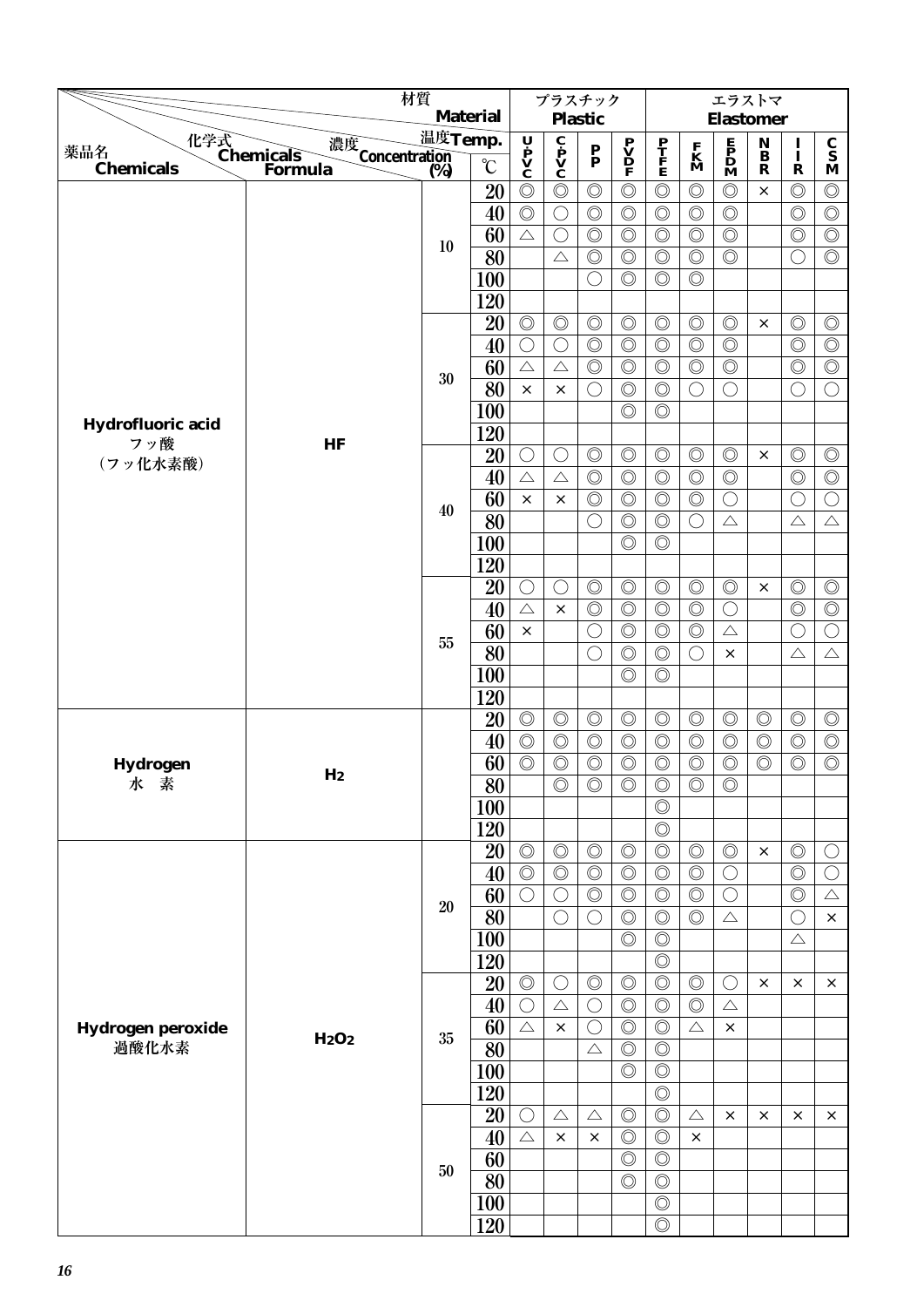|                                  | 材質                                                    |                  |                 |                                                                                       | プラスチック                                   |                                  |                                              |                                  |                   | エラストマ                                        |                                             |                                  |                                  |
|----------------------------------|-------------------------------------------------------|------------------|-----------------|---------------------------------------------------------------------------------------|------------------------------------------|----------------------------------|----------------------------------------------|----------------------------------|-------------------|----------------------------------------------|---------------------------------------------|----------------------------------|----------------------------------|
|                                  |                                                       |                  | <b>Material</b> |                                                                                       |                                          | <b>Plastic</b>                   |                                              |                                  |                   | <b>Elastomer</b>                             |                                             |                                  |                                  |
| 薬品名                              | 化学式<br>Chemicals<br>濃度<br>Concentration<br>(%)        | 温度Temp.          | $\rm ^{\circ}C$ | $\begin{array}{c}\n\mathbf{U} \\ \mathbf{P} \\ \mathbf{V} \\ \mathbf{C}\n\end{array}$ | $\dot{\mathbf{C}}$<br>$\dot{\mathbf{v}}$ | $\frac{\mathbf{P}}{\mathbf{P}}$  | $\mathbf{P}$<br>$\mathbf{D}$<br>$\mathbf{P}$ | $\frac{\mathbf{P}}{\mathbf{F}}$  | $\mathbf{K}$<br>M | $\mathbf{P}$<br>$\mathbf{D}$<br>$\mathbf{M}$ | N<br>$\overline{\mathbf{B}}$                | $\frac{I}{I}$                    | $\frac{\mathbf{C}}{\mathbf{S}}$  |
| <b>Chemicals</b>                 | Formula                                               | $\overline{(}\%$ |                 |                                                                                       |                                          |                                  | $\circledcirc$                               |                                  | $\circledcirc$    |                                              | $\mathbf R$<br>$\circledcirc$               | $\mathbf R$                      | $\mathbf M$                      |
|                                  |                                                       |                  | 20<br>40        | $\circledcirc$<br>$\circledcirc$                                                      | $\circledcirc$<br>$\circledcirc$         | $\circledcirc$<br>$\circledcirc$ | $\circledcirc$                               | $\circledcirc$<br>$\circledcirc$ | $\circledcirc$    | $\circledcirc$<br>$\circledcirc$             | $\circledcirc$                              | $\circledcirc$<br>$\circledcirc$ | $\circledcirc$<br>$\circledcirc$ |
|                                  |                                                       |                  | 60              | $\circledcirc$                                                                        | $\circledcirc$                           | $\circledcirc$                   | $\circledcirc$                               | $\circledcirc$                   | $\circledcirc$    | $\circledcirc$                               | $\circledcirc$                              | $\circledcirc$                   | $\circledcirc$                   |
| Hydrogen sulfide(Dry)<br>硫化水素(乾) | HzS                                                   |                  | 80              |                                                                                       | $\bigcirc$                               | $\circledcirc$                   | $\circledcirc$                               | $\circledcirc$                   | $\circledcirc$    | $\bigcirc$                                   | $\bigcirc$                                  | $\bigcirc$                       | $\bigcirc$                       |
|                                  |                                                       |                  | 100             |                                                                                       |                                          |                                  | $\circledcirc$                               | $\circledcirc$                   | $\circledcirc$    |                                              |                                             |                                  |                                  |
|                                  |                                                       |                  | 120             |                                                                                       |                                          |                                  | $\circledcirc$                               | $\circledcirc$                   |                   |                                              |                                             |                                  |                                  |
|                                  |                                                       |                  | 20              | $\circledcirc$                                                                        | $\circledcirc$                           | $\circledcirc$                   | $\circledcirc$                               | $\circledcirc$                   | $\circledcirc$    | $\circledcirc$                               | $\circledcirc$                              | $\circledcirc$                   | $\circledcirc$                   |
|                                  |                                                       |                  | 40              | $\circledcirc$                                                                        | $\circledcirc$                           | $\circledcirc$                   | $\circledcirc$                               | $\circledcirc$                   | $\circledcirc$    | $\circledcirc$                               | $\circledcirc$                              | $\circledcirc$                   | $\circledcirc$                   |
| Hydrogen                         |                                                       |                  | 60              | $\circledcirc$                                                                        | $\circledcirc$                           | $\circledcirc$                   | $\circledcirc$                               | $\circledcirc$                   | $\bigcirc$        | $\circledcirc$                               | $\circledcirc$                              | $\circledcirc$                   | $\circledcirc$                   |
| sulfide(Aqueous)                 | H <sub>2</sub> S                                      |                  | 80              |                                                                                       | $\circledcirc$                           | $\circledcirc$                   | $\circledcirc$                               | $\circledcirc$                   |                   | $\circledcirc$                               | $\circledcirc$                              | $\bigcirc$                       | $\bigcirc$                       |
| 硫化水素(水溶液)                        |                                                       |                  | 100             |                                                                                       |                                          |                                  | $\circledcirc$                               | $\circledcirc$                   |                   |                                              |                                             |                                  |                                  |
|                                  |                                                       |                  | 120             |                                                                                       |                                          |                                  | $\circledcirc$                               | $\circledcirc$                   |                   |                                              |                                             |                                  |                                  |
|                                  |                                                       |                  | 20              | $\circledcirc$                                                                        |                                          | $\circledcirc$                   | $\circledcirc$                               | $\circledcirc$                   | $\circledcirc$    | $\times$                                     | $\circledcirc$                              | $\times$                         | $\bigcirc$                       |
|                                  |                                                       |                  | 40              |                                                                                       |                                          |                                  | $\circledcirc$                               | $\circledcirc$                   |                   |                                              |                                             |                                  |                                  |
| <b>Isooctane</b>                 |                                                       |                  | 60              |                                                                                       |                                          |                                  | $\circledcirc$                               | $\circledcirc$                   |                   |                                              |                                             |                                  |                                  |
| イソオクタン                           | $(CH3)3CCH2CH(CH3)2$                                  |                  | 80              |                                                                                       |                                          |                                  | $\circledcirc$                               | $\circledcirc$                   |                   |                                              |                                             |                                  |                                  |
|                                  |                                                       |                  | 100             |                                                                                       |                                          |                                  | $\circledcirc$                               | $\circledcirc$                   |                   |                                              |                                             |                                  |                                  |
|                                  |                                                       |                  | 120             |                                                                                       |                                          |                                  |                                              | $\circledcirc$                   |                   |                                              |                                             |                                  |                                  |
|                                  |                                                       |                  | 20              | $\circledcirc$                                                                        | $\circledcirc$                           | $\circledcirc$                   | $\circledcirc$                               | $\circledcirc$                   | $\circledcirc$    | $\circledcirc$                               | $\circledcirc$                              | $\circledcirc$                   | $\circledcirc$                   |
|                                  |                                                       |                  | 40              | $\circledcirc$                                                                        | $\circledcirc$                           | $\circledcirc$                   | $\circledcirc$                               | $\circledcirc$                   | $\circledcirc$    | $\circledcirc$                               | $\bigcirc$                                  | $\circledcirc$                   | $\circledcirc$                   |
| Isopropyl alcohol                |                                                       |                  | 60              | $\circledcirc$                                                                        | $\circledcirc$                           | $\circledcirc$                   | $\circledcirc$                               | $\circledcirc$                   | $\circledcirc$    | $\circledcirc$                               |                                             | $\circledcirc$                   | $\circledcirc$                   |
| イソプロピルアルコール                      | (CH <sub>3</sub> ) <sub>2</sub> CHOH                  | Pure             | 80              |                                                                                       |                                          |                                  | $\circledcirc$                               | $\circledcirc$                   | $\circledcirc$    |                                              |                                             |                                  |                                  |
|                                  |                                                       |                  | 100             |                                                                                       |                                          |                                  |                                              | $\circledcirc$                   | $\bigcirc$        |                                              |                                             |                                  |                                  |
|                                  |                                                       |                  | 120             |                                                                                       |                                          |                                  |                                              | $\circledcirc$                   |                   |                                              |                                             |                                  |                                  |
|                                  |                                                       |                  | 20              |                                                                                       |                                          |                                  | $\circledcirc$                               | $\circledcirc$                   | $\triangle$       | $\triangle$                                  | $\left(\begin{array}{c} \end{array}\right)$ | $\triangle$                      | $\triangle$                      |
| <b>Isopropyl ether</b>           |                                                       |                  | 40              |                                                                                       |                                          |                                  | 0                                            | $\circledcirc$                   |                   |                                              |                                             |                                  |                                  |
| イソプロピルエーテル                       | $ CH_3)_2CHO$ -CH(CH <sub>3</sub> ) <sub>2</sub> Pure |                  | 60              |                                                                                       |                                          |                                  | $\triangle$                                  | $\circledcirc$                   |                   |                                              |                                             |                                  |                                  |
| (ジイソプロピルエーテル)                    |                                                       |                  | $\overline{80}$ |                                                                                       |                                          |                                  | ×                                            | $\overline{\circ}$               |                   |                                              |                                             |                                  |                                  |
|                                  |                                                       |                  | 100             |                                                                                       |                                          |                                  |                                              |                                  |                   |                                              |                                             |                                  |                                  |
|                                  |                                                       |                  | 120             |                                                                                       |                                          |                                  |                                              |                                  |                   |                                              |                                             |                                  |                                  |
|                                  |                                                       |                  | 20              | $\bigcirc$                                                                            |                                          | $\circledcirc$                   | $\circledcirc$                               | $\circledcirc$                   | $\circledcirc$    | $\times$                                     | $\circledcirc$                              | ×                                | $\triangle$                      |
|                                  |                                                       |                  | 40              | $\bigcirc$                                                                            |                                          | $\triangle$                      | $\circledcirc$                               | $\circledcirc$                   |                   |                                              |                                             |                                  |                                  |
| <b>Kerosine</b>                  |                                                       |                  | 60              | $\triangle$                                                                           |                                          | ×                                | $\circledcirc$                               | $\circledcirc$                   |                   |                                              |                                             |                                  |                                  |
| 灯油                               |                                                       |                  | 80              |                                                                                       |                                          |                                  | $\circledcirc$<br>$\circledcirc$             | $\circledcirc$<br>$\circledcirc$ |                   |                                              |                                             |                                  |                                  |
|                                  |                                                       |                  | 100<br>120      |                                                                                       |                                          |                                  | $\bigcirc$                                   | $\circledcirc$                   |                   |                                              |                                             |                                  |                                  |
|                                  |                                                       |                  | 20              | $\circledcirc$                                                                        | $\circledcirc$                           | $\circledcirc$                   | $\circledcirc$                               | $\circledcirc$                   | $\circledcirc$    | $\circledcirc$                               | $\circledcirc$                              | $\circledcirc$                   | $\circledcirc$                   |
|                                  |                                                       |                  | 40              | $\circledcirc$                                                                        | $\circledcirc$                           | $\circledcirc$                   | $\circledcirc$                               | $\circledcirc$                   | $\circledcirc$    | $\circledcirc$                               | $\bigcirc$                                  | $\circledcirc$                   | $\circledcirc$                   |
| Lactic acid                      |                                                       |                  | 60              | $\circledcirc$                                                                        | $\circledcirc$                           | $\circledcirc$                   | $\circledcirc$                               | $\circledcirc$                   | $\circledcirc$    | $\circledcirc$                               | $\triangle$                                 | $\circledcirc$                   | $\circledcirc$                   |
| 乳酸                               | CH <sub>3</sub> CH(OH)COOH                            | 25               | 80              |                                                                                       | $\bigcirc$                               | $\circledcirc$                   | $\circledcirc$                               | $\circledcirc$                   | $\circledcirc$    | $\circledcirc$                               |                                             |                                  |                                  |
|                                  |                                                       |                  | 100             |                                                                                       |                                          |                                  | $\circledcirc$                               | $\circledcirc$                   | $\circledcirc$    |                                              |                                             |                                  |                                  |
|                                  |                                                       |                  | 120             |                                                                                       |                                          |                                  | $\circledcirc$                               | $\circledcirc$                   |                   |                                              |                                             |                                  |                                  |
|                                  |                                                       |                  | 20              | $\circledcirc$                                                                        | $\circledcirc$                           | $\circledcirc$                   | $\circledcirc$                               | $\circledcirc$                   | $\circledcirc$    | $\circledcirc$                               | $\circledcirc$                              | $\circledcirc$                   | $\bigcirc$                       |
|                                  |                                                       |                  | 40              | $\circledcirc$                                                                        | $\circledcirc$                           | $\circledcirc$                   | $\circledcirc$                               | $\circledcirc$                   | $\circledcirc$    | $\circledcirc$                               | $\circledcirc$                              | $\circledcirc$                   |                                  |
| Lead acetate                     |                                                       |                  | 60              | $\circledcirc$                                                                        | $\circledcirc$                           | $\circledcirc$                   | $\circledcirc$                               | $\circledcirc$                   | $\bigcirc$        | $\circledcirc$                               | $\circledcirc$                              | $\circledcirc$                   |                                  |
| 酢酸鉛(II)                          | Pb(CH <sub>3</sub> COO) <sub>2</sub>                  | Satu.            | 80              |                                                                                       | $\circledcirc$                           | $\circledcirc$                   | $\circledcirc$                               | $\circledcirc$                   | $\bigcirc$        | $\circledcirc$                               | $\bigcirc$                                  |                                  |                                  |
|                                  |                                                       |                  | <b>100</b>      |                                                                                       |                                          |                                  | $\circledcirc$                               | $\circledcirc$                   |                   |                                              |                                             |                                  |                                  |
|                                  |                                                       |                  | 120             |                                                                                       |                                          |                                  | $\circledcirc$                               | $\circledcirc$                   |                   |                                              |                                             |                                  |                                  |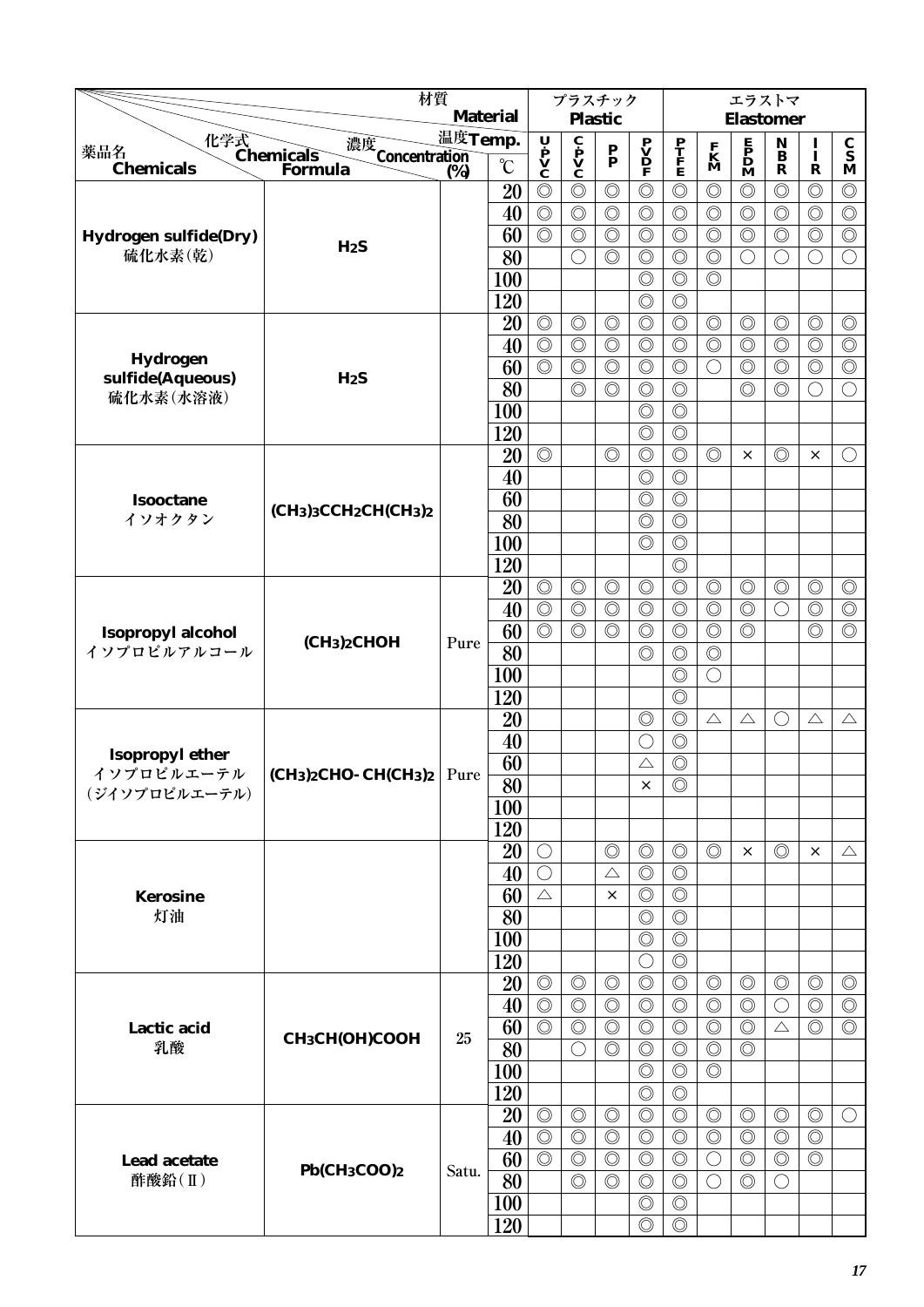|                                              | 材質                         |         |                 |                | プラスチック                                       |                                 |                                    |                                  |                                  | エラストマ                                                                               |                                 |                |                                 |
|----------------------------------------------|----------------------------|---------|-----------------|----------------|----------------------------------------------|---------------------------------|------------------------------------|----------------------------------|----------------------------------|-------------------------------------------------------------------------------------|---------------------------------|----------------|---------------------------------|
|                                              |                            |         | <b>Material</b> |                |                                              | <b>Plastic</b>                  |                                    |                                  |                                  | <b>Elastomer</b>                                                                    |                                 |                |                                 |
| 薬品名                                          | 濃度<br>Concentration<br>(%) | 温度Temp. |                 | U              | $\mathbf{c}$<br>$\mathbf{v}$<br>$\mathbf{c}$ | $\frac{\mathbf{P}}{\mathbf{P}}$ | $\overset{\mathbf{P}}{\mathbf{V}}$ | $\frac{\mathbf{P}}{\mathbf{F}}$  | $\frac{\mathbf{F}}{\mathbf{M}}$  | $\begin{array}{c} \mathbf{E} \\ \mathbf{P} \\ \mathbf{D} \\ \mathbf{M} \end{array}$ | $\mathop{\bf N}\limits_{\bf B}$ | I<br>$\bf{I}$  | $\frac{\mathbf{C}}{\mathbf{S}}$ |
| 化学式<br>Chemicals<br>Forn<br><b>Chemicals</b> | Formula                    | (%)     | $\rm ^{\circ}C$ | P<br>V<br>C    |                                              |                                 | F                                  |                                  |                                  |                                                                                     | $\mathbf R$                     | $\mathbf R$    | M                               |
|                                              |                            |         | 20              | $\circledcirc$ | $\circledcirc$                               | $\circledcirc$                  | $\circledcirc$                     | $\circledcirc$                   | $\circledcirc$                   | $\circledcirc$                                                                      | $\circledcirc$                  |                | $\circledcirc$                  |
|                                              |                            |         | 40              | $\circledcirc$ | $\circledcirc$                               | $\circledcirc$                  | $\circledcirc$                     | $\circledcirc$                   | $\circledcirc$                   | $\circledcirc$                                                                      | $\circledcirc$                  |                | $\circledcirc$                  |
| <b>Lead chloride</b>                         | PbCl <sub>2</sub>          |         | 60              | $\circledcirc$ | $\circledcirc$                               | $\circledcirc$                  | $\circledcirc$                     | $\circledcirc$                   | $\circledcirc$                   | $\circledcirc$                                                                      | $\circledcirc$                  |                | $\circledcirc$                  |
| 塩化鉛(II)                                      |                            |         | 80              |                |                                              | $\circledcirc$                  | $\circledcirc$                     | $\circledcirc$                   | $\circledcirc$                   | $\circledcirc$                                                                      | $\circledcirc$                  |                | $\circledcirc$                  |
|                                              |                            |         | 100             |                |                                              |                                 | $\circledcirc$                     | $\circledcirc$                   | $\circledcirc$                   |                                                                                     |                                 |                |                                 |
|                                              |                            |         | 120             |                |                                              |                                 | $\circledcirc$                     | $\circledcirc$                   |                                  |                                                                                     |                                 |                |                                 |
|                                              |                            |         | 20              | $\circledcirc$ | $\circledcirc$                               | $\circledcirc$                  | $\circledcirc$                     | $\circledcirc$                   | $\circledcirc$                   | $\circledcirc$                                                                      | $\circledcirc$                  | $\circledcirc$ | $\circledcirc$                  |
|                                              |                            |         | 40              | $\circledcirc$ | $\circledcirc$                               | $\circledcirc$                  | $\circledcirc$                     | $\circledcirc$                   | $\circledcirc$                   | $\circledcirc$                                                                      | $\circledcirc$                  | $\circledcirc$ | $\circledcirc$                  |
| <b>Lead nitrate</b><br>硝酸鉛                   | Pb(NO3)2                   | Satu.   | 60              | $\circledcirc$ | $\circledcirc$                               | $\circledcirc$                  | $\circledcirc$                     | $\circledcirc$                   | $\circledcirc$                   | $\circledcirc$                                                                      | $\circledcirc$                  | $\circledcirc$ | $\circledcirc$                  |
|                                              |                            |         | 80              |                | $\circledcirc$                               | $\circledcirc$                  | $\circledcirc$                     | $\circledcirc$                   | $\circledcirc$                   | $\circledcirc$                                                                      | $\circledcirc$                  | $\circledcirc$ | $\circledcirc$                  |
|                                              |                            |         | 100<br>120      |                |                                              |                                 | $\circledcirc$                     | $\circledcirc$                   | $\circledcirc$                   |                                                                                     |                                 |                |                                 |
|                                              |                            |         | 20              | $\circledcirc$ | $\circledcirc$                               | $\circledcirc$                  | $\circledcirc$                     | $\circledcirc$                   | $\circledcirc$                   | $\circledcirc$                                                                      | $\circledcirc$                  | $\circledcirc$ | $\circledcirc$                  |
|                                              |                            |         | 40              | $\circledcirc$ | $\circledcirc$                               | $\circledcirc$                  | $\circledcirc$                     | $\circledcirc$                   | $\circledcirc$                   | $\circledcirc$                                                                      | $\circledcirc$                  | $\circledcirc$ | $\circledcirc$                  |
| <b>Lead sulfate</b>                          |                            |         | 60              | $\circledcirc$ | $\circledcirc$                               | $\circledcirc$                  | $\circledcirc$                     | $\circledcirc$                   | $\circledcirc$                   | $\circledcirc$                                                                      | $\circledcirc$                  | $\circledcirc$ | $\circledcirc$                  |
| 硫酸鉛                                          | PbSO <sub>4</sub>          |         | 80              |                | $\circledcirc$                               | $\circledcirc$                  | $\circledcirc$                     | $\circledcirc$                   | $\circledcirc$                   | $\circledcirc$                                                                      | $\circledcirc$                  | $\circledcirc$ | $\circledcirc$                  |
|                                              |                            |         | 100             |                |                                              |                                 | $\circledcirc$                     | $\circledcirc$                   | $\circledcirc$                   |                                                                                     |                                 |                |                                 |
|                                              |                            |         | 120             |                |                                              |                                 | $\circledcirc$                     | $\circledcirc$                   |                                  |                                                                                     |                                 |                |                                 |
|                                              |                            |         | 20              | $\circledcirc$ |                                              | $\circledcirc$                  | $\circledcirc$                     | $\circledcirc$                   | $\circledcirc$                   | ×                                                                                   | $\circledcirc$                  | ×              | $\bigcirc$                      |
|                                              |                            |         | 40              |                |                                              |                                 | $\circledcirc$                     | $\circledcirc$                   | $\circledcirc$                   |                                                                                     |                                 |                |                                 |
| <b>Light oil</b>                             |                            |         | 60              |                |                                              |                                 | $\circledcirc$                     | $\circledcirc$                   | $\circledcirc$                   |                                                                                     |                                 |                |                                 |
| 軽油<br>(ディーゼル油)                               |                            |         | 80              |                |                                              |                                 | $\circledcirc$                     | $\circledcirc$                   |                                  |                                                                                     |                                 |                |                                 |
|                                              |                            |         | 100             |                |                                              |                                 | $\circledcirc$                     | $\circledcirc$                   |                                  |                                                                                     |                                 |                |                                 |
|                                              |                            |         | 120             |                |                                              |                                 |                                    | $\circledcirc$                   |                                  |                                                                                     |                                 |                |                                 |
|                                              |                            |         | 20              | $\circledcirc$ | $\circledcirc$                               | $\circledcirc$                  | $\circledcirc$                     | $\circledcirc$                   | $\circledcirc$                   | $\bigcirc$                                                                          | $\circledcirc$                  |                |                                 |
|                                              |                            |         | 40              | $\circledcirc$ | $\circledcirc$                               | $\circledcirc$                  | $\circledcirc$                     | $\circledcirc$                   | $\circledcirc$                   |                                                                                     |                                 |                |                                 |
| <b>Linseed oil</b>                           |                            |         | 60              | $\circledcirc$ | $\circledcirc$                               | $\circledcirc$                  | $\circledcirc$                     | $\circledcirc$                   |                                  |                                                                                     |                                 |                |                                 |
| 亜麻仁油                                         |                            |         | $\overline{80}$ |                |                                              | $\bigcirc$                      | $\circledcirc$                     | $\circledcirc$                   |                                  |                                                                                     |                                 |                |                                 |
|                                              |                            |         | 100             |                |                                              |                                 | $\circledcirc$                     | $\circledcirc$                   |                                  |                                                                                     |                                 |                |                                 |
|                                              |                            |         | 120             |                |                                              |                                 | $\circledcirc$                     | $\circledcirc$                   |                                  |                                                                                     |                                 |                |                                 |
|                                              |                            |         | 20              | $\circledcirc$ | $\circledcirc$                               | $\circledcirc$                  | $\circledcirc$                     | $\circledcirc$                   | $\circledcirc$                   | $\circledcirc$                                                                      | $\circledcirc$                  | $\circledcirc$ | $\circledcirc$                  |
|                                              |                            |         | 40              | $\circledcirc$ | $\circledcirc$                               | $\circledcirc$                  | $\circledcirc$                     | $\circledcirc$                   | $\circledcirc$                   | $\circledcirc$                                                                      | $\circledcirc$                  | $\circledcirc$ | $\circledcirc$                  |
| <b>Magnesium carbonate</b>                   | MgCO <sub>3</sub>          |         | 60              | $\circledcirc$ | $\circledcirc$                               | $\circledcirc$                  | $\circledcirc$                     | $\circledcirc$                   | $\circledcirc$                   | $\circledcirc$                                                                      | $\circledcirc$                  | $\circledcirc$ | $\circledcirc$                  |
| 炭酸マグネシウム                                     |                            |         | 80              |                | $\bigcirc$                                   | $\circledcirc$                  | $\circledcirc$                     | $\circledcirc$                   | $\circledcirc$<br>$\circledcirc$ | $\circledcirc$                                                                      | ○                               | $\circledcirc$ | $\circledcirc$                  |
|                                              |                            |         | 100             |                |                                              |                                 | $\circledcirc$                     | $\circledcirc$                   |                                  |                                                                                     |                                 |                |                                 |
|                                              |                            |         | 120<br>20       | $\circledcirc$ | $\circledcirc$                               | $\circledcirc$                  | $\circledcirc$<br>$\circledcirc$   | $\circledcirc$<br>$\circledcirc$ | $\circledcirc$                   | $\circledcirc$                                                                      | $\circledcirc$                  | $\circledcirc$ | $\circledcirc$                  |
|                                              |                            |         | 40              | $\circledcirc$ | $\circledcirc$                               | $\circledcirc$                  | $\circledcirc$                     | $\circledcirc$                   | $\circledcirc$                   | $\circledcirc$                                                                      | $\circledcirc$                  | $\circledcirc$ | $\circledcirc$                  |
| <b>Magnesium chloride</b>                    |                            |         | 60              | $\bigcirc$     | $\circledcirc$                               | $\circledcirc$                  | $\circledcirc$                     | $\circledcirc$                   | $\circledcirc$                   | $\circledcirc$                                                                      | $\circledcirc$                  | $\circledcirc$ | $\circledcirc$                  |
| 塩化マグネシウム                                     | MgCl <sub>2</sub>          | Satu.   | 80              |                | $\bigcirc$                                   | $\circledcirc$                  | $\circledcirc$                     | $\circledcirc$                   | $\circledcirc$                   | $\circledcirc$                                                                      | $\circledcirc$                  | $\circledcirc$ | $\circledcirc$                  |
|                                              |                            |         | 100             |                |                                              |                                 | $\circledcirc$                     | $\circledcirc$                   | $\bigcirc$                       |                                                                                     |                                 |                |                                 |
|                                              |                            |         | 120             |                |                                              |                                 | $\circledcirc$                     | $\circledcirc$                   |                                  |                                                                                     |                                 |                |                                 |
|                                              |                            |         | 20              | $\circledcirc$ | $\circledcirc$                               | $\circledcirc$                  | $\circledcirc$                     | $\circledcirc$                   | $\circledcirc$                   | $\circledcirc$                                                                      | $\circledcirc$                  | $\circledcirc$ | $\circledcirc$                  |
|                                              |                            |         | 40              | $\circledcirc$ | $\circledcirc$                               | $\circledcirc$                  | $\circledcirc$                     | $\circledcirc$                   | $\circledcirc$                   | $\circledcirc$                                                                      | $\circledcirc$                  | $\circledcirc$ | $\circledcirc$                  |
| <b>Magnesium hydroxide</b>                   |                            |         | 60              | $\circledcirc$ |                                              | $\circledcirc$                  | $\circledcirc$                     | $\circledcirc$                   | $\circledcirc$                   | $\circledcirc$                                                                      | $\circledcirc$                  | $\circledcirc$ | $\circledcirc$                  |
| 水酸化マグネシウム                                    | Mg(OH)2                    | Satu.   | 80              |                |                                              | $\circledcirc$                  | $\circledcirc$                     | $\circledcirc$                   | $\circledcirc$                   | $\circledcirc$                                                                      | $\circledcirc$                  | $\circledcirc$ | $\circledcirc$                  |
|                                              |                            |         | <b>100</b>      |                |                                              |                                 | O                                  | $\circledcirc$                   | $\circledcirc$                   |                                                                                     |                                 |                |                                 |
|                                              |                            |         | 120             |                |                                              |                                 |                                    | $\circledcirc$                   |                                  |                                                                                     |                                 |                |                                 |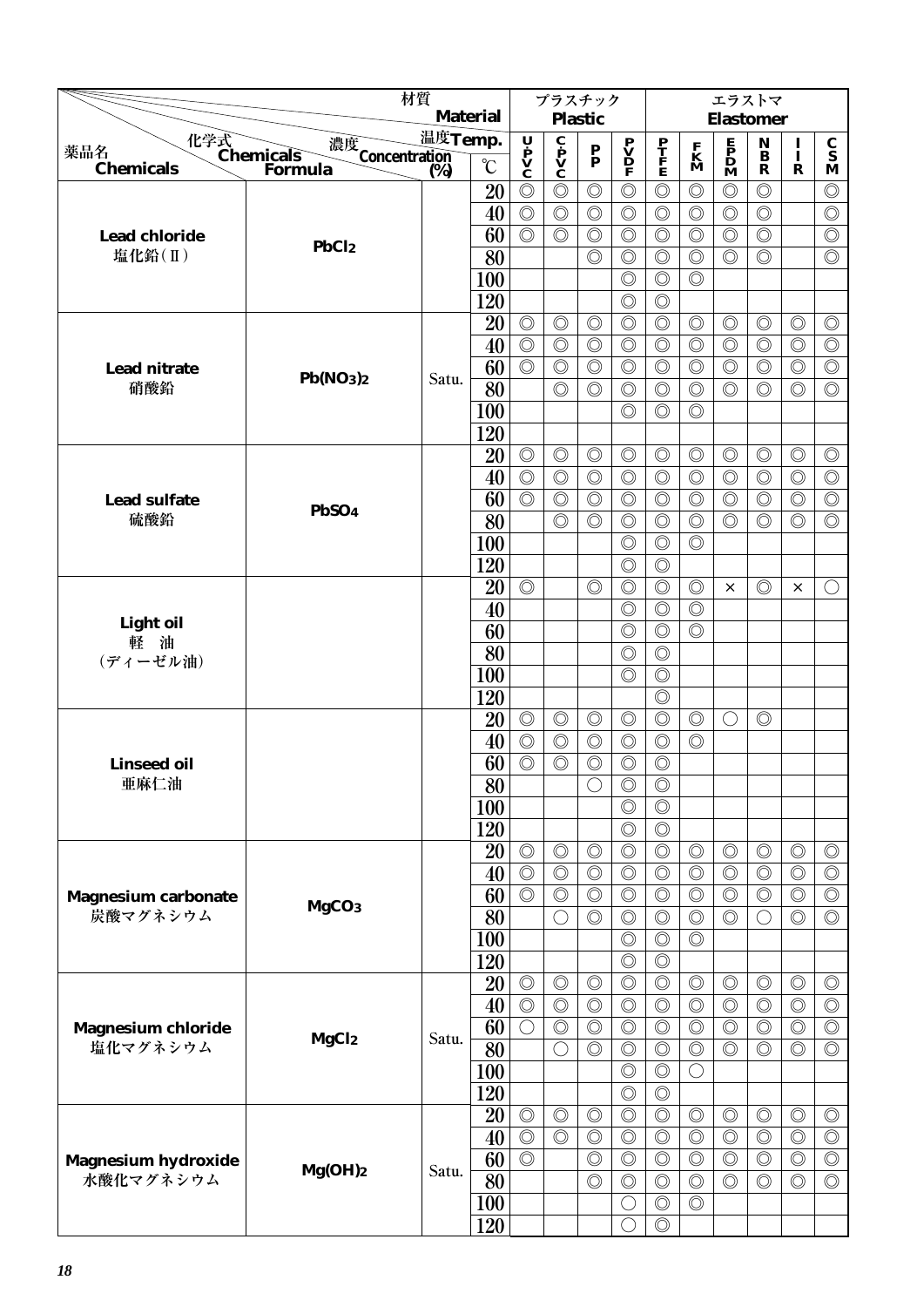|                                    |                                                           | 材質      | <b>Material</b>       |                                    |                                              | プラスチック                           |                                                                                     |                                  |                                  | エラストマ                                        |                                                     |                              |                                      |
|------------------------------------|-----------------------------------------------------------|---------|-----------------------|------------------------------------|----------------------------------------------|----------------------------------|-------------------------------------------------------------------------------------|----------------------------------|----------------------------------|----------------------------------------------|-----------------------------------------------------|------------------------------|--------------------------------------|
|                                    |                                                           | 温度Temp. |                       | $\mathbf U$                        |                                              | <b>Plastic</b>                   |                                                                                     |                                  |                                  | <b>Elastomer</b>                             |                                                     |                              |                                      |
| 薬品名<br><b>Chemicals</b>            | 化学式<br>Chemicals<br>濃度<br>Concentration<br>(%)<br>Formula | (%)     | $\rm ^{\circ}C$       | $\dot{\mathbf{v}}$<br>$\mathbf{v}$ | $\mathbf{c}$<br>$\mathbf{v}$<br>$\mathbf{c}$ | $\frac{P}{P}$                    | $\begin{array}{c} \mathbf{P} \\ \mathbf{V} \\ \mathbf{D} \\ \mathbf{F} \end{array}$ | P<br>T<br>F<br>E                 | $\mathbf{K}$<br>M                | $\mathbf{P}$<br>$\mathbf{D}$<br>$\mathbf{M}$ | ${\bf N}$<br>$\overline{\mathbf{B}}$<br>$\mathbf R$ | $\frac{I}{I}$<br>$\mathbf R$ | $\frac{\mathbf{C}}{\mathbf{S}}$<br>M |
|                                    |                                                           |         | 20                    | $\circledcirc$                     | $\circledcirc$                               | $\circledcirc$                   | $\circledcirc$                                                                      | $\circledcirc$                   | $\circledcirc$                   | $\circledcirc$                               | $\circledcirc$                                      |                              |                                      |
|                                    |                                                           |         | 40                    | $\circledcirc$                     | $\circledcirc$                               | $\circledcirc$                   | $\circledcirc$                                                                      | $\circledcirc$                   | $\circledcirc$                   | $\circledcirc$                               | $\circledcirc$                                      |                              |                                      |
| <b>Magnesium nitrate</b>           |                                                           |         | 60                    | $\circledcirc$                     | $\circledcirc$                               | $\circledcirc$                   | $\circledcirc$                                                                      | $\circledcirc$                   | $\circledcirc$                   | $\circledcirc$                               | $\circledcirc$                                      |                              |                                      |
| 硝酸マグネシウム                           | Mg(NO3)2                                                  |         | 80                    |                                    |                                              | $\circledcirc$                   | $\circledcirc$                                                                      | $\circledcirc$                   | $\circledcirc$                   | $\circledcirc$                               | ∩                                                   |                              |                                      |
|                                    |                                                           |         | 100                   |                                    |                                              |                                  | $\circledcirc$                                                                      | $\circledcirc$                   | $\circledcirc$                   |                                              |                                                     |                              |                                      |
|                                    |                                                           |         | 120                   |                                    |                                              |                                  | $\circledcirc$                                                                      | $\circledcirc$                   |                                  |                                              |                                                     |                              |                                      |
|                                    |                                                           |         | 20                    | $\circledcirc$                     | $\circledcirc$                               | $\circledcirc$                   | $\circledcirc$                                                                      | $\circledcirc$                   | $\circledcirc$                   | $\circledcirc$                               | $\circledcirc$                                      | $\circledcirc$               | $\circledcirc$                       |
|                                    |                                                           |         | 40                    | $\circledcirc$                     | $\circledcirc$                               | $\circledcirc$                   | $\circledcirc$                                                                      | $\circledcirc$                   | $\circledcirc$                   | $\circledcirc$                               | $\circledcirc$                                      | $\circledcirc$               | $\circledcirc$                       |
| <b>Magnesium sulfate</b>           |                                                           |         | 60                    | $\circledcirc$                     | $\circledcirc$                               | $\circledcirc$                   | $\circledcirc$                                                                      | $\circledcirc$                   | $\circledcirc$                   | $\circledcirc$                               | $\circledcirc$                                      | $\circledcirc$               | $\circledcirc$                       |
| 硫酸マグネシウム                           | MgSO <sub>4</sub>                                         |         | 80                    |                                    | $\circledcirc$                               | $\circledcirc$                   | $\circledcirc$                                                                      | $\circledcirc$                   | $\circledcirc$                   | $\circledcirc$                               | $\circledcirc$                                      | $\circledcirc$               | $\circledcirc$                       |
|                                    |                                                           |         | 100                   |                                    |                                              |                                  | $\circledcirc$                                                                      | $\circledcirc$                   | $\circledcirc$                   |                                              |                                                     |                              |                                      |
|                                    |                                                           |         | 120                   |                                    |                                              |                                  | $\circledcirc$                                                                      | $\circledcirc$                   |                                  |                                              |                                                     |                              |                                      |
|                                    |                                                           |         | 20                    | $\circledcirc$                     | $\circledcirc$                               | $\circledcirc$                   | $\circledcirc$                                                                      | $\circledcirc$                   | $\circledcirc$                   | $\circledcirc$                               | O                                                   | $\bigcirc$                   | O                                    |
|                                    |                                                           |         | 40                    | $\circledcirc$                     | $\circledcirc$                               | $\circledcirc$                   | $\circledcirc$                                                                      | $\circledcirc$                   | $\circledcirc$                   | $\bigcirc$                                   | $\bigcirc$                                          | $\bigcirc$                   | $\bigcirc$                           |
| Maleic acid                        | HOOCC2H2COOH                                              |         | 60                    | $\bigcirc$                         | $\circledcirc$                               | $\circledcirc$                   | $\circledcirc$                                                                      | $\circledcirc$                   | $\bigcirc$                       | $\bigcirc$                                   |                                                     |                              |                                      |
| マレイン酸                              |                                                           |         | 80                    |                                    | $\circledcirc$                               | $\circledcirc$                   | $\circledcirc$                                                                      | $\circledcirc$                   | $\bigcirc$                       |                                              |                                                     |                              |                                      |
|                                    |                                                           |         | 100                   |                                    |                                              |                                  | $\circledcirc$                                                                      | $\circledcirc$                   |                                  |                                              |                                                     |                              |                                      |
|                                    |                                                           |         | 120                   |                                    |                                              |                                  | $\circledcirc$                                                                      | $\circledcirc$                   |                                  |                                              |                                                     |                              |                                      |
|                                    |                                                           |         | 20                    | $\circledcirc$                     | $\circledcirc$                               | $\circledcirc$                   | $\circledcirc$                                                                      | $\circledcirc$                   | $\circledcirc$                   | $\circledcirc$                               | $\circledcirc$                                      | $\bigcirc$                   | $\circledcirc$                       |
|                                    |                                                           |         | 40                    | $\circledcirc$                     | $\circledcirc$                               | $\circledcirc$                   | $\circledcirc$                                                                      | $\circledcirc$                   | $\circledcirc$                   | $\circledcirc$                               | $\circledcirc$                                      | $\bigcirc$                   | $\bigcirc$                           |
| <b>Malic</b> acid                  | HOOCCH <sub>2</sub> CH-                                   | Satu.   | 60                    | $\circledcirc$                     | $\circledcirc$                               | $\circledcirc$                   | $\circledcirc$                                                                      | $\circledcirc$                   | $\bigcirc$                       | $\circledcirc$                               | $\circledcirc$                                      | $\bigcirc$                   | $\bigcirc$                           |
| リンゴ酸                               | (OH)COOH                                                  |         | 80                    |                                    | $\circledcirc$                               | $\circledcirc$                   | $\circledcirc$                                                                      | $\circledcirc$                   |                                  | $\circledcirc$                               | $( \ )$                                             |                              |                                      |
|                                    |                                                           |         | 100                   |                                    |                                              |                                  | $\circledcirc$                                                                      | $\circledcirc$                   |                                  |                                              |                                                     |                              |                                      |
|                                    |                                                           |         | 120                   |                                    |                                              |                                  | $\circledcirc$                                                                      | $\circledcirc$                   |                                  |                                              |                                                     |                              |                                      |
|                                    |                                                           |         | 20                    | $\circledcirc$                     | $\circledcirc$                               | $\circledcirc$                   | $\circledcirc$                                                                      | $\circledcirc$                   | $\circledcirc$                   | $\circledcirc$                               | $\circledcirc$                                      | $\circledcirc$               | $\circledcirc$                       |
|                                    |                                                           |         | 40                    | $\circledcirc$<br>$\circledcirc$   | $\circledcirc$                               | $\circledcirc$                   | $\circledcirc$                                                                      | $\circledcirc$                   | $\circledcirc$<br>$\circledcirc$ | $\circledcirc$                               | $\circledcirc$                                      | $\circledcirc$               | $\circledcirc$<br>$\circledcirc$     |
| <b>Mercuric chloride</b><br>塩化第二水銀 | <b>HgCl2</b>                                              |         | 60<br>$\overline{80}$ |                                    | $\circledcirc$                               | $\circledcirc$<br>$\circledcirc$ | $\circledcirc$<br>$\circledcirc$                                                    | $\circledcirc$<br>$\circledcirc$ |                                  | $\circledcirc$                               | $\circledcirc$                                      | $\circledcirc$               |                                      |
|                                    |                                                           |         | 100                   |                                    |                                              |                                  | $\circledcirc$                                                                      | $\circledcirc$                   |                                  |                                              |                                                     |                              |                                      |
|                                    |                                                           |         | 120                   |                                    |                                              |                                  | $\circledcirc$                                                                      | $\circledcirc$                   |                                  |                                              |                                                     |                              |                                      |
|                                    |                                                           |         | 20                    | $\circledcirc$                     |                                              | $\circledcirc$                   | $\circledcirc$                                                                      | $\circledcirc$                   | $\circledcirc$                   | $\circledcirc$                               | $\circledcirc$                                      |                              |                                      |
|                                    |                                                           |         | 40                    | $\circledcirc$                     |                                              | $\circledcirc$                   | $\circledcirc$                                                                      | $\circledcirc$                   | $\circledcirc$                   |                                              |                                                     |                              |                                      |
| Mercuric cyanide                   |                                                           |         | 60                    | $\circledcirc$                     |                                              | $\circledcirc$                   | $\circledcirc$                                                                      | $\circledcirc$                   | $\circledcirc$                   |                                              |                                                     |                              |                                      |
| シアン化第二水銀                           | $Hg(CN)$ <sub>2</sub>                                     | Satu.   | 80                    |                                    |                                              | $\circledcirc$                   | $\circledcirc$                                                                      | $\circledcirc$                   |                                  |                                              |                                                     |                              |                                      |
|                                    |                                                           |         | <b>100</b>            |                                    |                                              |                                  | $\circledcirc$                                                                      | $\circledcirc$                   |                                  |                                              |                                                     |                              |                                      |
|                                    |                                                           |         | 120                   |                                    |                                              |                                  | $\circledcirc$                                                                      | $\circledcirc$                   |                                  |                                              |                                                     |                              |                                      |
|                                    |                                                           |         | 20                    | $\circledcirc$                     | $\circledcirc$                               | $\circledcirc$                   | $\circledcirc$                                                                      | $\circledcirc$                   | $\circledcirc$                   | $\circledcirc$                               | $\circledcirc$                                      | $\circledcirc$               | $\circledcirc$                       |
|                                    |                                                           |         | 40                    | $\circledcirc$                     | $\circledcirc$                               | $\circledcirc$                   | $\circledcirc$                                                                      | $\circledcirc$                   | $\circledcirc$                   | $\circledcirc$                               |                                                     | $\circledcirc$               | $\circledcirc$                       |
| <b>Mercuric nitrate</b>            |                                                           |         | 60                    | $\overline{\circlearrowright}$     | $\circledcirc$                               | $\circledcirc$                   | $\circledcirc$                                                                      | $\circledcirc$                   | $\circledcirc$                   | $\circledcirc$                               |                                                     | $\circledcirc$               | $\circledcirc$                       |
| 硝酸第二水銀                             | Hg(NO <sub>3</sub> ) <sub>2</sub>                         |         | 80                    |                                    |                                              |                                  | $\circledcirc$                                                                      | $\circledcirc$                   | $\circledcirc$                   |                                              |                                                     |                              |                                      |
|                                    |                                                           |         | <b>100</b>            |                                    |                                              |                                  |                                                                                     | $\circledcirc$                   |                                  |                                              |                                                     |                              |                                      |
|                                    |                                                           |         | 120                   |                                    |                                              |                                  |                                                                                     |                                  |                                  |                                              |                                                     |                              |                                      |
|                                    |                                                           |         | 20                    | $\circledcirc$                     | $\circledcirc$                               | $\circledcirc$                   | $\circledcirc$                                                                      | $\circledcirc$                   | $\circledcirc$                   | $\circledcirc$                               | $\circledcirc$                                      | $\circledcirc$               | $\circledcirc$                       |
|                                    |                                                           |         | 40                    | $\circledcirc$                     | $\circledcirc$                               | $\circledcirc$                   | $\circledcirc$                                                                      | $\circledcirc$                   | $\circledcirc$                   | $\circledcirc$                               | $\circledcirc$                                      | $\circledcirc$               | $\circledcirc$                       |
| <b>Mercuric sulfate</b>            |                                                           |         | 60                    | $\circledcirc$                     | $\circledcirc$                               | $\circledcirc$                   | $\circledcirc$                                                                      | $\circledcirc$                   | $\circledcirc$                   | $\circledcirc$                               | $\circledcirc$                                      | $\circledcirc$               | $\circledcirc$                       |
| 硫酸第二水銀                             | HgSO <sub>4</sub>                                         | Satu.   | 80                    |                                    | $\circledcirc$                               | $\circledcirc$                   | $\circledcirc$                                                                      | $\circledcirc$                   | $\circledcirc$                   | $\circledcirc$                               | $\circledcirc$                                      | $\circledcirc$               | $\circledcirc$                       |
|                                    |                                                           |         | <b>100</b>            |                                    |                                              |                                  | $\circledcirc$                                                                      | $\circledcirc$                   | $\circledcirc$                   |                                              |                                                     |                              |                                      |
|                                    |                                                           |         | 120                   |                                    |                                              |                                  | $\circledcirc$                                                                      | $\circledcirc$                   |                                  |                                              |                                                     |                              |                                      |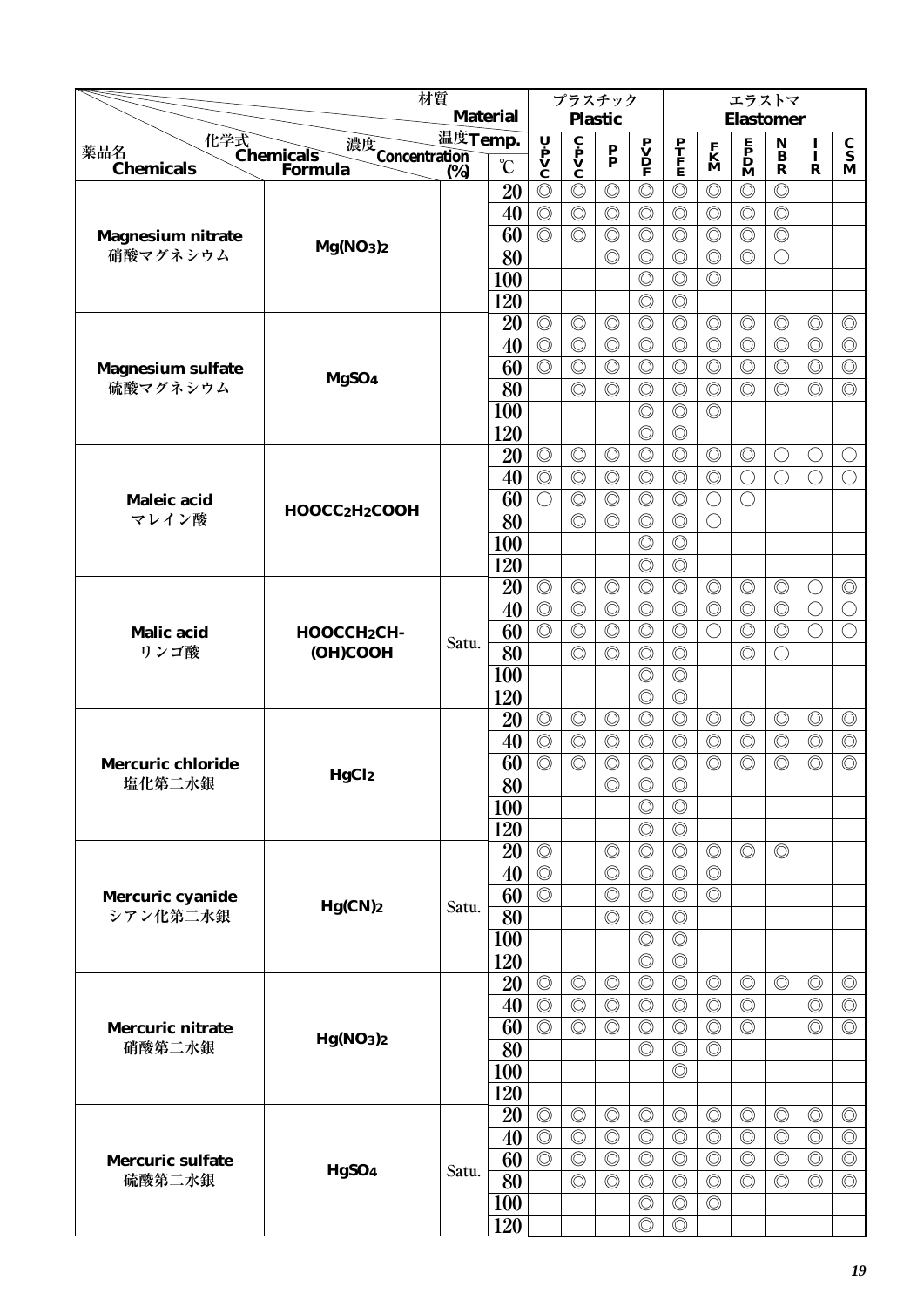|                                             |                                                 | 材質      |                 |                                |                                                     | プラスチック                          |                                              |                                  |                                  | エラストマ                                                                               |                                 |                              |                                      |
|---------------------------------------------|-------------------------------------------------|---------|-----------------|--------------------------------|-----------------------------------------------------|---------------------------------|----------------------------------------------|----------------------------------|----------------------------------|-------------------------------------------------------------------------------------|---------------------------------|------------------------------|--------------------------------------|
|                                             |                                                 |         | <b>Material</b> |                                |                                                     | <b>Plastic</b>                  |                                              |                                  |                                  | <b>Elastomer</b>                                                                    |                                 |                              |                                      |
|                                             |                                                 | 温度Temp. |                 |                                |                                                     |                                 |                                              |                                  |                                  |                                                                                     | $\mathop{\bf N}\limits_{\bf B}$ |                              |                                      |
| 化学式<br>Chemicals<br>薬品名<br><b>Chemicals</b> | 濃度<br>Concentration<br>(%)<br>Formula           | (%)     | $\rm ^{\circ}C$ | U P<br>V<br>C                  | $\mathbf{c}$ $\mathbf{p}$ $\mathbf{V}$ $\mathbf{C}$ | $\frac{\mathbf{P}}{\mathbf{P}}$ | $\mathbf{P}$<br>$\mathbf{D}$<br>$\mathbf{P}$ | $\frac{\mathbf{P}}{\mathbf{F}}$  | $\mathbf{K}$<br>$\mathbf{M}$     | $\begin{array}{c} \mathbf{E} \\ \mathbf{P} \\ \mathbf{D} \\ \mathbf{M} \end{array}$ | $\mathbf R$                     | $\frac{1}{1}$<br>$\mathbf R$ | $\frac{\mathbf{C}}{\mathbf{S}}$<br>M |
|                                             |                                                 |         | 20              | $\circledcirc$                 |                                                     | $\circledcirc$                  | $\circledcirc$                               | $\circledcirc$                   | $\circledcirc$                   | $\circledcirc$                                                                      | $\circledcirc$                  | $\circledcirc$               | $\circledcirc$                       |
|                                             |                                                 |         | 40              | $\circledcirc$                 |                                                     |                                 | $\circledcirc$                               | $\circledcirc$                   |                                  |                                                                                     |                                 |                              |                                      |
| <b>Mercurous nitrate</b>                    |                                                 |         | 60              | $\circledcirc$                 |                                                     |                                 | $\circledcirc$                               | $\circledcirc$                   |                                  |                                                                                     |                                 |                              |                                      |
| 硝酸第一水銀                                      | Hg2(NO3)2                                       | Satu.   | $\overline{80}$ |                                |                                                     |                                 | $\circledcirc$                               | $\circledcirc$                   |                                  |                                                                                     |                                 |                              |                                      |
| [硝酸水銀(I)]                                   |                                                 |         | 100             |                                |                                                     |                                 | $\circledcirc$                               | $\circledcirc$                   |                                  |                                                                                     |                                 |                              |                                      |
|                                             |                                                 |         | 120             |                                |                                                     |                                 | $\circledcirc$                               | $\circledcirc$                   |                                  |                                                                                     |                                 |                              |                                      |
|                                             |                                                 |         | 20              | $\circledcirc$                 | $\circledcirc$                                      | $\circledcirc$                  | $\circledcirc$                               | $\circledcirc$                   | $\circledcirc$                   | $\circledcirc$                                                                      | $\circledcirc$                  | $\circledcirc$               | $\circledcirc$                       |
|                                             |                                                 |         | 40              | $\overline{\circlearrowright}$ | $\circledcirc$                                      | $\circledcirc$                  | $\circledcirc$                               | $\circledcirc$                   | $\overline{\circ}$               | $\circledcirc$                                                                      | $\circledcirc$                  | $\circledcirc$               | $\circledcirc$                       |
|                                             |                                                 |         | 60              | $\circledcirc$                 | $\circledcirc$                                      | $\circledcirc$                  | $\circledcirc$                               | $\circledcirc$                   | $\circledcirc$                   | $\circledcirc$                                                                      | $\circledcirc$                  | $\circledcirc$               | $\circledcirc$                       |
| <b>Mercury</b><br>水<br>銀                    | Hg                                              |         | 80              |                                | $\circledcirc$                                      | $\circledcirc$                  | $\circledcirc$                               | $\circledcirc$                   | $\circledcirc$                   | $\circledcirc$                                                                      | $\circledcirc$                  | $\circledcirc$               | $\circledcirc$                       |
|                                             |                                                 |         | 100             |                                |                                                     |                                 | $\circledcirc$                               | $\circledcirc$                   |                                  |                                                                                     |                                 |                              |                                      |
|                                             |                                                 |         | 120             |                                |                                                     |                                 | $\circledcirc$                               | $\circledcirc$                   |                                  |                                                                                     |                                 |                              |                                      |
|                                             |                                                 |         | 20              | $\circledcirc$                 |                                                     | $\circledcirc$                  | $\circledcirc$                               | $\circledcirc$                   |                                  |                                                                                     | $\circledcirc$                  | $\circledcirc$               | $\circledcirc$                       |
|                                             |                                                 |         |                 | $\circledcirc$                 | $\circledcirc$<br>$\circledcirc$                    | $\circledcirc$                  |                                              | $\circledcirc$                   | $\circledcirc$<br>$\circledcirc$ | $\circledcirc$<br>$\circledcirc$                                                    | $\circledcirc$                  |                              |                                      |
|                                             |                                                 |         | 40              | $\bigcirc$                     | $\bigcirc$                                          | $\bigcirc$                      | $\circledcirc$<br>$\circledcirc$             | $\circledcirc$                   | $\circledcirc$                   | $\circledcirc$                                                                      | $\circledcirc$                  |                              |                                      |
| <b>Methane</b><br>メタン                       | CH <sub>4</sub>                                 |         | 60              |                                |                                                     |                                 |                                              |                                  |                                  |                                                                                     |                                 |                              |                                      |
|                                             |                                                 |         | 80              |                                |                                                     |                                 | $\circledcirc$                               | $\circledcirc$                   | $\circledcirc$                   | $\bigcirc$                                                                          |                                 |                              |                                      |
|                                             |                                                 |         | 100             |                                |                                                     |                                 | $\circledcirc$                               | $\circledcirc$                   | О                                |                                                                                     |                                 |                              |                                      |
|                                             |                                                 |         | 120             | $\times$                       |                                                     |                                 | $\circledcirc$                               | $\circledcirc$<br>$\circledcirc$ |                                  |                                                                                     |                                 |                              |                                      |
|                                             |                                                 |         | 20              |                                | $\times$                                            | $\bigcirc$                      | $\circledcirc$                               |                                  | $\times$                         | $\bigcirc$                                                                          | $\times$                        | $\bigcirc$                   | $\times$                             |
|                                             |                                                 |         | 40              |                                |                                                     |                                 | $\bigcirc$                                   | $\circledcirc$                   |                                  | $\triangle$                                                                         |                                 | $\triangle$                  |                                      |
| <b>Methyl acetate</b><br>酢酸メチル              | CH <sub>3</sub> COOCH <sub>3</sub>              | Pure    | 60              |                                |                                                     |                                 | $\triangle$                                  | $\circledcirc$                   |                                  |                                                                                     |                                 |                              |                                      |
|                                             |                                                 |         | 80              |                                |                                                     |                                 | $\times$                                     | $\circledcirc$                   |                                  |                                                                                     |                                 |                              |                                      |
|                                             |                                                 |         | 100             |                                |                                                     |                                 |                                              | $\circledcirc$                   |                                  |                                                                                     |                                 |                              |                                      |
|                                             |                                                 |         | 120             |                                |                                                     |                                 |                                              |                                  |                                  |                                                                                     |                                 |                              |                                      |
|                                             |                                                 |         | 20              | $\circledcirc$                 | $\circledcirc$                                      | $\circledcirc$                  | $\circledcirc$                               | $\circledcirc$                   | $\bigcirc$                       | $\circledcirc$                                                                      | $\circledcirc$                  | $\circledcirc$               | $\circledcirc$                       |
| <b>Methyl alcohol</b>                       |                                                 |         | 40              | $\bigcirc$                     | $\bigcirc$                                          | $\circledcirc$                  | $\circledcirc$                               | $\circledcirc$                   | $\bigcirc$                       | $\circledcirc$                                                                      | $\bigcirc$                      | $\circledcirc$               | $\circledcirc$                       |
| メチルアルコール                                    | CH <sub>3</sub> OH                              | Pure    | 60              | $\bigcirc$                     | $\bigcirc$                                          | $\circledcirc$                  | $\circledcirc$                               | $\circledcirc$                   | $\triangle$                      | $\circledcirc$                                                                      | $\triangle$                     | $\circledcirc$               | $\circledcirc$                       |
| (メタノール)                                     |                                                 |         | $\overline{80}$ |                                |                                                     |                                 |                                              |                                  |                                  |                                                                                     |                                 |                              |                                      |
|                                             |                                                 |         | 100             |                                |                                                     |                                 |                                              |                                  |                                  |                                                                                     |                                 |                              |                                      |
|                                             |                                                 |         | 120             |                                |                                                     |                                 |                                              |                                  |                                  |                                                                                     |                                 |                              |                                      |
|                                             |                                                 |         | 20              | $\triangle$                    |                                                     | ×                               | $\circledcirc$                               | $\circledcirc$                   | $\circledcirc$                   | $\bigcirc$                                                                          | $\times$                        |                              |                                      |
| <b>Methyl bromide</b>                       |                                                 |         | 40              |                                |                                                     |                                 | $\circledcirc$                               | $\circledcirc$                   |                                  |                                                                                     |                                 |                              |                                      |
| 臭化メチル                                       | $CH_3Br$                                        |         | 60              |                                |                                                     |                                 | $\circledcirc$<br>$\circledcirc$             | $\circledcirc$<br>$\circledcirc$ |                                  |                                                                                     |                                 |                              |                                      |
| (ブロモメタン)                                    |                                                 |         | 80              |                                |                                                     |                                 |                                              |                                  |                                  |                                                                                     |                                 |                              |                                      |
|                                             |                                                 |         | 100             |                                |                                                     |                                 |                                              | $\circledcirc$                   |                                  |                                                                                     |                                 |                              |                                      |
|                                             |                                                 |         | 120             | $\times$                       |                                                     |                                 |                                              | $\circledcirc$                   |                                  |                                                                                     |                                 |                              |                                      |
|                                             |                                                 |         | 20              |                                | $\times$                                            | $\triangle$                     | $\circledcirc$                               | $\circledcirc$                   | $\triangle$                      | $\bigcirc$                                                                          | $\times$                        |                              |                                      |
| <b>Methyl chloride</b>                      |                                                 |         | 40              |                                |                                                     |                                 | $\circledcirc$                               | $\circledcirc$                   |                                  |                                                                                     |                                 |                              |                                      |
| 塩化メチル                                       | CH <sub>3</sub> Cl                              |         | 60              |                                |                                                     |                                 | $\circledcirc$                               | $\circledcirc$<br>$\circledcirc$ |                                  |                                                                                     |                                 |                              |                                      |
| (クロロメタン)                                    |                                                 |         | 80              |                                |                                                     |                                 | $\circledcirc$                               |                                  |                                  |                                                                                     |                                 |                              |                                      |
|                                             |                                                 |         | 100             |                                |                                                     |                                 | $\circledcirc$                               | $\circledcirc$                   |                                  |                                                                                     |                                 |                              |                                      |
|                                             |                                                 |         | 120             |                                |                                                     |                                 | $\circledcirc$<br>$\times$                   | $\circledcirc$                   |                                  |                                                                                     |                                 |                              |                                      |
|                                             |                                                 |         | 20              | $\times$                       | ×                                                   | $\circledcirc$<br>$\triangle$   |                                              | $\circledcirc$                   | $\times$                         | $\bigcirc$<br>$\triangle$                                                           | $\times$                        | $\triangle$                  | $\times$                             |
| <b>Methyl ethyl ketone</b>                  |                                                 |         | 40              |                                |                                                     |                                 |                                              | $\circledcirc$                   |                                  |                                                                                     |                                 |                              |                                      |
| メチルエチルケトン(MEK)                              | CH <sub>3</sub> COC <sub>2</sub> H <sub>5</sub> |         | 60              |                                |                                                     | $\times$                        |                                              | $\circledcirc$                   |                                  |                                                                                     |                                 |                              |                                      |
| $(2 - 79)$                                  |                                                 |         | 80              |                                |                                                     |                                 |                                              | $\circledcirc$                   |                                  |                                                                                     |                                 |                              |                                      |
|                                             |                                                 |         | 100             |                                |                                                     |                                 |                                              | $\bigcirc$                       |                                  |                                                                                     |                                 |                              |                                      |
|                                             |                                                 |         | 120             |                                |                                                     |                                 |                                              |                                  |                                  |                                                                                     |                                 |                              |                                      |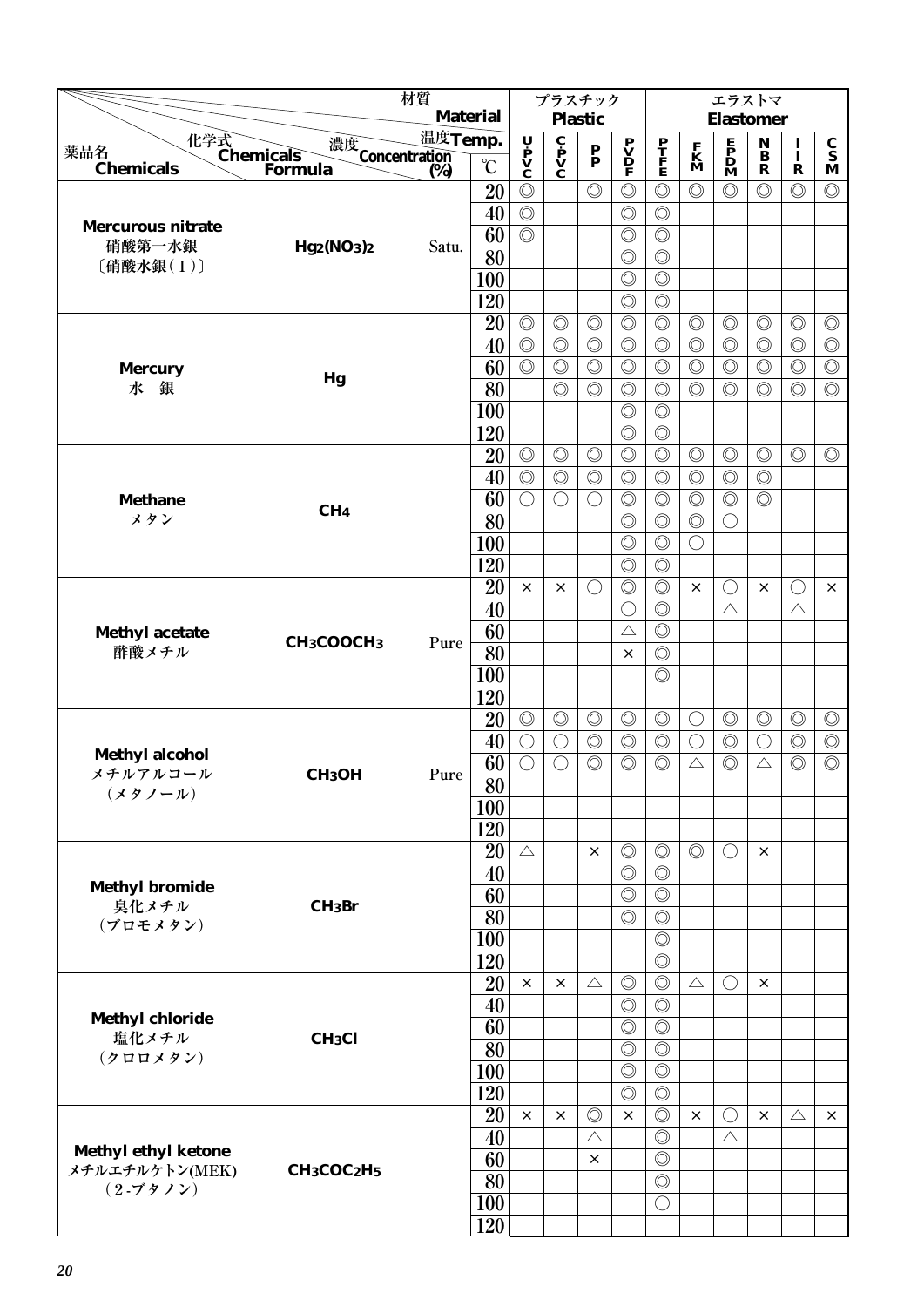|                                   |                                                | 材質                      | <b>Material</b>       |                                                  |                                                         | プラスチック                           |                                                                                     |                                  |                                  | エラストマ                                                                               |                                        |                              |                                  |
|-----------------------------------|------------------------------------------------|-------------------------|-----------------------|--------------------------------------------------|---------------------------------------------------------|----------------------------------|-------------------------------------------------------------------------------------|----------------------------------|----------------------------------|-------------------------------------------------------------------------------------|----------------------------------------|------------------------------|----------------------------------|
|                                   |                                                | 温度Temp.                 |                       |                                                  |                                                         | <b>Plastic</b>                   |                                                                                     |                                  |                                  | <b>Elastomer</b>                                                                    |                                        |                              |                                  |
| 薬品名                               | 化学式<br>Chemicals<br>濃度<br>Concentration<br>(%) |                         |                       | U P<br>V<br>C                                    | $\overline{\mathbf{c}}$<br>$\mathbf{v}$<br>$\mathbf{c}$ | $\mathbf{P}_{\mathbf{P}}$        | $\begin{array}{c} \mathbf{P} \\ \mathbf{V} \\ \mathbf{D} \\ \mathbf{F} \end{array}$ | $\frac{\mathbf{P}}{\mathbf{F}}$  | $\mathbf{K}$<br>$\mathbf{M}$     | $\begin{array}{c} \mathbf{E} \\ \mathbf{P} \\ \mathbf{D} \\ \mathbf{M} \end{array}$ | $\mathbf N$<br>$\overline{\mathbf{B}}$ | $\frac{I}{I}$                | $\frac{c}{s}$                    |
| <b>Chemicals</b>                  | Formula                                        | $\overline{\text{(*)}}$ | $\rm ^{\circ}C$       |                                                  |                                                         |                                  |                                                                                     |                                  |                                  |                                                                                     | $\mathbf R$                            | $\mathbf R$                  | M                                |
|                                   |                                                |                         | 20                    | $\times$                                         | $\times$                                                | $\circledcirc$                   | $\circledcirc$                                                                      | $\circledcirc$                   | $\circledcirc$                   | $\triangle$                                                                         | $\times$                               |                              | $\triangle$                      |
|                                   |                                                |                         | 40                    |                                                  |                                                         | $\circledcirc$                   | $\circledcirc$                                                                      | $\circledcirc$                   |                                  |                                                                                     |                                        |                              |                                  |
| <b>Morpholine</b>                 | $O(CH_2CH_2)_2NH$                              | Pure                    | 60                    |                                                  |                                                         | $\circledcirc$                   | $\triangle$                                                                         | $\circledcirc$                   |                                  |                                                                                     |                                        |                              |                                  |
| モルホリン                             |                                                |                         | 80                    |                                                  |                                                         |                                  |                                                                                     | $\circledcirc$                   |                                  |                                                                                     |                                        |                              |                                  |
|                                   |                                                |                         | 100                   |                                                  |                                                         |                                  |                                                                                     |                                  |                                  |                                                                                     |                                        |                              |                                  |
|                                   |                                                |                         | 120                   |                                                  |                                                         |                                  |                                                                                     |                                  |                                  |                                                                                     |                                        |                              |                                  |
|                                   |                                                |                         | 20                    | $\times$                                         | $\times$                                                | $\left(\right)$                  | $\circledcirc$                                                                      | $\circledcirc$                   | $\circledcirc$                   | $\times$                                                                            | $\times$                               |                              |                                  |
| Naphthalene                       |                                                |                         | 40                    |                                                  |                                                         |                                  | $\circledcirc$                                                                      | $\circledcirc$                   | $\circledcirc$                   |                                                                                     |                                        |                              |                                  |
| ナフタリン                             | $C_{10}$ H <sub>8</sub>                        |                         | 60                    |                                                  |                                                         |                                  | $\circledcirc$                                                                      | $\circledcirc$                   | $\circledcirc$                   |                                                                                     |                                        |                              |                                  |
| (ナフタレン)                           |                                                |                         | 80                    |                                                  |                                                         |                                  | $\circledcirc$                                                                      | $\circledcirc$                   | $\circledcirc$                   |                                                                                     |                                        |                              |                                  |
|                                   |                                                |                         | 100                   |                                                  |                                                         |                                  | $\circledcirc$                                                                      | $\circledcirc$                   |                                  |                                                                                     |                                        |                              |                                  |
|                                   |                                                |                         | 120                   |                                                  |                                                         |                                  | $\circledcirc$                                                                      | $\circledcirc$                   |                                  |                                                                                     |                                        |                              |                                  |
|                                   |                                                |                         | 20                    | $\circledcirc$                                   |                                                         |                                  | $\circledcirc$                                                                      | $\circledcirc$                   | $\circledcirc$                   | $\circledcirc$                                                                      | $\circledcirc$                         |                              | $\circledcirc$                   |
|                                   |                                                |                         | 40                    | $\circledcirc$                                   |                                                         |                                  | $\circledcirc$                                                                      | $\circledcirc$                   |                                  |                                                                                     |                                        |                              |                                  |
| <b>Natural</b> gas<br>天然ガス        |                                                |                         | 60                    | $\bigcirc$                                       |                                                         |                                  | $\circledcirc$                                                                      | $\circledcirc$                   |                                  |                                                                                     |                                        |                              |                                  |
|                                   |                                                |                         | 80                    |                                                  |                                                         |                                  | $\circledcirc$                                                                      | $\circledcirc$                   |                                  |                                                                                     |                                        |                              |                                  |
|                                   |                                                |                         | 100                   |                                                  |                                                         |                                  |                                                                                     | $\circledcirc$                   |                                  |                                                                                     |                                        |                              |                                  |
|                                   |                                                |                         | 120                   |                                                  |                                                         |                                  |                                                                                     | $\circledcirc$<br>$\circledcirc$ |                                  |                                                                                     |                                        |                              |                                  |
|                                   |                                                |                         | 20                    | $\circledcirc$                                   | $\circledcirc$                                          | $\circledcirc$                   | $\circledcirc$                                                                      |                                  | $\triangle$                      | $\circledcirc$                                                                      | $\circledcirc$                         |                              |                                  |
|                                   |                                                |                         | 40                    | $\overline{\circlearrowright}$<br>$\circledcirc$ | $\circledcirc$                                          | $\circledcirc$                   | $\circledcirc$                                                                      | $\circledcirc$                   |                                  |                                                                                     |                                        |                              |                                  |
| <b>Nickel acetate</b><br>酢酸ニッケル   | $(CH3CO2)2Ni$                                  | Satu.                   | 60                    |                                                  | $\circledcirc$                                          | $\circledcirc$                   | $\circledcirc$                                                                      | $\circledcirc$                   |                                  |                                                                                     |                                        |                              |                                  |
|                                   |                                                |                         | 80                    |                                                  | $\circledcirc$                                          | $\circledcirc$                   | $\circledcirc$                                                                      | $\circledcirc$                   |                                  |                                                                                     |                                        |                              |                                  |
|                                   |                                                |                         | 100                   |                                                  |                                                         |                                  | $\circledcirc$                                                                      | $\circledcirc$<br>$\circledcirc$ |                                  |                                                                                     |                                        |                              |                                  |
|                                   |                                                |                         | 120                   |                                                  |                                                         |                                  | $\circledcirc$                                                                      |                                  |                                  |                                                                                     |                                        |                              |                                  |
|                                   |                                                |                         | 20                    | $\circledcirc$<br>$\circledcirc$                 | $\circledcirc$                                          | $\circledcirc$                   | $\circledcirc$                                                                      | $\circledcirc$                   | $\circledcirc$                   | $\circledcirc$                                                                      | $\circledcirc$                         | $\circledcirc$               | $\circledcirc$                   |
|                                   |                                                |                         | 40                    | $\circledcirc$                                   | $\circledcirc$<br>$\circledcirc$                        | $\circledcirc$<br>$\circledcirc$ | $\circledcirc$                                                                      | $\circledcirc$<br>$\circledcirc$ | $\circledcirc$<br>$\circledcirc$ | $\circledcirc$<br>$\circledcirc$                                                    | $\circledcirc$<br>$\circledcirc$       | $\circledcirc$               | $\circledcirc$<br>$\circledcirc$ |
| Nickel(II) chloride<br>塩化ニッケル(II) | NiCl <sub>2</sub>                              | Satu.                   | 60<br>$\overline{80}$ |                                                  | $\circledcirc$                                          | $\circledcirc$                   | $\circledcirc$<br>$\overline{\circ}$                                                | $\overline{\circ}$               | $\circledcirc$                   | $\circledcirc$                                                                      | $\circledcirc$                         | $\circledcirc$<br>$\bigcirc$ | $\overline{\bigcirc}$            |
|                                   |                                                |                         |                       |                                                  |                                                         |                                  | $\circledcirc$                                                                      | $\circledcirc$                   | $\circledcirc$                   |                                                                                     |                                        |                              |                                  |
|                                   |                                                |                         | 100<br>120            |                                                  |                                                         |                                  | $\circledcirc$                                                                      | $\circledcirc$                   |                                  |                                                                                     |                                        |                              |                                  |
|                                   |                                                |                         |                       | $\circledcirc$                                   |                                                         | $\circledcirc$                   | $\circledcirc$                                                                      | $\circledcirc$                   | $\circledcirc$                   | $\circledcirc$                                                                      | $\circledcirc$                         |                              |                                  |
|                                   |                                                |                         | 20<br>40              | $\circledcirc$                                   |                                                         | $\circledcirc$                   | $\circledcirc$                                                                      | $\circledcirc$                   | $\circledcirc$                   | $\circledcirc$                                                                      | $\circledcirc$                         |                              |                                  |
| Nickel(II) nitrate                |                                                |                         | 60                    | $\circledcirc$                                   |                                                         | $\circledcirc$                   | $\circledcirc$                                                                      | $\circledcirc$                   | $\circledcirc$                   | $\circledcirc$                                                                      | $\circledcirc$                         |                              |                                  |
| 硝酸ニッケル $(II)$                     | Ni(NO <sub>3</sub> ) <sub>2</sub>              | Satu.                   | 80                    |                                                  |                                                         | $\circledcirc$                   | $\circledcirc$                                                                      | $\circledcirc$                   | $\circledcirc$                   | $\circledcirc$                                                                      | O                                      |                              |                                  |
|                                   |                                                |                         | 100                   |                                                  |                                                         |                                  | $\circledcirc$                                                                      | $\circledcirc$                   | $\circledcirc$                   |                                                                                     |                                        |                              |                                  |
|                                   |                                                |                         | 120                   |                                                  |                                                         |                                  | $\circledcirc$                                                                      | $\circledcirc$                   | $\circledcirc$                   |                                                                                     |                                        |                              |                                  |
|                                   |                                                |                         | 20                    | $\circledcirc$                                   | $\circledcirc$                                          | $\circledcirc$                   | $\circledcirc$                                                                      | $\circledcirc$                   | $\circledcirc$                   | $\circledcirc$                                                                      | $\circledcirc$                         | $\circledcirc$               | $\circledcirc$                   |
|                                   |                                                |                         | 40                    | $\circledcirc$                                   | $\circledcirc$                                          | $\circledcirc$                   | $\circledcirc$                                                                      | $\circledcirc$                   | $\circledcirc$                   | $\circledcirc$                                                                      | $\circledcirc$                         | $\circledcirc$               | $\circledcirc$                   |
| <b>Nickel sulfate</b>             |                                                |                         | 60                    | $\circledcirc$                                   | $\circledcirc$                                          | $\circledcirc$                   | $\circledcirc$                                                                      | $\circledcirc$                   | $\circledcirc$                   | $\circledcirc$                                                                      | $\circledcirc$                         | $\circledcirc$               | $\circledcirc$                   |
| 硫酸ニッケル                            | NiSO <sub>4</sub>                              | Satu.                   | 80                    |                                                  | $\bigcirc$                                              | $\bigcirc$                       | $\circledcirc$                                                                      | $\circledcirc$                   | $\circledcirc$                   | $\circledcirc$                                                                      | $\circledcirc$                         | $\circledcirc$               | $\circledcirc$                   |
|                                   |                                                |                         | <b>100</b>            |                                                  |                                                         |                                  | $\circledcirc$                                                                      | $\circledcirc$                   | $\bigcirc$                       |                                                                                     |                                        |                              |                                  |
|                                   |                                                |                         | 120                   |                                                  |                                                         |                                  | $\circledcirc$                                                                      | $\circledcirc$                   |                                  |                                                                                     |                                        |                              |                                  |
|                                   |                                                |                         | 20                    | $\circledcirc$                                   | $\circledcirc$                                          | $\circledcirc$                   | $\circledcirc$                                                                      | $\circledcirc$                   | $\circledcirc$                   | $\bigcirc$                                                                          | $\times$                               | $\circledcirc$               | $\circledcirc$                   |
|                                   |                                                |                         | 40                    | $\circledcirc$                                   | $\bigcirc$                                              | $\circledcirc$                   | $\circledcirc$                                                                      | $\circledcirc$                   | $\circledcirc$                   | $\bigcirc$                                                                          |                                        | $\bigcirc$                   | $\bigcirc$                       |
| <b>Nitric</b> acid                |                                                |                         | 60                    | $\bigcirc$                                       | $\triangle$                                             | $\bigcirc$                       | $\circledcirc$                                                                      | $\circledcirc$                   | $\bigcirc$                       | $\times$                                                                            |                                        | $\bigcirc$                   | $\times$                         |
| 硝酸                                | HNO <sub>3</sub>                               | 30                      | 80                    |                                                  | $\times$                                                | $\bigcirc$                       | $\circledcirc$                                                                      | $\circledcirc$                   | $\triangle$                      |                                                                                     |                                        |                              |                                  |
|                                   |                                                |                         | <b>100</b>            |                                                  |                                                         |                                  | $\circledcirc$                                                                      | $\circledcirc$                   | $\triangle$                      |                                                                                     |                                        |                              |                                  |
|                                   |                                                |                         | 120                   |                                                  |                                                         |                                  | $\bigcirc$                                                                          | $\circledcirc$                   |                                  |                                                                                     |                                        |                              |                                  |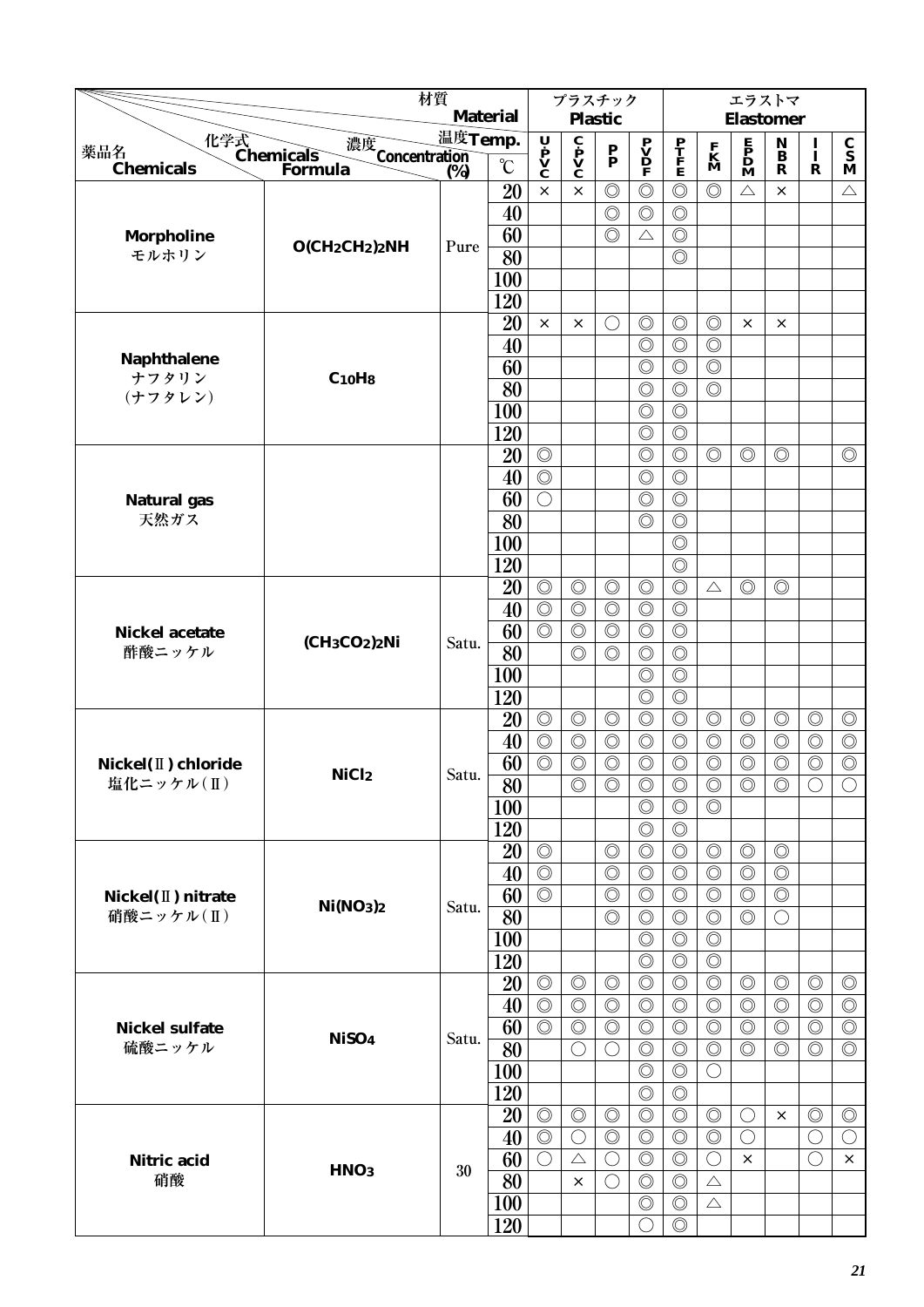|                             |                                                | 材質                     |                 |                | プラスチック                                                                  |                           |                                              |                                  |                              | エラストマ                                                                               |                                 |                |                                 |
|-----------------------------|------------------------------------------------|------------------------|-----------------|----------------|-------------------------------------------------------------------------|---------------------------|----------------------------------------------|----------------------------------|------------------------------|-------------------------------------------------------------------------------------|---------------------------------|----------------|---------------------------------|
|                             |                                                |                        | <b>Material</b> |                |                                                                         | <b>Plastic</b>            |                                              |                                  |                              | <b>Elastomer</b>                                                                    |                                 |                |                                 |
| 薬品名                         | 化学式<br>Chemicals<br>濃度<br>Concentration<br>(%) | 温度Temp.                |                 | Ų              | $\overline{\mathbf{c}}$<br>$\mathbf{p}$<br>$\mathbf{v}$<br>$\mathbf{c}$ | $\mathbf{P}_{\mathbf{P}}$ | $\mathbf{P}$<br>$\mathbf{D}$<br>$\mathbf{P}$ | $\frac{\mathbf{P}}{\mathbf{F}}$  | $\mathbf{K}$<br>$\mathbf{M}$ | $\begin{array}{c} \mathbf{E} \\ \mathbf{P} \\ \mathbf{D} \\ \mathbf{M} \end{array}$ | $\mathop{\bf B}\limits^{\bf N}$ | $\frac{1}{1}$  | $\frac{\mathbf{C}}{\mathbf{S}}$ |
| <b>Chemicals</b>            | Formula                                        | (%)                    | $\rm ^{\circ}C$ | P<br>V<br>C    |                                                                         |                           |                                              |                                  |                              |                                                                                     | $\mathbf R$                     | $\mathbf R$    | M                               |
|                             |                                                |                        | 20              | $\circledcirc$ | $\bigcirc$                                                              | $\triangle$               | $\circledcirc$                               | $\circledcirc$                   | $\triangle$                  | $\times$                                                                            | ×                               | X              | $\times$                        |
|                             |                                                |                        | 40              | $\bigcirc$     | $\triangle$                                                             | $\times$                  | $\circledcirc$                               | $\circledcirc$                   | $\times$                     |                                                                                     |                                 |                |                                 |
| <b>Nitric acid</b>          | HNO <sub>3</sub>                               | 70                     | 60              | $\triangle$    | $\times$                                                                |                           | $\bigcirc$                                   | $\circledcirc$                   |                              |                                                                                     |                                 |                |                                 |
| 硝酸                          |                                                |                        | 80              |                |                                                                         |                           | $\triangle$                                  | $\circledcirc$                   |                              |                                                                                     |                                 |                |                                 |
|                             |                                                |                        | 100             |                |                                                                         |                           | $\times$                                     | $\circledcirc$                   |                              |                                                                                     |                                 |                |                                 |
|                             |                                                |                        | 120             |                |                                                                         |                           |                                              |                                  |                              |                                                                                     |                                 |                |                                 |
|                             |                                                |                        | 20              | $\times$       | $\times$                                                                | $\circledcirc$            | $\bigcirc$                                   | $\circledcirc$                   | $\bigcirc$                   | $\bigcirc$                                                                          | $\times$                        | $\bigcirc$     | ×                               |
| Nitrobenzene                |                                                |                        | 40              |                |                                                                         | $\bigcirc$                | $\triangle$                                  | $\circledcirc$                   |                              |                                                                                     |                                 |                |                                 |
| ニトロベンゼン                     | $C6H5NO2$                                      |                        | 60              |                |                                                                         | $\triangle$               | $\times$                                     | $\circledcirc$                   |                              |                                                                                     |                                 |                |                                 |
| (ミルバン油)                     |                                                |                        | 80              |                |                                                                         |                           |                                              | $\circledcirc$                   |                              |                                                                                     |                                 |                |                                 |
|                             |                                                |                        | 100             |                |                                                                         |                           |                                              | $\circledcirc$                   |                              |                                                                                     |                                 |                |                                 |
|                             |                                                |                        | 120             |                |                                                                         |                           |                                              | $\circledcirc$                   |                              |                                                                                     |                                 |                |                                 |
|                             |                                                |                        | 20              | $\circledcirc$ | $\bigcirc$                                                              | $\circledcirc$            | $\circledcirc$                               | $\circledcirc$                   | $\circledcirc$               | $\times$                                                                            | X                               | $\circledcirc$ | $\times$                        |
|                             | CH(CH2)7CH3                                    |                        | 40              | $\circledcirc$ | $\bigcirc$                                                              | $\circledcirc$            | $\circledcirc$                               | $\circledcirc$                   | $\circledcirc$               |                                                                                     |                                 | $\circledcirc$ |                                 |
| Oleic acid<br>オレイン酸         | Ш                                              |                        | 60              | $\circledcirc$ | $\bigcirc$                                                              | $\circledcirc$            | $\circledcirc$                               | $\circledcirc$                   | $\circledcirc$               |                                                                                     |                                 | $\bigcirc$     |                                 |
|                             | CH(CH <sub>2</sub> )7COOH                      |                        | 80              |                |                                                                         | $\circledcirc$            | $\circledcirc$                               | $\circledcirc$                   | $\circledcirc$               |                                                                                     |                                 | $\triangle$    |                                 |
|                             |                                                |                        | 100             |                |                                                                         |                           | $\circledcirc$                               | $\circledcirc$                   | $\circledcirc$               |                                                                                     |                                 |                |                                 |
|                             |                                                |                        | 120             | $\times$       | $\times$                                                                | $\times$                  | $\bigcirc$<br>$\times$                       | $\circledcirc$<br>$\circledcirc$ | $\bigcirc$<br>$\times$       |                                                                                     | X                               | $\times$       |                                 |
|                             |                                                |                        | 20<br>40        |                |                                                                         |                           |                                              |                                  |                              | ×                                                                                   |                                 |                | ×                               |
| <b>Fuming sulfuric acid</b> |                                                |                        | 60              |                |                                                                         |                           |                                              |                                  |                              |                                                                                     |                                 |                |                                 |
| 発煙硫酸                        | $H2SO4+SO3$                                    |                        | 80              |                |                                                                         |                           |                                              |                                  |                              |                                                                                     |                                 |                |                                 |
| (オレウム)                      |                                                |                        | 100             |                |                                                                         |                           |                                              |                                  |                              |                                                                                     |                                 |                |                                 |
|                             |                                                |                        | 120             |                |                                                                         |                           |                                              |                                  |                              |                                                                                     |                                 |                |                                 |
|                             |                                                |                        | 20              | $\circledcirc$ | $\circledcirc$                                                          | $\circledcirc$            | $\circledcirc$                               | $\circledcirc$                   | $\circledcirc$               | $\bigcirc$                                                                          | $\circledcirc$                  | $\bigcirc$     | $\triangle$                     |
|                             |                                                |                        | 40              | $\circledcirc$ | $\circledcirc$                                                          | $\circledcirc$            | $\circledcirc$                               | $\circledcirc$                   | $\circledcirc$               |                                                                                     | $\circledcirc$                  | $\bigcirc$     |                                 |
| <b>Olive oil</b>            |                                                |                        | 60              | $\circledcirc$ | $\circledcirc$                                                          | $\circledcirc$            | $\circledcirc$                               | $\circledcirc$                   | $\circledcirc$               |                                                                                     | $\circledcirc$                  | $\triangle$    |                                 |
| オリーブ油                       |                                                |                        | $\overline{80}$ |                | $\circledcirc$                                                          | $\circledcirc$            | $\circledcirc$                               | $\circledcirc$                   | $\circledcirc$               |                                                                                     | $\circledcirc$                  |                |                                 |
|                             |                                                |                        | <b>100</b>      |                |                                                                         |                           | $\circledcirc$                               | $\circledcirc$                   |                              |                                                                                     |                                 |                |                                 |
|                             |                                                |                        | 120             |                |                                                                         |                           | $\circledcirc$                               | $\circledcirc$                   |                              |                                                                                     |                                 |                |                                 |
|                             |                                                |                        | 20              | $\circledcirc$ | $\circledcirc$                                                          | $\circledcirc$            | $\circledcirc$                               | $\circledcirc$                   | $\circledcirc$               | $\circledcirc$                                                                      | $\bigcirc$                      | $\circledcirc$ | $\circledcirc$                  |
|                             |                                                |                        | 40              | $\circledcirc$ |                                                                         |                           | $\circledcirc$                               | $\circledcirc$                   | $\circledcirc$               | $\circledcirc$                                                                      |                                 | $\circledcirc$ | $\circledcirc$                  |
| Oxygen gas                  |                                                |                        | 60              | $\circledcirc$ |                                                                         |                           | $\circledcirc$                               | $\circledcirc$                   | $\circledcirc$               | $\circledcirc$                                                                      |                                 | $\circledcirc$ | $\circledcirc$                  |
| 酸素ガス                        | O <sub>2</sub>                                 |                        | 80              |                |                                                                         |                           | $\circledcirc$                               | $\circledcirc$                   | $\circledcirc$               | $\circledcirc$                                                                      |                                 | $\circledcirc$ | $\circledcirc$                  |
|                             |                                                |                        | 100             |                |                                                                         |                           |                                              | $\circledcirc$                   |                              |                                                                                     |                                 |                |                                 |
|                             |                                                |                        | 120             |                |                                                                         |                           |                                              | $\circledcirc$                   |                              |                                                                                     |                                 |                |                                 |
|                             |                                                |                        | 20              | $\circledcirc$ | $\bigcirc$                                                              | $\times$                  | $\circledcirc$                               | $\circledcirc$                   | $\circledcirc$               | $\circledcirc$                                                                      | $\times$                        |                | $\bigcirc$                      |
|                             |                                                |                        | 40              | $\circledcirc$ | $\bigcirc$                                                              |                           | $\circledcirc$                               | $\circledcirc$                   | $\circledcirc$               | $\circledcirc$                                                                      |                                 |                |                                 |
|                             |                                                | $0.5$ mg/ $\ell$       | 60              | $\bigcirc$     |                                                                         |                           | $\circledcirc$                               | $\circledcirc$                   | $\bigcirc$                   | $\bigcirc$                                                                          |                                 |                |                                 |
|                             |                                                | 水中                     | 80              |                |                                                                         |                           | $\circledcirc$                               | $\circledcirc$                   |                              |                                                                                     |                                 |                |                                 |
|                             |                                                |                        | <b>100</b>      |                |                                                                         |                           |                                              |                                  |                              |                                                                                     |                                 |                |                                 |
| <b>Ozone</b>                | $\mathbf{O}3$                                  |                        | 120             |                |                                                                         |                           |                                              |                                  |                              |                                                                                     |                                 |                |                                 |
| オゾン                         |                                                |                        | 20              | $\times$       | $\times$                                                                | $\times$                  | $\bigcirc$                                   | $\circledcirc$                   |                              | $\bigcirc$                                                                          |                                 |                |                                 |
|                             |                                                |                        | 40              |                |                                                                         |                           |                                              | $\circledcirc$                   |                              |                                                                                     |                                 |                |                                 |
|                             |                                                | $7000$ ppm<br>(l5g/m3) | 60              |                |                                                                         |                           |                                              | $\circledcirc$                   |                              |                                                                                     |                                 |                |                                 |
|                             |                                                | エア中                    | 80              |                |                                                                         |                           |                                              |                                  |                              |                                                                                     |                                 |                |                                 |
|                             |                                                |                        | <b>100</b>      |                |                                                                         |                           |                                              |                                  |                              |                                                                                     |                                 |                |                                 |
|                             |                                                |                        | 120             |                |                                                                         |                           |                                              |                                  |                              |                                                                                     |                                 |                |                                 |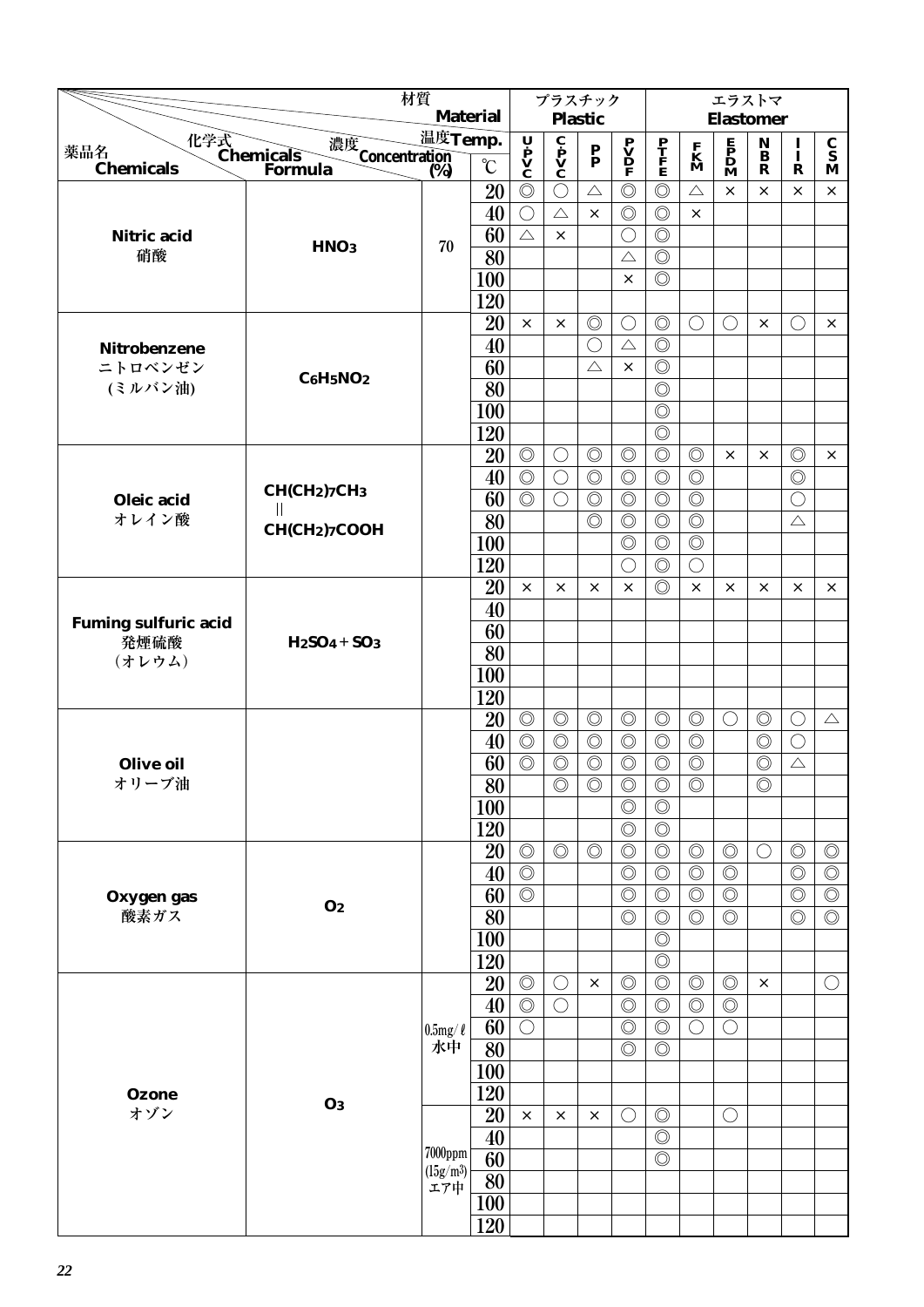|                          |                                                | 材質                                  |                 |                | プラスチック                                                                  |                           |                                                                                     |                                  |                              | エラストマ                                                                               |                       |               |                |
|--------------------------|------------------------------------------------|-------------------------------------|-----------------|----------------|-------------------------------------------------------------------------|---------------------------|-------------------------------------------------------------------------------------|----------------------------------|------------------------------|-------------------------------------------------------------------------------------|-----------------------|---------------|----------------|
|                          |                                                |                                     | <b>Material</b> |                |                                                                         | <b>Plastic</b>            |                                                                                     |                                  |                              | <b>Elastomer</b>                                                                    |                       |               |                |
| 薬品名                      | 化学式<br>Chemicals<br>濃度<br>Concentration<br>(%) | 温度Temp.                             |                 | U P<br>V<br>C  | $\overline{\mathbf{c}}$<br>$\mathbf{p}$<br>$\mathbf{v}$<br>$\mathbf{c}$ | $\mathbf{P}_{\mathbf{P}}$ | $\begin{array}{c} \mathbf{P} \\ \mathbf{V} \\ \mathbf{D} \\ \mathbf{F} \end{array}$ | P<br>T<br>F<br>E                 | $\mathbf{K}$<br>$\mathbf{M}$ | $\begin{array}{c} \mathbf{E} \\ \mathbf{P} \\ \mathbf{D} \\ \mathbf{M} \end{array}$ | ${\bf N}$<br>$\bf{B}$ | $\frac{I}{I}$ | $\frac{c}{s}$  |
| <b>Chemicals</b>         | Formula                                        | $\overline{\text{(*)}}$             | $\rm ^{\circ}C$ |                |                                                                         |                           |                                                                                     |                                  |                              |                                                                                     | $\mathbf R$           | $\mathbf R$   | M              |
|                          |                                                |                                     | 20              | $\circledcirc$ |                                                                         | $\circledcirc$            | $\circledcirc$                                                                      | $\circledcirc$                   | $\circledcirc$               | $(\ )$                                                                              | $\circledcirc$        | ◯             | ○              |
| <b>Palmitic acid</b>     |                                                |                                     | 40              |                |                                                                         | $\circledcirc$            | $\circledcirc$                                                                      | $\circledcirc$                   |                              |                                                                                     |                       |               |                |
| パルミチン酸                   | C <sub>15</sub> H <sub>31</sub> COOH           | Pure                                | 60              |                |                                                                         | $\circledcirc$            | $\circledcirc$                                                                      | $\circledcirc$                   |                              |                                                                                     |                       |               |                |
| (ヘキサデカン酸)                |                                                |                                     | 80              |                |                                                                         | $\bigcirc$                | $\circledcirc$                                                                      | $\circledcirc$                   |                              |                                                                                     |                       |               |                |
|                          |                                                |                                     | 100             |                |                                                                         |                           | $\circledcirc$                                                                      | $\circledcirc$                   |                              |                                                                                     |                       |               |                |
|                          |                                                |                                     | 120             |                |                                                                         |                           | $\circledcirc$                                                                      | $\circledcirc$                   |                              |                                                                                     |                       |               |                |
|                          |                                                |                                     | 20              | $\circledcirc$ | $\circledcirc$                                                          | $\circledcirc$            | $\circledcirc$                                                                      | $\circledcirc$                   | $\circledcirc$               | $\times$                                                                            | $\circledcirc$        | $\times$      | ( )            |
|                          |                                                |                                     | 40              | $\circledcirc$ | $\circledcirc$                                                          | $\circledcirc$            | $\circledcirc$                                                                      | $\circledcirc$                   | $\circledcirc$               |                                                                                     | $\circledcirc$        |               | $\bigcirc$     |
| Paraffin oil             |                                                |                                     | 60              |                |                                                                         |                           | $\circledcirc$                                                                      | $\circledcirc$                   | $\circledcirc$               |                                                                                     |                       |               |                |
| パラフィンオイル                 |                                                |                                     | 80              |                |                                                                         |                           | $\circledcirc$                                                                      | $\circledcirc$                   |                              |                                                                                     |                       |               |                |
|                          |                                                |                                     | 100             |                |                                                                         |                           | $\circledcirc$                                                                      | $\circledcirc$                   |                              |                                                                                     |                       |               |                |
|                          |                                                |                                     | 120             |                |                                                                         |                           | $\circledcirc$                                                                      | $\circledcirc$                   |                              |                                                                                     |                       |               |                |
|                          |                                                |                                     | 20              | $\times$       | $\times$                                                                | $\bigcirc$                | $\circledcirc$                                                                      | $\circledcirc$                   | $\circledcirc$               | $\times$                                                                            | $\times$              | $\times$      | $\times$       |
| Tetrachloroethylene      |                                                |                                     | 40              |                |                                                                         | $\triangle$               | $\circledcirc$                                                                      | $\circledcirc$                   | $\circledcirc$               |                                                                                     |                       |               |                |
| テトラクロロエチレン               | $Cl_2C = CCl_2$                                | Pure                                | 60              |                |                                                                         | $\times$                  | $\circledcirc$                                                                      | $\circledcirc$                   | $\bigcirc$                   |                                                                                     |                       |               |                |
| (四塩化エチレン)<br>(パークロロエチレン) |                                                |                                     | 80              |                |                                                                         |                           | $\circledcirc$                                                                      | $\circledcirc$                   |                              |                                                                                     |                       |               |                |
|                          |                                                |                                     | 100             |                |                                                                         |                           | $\circledcirc$                                                                      | $\circledcirc$                   |                              |                                                                                     |                       |               |                |
|                          |                                                |                                     | 120             |                |                                                                         |                           |                                                                                     |                                  | $\circledcirc$               |                                                                                     |                       |               |                |
|                          |                                                |                                     | 20              | $\bigcirc$     |                                                                         | $\bigcirc$                | $\circledcirc$<br>$\circledcirc$                                                    | $\circledcirc$                   |                              | $\times$                                                                            | $\circledcirc$        |               |                |
|                          |                                                |                                     | 40              |                |                                                                         |                           |                                                                                     | $\circledcirc$                   |                              |                                                                                     |                       |               |                |
| <b>Petroleum</b><br>石油   |                                                |                                     | 60              |                |                                                                         |                           | $\circledcirc$<br>$\circledcirc$                                                    | $\circledcirc$<br>$\circledcirc$ |                              |                                                                                     |                       |               |                |
|                          |                                                |                                     | 80              |                |                                                                         |                           | $\circledcirc$                                                                      |                                  |                              |                                                                                     |                       |               |                |
|                          |                                                |                                     | <b>100</b>      |                |                                                                         |                           | $\circledcirc$                                                                      | $\circledcirc$<br>$\circledcirc$ |                              |                                                                                     |                       |               |                |
|                          |                                                |                                     | 120<br>20       | $\circledcirc$ |                                                                         | $\circledcirc$            | $\circledcirc$                                                                      | $\circledcirc$                   | $\circledcirc$               | $\circledcirc$                                                                      |                       | O             |                |
|                          |                                                |                                     | 40              | $\bigcirc$     |                                                                         | $\circledcirc$            | $\circledcirc$                                                                      | $\circledcirc$                   |                              |                                                                                     | ×                     |               | O              |
| <b>Phenol</b>            |                                                |                                     | 60              |                |                                                                         | $\bigcirc$                | $\bigcirc$                                                                          | $\circledcirc$                   |                              |                                                                                     |                       |               |                |
| フェノール                    | $C_6H_5OH$                                     | $\ensuremath{\text{\textbf{Pure}}}$ | $\overline{80}$ |                |                                                                         | ×                         | $\overline{\bigcirc}$                                                               | $\overline{\circ}$               |                              |                                                                                     |                       |               |                |
| (石炭酸)                    |                                                |                                     | 100             |                |                                                                         |                           |                                                                                     | $\circledcirc$                   |                              |                                                                                     |                       |               |                |
|                          |                                                |                                     | 120             |                |                                                                         |                           |                                                                                     | $\circledcirc$                   |                              |                                                                                     |                       |               |                |
|                          |                                                |                                     | 20              | $\times$       |                                                                         | $\triangle$               | $\circledcirc$                                                                      | $\circledcirc$                   | $\times$                     | $\bigcirc$                                                                          | $\times$              |               |                |
|                          |                                                |                                     | 40              |                |                                                                         |                           | $\circledcirc$                                                                      | $\circledcirc$                   |                              |                                                                                     |                       |               |                |
| Phenylhydrazine          |                                                |                                     | 60              |                |                                                                         |                           | $\circledcirc$                                                                      | $\circledcirc$                   |                              |                                                                                     |                       |               |                |
| フェニルヒドラジン                | $C_6H_5NHNH_2$                                 |                                     | 80              |                |                                                                         |                           | $\bigcirc$                                                                          | $\circledcirc$                   |                              |                                                                                     |                       |               |                |
| (ヒドラジノベンゼン)              |                                                |                                     | 100             |                |                                                                         |                           | $\triangle$                                                                         | $\circledcirc$                   |                              |                                                                                     |                       |               |                |
|                          |                                                |                                     | 120             |                |                                                                         |                           | $\times$                                                                            | $\circledcirc$                   |                              |                                                                                     |                       |               |                |
|                          |                                                |                                     | 20              | $\times$       | $\times$                                                                | $\circledcirc$            | $\circledcirc$                                                                      | $\circledcirc$                   | $\circledcirc$               | $\circledcirc$                                                                      | $\times$              |               | $\circledcirc$ |
|                          |                                                |                                     | 40              |                |                                                                         |                           | $\circledcirc$                                                                      | $\circledcirc$                   | $\circledcirc$               | $\circledcirc$                                                                      |                       |               |                |
| Phenylhydrazine          |                                                |                                     | 60              |                |                                                                         |                           | $\circledcirc$                                                                      | $\circledcirc$                   |                              |                                                                                     |                       |               |                |
| hydrochloride            | $C_6H_8N_2 \cdot HCl$                          |                                     | 80              |                |                                                                         |                           |                                                                                     | $\circledcirc$                   |                              |                                                                                     |                       |               |                |
| 塩酸フェニルヒドラジン              |                                                |                                     | 100             |                |                                                                         |                           |                                                                                     |                                  |                              |                                                                                     |                       |               |                |
|                          |                                                |                                     | 120             |                |                                                                         |                           |                                                                                     |                                  |                              |                                                                                     |                       |               |                |
|                          |                                                |                                     | 20              | $\times$       | $\times$                                                                | $\times$                  |                                                                                     |                                  | ×                            |                                                                                     | $\times$              |               |                |
|                          |                                                |                                     | 40              |                |                                                                         |                           |                                                                                     |                                  |                              |                                                                                     |                       |               |                |
| Phosgene gas             |                                                |                                     | 60              |                |                                                                         |                           |                                                                                     |                                  |                              |                                                                                     |                       |               |                |
| ホスゲンガス<br>(二塩化カルボニル)     | COCl <sub>2</sub>                              |                                     | 80              |                |                                                                         |                           |                                                                                     |                                  |                              |                                                                                     |                       |               |                |
|                          |                                                |                                     | 100             |                |                                                                         |                           |                                                                                     |                                  |                              |                                                                                     |                       |               |                |
|                          |                                                |                                     | 120             |                |                                                                         |                           |                                                                                     |                                  |                              |                                                                                     |                       |               |                |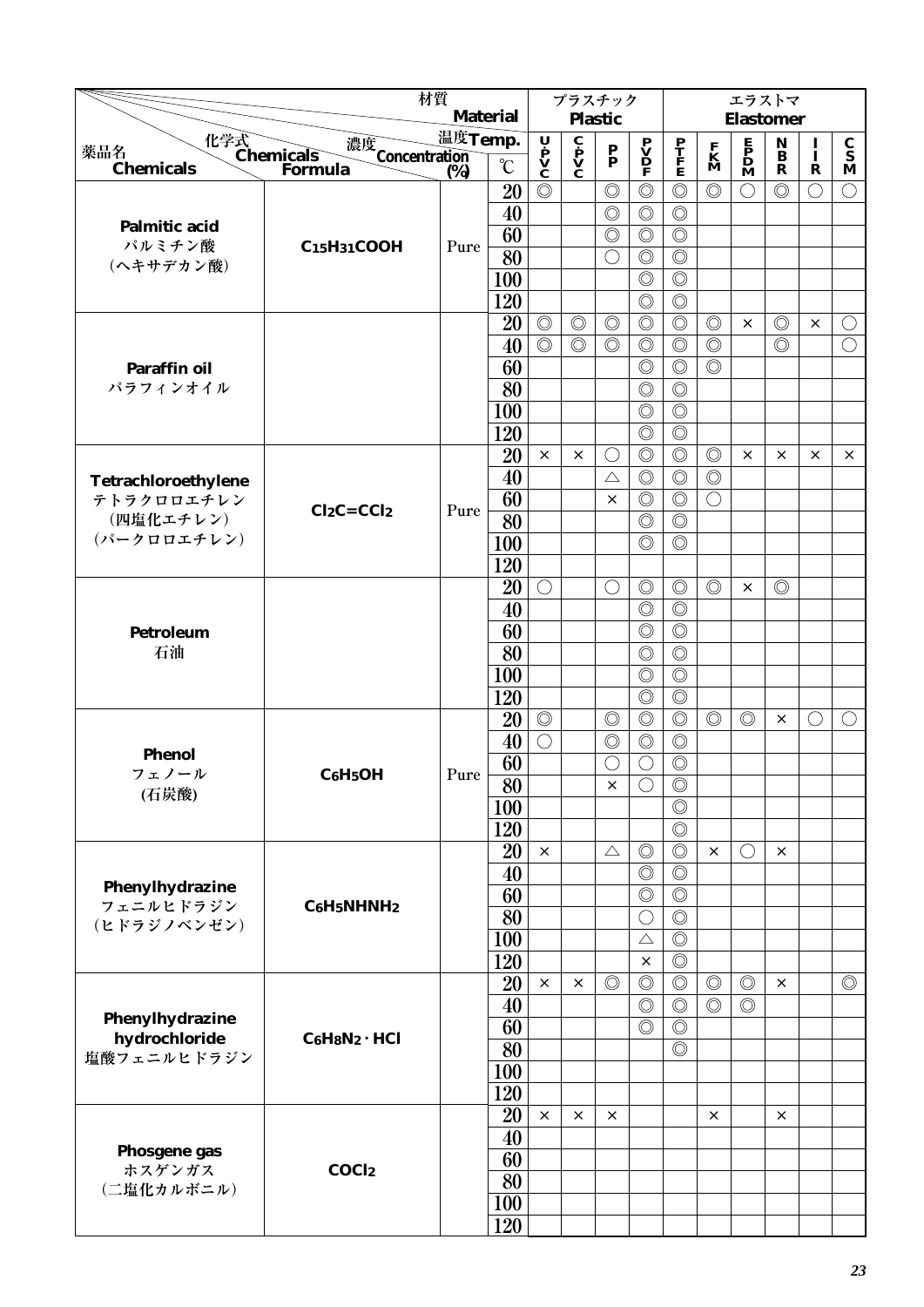|                                               | 材質                                              |                                                          |                 |                                  | プラスチック                           | <b>Plastic</b>                   |                                                |                                  |                                  | エラストマ                                                                               |                              |                                  |                                  |
|-----------------------------------------------|-------------------------------------------------|----------------------------------------------------------|-----------------|----------------------------------|----------------------------------|----------------------------------|------------------------------------------------|----------------------------------|----------------------------------|-------------------------------------------------------------------------------------|------------------------------|----------------------------------|----------------------------------|
|                                               |                                                 | <b>Material</b><br>温度Temp.<br>濃度<br>Concentration<br>(%) |                 |                                  |                                  |                                  |                                                |                                  |                                  | <b>Elastomer</b>                                                                    |                              |                                  |                                  |
| 化学式<br>Chemicals<br>薬品名                       |                                                 |                                                          |                 | U                                | C<br>P<br>V<br>C                 | $\frac{P}{P}$                    | $\overset{\textbf{P}}{\underline{\mathbf{V}}}$ | $\frac{\mathbf{P}}{\mathbf{F}}$  | $\mathbf{K}$<br>$\mathbf{M}$     | $\begin{array}{c} \mathbf{E} \\ \mathbf{P} \\ \mathbf{D} \\ \mathbf{M} \end{array}$ | $\mathbf{N}$<br>$\mathbf{B}$ | $\frac{1}{1}$                    | $\frac{\mathbf{C}}{\mathbf{S}}$  |
| <b>Chemicals</b>                              | Formula                                         | (%)                                                      | $\rm ^{\circ}C$ | P<br>V<br>C                      |                                  |                                  | F                                              |                                  |                                  |                                                                                     | $\mathbf R$                  | $\mathbf R$                      | M                                |
|                                               |                                                 |                                                          | 20              | $\circledcirc$                   | $\circledcirc$                   | $\circledcirc$                   | $\circledcirc$                                 | $\circledcirc$                   | $\circledcirc$                   | $\circledcirc$                                                                      | $\circledcirc$               | $\circledcirc$                   | $\circledcirc$                   |
|                                               |                                                 |                                                          | 40              | $\circledcirc$                   | $\circledcirc$                   | $\circledcirc$                   | $\circledcirc$                                 | $\circledcirc$                   | $\circledcirc$                   | $\circledcirc$                                                                      | $\circledcirc$               | $\circledcirc$                   | $\circledcirc$                   |
|                                               |                                                 | 10                                                       | 60              | $\circledcirc$                   | $\circledcirc$                   | $\circledcirc$                   | $\circledcirc$                                 | $\circledcirc$                   | $\circledcirc$                   | $\circledcirc$                                                                      | $\bigcirc$                   | $\circledcirc$                   | $\circledcirc$                   |
|                                               |                                                 |                                                          | 80              |                                  | $\bigcirc$                       | $\circledcirc$                   | $\circledcirc$                                 | $\circledcirc$                   | $\circledcirc$                   | $\circledcirc$                                                                      | $\triangle$                  | $\circledcirc$                   | $\circledcirc$                   |
|                                               |                                                 |                                                          | 100             |                                  |                                  |                                  | $\circledcirc$                                 | $\circledcirc$                   | $\circledcirc$                   |                                                                                     |                              |                                  |                                  |
|                                               |                                                 |                                                          | 120             |                                  |                                  |                                  | $\circledcirc$                                 | $\circledcirc$                   |                                  |                                                                                     |                              |                                  |                                  |
|                                               |                                                 |                                                          | 20              | $\circledcirc$                   | $\circledcirc$                   | $\circledcirc$                   | $\circledcirc$                                 | $\circledcirc$                   | $\circledcirc$                   | $\circledcirc$                                                                      | $\circledcirc$               | $\circledcirc$                   | $\circledcirc$                   |
| Phosphoric acid                               |                                                 |                                                          | 40              | $\circledcirc$<br>$\circledcirc$ | $\circledcirc$<br>$\bigcirc$     | $\circledcirc$<br>$\circledcirc$ | $\circledcirc$<br>$\circledcirc$               | $\circledcirc$<br>$\circledcirc$ | $\circledcirc$<br>$\circledcirc$ | $\circledcirc$<br>$\circledcirc$                                                    | O<br>$\triangle$             | $\circledcirc$<br>$\circledcirc$ | $\circledcirc$<br>$\circledcirc$ |
| リン酸                                           | <b>H<sub>3</sub>PO<sub>4</sub></b>              | 50                                                       | 60<br>80        |                                  | $\triangle$                      | $\triangle$                      | $\circledcirc$                                 | $\circledcirc$                   | $\circledcirc$                   | $\circledcirc$                                                                      | $\times$                     | $\circledcirc$                   | $\circledcirc$                   |
| (オルトリン酸)                                      |                                                 |                                                          | 100             |                                  |                                  |                                  | $\circledcirc$                                 | $\circledcirc$                   | $\circledcirc$                   |                                                                                     |                              |                                  |                                  |
|                                               |                                                 |                                                          | 120             |                                  |                                  |                                  | $\circledcirc$                                 | $\circledcirc$                   |                                  |                                                                                     |                              |                                  |                                  |
|                                               |                                                 |                                                          | 20              | $\circledcirc$                   | $\circledcirc$                   | $\circledcirc$                   | $\circledcirc$                                 | $\circledcirc$                   | $\circledcirc$                   | $\circledcirc$                                                                      | $\circledcirc$               | $\circledcirc$                   | $\circledcirc$                   |
|                                               |                                                 |                                                          | 40              | $\circledcirc$                   | $\bigcirc$                       | $\circledcirc$                   | $\circledcirc$                                 | $\circledcirc$                   | $\circledcirc$                   | $\circledcirc$                                                                      | ◯                            | $\circledcirc$                   | $\circledcirc$                   |
|                                               |                                                 |                                                          | 60              | $\bigcirc$                       | $\bigcirc$                       | $\circledcirc$                   | $\circledcirc$                                 | $\circledcirc$                   | $\circledcirc$                   | $\circledcirc$                                                                      | $\times$                     | $\bigcirc$                       | $\bigcirc$                       |
|                                               |                                                 | 85                                                       | 80              |                                  | $\triangle$                      | $\bigcirc$                       | $\circledcirc$                                 | $\circledcirc$                   | $\circledcirc$                   | $\circledcirc$                                                                      |                              |                                  |                                  |
|                                               |                                                 |                                                          | 100             |                                  |                                  |                                  | $\circledcirc$                                 | $\circledcirc$                   | $\circledcirc$                   |                                                                                     |                              |                                  |                                  |
|                                               |                                                 |                                                          | 120             |                                  |                                  |                                  | $\circledcirc$                                 | $\circledcirc$                   |                                  |                                                                                     |                              |                                  |                                  |
|                                               |                                                 |                                                          | 20              | $\times$                         | ×                                | $\times$                         | $\times$                                       | O                                | $\times$                         | ×                                                                                   | X                            | $\times$                         | ×                                |
| Phosphorus oxychlorid<br>オキシ塩化リン<br>(塩化ホスホリル) |                                                 |                                                          | 40              |                                  |                                  |                                  |                                                | $\triangle$                      |                                  |                                                                                     |                              |                                  |                                  |
|                                               |                                                 |                                                          | 60              |                                  |                                  |                                  |                                                |                                  |                                  |                                                                                     |                              |                                  |                                  |
|                                               | POC <sub>l3</sub>                               |                                                          | 80              |                                  |                                  |                                  |                                                |                                  |                                  |                                                                                     |                              |                                  |                                  |
|                                               |                                                 |                                                          | 100             |                                  |                                  |                                  |                                                |                                  |                                  |                                                                                     |                              |                                  |                                  |
|                                               |                                                 |                                                          | 120             |                                  |                                  |                                  |                                                |                                  |                                  |                                                                                     |                              |                                  |                                  |
|                                               |                                                 |                                                          | 20              | $\times$                         | ×                                | X                                | $\circledcirc$                                 | $\circledcirc$                   | ( )                              | ×                                                                                   | $\times$                     | $\times$                         | $\times$                         |
|                                               |                                                 |                                                          | 40              |                                  |                                  |                                  | $\circledcirc$                                 | $\circledcirc$                   |                                  |                                                                                     |                              |                                  |                                  |
| Phosphorus trichloride                        | PC <sub>13</sub>                                | Pure                                                     | 60              |                                  |                                  |                                  | $\circledcirc$                                 | $\circledcirc$                   |                                  |                                                                                     |                              |                                  |                                  |
| 三塩化リン                                         |                                                 |                                                          | $\overline{80}$ |                                  |                                  |                                  | $\circledcirc$                                 | $\overline{\circ}$               |                                  |                                                                                     |                              |                                  |                                  |
|                                               |                                                 |                                                          | 100             |                                  |                                  |                                  | $\circledcirc$                                 | $\circledcirc$                   |                                  |                                                                                     |                              |                                  |                                  |
|                                               |                                                 |                                                          | 120             |                                  |                                  |                                  |                                                | $\circledcirc$                   |                                  |                                                                                     |                              |                                  |                                  |
|                                               |                                                 |                                                          | 20              | $\circledcirc$                   | $\circledcirc$                   | $\circledcirc$                   | $\circledcirc$                                 | $\circledcirc$                   | $\circledcirc$                   | $\circledcirc$                                                                      | $\circledcirc$               | $\circledcirc$                   | $\circledcirc$                   |
| <b>Sodium thiosulfate</b>                     |                                                 |                                                          | 40<br>60        | $\circledcirc$<br>$\circledcirc$ | $\circledcirc$<br>$\circledcirc$ | $\circledcirc$                   | $\circledcirc$                                 | $\circledcirc$                   | $\circledcirc$<br>$\circledcirc$ | $\circledcirc$<br>$\circledcirc$                                                    |                              |                                  |                                  |
| チオ硫酸ナトリウム                                     | <b>Na<sub>2</sub>S<sub>2</sub>O<sub>3</sub></b> |                                                          | 80              |                                  |                                  | $\circledcirc$<br>$\circledcirc$ | $\circledcirc$<br>$\circledcirc$               | $\circledcirc$<br>$\circledcirc$ |                                  |                                                                                     |                              |                                  |                                  |
| (ハイポ)                                         |                                                 |                                                          | 100             |                                  |                                  |                                  | $\circledcirc$                                 | $\circledcirc$                   |                                  |                                                                                     |                              |                                  |                                  |
|                                               |                                                 |                                                          | 120             |                                  |                                  |                                  | $\circledcirc$                                 | $\circledcirc$                   |                                  |                                                                                     |                              |                                  |                                  |
|                                               |                                                 |                                                          | 20              | $\circledcirc$                   |                                  | $\circledcirc$                   | $\circledcirc$                                 | $\circledcirc$                   | $\circledcirc$                   | $\circledcirc$                                                                      | $\circledcirc$               | $\circledcirc$                   | $\circledcirc$                   |
|                                               |                                                 |                                                          | 40              |                                  |                                  |                                  | $\circledcirc$                                 | $\circledcirc$                   |                                  |                                                                                     |                              |                                  |                                  |
| <b>Phthalic acid</b>                          |                                                 |                                                          | 60              |                                  |                                  |                                  | $\circledcirc$                                 | $\circledcirc$                   |                                  |                                                                                     |                              |                                  |                                  |
| フタル酸                                          | $C_6H_4(COOH)_2$                                |                                                          | 80              |                                  |                                  |                                  | $\circledcirc$                                 | $\circledcirc$                   |                                  |                                                                                     |                              |                                  |                                  |
|                                               |                                                 |                                                          | 100             |                                  |                                  |                                  | $\bigcirc$                                     | $\circledcirc$                   |                                  |                                                                                     |                              |                                  |                                  |
|                                               |                                                 |                                                          | 120             |                                  |                                  |                                  |                                                | $\circledcirc$                   |                                  |                                                                                     |                              |                                  |                                  |
|                                               |                                                 |                                                          | 20              | $\circledcirc$                   | $\circledcirc$                   | $\circledcirc$                   | $\circledcirc$                                 | $\circledcirc$                   | $\circledcirc$                   | $\circledcirc$                                                                      | O                            | $\circledcirc$                   | $\circledcirc$                   |
|                                               |                                                 |                                                          | 40              | $\circledcirc$                   | $\circledcirc$                   | $\circledcirc$                   | $\circledcirc$                                 | $\circledcirc$                   | $\circledcirc$                   | $\circledcirc$                                                                      | $\bigcirc$                   | $\circledcirc$                   | $\circledcirc$                   |
| Picric acid<br>ピクリン酸                          | $C_6H_2(OH)(NO_2)_3$                            | 10                                                       | 60              | $\circledcirc$                   | $\circledcirc$                   | $\circledcirc$                   | $\circledcirc$                                 | $\circledcirc$                   | $\circledcirc$                   | $\circledcirc$                                                                      | $\triangle$                  | $\bigcirc$                       | $\circledcirc$                   |
| $(2,4,6$ -トリニトロフェノール)                         |                                                 |                                                          | 80              |                                  | $\bigcirc$                       | $\circledcirc$                   | $\circledcirc$                                 | $\circledcirc$                   | $\bigcirc$                       | $\bigcirc$                                                                          | $\times$                     | $\triangle$                      | $\bigcirc$                       |
|                                               |                                                 |                                                          | <b>100</b>      |                                  |                                  |                                  | $\circledcirc$                                 | $\circledcirc$                   | $\triangle$                      |                                                                                     |                              |                                  |                                  |
|                                               |                                                 |                                                          | 120             |                                  |                                  |                                  |                                                | $\circledcirc$                   |                                  |                                                                                     |                              |                                  |                                  |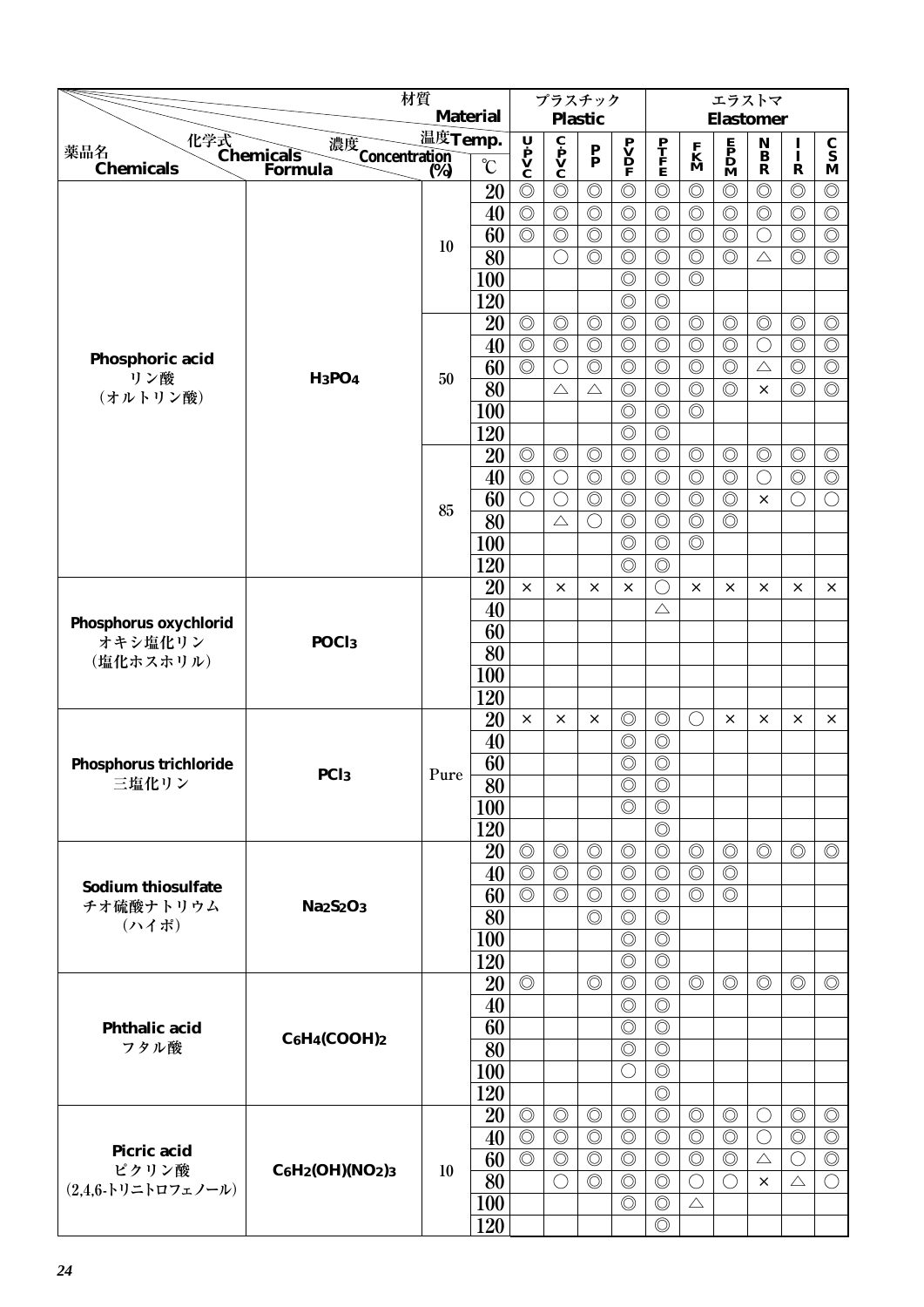|                                                 | 材質                         |         |                 |                                  | プラスチック                                                                  |                                             |                                              |                                  |                                  | エラストマ                                                                               |                                             |                                  |                                  |
|-------------------------------------------------|----------------------------|---------|-----------------|----------------------------------|-------------------------------------------------------------------------|---------------------------------------------|----------------------------------------------|----------------------------------|----------------------------------|-------------------------------------------------------------------------------------|---------------------------------------------|----------------------------------|----------------------------------|
|                                                 |                            |         | <b>Material</b> |                                  |                                                                         | <b>Plastic</b>                              |                                              |                                  |                                  | <b>Elastomer</b>                                                                    |                                             |                                  |                                  |
| 化学式<br>Chemicals<br>Forn<br>薬品名                 | 濃度<br>Concentration<br>(%) | 温度Temp. |                 | Ų                                | $\overline{\mathbf{c}}$<br>$\mathbf{p}$<br>$\mathbf{v}$<br>$\mathbf{c}$ | P                                           | $\mathbf{P}$<br>$\mathbf{D}$<br>$\mathbf{P}$ | P<br>T<br>F<br>E                 | $\mathbf{K}$<br>M                | $\begin{array}{c} \mathbf{E} \\ \mathbf{P} \\ \mathbf{D} \\ \mathbf{M} \end{array}$ | $\mathbf N$<br>$\bf{B}$                     | $\bf{I}$<br>Ī                    | $\frac{c}{s}$                    |
| <b>Chemicals</b>                                | <b>Formula</b>             | (%)     | $\rm ^{\circ}C$ | $\mathbf{v}$                     |                                                                         | $\bar{\mathbf{p}}$                          |                                              |                                  |                                  |                                                                                     | $\mathbf R$                                 | R                                | M                                |
|                                                 |                            |         | 20              | $\circledcirc$                   | $\circledcirc$                                                          | $\circledcirc$                              | $\circledcirc$                               | $\circledcirc$                   | $\circledcirc$                   | $\circledcirc$                                                                      | $\circledcirc$                              | $\circledcirc$                   | $\circledcirc$                   |
| Poly aluminium chloride                         |                            |         | 40              | $\circledcirc$                   | $\circledcirc$                                                          | $\circledcirc$                              | $\circledcirc$                               | $\circledcirc$                   | $\circledcirc$                   | $\circledcirc$                                                                      |                                             |                                  |                                  |
| ポリ塩化アルミニウム                                      | $[Al_2(OH)nCl_6 - n]$ m    |         | 60              |                                  | $\circledcirc$                                                          | $\circledcirc$                              | $\circledcirc$                               | $\circledcirc$                   | $\circledcirc$                   | $\circledcirc$                                                                      |                                             |                                  |                                  |
| (塩基性塩化アルミニウム)<br>(PAC)                          |                            |         | 80              |                                  |                                                                         |                                             |                                              | $\circledcirc$                   |                                  |                                                                                     |                                             |                                  |                                  |
|                                                 |                            |         | 100             |                                  |                                                                         |                                             |                                              |                                  |                                  |                                                                                     |                                             |                                  |                                  |
|                                                 |                            |         | 120             |                                  |                                                                         |                                             |                                              |                                  |                                  |                                                                                     |                                             |                                  |                                  |
|                                                 |                            |         | 20              | $\circledcirc$<br>$\circledcirc$ | $\circledcirc$<br>$\circledcirc$                                        | $\circledcirc$<br>$\circledcirc$            | $\circledcirc$<br>$\circledcirc$             | $\circledcirc$<br>$\circledcirc$ | $\circledcirc$<br>$\circledcirc$ | $\circledcirc$<br>$\circledcirc$                                                    | $\circledcirc$<br>$\circledcirc$            | $\circledcirc$<br>$\circledcirc$ | $\circledcirc$<br>$\circledcirc$ |
| <b>Potassium dichromate</b>                     |                            |         | 40<br>60        | $\overline{\circlearrowright}$   | $\circledcirc$                                                          | $\circledcirc$                              | $\circledcirc$                               | $\circledcirc$                   | $\circledcirc$                   | $\circledcirc$                                                                      | $\circledcirc$                              | $\bigcirc$                       | $\bigcirc$                       |
| 二クロム酸カリウム                                       | <b>K2Cr2O7</b>             | Satu.   | 80              |                                  | $\bigcirc$                                                              | $\left(\begin{array}{c} \end{array}\right)$ | $\circledcirc$                               | $\circledcirc$                   | $\circledcirc$                   | $\circledcirc$                                                                      | $\left(\begin{array}{c} \end{array}\right)$ |                                  |                                  |
| (重クロム酸カリウム)                                     |                            |         | 100             |                                  |                                                                         |                                             | $\circledcirc$                               | $\circledcirc$                   | $\circledcirc$                   |                                                                                     |                                             |                                  |                                  |
|                                                 |                            |         | 120             |                                  |                                                                         |                                             | $\circledcirc$                               | $\circledcirc$                   |                                  |                                                                                     |                                             |                                  |                                  |
|                                                 |                            |         | 20              | $\circledcirc$                   | $\circledcirc$                                                          | $\circledcirc$                              | $\circledcirc$                               | $\circledcirc$                   | $\circledcirc$                   | $\circledcirc$                                                                      | $\circledcirc$                              | $\circledcirc$                   | $\circledcirc$                   |
|                                                 |                            |         | 40              | $\circledcirc$                   | $\circledcirc$                                                          | $\circledcirc$                              | $\circledcirc$                               | $\circledcirc$                   | $\circledcirc$                   | $\circledcirc$                                                                      | $\circledcirc$                              | $\circledcirc$                   | $\circledcirc$                   |
| <b>Potassium bromide</b>                        |                            |         | 60              | $\circledcirc$                   | $\circledcirc$                                                          | $\circledcirc$                              | $\circledcirc$                               | $\circledcirc$                   | $\circledcirc$                   | $\circledcirc$                                                                      | $\circledcirc$                              | $\circledcirc$                   | $\circledcirc$                   |
| 臭化カリウム                                          | <b>KBr</b>                 |         | 80              |                                  | $\circledcirc$                                                          | $\circledcirc$                              | $\circledcirc$                               | $\circledcirc$                   | $\circledcirc$                   | $\circledcirc$                                                                      | $\circledcirc$                              | $\circledcirc$                   | $\circledcirc$                   |
|                                                 |                            |         | 100             |                                  |                                                                         |                                             | $\circledcirc$                               | $\circledcirc$                   | $\circledcirc$                   |                                                                                     |                                             |                                  |                                  |
|                                                 |                            |         | 120             |                                  |                                                                         |                                             | $\bigcirc$                                   | $\circledcirc$                   |                                  |                                                                                     |                                             |                                  |                                  |
|                                                 |                            |         | 20              | $\circledcirc$                   | $\circledcirc$                                                          | $\circledcirc$                              | $\circledcirc$                               | $\circledcirc$                   | $\circledcirc$                   | $\circledcirc$                                                                      | $\circledcirc$                              | $\circledcirc$                   | $\circledcirc$                   |
| <b>Potassium chloride</b><br>塩化カリウム             |                            |         | 40              | $\circledcirc$                   | $\circledcirc$                                                          | $\circledcirc$                              | $\circledcirc$                               | $\circledcirc$                   | $\circledcirc$                   | $\circledcirc$                                                                      | $\circledcirc$                              | $\circledcirc$                   | $\circledcirc$                   |
|                                                 | KCl                        |         | 60              | $\circledcirc$                   | $\circledcirc$                                                          | $\circledcirc$                              | $\circledcirc$                               | $\circledcirc$                   | $\circledcirc$                   | $\circledcirc$                                                                      | $\circledcirc$                              | $\circledcirc$                   | $\circledcirc$                   |
|                                                 |                            |         | 80              |                                  | $\circledcirc$                                                          | $\circledcirc$                              | $\circledcirc$                               | $\circledcirc$                   | $\circledcirc$                   | $\circledcirc$                                                                      | $\circledcirc$                              |                                  |                                  |
|                                                 |                            |         | <b>100</b>      |                                  |                                                                         |                                             | $\circledcirc$                               | $\circledcirc$                   | $\circledcirc$                   |                                                                                     |                                             |                                  |                                  |
|                                                 |                            |         | 120             |                                  |                                                                         |                                             | $\circledcirc$                               | $\circledcirc$                   |                                  |                                                                                     |                                             |                                  |                                  |
|                                                 |                            |         | 20              | $\circledcirc$                   | $\circledcirc$                                                          | $\circledcirc$                              | $\circledcirc$                               | $\circledcirc$                   | $\circledcirc$                   | $\circledcirc$                                                                      | $\circledcirc$                              | $\circledcirc$                   | $\circledcirc$                   |
|                                                 |                            |         | 40              | $\circledcirc$                   | $\circledcirc$                                                          | $\circledcirc$                              | $\circledcirc$                               | $\circledcirc$                   | $\circledcirc$                   | $\circledcirc$                                                                      | $\circledcirc$                              | $\circledcirc$                   | $\circledcirc$                   |
|                                                 | $K_2CrO_4$                 |         | 60              | $\bigcirc$                       | $\bigcirc$                                                              | $\circledcirc$                              | $\circledcirc$                               | $\circledcirc$                   | $\circledcirc$                   | $\circledcirc$                                                                      | $\circledcirc$                              | $\circledcirc$                   | $\circledcirc$                   |
|                                                 |                            |         | $\overline{80}$ |                                  | $\overline{\bigcirc}$                                                   | $\overline{\bigcirc}$                       | $\overline{\circ}$                           | $\overline{\circ}$               | $\overline{\circ}$               | $\overline{\circ}$                                                                  | $\overline{\bigcirc}$                       | $\overline{\circ}$               | $\overline{\circ}$               |
|                                                 |                            |         | <b>100</b>      |                                  |                                                                         |                                             | $\circledcirc$                               | $\circledcirc$                   | $\circledcirc$                   |                                                                                     |                                             |                                  |                                  |
|                                                 |                            |         | 120             | $\circledcirc$                   | $\circledcirc$                                                          | $\circledcirc$                              | $\bigcirc$<br>$\circledcirc$                 | $\circledcirc$<br>$\circledcirc$ | $\circledcirc$                   | $\circledcirc$                                                                      | $\circledcirc$                              | $\circledcirc$                   | $\circledcirc$                   |
|                                                 |                            |         | 20<br>40        | $\circledcirc$                   | $\circledcirc$                                                          | $\circledcirc$                              | $\circledcirc$                               | $\circledcirc$                   | $\circledcirc$                   | $\circledcirc$                                                                      | $\circledcirc$                              | $\circledcirc$                   | $\circledcirc$                   |
| Potassium cyanide                               |                            |         | 60              | $\circledcirc$                   | $\circledcirc$                                                          | $\circledcirc$                              | $\circledcirc$                               | $\circledcirc$                   | $\circledcirc$                   | $\circledcirc$                                                                      | $\circledcirc$                              | $\circledcirc$                   | $\circledcirc$                   |
| シアン化カリウム                                        | <b>KCN</b>                 |         | 80              |                                  | $\bigcirc$                                                              | $\bigcirc$                                  | $\circledcirc$                               | $\circledcirc$                   | $\circledcirc$                   | $\circledcirc$                                                                      | $\left(\right)$                             | $\circledcirc$                   | $\circledcirc$                   |
|                                                 |                            |         | 100             |                                  |                                                                         |                                             | $\circledcirc$                               | $\circledcirc$                   | $\bigcirc$                       |                                                                                     |                                             |                                  |                                  |
|                                                 |                            |         | 120             |                                  |                                                                         |                                             | $\circledcirc$                               | $\circledcirc$                   |                                  |                                                                                     |                                             |                                  |                                  |
|                                                 |                            |         | 20              | $\circledcirc$                   | $\circledcirc$                                                          | $\circledcirc$                              | $\circledcirc$                               | $\circledcirc$                   | $\circledcirc$                   | $\circledcirc$                                                                      | $\circledcirc$                              |                                  |                                  |
|                                                 |                            |         | 40              | $\circledcirc$                   | $\circledcirc$                                                          | $\circledcirc$                              | $\circledcirc$                               | $\circledcirc$                   | $\circledcirc$                   | $\circledcirc$                                                                      | $\circledcirc$                              |                                  |                                  |
| Potassium iodide                                |                            |         | 60              | $\circledcirc$                   | $\circledcirc$                                                          | $\circledcirc$                              | $\circledcirc$                               | $\circledcirc$                   | $\circledcirc$                   | $\circledcirc$                                                                      | $\circledcirc$                              |                                  |                                  |
| ヨウ化カリウム                                         | KI                         |         | 80              |                                  | $\circledcirc$                                                          | $\circledcirc$                              | $\circledcirc$                               | $\circledcirc$                   | $\circledcirc$                   | $\circledcirc$                                                                      | $\bigcirc$                                  |                                  |                                  |
|                                                 |                            |         | <b>100</b>      |                                  |                                                                         |                                             | $\circledcirc$                               | $\circledcirc$                   | $\circledcirc$                   |                                                                                     |                                             |                                  |                                  |
|                                                 |                            |         | 120             |                                  |                                                                         |                                             | $\circledcirc$                               | $\circledcirc$                   |                                  |                                                                                     |                                             |                                  |                                  |
|                                                 |                            |         | 20              | $\circledcirc$                   | $\circledcirc$                                                          | $\circledcirc$                              | $\circledcirc$                               | $\circledcirc$                   | $\circledcirc$                   | $\circledcirc$                                                                      | $\circledcirc$                              | $\circledcirc$                   | $\circledcirc$                   |
|                                                 |                            |         | 40              | $\circledcirc$                   | $\circledcirc$                                                          | $\circledcirc$                              | $\circledcirc$                               | $\circledcirc$                   | $\circledcirc$                   | $\circledcirc$                                                                      | $\circledcirc$                              | $\circledcirc$                   | $\circledcirc$                   |
| Potassium nitrate                               | KNO <sub>3</sub>           |         | 60              | $\circledcirc$                   | $\circledcirc$                                                          | $\circledcirc$                              | $\circledcirc$                               | $\circledcirc$                   | $\circledcirc$                   | $\circledcirc$                                                                      | $\circledcirc$                              | $\circledcirc$                   | $\circledcirc$                   |
| 硝酸カリウム                                          |                            |         | 80              |                                  |                                                                         | $\circledcirc$                              | $\circledcirc$                               | $\circledcirc$                   | $\circledcirc$                   | $\circledcirc$                                                                      | O                                           | $\circledcirc$                   | $\circledcirc$                   |
|                                                 |                            |         | 100             |                                  |                                                                         |                                             | $\circledcirc$                               | $\circledcirc$                   | $\circledcirc$                   |                                                                                     |                                             |                                  |                                  |
| <b>Potassium chromate</b><br>クロム酸カリウム<br>(青酸カリ) |                            |         | 120             |                                  |                                                                         |                                             | $\circledcirc$                               | $\circledcirc$                   |                                  |                                                                                     |                                             |                                  |                                  |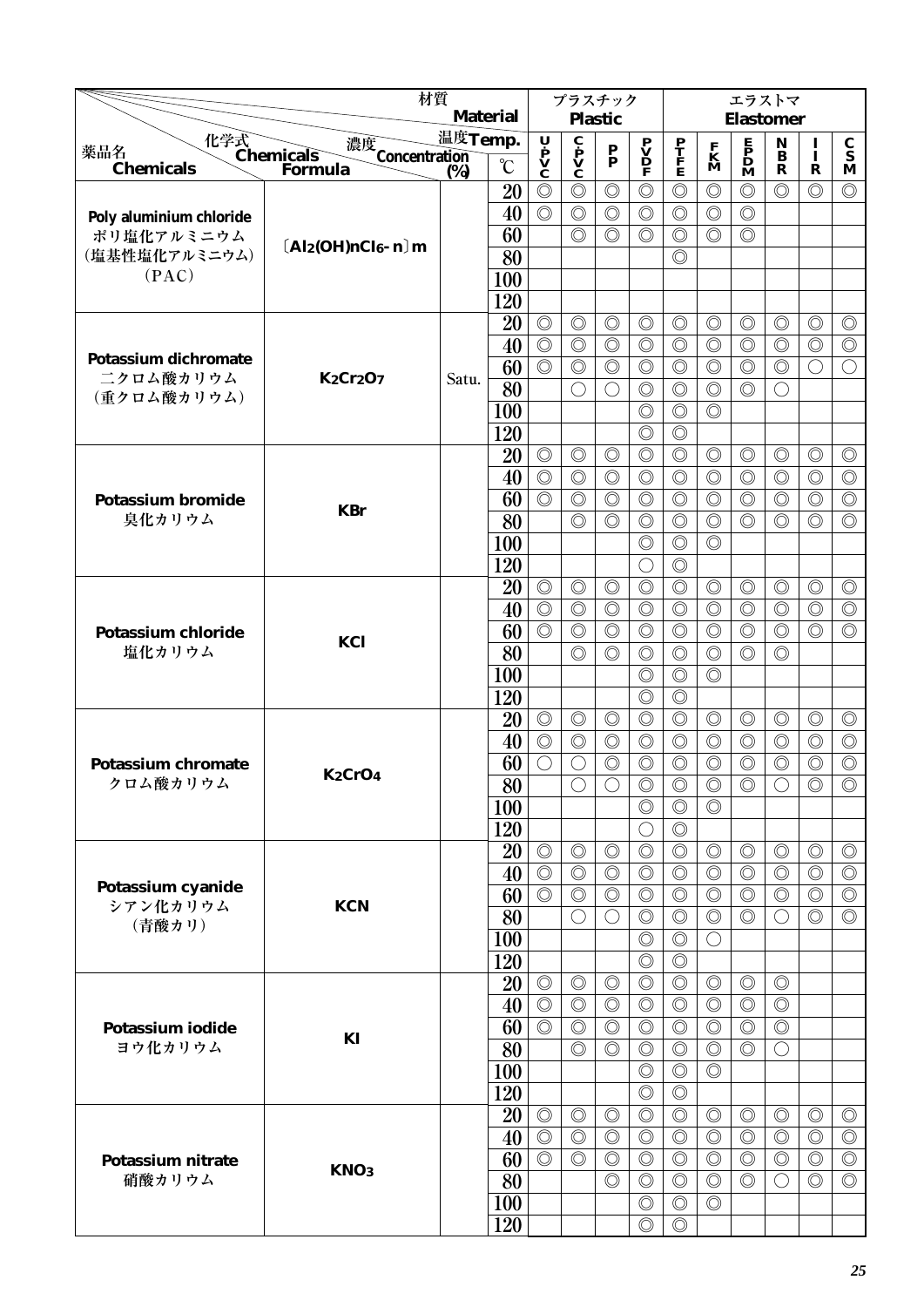|                          | 材質                                                     |         |                 |                                                                                       | プラスチック                                       |                                  |                                                                                     |                                  |                              | エラストマ                                        |                         |                |                                 |
|--------------------------|--------------------------------------------------------|---------|-----------------|---------------------------------------------------------------------------------------|----------------------------------------------|----------------------------------|-------------------------------------------------------------------------------------|----------------------------------|------------------------------|----------------------------------------------|-------------------------|----------------|---------------------------------|
|                          |                                                        |         | <b>Material</b> |                                                                                       |                                              | <b>Plastic</b>                   |                                                                                     |                                  |                              | <b>Elastomer</b>                             |                         |                |                                 |
| 薬品名                      | 化学式<br>Chemicals<br>Forn<br>濃度<br>Concentration<br>(%) | 温度Temp. |                 | $\begin{array}{c}\n\mathbf{U} \\ \mathbf{P} \\ \mathbf{V} \\ \mathbf{C}\n\end{array}$ | $\mathbf{c}$<br>$\mathbf{v}$<br>$\mathbf{c}$ | $\mathbf{P}_{\mathbf{P}}$        | $\begin{array}{c} \mathbf{P} \\ \mathbf{V} \\ \mathbf{D} \\ \mathbf{F} \end{array}$ | P<br>T<br>F<br>E                 | $\mathbf{K}$<br>$\mathbf{M}$ | $\mathbf{P}$<br>$\mathbf{D}$<br>$\mathbf{M}$ | $\mathbf N$<br>$\bf{B}$ | $\mathbf{I}$   | $\frac{\mathbf{C}}{\mathbf{S}}$ |
| <b>Chemicals</b>         | Formula                                                | (%)     | $\rm ^{\circ}C$ |                                                                                       |                                              |                                  |                                                                                     |                                  |                              |                                              | $\mathbf R$             | $\mathbf R$    | M                               |
|                          |                                                        |         | 20              | $\circledcirc$                                                                        | $\circledcirc$                               | $\circledcirc$                   | $\circledcirc$                                                                      | $\circledcirc$                   | $\circledcirc$               | $\circledcirc$                               | $\circledcirc$          | $\circledcirc$ | $\circledcirc$                  |
|                          |                                                        |         | 40              | $\circledcirc$                                                                        | $\circledcirc$                               | $\circledcirc$                   | $\circledcirc$                                                                      | $\circledcirc$                   | $\circledcirc$               | $\circledcirc$                               | $\circledcirc$          | $\circledcirc$ | $\circledcirc$                  |
| <b>Potassium sulfate</b> | <b>K2SO4</b>                                           | Pure    | 60              | $\circledcirc$                                                                        | $\circledcirc$                               | $\circledcirc$                   | $\circledcirc$                                                                      | $\circledcirc$                   | $\circledcirc$               | $\circledcirc$                               | $\circledcirc$          | $\circledcirc$ | $\circledcirc$                  |
| 硫酸カリウム                   |                                                        |         | 80              |                                                                                       | $\circledcirc$                               | $\circledcirc$                   | $\circledcirc$                                                                      | $\circledcirc$                   | $\circledcirc$               | $\bigcirc$                                   |                         | $\bigcirc$     | $\bigcirc$                      |
|                          |                                                        |         | 100             |                                                                                       |                                              |                                  | $\circledcirc$                                                                      | $\circledcirc$                   | $\circledcirc$               |                                              |                         |                |                                 |
|                          |                                                        |         | 120             |                                                                                       |                                              |                                  | $\circledcirc$                                                                      | $\circledcirc$                   | $\bigcirc$                   |                                              |                         |                |                                 |
|                          |                                                        |         | 20<br>40        | $\circledcirc$                                                                        | $\circledcirc$                               | $\circledcirc$<br>$\circledcirc$ | $\circledcirc$<br>$\circledcirc$                                                    | $\circledcirc$<br>$\circledcirc$ | $\circledcirc$               | ×                                            | $\circledcirc$          |                | $\times$                        |
|                          |                                                        |         | 60              |                                                                                       |                                              | $\left(\right)$                  | $\circledcirc$                                                                      | $\circledcirc$                   |                              |                                              |                         |                |                                 |
| Propane<br>プロパン          | CH <sub>3</sub> CH <sub>2</sub> CH <sub>3</sub>        |         | 80              |                                                                                       |                                              |                                  | $\circledcirc$                                                                      | $\circledcirc$                   |                              |                                              |                         |                |                                 |
|                          |                                                        |         | 100             |                                                                                       |                                              |                                  | $\circledcirc$                                                                      | $\circledcirc$                   |                              |                                              |                         |                |                                 |
|                          |                                                        |         | 120             |                                                                                       |                                              |                                  | $\circledcirc$                                                                      | $\circledcirc$                   |                              |                                              |                         |                |                                 |
|                          |                                                        |         | 20              | $\circledcirc$                                                                        | $\circledcirc$                               | $\circledcirc$                   | $\circledcirc$                                                                      | $\circledcirc$                   | $\circledcirc$               | $\circledcirc$                               | $\bigcirc$              | $\circledcirc$ | $\circledcirc$                  |
|                          |                                                        |         | 40              | $\circledcirc$                                                                        | $\circledcirc$                               | $\circledcirc$                   | $\circledcirc$                                                                      | $\circledcirc$                   | $\circledcirc$               | $\circledcirc$                               | $\bigcirc$              | $\circledcirc$ | $\circledcirc$                  |
| Propyl alcohol           |                                                        |         | 60              | $\bigcirc$                                                                            | $\circledcirc$                               | $\circledcirc$                   | $\circledcirc$                                                                      | $\circledcirc$                   | $\circledcirc$               | $\circledcirc$                               | $\triangle$             | $\circledcirc$ | $\circledcirc$                  |
| プロピルアルコール                | $C_3H_7OH$                                             | Pure    | 80              |                                                                                       | $\bigcirc$                                   | $\bigcirc$                       | $\bigcirc$                                                                          | $\circledcirc$                   | $\circledcirc$               | $\circledcirc$                               | $\times$                | $\circledcirc$ | $\circledcirc$                  |
| (プロパノール)                 |                                                        |         | 100             |                                                                                       |                                              |                                  | $\triangle$                                                                         | $\circledcirc$                   | $\circledcirc$               |                                              |                         |                |                                 |
|                          |                                                        |         | 120             |                                                                                       |                                              |                                  |                                                                                     | $\circledcirc$                   |                              |                                              |                         |                |                                 |
|                          |                                                        |         | 20              | ×                                                                                     | $\times$                                     | $\circledcirc$                   | $\triangle$                                                                         | $\circledcirc$                   | $\times$                     | $\bigcirc$                                   | $\times$                | $\triangle$    | $\times$                        |
| <b>Pyridine</b><br>ピリジン  |                                                        |         | 40              |                                                                                       |                                              | $\circledcirc$                   | $\triangle$                                                                         | $\circledcirc$                   |                              | $\triangle$                                  |                         | ×              |                                 |
|                          |                                                        |         | 60              |                                                                                       |                                              | $( \ )$                          | $\times$                                                                            | $\circledcirc$                   |                              | $\times$                                     |                         |                |                                 |
|                          | C <sub>5</sub> H <sub>5</sub> N                        |         | 80              |                                                                                       |                                              |                                  |                                                                                     | $\circledcirc$                   |                              |                                              |                         |                |                                 |
|                          |                                                        |         | 100             |                                                                                       |                                              |                                  |                                                                                     |                                  |                              |                                              |                         |                |                                 |
|                          |                                                        |         | 120             |                                                                                       |                                              |                                  |                                                                                     |                                  |                              |                                              |                         |                |                                 |
|                          |                                                        |         | 20              | $\circledcirc$                                                                        | $\circledcirc$                               | $\circledcirc$                   | $\circledcirc$                                                                      | $\circledcirc$                   | $\circledcirc$               | $\circledcirc$                               | $\circledcirc$          | $\circledcirc$ | $\circledcirc$                  |
|                          |                                                        |         | 40              | $\circledcirc$                                                                        | $\circledcirc$                               | $\circledcirc$                   | $\circledcirc$                                                                      | $\circledcirc$                   | $\circledcirc$               | $\circledcirc$                               | $\circledcirc$          | $\circledcirc$ | $\circledcirc$                  |
| <b>Silicon oil</b>       |                                                        |         | 60              | $\circledcirc$                                                                        | $\circledcirc$                               | $\circledcirc$                   | $\circledcirc$                                                                      | $\circledcirc$                   | $\circledcirc$               | $\circledcirc$                               |                         |                |                                 |
| シリコン油                    |                                                        |         | $\overline{80}$ |                                                                                       |                                              | $\circledcirc$                   | $\circledcirc$                                                                      | $\circledcirc$                   | $\circledcirc$               |                                              |                         |                |                                 |
|                          |                                                        |         | 100             |                                                                                       |                                              |                                  | $\circledcirc$                                                                      | $\circledcirc$                   |                              |                                              |                         |                |                                 |
|                          |                                                        |         | 120             |                                                                                       |                                              |                                  | $\circledcirc$                                                                      | $\circledcirc$                   |                              |                                              |                         |                |                                 |
|                          |                                                        |         | 20              | $\circledcirc$                                                                        | $\circledcirc$                               | $\circledcirc$                   | $\circledcirc$                                                                      | $\circledcirc$                   | $\circledcirc$               | $\circledcirc$                               | $\circledcirc$          | $\circledcirc$ | $\circledcirc$                  |
|                          |                                                        |         | 40              | $\circledcirc$                                                                        | $\circledcirc$                               | $\circledcirc$                   | $\circledcirc$                                                                      | $\circledcirc$                   | $\circledcirc$               | $\circledcirc$                               | $\circledcirc$          | $\circledcirc$ | $\circledcirc$                  |
| Silver cyanide<br>シアン化銀  | <b>AgCN</b>                                            |         | 60              | $\circledcirc$                                                                        | $\circledcirc$<br>$\circledcirc$             | $\circledcirc$<br>$\circledcirc$ | $\circledcirc$<br>$\circledcirc$                                                    | $\circledcirc$<br>$\circledcirc$ | $\circledcirc$               | $\circledcirc$                               | $\circledcirc$          | $\circledcirc$ | $\circledcirc$                  |
|                          |                                                        |         | 80<br>100       |                                                                                       |                                              |                                  | $\circledcirc$                                                                      | $\circledcirc$                   |                              |                                              |                         |                |                                 |
|                          |                                                        |         | 120             |                                                                                       |                                              |                                  | $\circledcirc$                                                                      | $\circledcirc$                   |                              |                                              |                         |                |                                 |
|                          |                                                        |         | 20              | $\circledcirc$                                                                        | $\circledcirc$                               | $\circledcirc$                   | $\circledcirc$                                                                      | $\circledcirc$                   | $\circledcirc$               | $\circledcirc$                               | $\circledcirc$          | $\circledcirc$ | $\circledcirc$                  |
|                          |                                                        |         | 40              | $\circledcirc$                                                                        | $\circledcirc$                               | $\circledcirc$                   | $\circledcirc$                                                                      | $\circledcirc$                   | $\circledcirc$               | $\circledcirc$                               | $\circledcirc$          | $\circledcirc$ | $\circledcirc$                  |
| <b>Silver nitrate</b>    |                                                        |         | 60              | $\circledcirc$                                                                        | $\circledcirc$                               | $\circledcirc$                   | $\circledcirc$                                                                      | $\circledcirc$                   | $\circledcirc$               | $\circledcirc$                               | $\circledcirc$          | $\circledcirc$ | $\circledcirc$                  |
| 硝酸銀                      | AgNO <sub>3</sub>                                      |         | 80              |                                                                                       |                                              | $\circledcirc$                   | $\circledcirc$                                                                      | $\circledcirc$                   | $\circledcirc$               | $\circledcirc$                               | O                       |                |                                 |
|                          |                                                        |         | 100             |                                                                                       |                                              |                                  | $\circledcirc$                                                                      | $\circledcirc$                   |                              |                                              |                         |                |                                 |
|                          |                                                        |         | 120             |                                                                                       |                                              |                                  | $\circledcirc$                                                                      | $\circledcirc$                   |                              |                                              |                         |                |                                 |
|                          |                                                        |         | 20              | $\circledcirc$                                                                        | $\circledcirc$                               | $\circledcirc$                   | $\circledcirc$                                                                      | $\circledcirc$                   | $\circledcirc$               | $\circledcirc$                               | $\circledcirc$          | $\circledcirc$ | $\circledcirc$                  |
|                          |                                                        |         | 40              | $\circledcirc$                                                                        | $\circledcirc$                               | $\circledcirc$                   | $\circledcirc$                                                                      | $\circledcirc$                   |                              | $\circledcirc$                               |                         | $\circledcirc$ | $\circledcirc$                  |
| Sodium acetate           |                                                        |         | 60              | $\overline{\circlearrowright}$                                                        | $\circledcirc$                               | $\circledcirc$                   | $\circledcirc$                                                                      | $\circledcirc$                   |                              | $\circledcirc$                               |                         | $\circledcirc$ | $\circledcirc$                  |
| 酢酸ナトリウム                  | CH <sub>3</sub> COONa                                  | Satu.   | 80              |                                                                                       | $\circledcirc$                               | $\circledcirc$                   | $\circledcirc$                                                                      | $\circledcirc$                   |                              | $\circledcirc$                               |                         | $\circledcirc$ | $\circledcirc$                  |
|                          |                                                        |         | <b>100</b>      |                                                                                       |                                              |                                  | $\circledcirc$                                                                      | $\circledcirc$                   |                              |                                              |                         |                |                                 |
|                          |                                                        |         | 120             |                                                                                       |                                              |                                  | $\circledcirc$                                                                      | $\circledcirc$                   |                              |                                              |                         |                |                                 |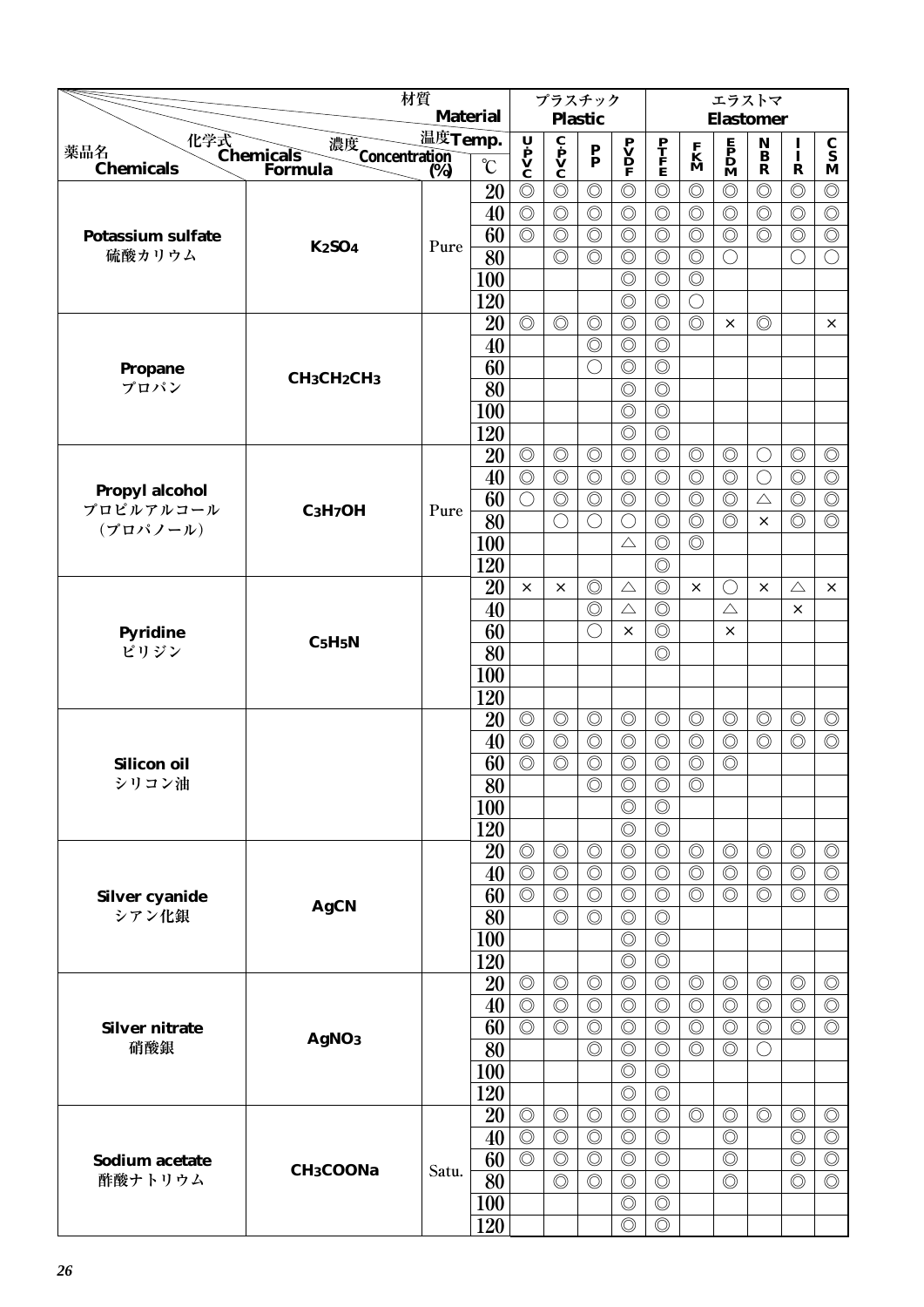|                                                                                                                                  | 材質                              |                   |                   |                                                                                       | プラスチック                                                                  |                                             |                                              |                                  |                                  | エラストマ                                                                 |                                  |                                  |                                  |
|----------------------------------------------------------------------------------------------------------------------------------|---------------------------------|-------------------|-------------------|---------------------------------------------------------------------------------------|-------------------------------------------------------------------------|---------------------------------------------|----------------------------------------------|----------------------------------|----------------------------------|-----------------------------------------------------------------------|----------------------------------|----------------------------------|----------------------------------|
|                                                                                                                                  |                                 |                   | <b>Material</b>   |                                                                                       |                                                                         | <b>Plastic</b>                              |                                              |                                  |                                  | <b>Elastomer</b>                                                      |                                  |                                  |                                  |
| 化学式<br>Chemicals<br>Form<br>薬品名                                                                                                  | 濃度<br>Concentration<br>(%)      | 温度Temp.           |                   | $\begin{array}{c}\n\mathbf{U} \\ \mathbf{P} \\ \mathbf{V} \\ \mathbf{C}\n\end{array}$ | $\overline{\mathbf{c}}$<br>$\mathbf{p}$<br>$\mathbf{v}$<br>$\mathbf{c}$ | $\frac{\mathbf{P}}{\mathbf{P}}$             | $\mathbf{P}$<br>$\mathbf{D}$<br>$\mathbf{P}$ | $\frac{\mathbf{P}}{\mathbf{F}}$  | $\mathbf{K}$<br>$\mathbf{M}$     | $\begin{array}{c} \mathbf{E} \\ \mathbf{P} \\ \mathbf{D} \end{array}$ | ${\bf N}$<br>$\bf{B}$            | $\bf{I}$<br>Ī                    | $\frac{\mathbf{C}}{\mathbf{S}}$  |
| <b>Chemicals</b>                                                                                                                 | Formula                         | $\overline{(}\%)$ | $\rm ^{\circ}\!C$ |                                                                                       |                                                                         |                                             |                                              |                                  |                                  |                                                                       | R                                | $\mathbf R$                      | M                                |
|                                                                                                                                  |                                 |                   | 20                | $\circledcirc$                                                                        | $\circledcirc$                                                          | $\circledcirc$                              | $\circledcirc$                               | $\circledcirc$                   |                                  |                                                                       |                                  |                                  |                                  |
|                                                                                                                                  |                                 |                   | 40                | $\circledcirc$<br>$\circledcirc$                                                      | $\circledcirc$<br>$\circledcirc$                                        | $\circledcirc$                              | $\circledcirc$                               | $\circledcirc$                   |                                  |                                                                       |                                  |                                  |                                  |
| <b>Sodium benzoate</b><br>安息香酸ナトリウム                                                                                              | C6H5COONa                       |                   | 60<br>80          |                                                                                       |                                                                         | $\circledcirc$<br>$\circledcirc$            | $\circledcirc$<br>$\circledcirc$             | $\circledcirc$<br>$\circledcirc$ |                                  |                                                                       |                                  |                                  |                                  |
|                                                                                                                                  |                                 |                   | 100               |                                                                                       |                                                                         |                                             | $\circledcirc$                               | $\circledcirc$                   |                                  |                                                                       |                                  |                                  |                                  |
|                                                                                                                                  |                                 |                   | 120               |                                                                                       |                                                                         |                                             | $\circledcirc$                               | $\circledcirc$                   |                                  |                                                                       |                                  |                                  |                                  |
|                                                                                                                                  |                                 |                   | 20                | $\circledcirc$                                                                        | $\circledcirc$                                                          | $\circledcirc$                              | $\circledcirc$                               | $\circledcirc$                   | $\circledcirc$                   | $\circledcirc$                                                        | $\circledcirc$                   | $\circledcirc$                   | $\circledcirc$                   |
|                                                                                                                                  |                                 |                   | 40                | $\circledcirc$                                                                        | $\circledcirc$                                                          | $\circledcirc$                              | $\circledcirc$                               | $\circledcirc$                   | $\circledcirc$                   | $\circledcirc$                                                        | $\circledcirc$                   | $\circledcirc$                   | $\circledcirc$                   |
| Sodium hydrogen carbonate                                                                                                        |                                 |                   | 60                | $\overline{\circlearrowright}$                                                        | $\circledcirc$                                                          | $\circledcirc$                              | $\circledcirc$                               | $\circledcirc$                   | $\circledcirc$                   | $\circledcirc$                                                        | $\circledcirc$                   | $\circledcirc$                   | $\circledcirc$                   |
| 炭酸水素ナトリウム                                                                                                                        | NaHCO <sub>3</sub>              |                   | 80                |                                                                                       |                                                                         | $\circledcirc$                              | $\circledcirc$                               | $\circledcirc$                   | $\circledcirc$                   | $\circledcirc$                                                        |                                  |                                  |                                  |
| (重炭酸ナトリウム)                                                                                                                       |                                 |                   | 100               |                                                                                       |                                                                         |                                             | $\circledcirc$                               | $\circledcirc$                   | $\circledcirc$                   |                                                                       |                                  |                                  |                                  |
|                                                                                                                                  |                                 |                   | 120               |                                                                                       |                                                                         |                                             | $\circledcirc$                               | $\circledcirc$                   |                                  |                                                                       |                                  |                                  |                                  |
|                                                                                                                                  |                                 |                   | 20                | $\circledcirc$                                                                        | $\circledcirc$                                                          | $\circledcirc$                              | $\circledcirc$                               | $\circledcirc$                   | $\circledcirc$                   | $\circledcirc$                                                        | $\circledcirc$                   | $\circledcirc$                   | $\circledcirc$                   |
|                                                                                                                                  |                                 |                   | 40                | $\circledcirc$                                                                        | $\circledcirc$                                                          | $\circledcirc$                              | $\circledcirc$                               | $\circledcirc$                   | $\circledcirc$                   | $\circledcirc$                                                        | $\circledcirc$                   | $\circledcirc$                   | $\circledcirc$                   |
|                                                                                                                                  | NaHSO <sub>4</sub>              |                   | 60                | $\circledcirc$                                                                        | $\circledcirc$                                                          | $\circledcirc$                              | $\circledcirc$                               | $\circledcirc$                   | $\circledcirc$                   | $\circledcirc$                                                        | $\circledcirc$                   | $\circledcirc$                   | $\circledcirc$                   |
|                                                                                                                                  |                                 |                   | 80                |                                                                                       | $\bigcirc$                                                              | $\bigcirc$                                  | $\circledcirc$                               | $\circledcirc$                   | $\circledcirc$                   | $\circledcirc$                                                        | $\circledcirc$                   | $\circledcirc$                   | $\circledcirc$                   |
|                                                                                                                                  |                                 |                   | 100               |                                                                                       |                                                                         |                                             | $\circledcirc$                               | $\circledcirc$                   | $\circledcirc$                   |                                                                       |                                  |                                  |                                  |
|                                                                                                                                  |                                 |                   | 120               |                                                                                       |                                                                         |                                             | $\circledcirc$                               | $\circledcirc$                   |                                  |                                                                       |                                  |                                  |                                  |
|                                                                                                                                  |                                 |                   | 20                | $\circledcirc$                                                                        | $\circledcirc$                                                          | $\circledcirc$                              | $\circledcirc$                               | $\circledcirc$                   | $\circledcirc$                   | $\circledcirc$                                                        | $\circledcirc$                   | $\circledcirc$                   | $\circledcirc$                   |
|                                                                                                                                  |                                 |                   | 40                | $\circledcirc$                                                                        | $\circledcirc$                                                          | $\circledcirc$                              | $\circledcirc$                               | $\circledcirc$                   | $\circledcirc$                   | $\circledcirc$                                                        | $\circledcirc$                   | $\circledcirc$                   | $\overline{\circlearrowright}$   |
| Sodium hydrogen sulfate<br>硫酸水素ナトリウム<br>(重硫酸ナトリウム)<br>Sodium bisulfite<br>亜硫酸水素ナトリウム<br>(重亜硫酸ナトリウム)<br>Sodium bromide<br>臭化ナトリウム | NaHSO <sub>3</sub>              |                   | 60                | $\circledcirc$                                                                        | $\circledcirc$                                                          | $\circledcirc$                              | $\circledcirc$                               | $\circledcirc$                   | $\circledcirc$                   | $\circledcirc$                                                        | $\circledcirc$                   | $\circledcirc$                   | $\circledcirc$                   |
|                                                                                                                                  |                                 |                   | 80                |                                                                                       | $\bigcirc$                                                              | $\left(\begin{array}{c} \end{array}\right)$ | $\circledcirc$                               | $\circledcirc$                   | $\circledcirc$                   | $\circledcirc$                                                        | $\circledcirc$                   | $\circledcirc$                   | $\circledcirc$                   |
|                                                                                                                                  |                                 |                   | 100               |                                                                                       |                                                                         |                                             | $\circledcirc$                               | $\circledcirc$                   | $\circledcirc$                   |                                                                       |                                  |                                  |                                  |
|                                                                                                                                  |                                 |                   | 120               |                                                                                       |                                                                         | $\circledcirc$                              | $\circledcirc$                               | $\circledcirc$<br>$\circledcirc$ |                                  |                                                                       |                                  |                                  |                                  |
|                                                                                                                                  |                                 |                   | 20<br>40          | $\circledcirc$<br>$\circledcirc$                                                      | $\circledcirc$<br>$\circledcirc$                                        | $\circledcirc$                              | $\circledcirc$<br>$\circledcirc$             | $\circledcirc$                   | $\circledcirc$<br>$\circledcirc$ | $\circledcirc$<br>$\circledcirc$                                      | $\circledcirc$<br>$\circledcirc$ | $\circledcirc$<br>$\circledcirc$ | $\circledcirc$<br>$\circledcirc$ |
|                                                                                                                                  |                                 |                   | 60                | $\circledcirc$                                                                        | $\circledcirc$                                                          | $\circledcirc$                              | $\circledcirc$                               | $\circledcirc$                   | $\circledcirc$                   | $\circledcirc$                                                        | $\circledcirc$                   | $\circledcirc$                   | $\circledcirc$                   |
|                                                                                                                                  | <b>NaBr</b>                     | Satu.             | $\overline{80}$   |                                                                                       | $\circledcirc$                                                          | $\circledcirc$                              | $\overline{\circ}$                           | $\circledcirc$                   |                                  |                                                                       |                                  |                                  |                                  |
|                                                                                                                                  |                                 |                   | 100               |                                                                                       |                                                                         |                                             | $\circledcirc$                               | $\circledcirc$                   |                                  |                                                                       |                                  |                                  |                                  |
|                                                                                                                                  |                                 |                   | 120               |                                                                                       |                                                                         |                                             | $\circledcirc$                               | $\circledcirc$                   |                                  |                                                                       |                                  |                                  |                                  |
|                                                                                                                                  |                                 |                   | 20                | $\circledcirc$                                                                        | $\circledcirc$                                                          | $\circledcirc$                              | $\circledcirc$                               | $\circledcirc$                   | $\circledcirc$                   | $\circledcirc$                                                        | $\circledcirc$                   | $\circledcirc$                   | $\circledcirc$                   |
|                                                                                                                                  |                                 |                   | 40                | $\circledcirc$                                                                        | $\circledcirc$                                                          | $\circledcirc$                              | $\circledcirc$                               | $\circledcirc$                   | $\circledcirc$                   | $\circledcirc$                                                        | $\circledcirc$                   | $\circledcirc$                   | $\circledcirc$                   |
| Sodium carbonate                                                                                                                 |                                 |                   | 60                | $\circledcirc$                                                                        | $\circledcirc$                                                          | $\circledcirc$                              | $\circledcirc$                               | $\circledcirc$                   | $\circledcirc$                   | $\circledcirc$                                                        | $\circledcirc$                   | $\circledcirc$                   | $\circledcirc$                   |
| 炭酸ナトリウム                                                                                                                          | Na <sub>2</sub> CO <sub>3</sub> |                   | 80                |                                                                                       | $\circledcirc$                                                          | $\circledcirc$                              | $\circledcirc$                               | $\circledcirc$                   | $\circledcirc$                   | $\circledcirc$                                                        |                                  |                                  |                                  |
|                                                                                                                                  |                                 |                   | 100               |                                                                                       |                                                                         |                                             | $\circledcirc$                               | $\circledcirc$                   | $\circledcirc$                   |                                                                       |                                  |                                  |                                  |
|                                                                                                                                  |                                 |                   | 120               |                                                                                       |                                                                         |                                             | $\circledcirc$                               | $\circledcirc$                   |                                  |                                                                       |                                  |                                  |                                  |
|                                                                                                                                  |                                 |                   | 20                | $\circledcirc$                                                                        | $\circledcirc$                                                          | $\circledcirc$                              | $\circledcirc$                               | $\circledcirc$                   | $\circledcirc$                   | $\circledcirc$                                                        | $\circledcirc$                   | $\circledcirc$                   | $\circledcirc$                   |
|                                                                                                                                  |                                 |                   | 40                | $\circledcirc$                                                                        | $\circledcirc$                                                          | $\circledcirc$                              | $\circledcirc$                               | $\circledcirc$                   | $\circledcirc$                   | $\circledcirc$                                                        | $\circledcirc$                   | $\circledcirc$                   | $\circledcirc$                   |
| Sodium chloride<br>塩化ナトリウム<br>Sodium chlorite                                                                                    | <b>NaCl</b>                     | Satu.             | 60                | $\circledcirc$                                                                        | $\circledcirc$                                                          | $\circledcirc$                              | $\circledcirc$                               | $\circledcirc$                   | $\circledcirc$                   | $\circledcirc$                                                        | $\circledcirc$                   | $\circledcirc$                   | $\circledcirc$                   |
|                                                                                                                                  |                                 |                   | 80                |                                                                                       | $\circledcirc$                                                          | $\circledcirc$                              | $\circledcirc$                               | $\circledcirc$                   | $\circledcirc$                   | $\circledcirc$                                                        | $\circledcirc$                   | $\circledcirc$                   | $\circledcirc$                   |
|                                                                                                                                  |                                 |                   | <b>100</b>        |                                                                                       |                                                                         |                                             | $\circledcirc$                               | $\circledcirc$                   | $\circledcirc$                   |                                                                       |                                  |                                  |                                  |
|                                                                                                                                  |                                 |                   | 120               |                                                                                       |                                                                         |                                             |                                              |                                  |                                  |                                                                       |                                  |                                  |                                  |
|                                                                                                                                  |                                 |                   | 20<br>40          | $\times$                                                                              | $\times$                                                                |                                             | $\circledcirc$<br>$\bigcirc$                 | $\circledcirc$<br>$\bigcirc$     | $\bigcirc$                       | $\left(\right)$                                                       | $\times$                         | $\left(\right)$<br>$\triangle$   | $\bigcirc$<br>$\triangle$        |
|                                                                                                                                  |                                 |                   | 60                |                                                                                       |                                                                         |                                             |                                              |                                  |                                  |                                                                       |                                  | ×                                | $\times$                         |
| 亜塩素酸ナトリウム                                                                                                                        | NaClO <sub>2</sub>              | 25                | 80                |                                                                                       |                                                                         |                                             |                                              |                                  |                                  |                                                                       |                                  |                                  |                                  |
|                                                                                                                                  |                                 |                   | 100               |                                                                                       |                                                                         |                                             |                                              |                                  |                                  |                                                                       |                                  |                                  |                                  |
|                                                                                                                                  |                                 |                   | 120               |                                                                                       |                                                                         |                                             |                                              |                                  |                                  |                                                                       |                                  |                                  |                                  |
|                                                                                                                                  |                                 |                   |                   |                                                                                       |                                                                         |                                             |                                              |                                  |                                  |                                                                       |                                  |                                  |                                  |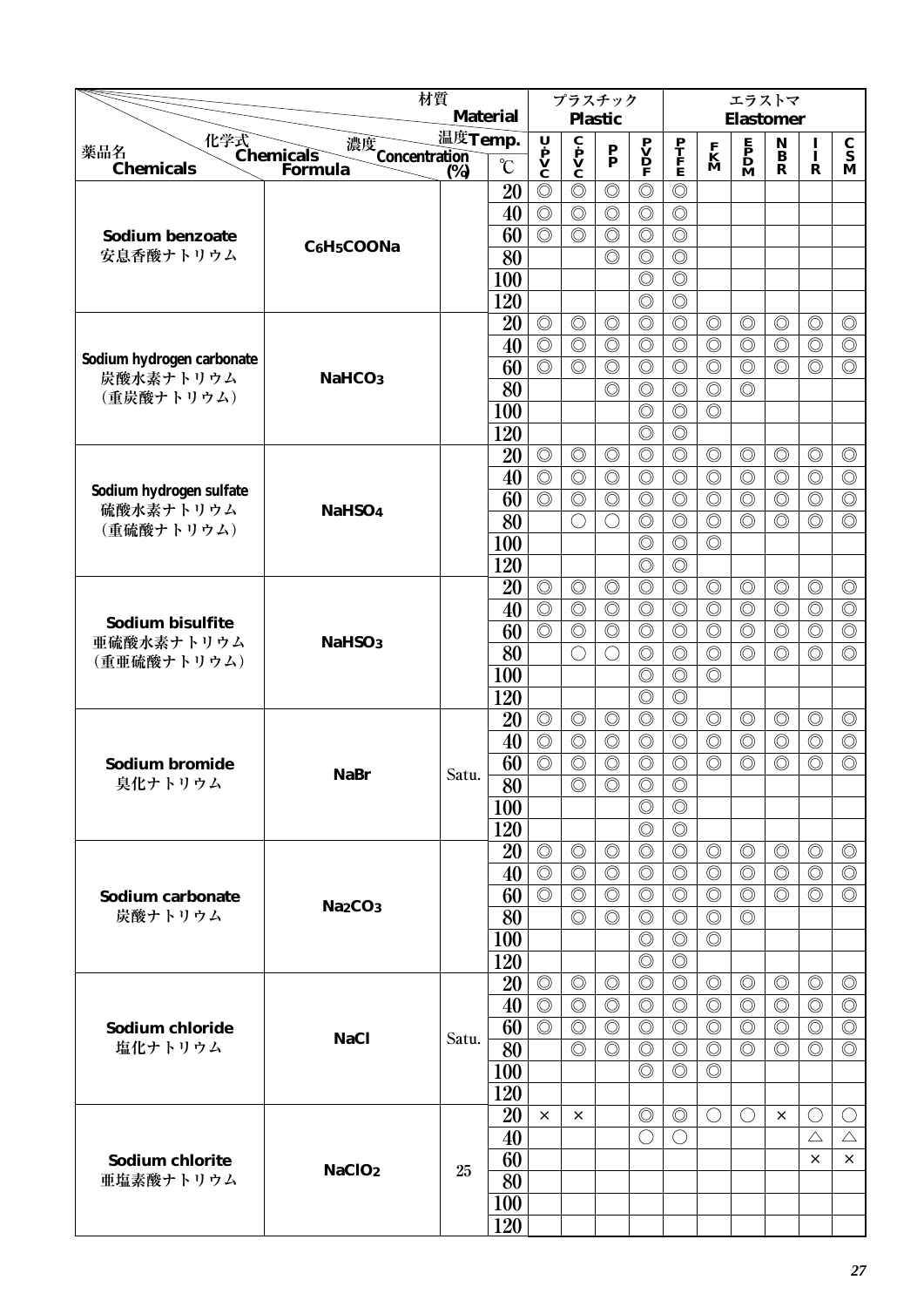|                                                 |                            | 材質               |                   |                                    | プラスチック         |                    |                                              |                                 |                              | エラストマ                                                                               |                                 |                |                                 |
|-------------------------------------------------|----------------------------|------------------|-------------------|------------------------------------|----------------|--------------------|----------------------------------------------|---------------------------------|------------------------------|-------------------------------------------------------------------------------------|---------------------------------|----------------|---------------------------------|
|                                                 |                            |                  | <b>Material</b>   |                                    |                | <b>Plastic</b>     |                                              |                                 |                              | <b>Elastomer</b>                                                                    |                                 |                |                                 |
| 化学式<br>Chemicals<br>薬品名                         | 濃度<br>Concentration<br>(%) | 温度Temp.          |                   | Ų                                  |                |                    |                                              |                                 |                              |                                                                                     | $\mathop{\bf N}\limits_{\bf B}$ | 1              | $\frac{\mathbf{C}}{\mathbf{S}}$ |
| <b>Chemicals</b>                                | Formula                    | $\overline{(%)}$ | $\rm ^{\circ}\!C$ | $\dot{\mathbf{P}}$<br>$\mathbf{V}$ | C P V<br>C     | $\frac{P}{P}$      | $\mathbf{P}$<br>$\mathbf{D}$<br>$\mathbf{P}$ | $\frac{\mathbf{P}}{\mathbf{F}}$ | $\mathbf{K}$<br>$\mathbf{M}$ | $\begin{array}{c} \mathbf{E} \\ \mathbf{P} \\ \mathbf{D} \\ \mathbf{M} \end{array}$ | $\mathbf R$                     | Ī<br>R         | M                               |
|                                                 |                            |                  | 20                | $\circledcirc$                     | $\circledcirc$ | $\circledcirc$     | $\circledcirc$                               | $\circledcirc$                  | $\circledcirc$               | $\circledcirc$                                                                      | $\circledcirc$                  |                |                                 |
|                                                 |                            |                  | 40                | $\circledcirc$                     | $\circledcirc$ | $\circledcirc$     | $\circledcirc$                               | $\circledcirc$                  | $\circledcirc$               | $\circledcirc$                                                                      |                                 |                |                                 |
| <b>Sodium fluoride</b>                          |                            |                  | 60                | $\circledcirc$                     | $\circledcirc$ | $\circledcirc$     | $\circledcirc$                               | $\circledcirc$                  | $\circledcirc$               | $\circledcirc$                                                                      |                                 |                |                                 |
| フッ化ナトリウム                                        | <b>NaF</b>                 |                  | $\overline{80}$   |                                    |                | $\circledcirc$     | $\circledcirc$                               | $\circledcirc$                  |                              |                                                                                     |                                 |                |                                 |
|                                                 |                            |                  | 100               |                                    |                | $\circledcirc$     | $\circledcirc$                               | $\circledcirc$                  |                              |                                                                                     |                                 |                |                                 |
|                                                 |                            |                  | 120               |                                    |                |                    | $\circledcirc$                               | $\circledcirc$                  |                              |                                                                                     |                                 |                |                                 |
|                                                 |                            |                  | 20                | $\circledcirc$                     | $\triangle$    | $\circledcirc$     | $\bigcirc$                                   | $\circledcirc$                  | $\triangle$                  | $\circledcirc$                                                                      | $\circledcirc$                  | $\circledcirc$ | $\circledcirc$                  |
|                                                 |                            |                  | 40                | $\overline{\circlearrowright}$     | $\times$       | $\circledcirc$     | $\bigcirc$                                   | $\circledcirc$                  | $\triangle$                  | $\circledcirc$                                                                      | $\circledcirc$                  | $\circledcirc$ | $\circledcirc$                  |
|                                                 |                            |                  | 60                | $\circledcirc$                     | ×              | $\circledcirc$     | $\bigcirc$                                   | $\circledcirc$                  | $\times$                     | $\circledcirc$                                                                      | $\circledcirc$                  | $\circledcirc$ | $\circledcirc$                  |
|                                                 |                            | $\overline{5}$   | 80                |                                    | $\times$       | $\circledcirc$     | $\triangle$                                  | $\circledcirc$                  |                              | $\circledcirc$                                                                      | $\circledcirc$                  | $\circledcirc$ | $\circledcirc$                  |
|                                                 |                            |                  | 100               |                                    |                |                    | $\triangle$                                  | $\circledcirc$                  |                              |                                                                                     |                                 |                |                                 |
|                                                 |                            |                  | 120               |                                    |                |                    |                                              | $\circledcirc$                  |                              |                                                                                     |                                 |                |                                 |
|                                                 |                            |                  | 20                | $\circledcirc$                     | $\triangle$    | $\circledcirc$     | $\bigcirc$                                   | $\circledcirc$                  | $\triangle$                  | $\circledcirc$                                                                      | $\circledcirc$                  | $\circledcirc$ | $\circledcirc$                  |
|                                                 |                            |                  | 40                | $\circledcirc$                     | $\times$       | $\circledcirc$     | $\bigcirc$                                   | $\circledcirc$                  | $\triangle$                  | $\circledcirc$                                                                      | $\circledcirc$                  | $\circledcirc$ | $\circledcirc$                  |
|                                                 |                            |                  | 60                | $\circledcirc$                     | $\times$       | $\circledcirc$     | $\bigcirc$                                   | $\circledcirc$                  | $\times$                     | $\circledcirc$                                                                      | $\circledcirc$                  | $\circledcirc$ | $\circledcirc$                  |
|                                                 |                            | 10               | 80                |                                    | $\times$       | $\circledcirc$     | $\triangle$                                  | $\circledcirc$                  |                              | $\circledcirc$                                                                      | $\circledcirc$                  | $\circledcirc$ | $\circledcirc$                  |
|                                                 |                            |                  | 100               |                                    |                |                    | $\triangle$                                  | $\circledcirc$                  |                              |                                                                                     |                                 |                |                                 |
|                                                 |                            |                  | 120               |                                    |                |                    |                                              | $\circledcirc$                  |                              |                                                                                     |                                 |                |                                 |
|                                                 |                            |                  | 20                | $\circledcirc$                     | $\bigcirc$     | $\circledcirc$     | $\circledcirc$                               | $\circledcirc$                  | $\triangle$                  | $\circledcirc$                                                                      | $\circledcirc$                  | $\circledcirc$ | $\circledcirc$                  |
|                                                 |                            |                  | 40                | $\circledcirc$                     | $\triangle$    | $\circledcirc$     | $\circledcirc$                               | $\circledcirc$                  | $\triangle$                  | $\circledcirc$                                                                      | $\circledcirc$                  | $\circledcirc$ | $\circledcirc$                  |
| Sodium hydroxide<br>水酸化ナトリウム<br>(苛性ソーダ)         |                            |                  | 60                | $\circledcirc$                     | $\triangle$    | $\circledcirc$     | $\bigcirc$                                   | $\circledcirc$                  | $\times$                     | $\circledcirc$                                                                      | $\circledcirc$                  | $\circledcirc$ | $\circledcirc$                  |
|                                                 | <b>NaOH</b>                | 15               | 80                |                                    | $\times$       | $\circledcirc$     | $\triangle$                                  | $\circledcirc$                  |                              | $\circledcirc$                                                                      | $\circledcirc$                  | $\circledcirc$ | $\circledcirc$                  |
|                                                 |                            |                  | <b>100</b>        |                                    |                |                    | $\times$                                     | $\circledcirc$                  |                              |                                                                                     |                                 |                |                                 |
|                                                 |                            |                  | 120               |                                    |                |                    |                                              | $\circledcirc$                  |                              |                                                                                     |                                 |                |                                 |
|                                                 |                            |                  | 20                | $\circledcirc$                     | $\bigcirc$     | $\circledcirc$     | $\circledcirc$                               | $\circledcirc$                  | $\triangle$                  | $\circledcirc$                                                                      | $\circledcirc$                  | $\circledcirc$ | $\circledcirc$                  |
|                                                 |                            |                  | 40                | $\circledcirc$                     | $\bigcirc$     | $\circledcirc$     | $\circledcirc$                               | $\circledcirc$                  | $\times$                     | $\circledcirc$                                                                      | $\circledcirc$                  | $\circledcirc$ | $\circledcirc$                  |
|                                                 |                            |                  | 60                | $\circledcirc$                     | $\triangle$    | $\circledcirc$     | $\bigcirc$                                   | $\circledcirc$                  |                              | $\circledcirc$                                                                      | $\circledcirc$                  | $\circledcirc$ | $\circledcirc$                  |
|                                                 |                            | 30               | $\overline{80}$   |                                    | $\times$       | $\overline{\circ}$ | $\triangle$                                  | $\overline{\circ}$              |                              | $\circledcirc$                                                                      | $\overline{\circ}$              | $\circledcirc$ | $\overline{\circ}$              |
|                                                 |                            |                  | 100               |                                    |                |                    | $\times$                                     | $\circledcirc$                  |                              |                                                                                     |                                 |                |                                 |
|                                                 |                            |                  | 120               |                                    |                |                    |                                              | $\circledcirc$                  |                              |                                                                                     |                                 |                |                                 |
|                                                 |                            |                  | 20                | $\circledcirc$                     | $\bigcirc$     | $\circledcirc$     | $\circledcirc$                               | $\circledcirc$                  | $\times$                     | $\circledcirc$                                                                      | $\circledcirc$                  | $\circledcirc$ | $\circledcirc$                  |
|                                                 |                            |                  | 40                | $\circledcirc$                     | $\bigcirc$     | $\circledcirc$     | $\bigcirc$                                   | $\circledcirc$                  |                              | $\circledcirc$                                                                      | $\circledcirc$                  | $\circledcirc$ | $\circledcirc$                  |
|                                                 |                            |                  | 60                | $\circledcirc$                     | $\triangle$    | $\circledcirc$     | $\triangle$                                  | $\circledcirc$                  |                              | $\circledcirc$                                                                      | $\circledcirc$                  | $\circledcirc$ | $\circledcirc$                  |
|                                                 |                            | 50               | 80                |                                    | $\times$       | $\bigcirc$         | ×                                            | $\circledcirc$                  |                              | $\circledcirc$                                                                      | $\circledcirc$                  | $\circledcirc$ | $\circledcirc$                  |
|                                                 |                            |                  | 100               |                                    |                |                    |                                              | $\circledcirc$                  |                              |                                                                                     |                                 |                |                                 |
|                                                 |                            |                  | 120               |                                    |                |                    |                                              | $\circledcirc$                  |                              |                                                                                     |                                 |                |                                 |
|                                                 |                            |                  | 20                | $\circledcirc$                     | $\circledcirc$ | $\bigcirc$         | $\circledcirc$                               | $\circledcirc$                  | $\circledcirc$               | C                                                                                   | $\times$                        | $\bigcirc$     | $\bigcirc$                      |
|                                                 |                            |                  | 40                | $\circledcirc$                     | $\circledcirc$ | $\bigcirc$         | $\circledcirc$                               | $\circledcirc$                  | $\circledcirc$               | $\bigcirc$                                                                          |                                 | $\bigcirc$     | $\bigcirc$                      |
|                                                 |                            |                  | 60                | $\bigcirc$                         | $\bigcirc$     | $\bigcirc$         | $\circledcirc$                               | $\circledcirc$                  | $\bigcirc$                   | $\triangle$                                                                         |                                 | $\triangle$    | $\triangle$                     |
| Sodium hypochlorite<br>次亜塩素酸ナトリウム<br>(次亜塩素酸ソーダ) |                            | 3                | $\overline{80}$   |                                    |                |                    |                                              |                                 |                              |                                                                                     |                                 |                |                                 |
|                                                 |                            |                  | 100               |                                    |                |                    |                                              |                                 |                              |                                                                                     |                                 |                |                                 |
|                                                 | <b>NaClO</b>               |                  | 120               |                                    |                |                    |                                              |                                 |                              |                                                                                     |                                 |                |                                 |
|                                                 |                            |                  | 20                | $\circledcirc$                     | $\circledcirc$ | O                  | $\circledcirc$                               | $\circledcirc$                  | $\circledcirc$               | $\bigcirc$                                                                          | $\times$                        | $\bigcirc$     | $\bigcirc$                      |
|                                                 |                            |                  | 40                | $\circledcirc$                     | $\circledcirc$ | $\bigcirc$         | $\circledcirc$                               | $\circledcirc$                  | $\circledcirc$               | $\bigcirc$                                                                          |                                 | $\triangle$    | $\bigcirc$                      |
|                                                 |                            |                  | 60                | $\bigcirc$                         | $\bigcirc$     | $\triangle$        | $\bigcirc$                                   | $\circledcirc$                  | $\bigcirc$                   | $\triangle$                                                                         |                                 | $\triangle$    | $\triangle$                     |
|                                                 |                            | $\overline{5}$   | 80                |                                    |                |                    |                                              |                                 | $\triangle$                  |                                                                                     |                                 |                |                                 |
|                                                 |                            |                  | 100               |                                    |                |                    |                                              |                                 |                              |                                                                                     |                                 |                |                                 |
|                                                 |                            |                  | 120               |                                    |                |                    |                                              |                                 |                              |                                                                                     |                                 |                |                                 |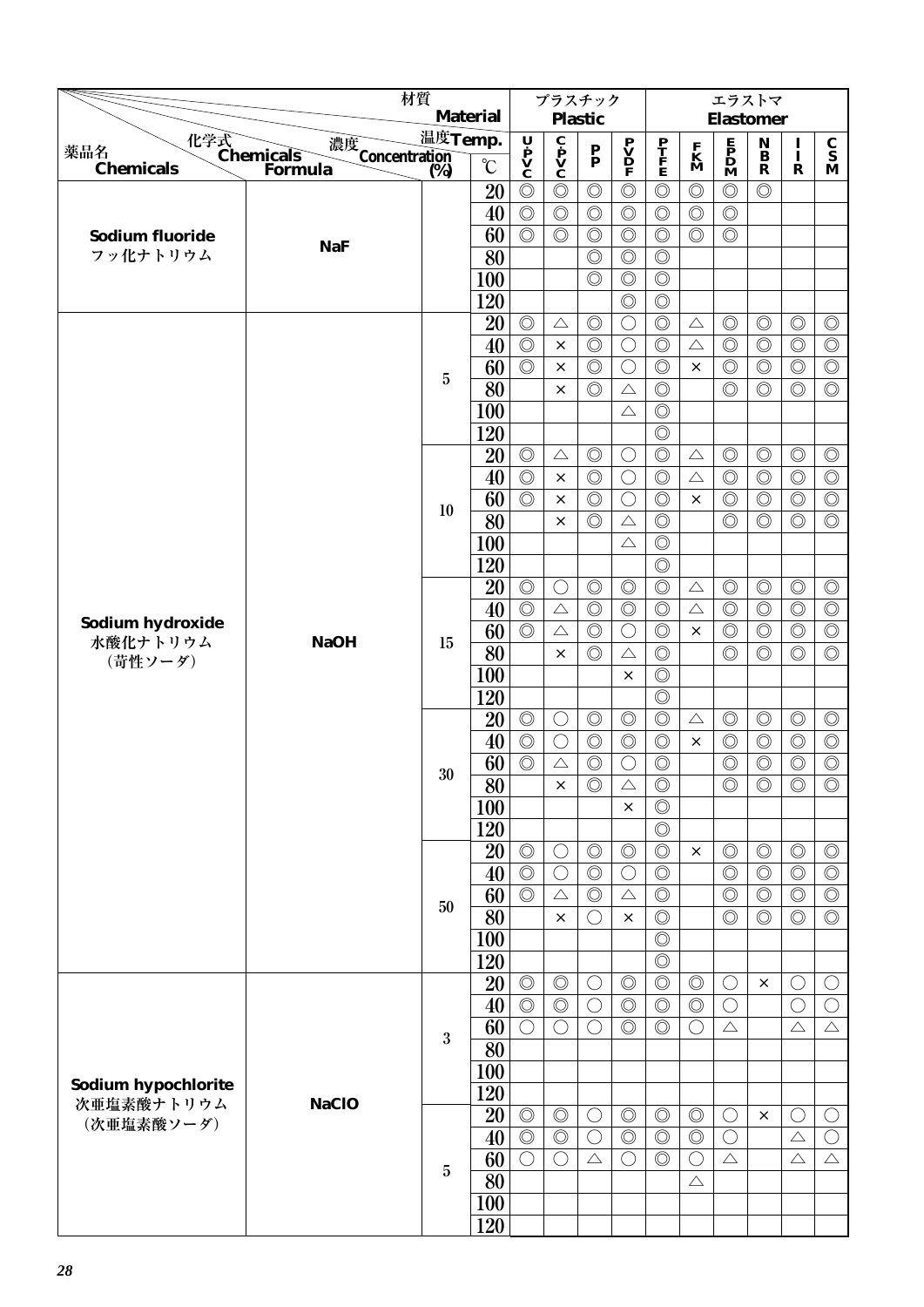|                                                |                                  | 材質      |                   |                                    | プラスチック                                                  |                                 |                                  |                                  |                                  | エラストマ                                        |                                    |                                  |                                        |
|------------------------------------------------|----------------------------------|---------|-------------------|------------------------------------|---------------------------------------------------------|---------------------------------|----------------------------------|----------------------------------|----------------------------------|----------------------------------------------|------------------------------------|----------------------------------|----------------------------------------|
|                                                |                                  |         | <b>Material</b>   |                                    |                                                         | <b>Plastic</b>                  |                                  |                                  |                                  | <b>Elastomer</b>                             |                                    |                                  |                                        |
| 化学式<br>Chemicals<br>薬品名                        | 濃度<br>Concentration<br>(%)       | 温度Temp. |                   | Ų                                  | $\overline{\mathbf{c}}$<br>$\mathbf{v}$<br>$\mathbf{c}$ | $\frac{\mathbf{P}}{\mathbf{P}}$ | $\mathbf{P} \mathbf{V}$          | $\frac{\mathbf{P}}{\mathbf{F}}$  | $\mathbf{K}$<br>$\mathbf{M}$     | $\mathbf{P}$<br>$\mathbf{D}$<br>$\mathbf{M}$ | $\mathbf N$<br>$\ddot{\mathbf{B}}$ | $\mathbf{I}$                     | $\mathbf C$<br>$\overline{\mathbf{s}}$ |
| <b>Chemicals</b>                               | Formula                          | (%)     | $\rm ^{\circ}\!C$ | $\dot{\mathbf{P}}$<br>$\mathbf{V}$ |                                                         |                                 |                                  |                                  |                                  |                                              | $\mathbf R$                        | $\mathbf R$                      | M                                      |
|                                                |                                  |         | 20                | $\circledcirc$                     | $\circledcirc$                                          | $\bigcirc$                      | $\circledcirc$                   | $\circledcirc$                   | $\circledcirc$                   | $\bigcirc$                                   | $\times$                           | $\bigcirc$                       | O                                      |
|                                                |                                  |         | 40                | $\circledcirc$                     | $\circledcirc$                                          | $\triangle$                     | $\circledcirc$                   | $\circledcirc$                   | $\circledcirc$                   | $\triangle$                                  |                                    | $\triangle$                      | $\triangle$                            |
|                                                |                                  | 7       | 60                | $\bigcirc$                         | $\bigcirc$                                              | $\triangle$                     | O                                | $\circledcirc$                   | $\bigcirc$                       | $\triangle$                                  |                                    | $\times$                         | $\triangle$                            |
|                                                |                                  |         | 80                |                                    |                                                         |                                 |                                  |                                  | $\triangle$                      |                                              |                                    |                                  |                                        |
|                                                |                                  |         | <b>100</b>        |                                    |                                                         |                                 |                                  |                                  |                                  |                                              |                                    |                                  |                                        |
|                                                |                                  |         | 120               |                                    |                                                         |                                 |                                  |                                  |                                  |                                              |                                    |                                  |                                        |
|                                                |                                  |         | 20                | $\circledcirc$                     | $\circledcirc$                                          | $\bigcirc$                      | $\circledcirc$                   | $\circledcirc$                   | $\circledcirc$                   | $\times$                                     | $\times$                           | $\triangle$                      | $\times$                               |
| Sodium hypochlorite                            |                                  |         | 40                | $\circledcirc$                     | $\circledcirc$                                          | $\triangle$                     | $\circledcirc$                   | $\circledcirc$                   | $\circledcirc$                   |                                              |                                    | ×                                |                                        |
| 次亜塩素酸ナトリウム                                     | <b>NaClO</b>                     | 10      | 60                | $\bigcirc$                         | $\bigcirc$                                              | $\triangle$                     | $\bigcirc$                       | $\circledcirc$                   | $\bigcirc$                       |                                              |                                    |                                  |                                        |
| (次亜塩素酸ソーダ)                                     |                                  |         | 80                |                                    |                                                         |                                 |                                  |                                  | $\triangle$                      |                                              |                                    |                                  |                                        |
|                                                |                                  |         | 100               |                                    |                                                         |                                 |                                  |                                  |                                  |                                              |                                    |                                  |                                        |
|                                                |                                  |         | 120               |                                    |                                                         |                                 |                                  |                                  |                                  |                                              |                                    |                                  |                                        |
|                                                |                                  |         | 20                | $\circledcirc$                     | $\circledcirc$                                          | $\bigcirc$                      | $\circledcirc$                   | $\circledcirc$                   | $\circledcirc$                   | ×                                            | $\times$                           | $\triangle$                      | $\times$                               |
|                                                |                                  |         | 40                | $\circledcirc$                     | $\circledcirc$                                          | $\triangle$                     | $\circledcirc$                   | $\circledcirc$                   | $\circledcirc$                   |                                              |                                    | $\times$                         |                                        |
|                                                |                                  | 13      | 60                | $\bigcirc$                         | $\bigcirc$                                              |                                 | $\bigcirc$                       | $\circledcirc$                   | $\bigcirc$                       |                                              |                                    |                                  |                                        |
|                                                |                                  |         | 80                |                                    |                                                         |                                 |                                  |                                  | $\triangle$                      |                                              |                                    |                                  |                                        |
|                                                |                                  |         | <b>100</b>        |                                    |                                                         |                                 |                                  |                                  |                                  |                                              |                                    |                                  |                                        |
|                                                |                                  |         | 120               |                                    | $\circledcirc$                                          | $\circledcirc$                  |                                  |                                  |                                  | $\circledcirc$                               | $\circledcirc$                     |                                  |                                        |
| <b>Sodium silicate</b><br>ケイ酸ナトリウム<br>(ケイ酸ソーダ) |                                  |         | 20<br>40          | $\circledcirc$<br>$\circledcirc$   | $\circledcirc$                                          | $\circledcirc$                  | $\circledcirc$<br>$\circledcirc$ | $\circledcirc$<br>$\circledcirc$ | $\circledcirc$<br>$\circledcirc$ | $\circledcirc$                               | $\circledcirc$                     | $\circledcirc$<br>$\circledcirc$ | $\circledcirc$<br>$\circledcirc$       |
|                                                |                                  |         | 60                | $\circledcirc$                     | $\circledcirc$                                          | $\circledcirc$                  | $\circledcirc$                   | $\circledcirc$                   | $\circledcirc$                   | $\circledcirc$                               | $\circledcirc$                     | $\circledcirc$                   | $\circledcirc$                         |
|                                                | Na <sub>2</sub> SiO <sub>3</sub> |         | 80                |                                    | $\circledcirc$                                          | $\circledcirc$                  | $\circledcirc$                   | $\circledcirc$                   | $\circledcirc$                   | $\circledcirc$                               | $\circledcirc$                     | $\circledcirc$                   | $\circledcirc$                         |
|                                                |                                  |         | <b>100</b>        |                                    |                                                         |                                 | $\circledcirc$                   | $\circledcirc$                   | $\circledcirc$                   |                                              |                                    |                                  |                                        |
|                                                |                                  |         | 120               |                                    |                                                         |                                 | $\circledcirc$                   | $\circledcirc$                   |                                  |                                              |                                    |                                  |                                        |
|                                                |                                  |         | 20                | $\circledcirc$                     | $\circledcirc$                                          | $\circledcirc$                  | $\circledcirc$                   | $\circledcirc$                   | $\circledcirc$                   | $\circledcirc$                               | $\circledcirc$                     | $\circledcirc$                   | $\circledcirc$                         |
|                                                |                                  |         | 40                | $\circledcirc$                     | $\circledcirc$                                          | $\circledcirc$                  | $\circledcirc$                   | $\circledcirc$                   | $\circledcirc$                   | $\circledcirc$                               | $\circledcirc$                     | $\circledcirc$                   | $\circledcirc$                         |
| Sodium nitrate                                 |                                  |         | 60                | $\circledcirc$                     | $\circledcirc$                                          | $\circledcirc$                  | $\circledcirc$                   | $\circledcirc$                   | $\circledcirc$                   | $\circledcirc$                               | $\circledcirc$                     | $\circledcirc$                   | $\circledcirc$                         |
| 硝酸ナトリウム                                        | NaNO <sub>3</sub>                | Satu.   | $\overline{80}$   |                                    | $\circledcirc$                                          | $\circledcirc$                  | $\overline{\circ}$               | $\overline{\circ}$               | $\overline{\circ}$               | $\circledcirc$                               | $\bigcirc$                         |                                  |                                        |
|                                                |                                  |         | 100               |                                    |                                                         |                                 | $\circledcirc$                   | $\circledcirc$                   | $\circledcirc$                   |                                              |                                    |                                  |                                        |
|                                                |                                  |         | 120               |                                    |                                                         |                                 | $\circledcirc$                   | $\circledcirc$                   |                                  |                                              |                                    |                                  |                                        |
|                                                |                                  |         | 20                | $\circledcirc$                     | $\circledcirc$                                          | $\circledcirc$                  | $\circledcirc$                   | $\circledcirc$                   | $\circledcirc$                   | $\circledcirc$                               | $\circledcirc$                     | $\circledcirc$                   | $\circledcirc$                         |
|                                                |                                  |         | 40                | $\circledcirc$                     | $\circledcirc$                                          | $\circledcirc$                  | $\circledcirc$                   | $\circledcirc$                   | $\circledcirc$                   | $\circledcirc$                               | $\circledcirc$                     | $\circledcirc$                   | $\circledcirc$                         |
| Sodium nitrite                                 |                                  |         | 60                | $\bigcirc$                         | $\bigcirc$                                              | $\circledcirc$                  | $\circledcirc$                   | $\circledcirc$                   | $\circledcirc$                   | $\circledcirc$                               | $\circledcirc$                     | $\circledcirc$                   | $\circledcirc$                         |
| 亜硝酸ナトリウム                                       | NaNO <sub>2</sub>                | Satu.   | 80                |                                    | $\bigcirc$                                              | $\circledcirc$                  | $\circledcirc$                   | $\circledcirc$                   | $\circledcirc$                   | $\circledcirc$                               | $\bigcirc$                         | $\circledcirc$                   | $\circledcirc$                         |
|                                                |                                  |         | 100               |                                    |                                                         |                                 | $\circledcirc$                   | $\circledcirc$                   | $\circledcirc$                   |                                              |                                    |                                  |                                        |
|                                                |                                  |         | 120               |                                    |                                                         |                                 | $\circledcirc$                   | $\circledcirc$                   |                                  |                                              |                                    |                                  |                                        |
|                                                |                                  |         | 20                | $\circledcirc$                     | $\circledcirc$                                          | $\circledcirc$                  | $\circledcirc$                   | $\circledcirc$                   | $\circledcirc$                   | $\circledcirc$                               | $\circledcirc$                     | $\circledcirc$                   | $\circledcirc$                         |
|                                                |                                  |         | 40                | $\circledcirc$                     | $\circledcirc$                                          | $\circledcirc$                  | $\circledcirc$                   | $\circledcirc$                   | $\circledcirc$                   | $\circledcirc$                               | $\circledcirc$                     | $\circledcirc$                   | $\circledcirc$                         |
| Sodium phosphate                               | Na <sub>3</sub> PO <sub>4</sub>  |         | 60                | $\overline{\circlearrowright}$     | $\circledcirc$                                          | $\circledcirc$                  | $\circledcirc$                   | $\circledcirc$                   | $\circledcirc$                   | $\circledcirc$                               | $\circledcirc$                     | $\circledcirc$                   | $\circledcirc$                         |
| リン酸ナトリウム                                       |                                  |         | 80                |                                    | $\bigcirc$                                              |                                 | $\circledcirc$                   | $\circledcirc$                   | $\circledcirc$                   | $\circledcirc$                               | $\circledcirc$                     |                                  |                                        |
|                                                |                                  |         | <b>100</b>        |                                    |                                                         |                                 | $\circledcirc$                   | $\circledcirc$                   | $\circledcirc$                   |                                              |                                    |                                  |                                        |
|                                                |                                  |         | 120               |                                    |                                                         |                                 | $\circledcirc$                   | $\circledcirc$                   |                                  |                                              |                                    |                                  |                                        |
|                                                |                                  |         | 20                | $\circledcirc$                     | $\circledcirc$                                          | $\circledcirc$                  | $\circledcirc$                   | $\circledcirc$                   | $\circledcirc$                   | $\circledcirc$                               | $\circledcirc$                     | $\circledcirc$                   | $\circledcirc$                         |
|                                                |                                  |         | 40                | $\circledcirc$                     | $\circledcirc$                                          | $\circledcirc$                  | $\circledcirc$                   | $\circledcirc$                   | $\circledcirc$                   | $\circledcirc$                               | $\circledcirc$                     | $\circledcirc$                   | $\circledcirc$                         |
| Sodium sulfate                                 | <b>Na2SO4</b>                    | Satu.   | 60                | $\circledcirc$                     | $\circledcirc$                                          | $\circledcirc$                  | $\circledcirc$                   | $\circledcirc$                   | $\circledcirc$                   | $\circledcirc$                               | $\circledcirc$                     | $\circledcirc$                   | $\circledcirc$                         |
| 硫酸ナトリウム                                        |                                  |         | 80                |                                    | $\circledcirc$                                          | $\circledcirc$                  | $\circledcirc$                   | $\circledcirc$                   | $\circledcirc$                   | $\circledcirc$                               | $\bigcirc$                         | $\circledcirc$                   | $\circledcirc$                         |
|                                                |                                  |         | <b>100</b>        |                                    |                                                         |                                 | $\circledcirc$                   | $\circledcirc$                   | $\circledcirc$                   |                                              |                                    |                                  |                                        |
|                                                |                                  |         | 120               |                                    |                                                         |                                 | $\circledcirc$                   | $\circledcirc$                   |                                  |                                              |                                    |                                  |                                        |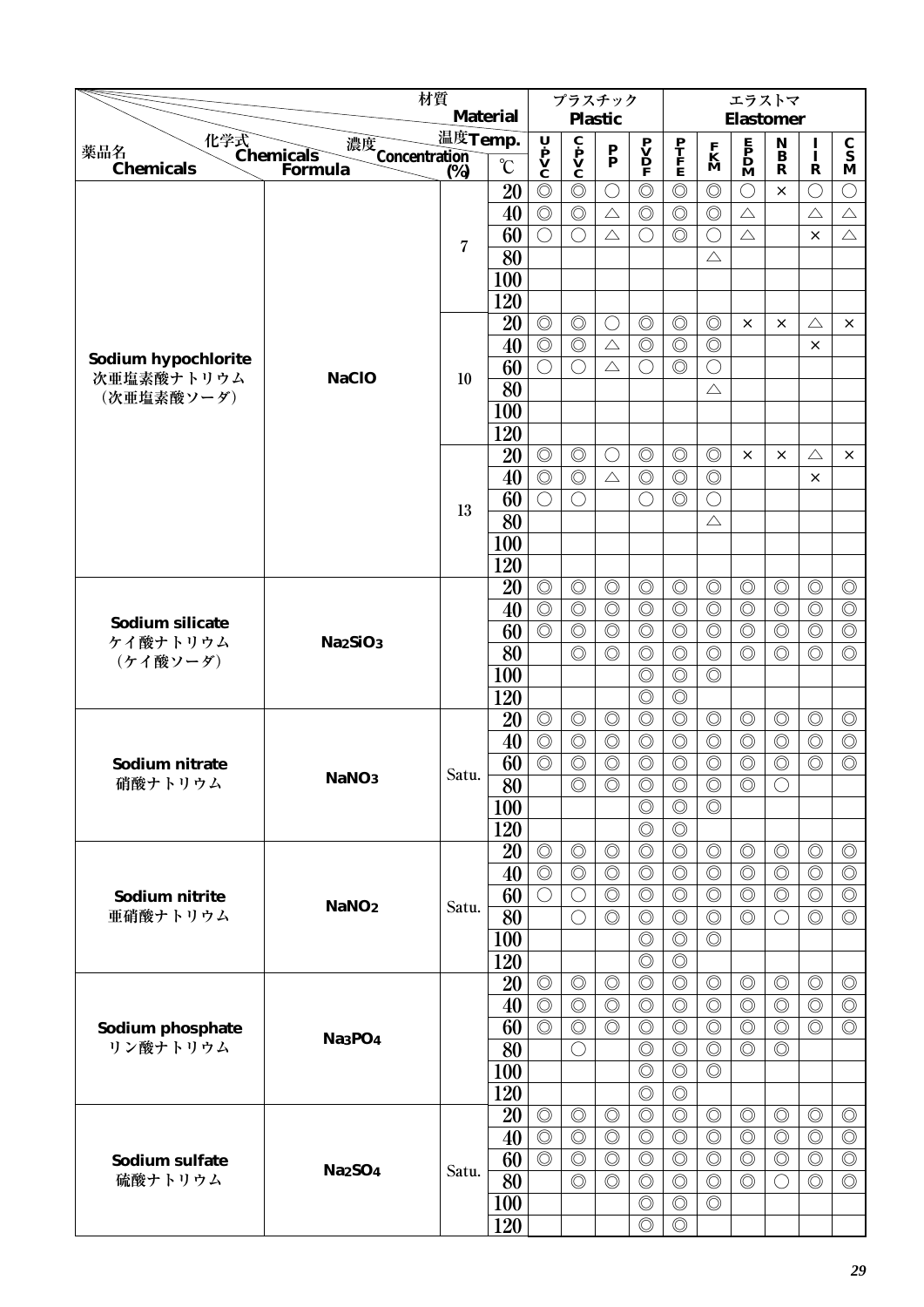|                                           | 材質                                                    |         |                 |                                  | プラスチック                                       |                           |                                                                                     |                                  |                | エラストマ                                                                               |                                             |                                  |                                  |
|-------------------------------------------|-------------------------------------------------------|---------|-----------------|----------------------------------|----------------------------------------------|---------------------------|-------------------------------------------------------------------------------------|----------------------------------|----------------|-------------------------------------------------------------------------------------|---------------------------------------------|----------------------------------|----------------------------------|
|                                           |                                                       |         | <b>Material</b> |                                  |                                              | <b>Plastic</b>            |                                                                                     |                                  |                | <b>Elastomer</b>                                                                    |                                             |                                  |                                  |
| 薬品名                                       | 化学式<br>Chemicals<br>濃度<br>Concentration<br>(%)        | 温度Temp. |                 | U P<br>V<br>C                    | $\mathbf{c}$<br>$\mathbf{v}$<br>$\mathbf{c}$ | $\mathbf{P}_{\mathbf{P}}$ | $\begin{array}{c} \mathbf{P} \\ \mathbf{V} \\ \mathbf{D} \\ \mathbf{F} \end{array}$ | $\frac{\mathbf{P}}{\mathbf{F}}$  | F<br>K         | $\begin{array}{c} \mathbf{E} \\ \mathbf{P} \\ \mathbf{D} \\ \mathbf{M} \end{array}$ | N<br>$\bf{B}$                               | $\mathbf{I}$                     | $\frac{\mathbf{C}}{\mathbf{S}}$  |
| <b>Chemicals</b>                          | Formula                                               | (%)     | $\rm ^{\circ}C$ |                                  |                                              |                           |                                                                                     |                                  | M              |                                                                                     | $\mathbf R$                                 | $\mathbf R$                      | M                                |
|                                           |                                                       |         | 20              | $\circledcirc$                   | $\circledcirc$                               | $\circledcirc$            | $\circledcirc$                                                                      | $\circledcirc$                   | $\circledcirc$ | $\circledcirc$                                                                      | $\circledcirc$                              | $\circledcirc$                   | $\circledcirc$                   |
|                                           |                                                       |         | 40              | $\circledcirc$                   | $\circledcirc$                               | $\circledcirc$            | $\circledcirc$                                                                      | $\circledcirc$                   | $\circledcirc$ | $\circledcirc$                                                                      | $\circledcirc$                              | $\circledcirc$                   | $\circledcirc$                   |
| Sodium sulfide                            | Na <sub>2</sub> S                                     |         | 60              | $\circledcirc$                   | $\circledcirc$                               | $\circledcirc$            | $\circledcirc$                                                                      | $\circledcirc$                   | $\circledcirc$ | $\circledcirc$                                                                      | $\circledcirc$                              | $\circledcirc$                   | $\circledcirc$                   |
| 硫化ナトリウム                                   |                                                       |         | 80              |                                  | $\circledcirc$                               | $\circledcirc$            | $\circledcirc$                                                                      | $\circledcirc$                   | $\circledcirc$ | $\circledcirc$                                                                      | $\left(\right)$                             |                                  |                                  |
|                                           |                                                       |         | <b>100</b>      |                                  |                                              |                           | $\circledcirc$                                                                      | $\circledcirc$                   | $\bigcirc$     |                                                                                     |                                             |                                  |                                  |
|                                           |                                                       |         | 120             |                                  |                                              | $\circledcirc$            | $\circledcirc$<br>$\circledcirc$                                                    | $\circledcirc$                   | $\circledcirc$ |                                                                                     | $\circledcirc$                              |                                  |                                  |
|                                           |                                                       |         | 20<br>40        | $\circledcirc$<br>$\circledcirc$ | $\circledcirc$<br>$\circledcirc$             | $\circledcirc$            | $\circledcirc$                                                                      | $\circledcirc$<br>$\circledcirc$ | $\circledcirc$ | $\circledcirc$<br>$\circledcirc$                                                    | $\circledcirc$                              | $\circledcirc$<br>$\circledcirc$ | $\circledcirc$<br>$\circledcirc$ |
| Sodium sulfite                            |                                                       |         | 60              | $\circledcirc$                   | $\circledcirc$                               | $\circledcirc$            | $\circledcirc$                                                                      | $\circledcirc$                   | $\circledcirc$ | $\circledcirc$                                                                      | $\circledcirc$                              | $\circledcirc$                   | $\circledcirc$                   |
| 亜硫酸ナトリウム                                  | Na <sub>2</sub> SO <sub>3</sub>                       |         | 80              |                                  | $\circledcirc$                               | $\circledcirc$            | $\circledcirc$                                                                      | $\circledcirc$                   | $\bigcirc$     | $\bigcirc$                                                                          |                                             |                                  |                                  |
| (亜硫酸ソーダ)                                  |                                                       |         | <b>100</b>      |                                  |                                              |                           | $\circledcirc$                                                                      | $\circledcirc$                   |                |                                                                                     |                                             |                                  |                                  |
|                                           |                                                       |         | 120             |                                  |                                              |                           | $\circledcirc$                                                                      | $\circledcirc$                   |                |                                                                                     |                                             |                                  |                                  |
|                                           |                                                       |         | 20              | $\circledcirc$                   | $\circledcirc$                               | $\circledcirc$            | $\circledcirc$                                                                      | $\circledcirc$                   | $\circledcirc$ | $\circledcirc$                                                                      | $\circledcirc$                              | $\circledcirc$                   | $\circledcirc$                   |
|                                           |                                                       |         | 40              | $\circledcirc$                   | $\circledcirc$                               | $\circledcirc$            | $\circledcirc$                                                                      | $\circledcirc$                   | $\circledcirc$ | $\circledcirc$                                                                      | $\circledcirc$                              |                                  |                                  |
| <b>Stannous chloride</b>                  |                                                       |         | 60              | $\circledcirc$                   | $\circledcirc$                               | $\circledcirc$            | $\circledcirc$                                                                      | $\circledcirc$                   | $\circledcirc$ | $\circledcirc$                                                                      | $\circledcirc$                              |                                  |                                  |
| 塩化第一錫<br>{塩化錫(Ⅱ)}                         | SnCl <sub>2</sub>                                     |         | 80              |                                  | $\bigcirc$                                   | $\bigcirc$                | $\circledcirc$                                                                      | $\circledcirc$                   | $\circledcirc$ |                                                                                     |                                             |                                  |                                  |
|                                           |                                                       |         | 100             |                                  |                                              |                           | $\circledcirc$                                                                      | $\circledcirc$                   |                |                                                                                     |                                             |                                  |                                  |
|                                           |                                                       |         | 120             |                                  |                                              |                           | $\circledcirc$                                                                      | $\circledcirc$                   |                |                                                                                     |                                             |                                  |                                  |
|                                           |                                                       |         | 20              | $\circledcirc$                   | $\circledcirc$                               | $\circledcirc$            | $\circledcirc$                                                                      | $\circledcirc$                   | $\circledcirc$ | $\bigcirc$                                                                          | $\circledcirc$                              |                                  | $\bigcirc$                       |
|                                           |                                                       |         | 40              | $\circledcirc$                   | $\circledcirc$                               | $\bigcirc$                | $\circledcirc$                                                                      | $\circledcirc$                   | $\circledcirc$ |                                                                                     | $\circledcirc$                              |                                  |                                  |
| <b>Stearic acid</b>                       | CH <sub>3</sub> (CH <sub>2</sub> ) <sub>16</sub> COOH |         | 60              | $\circledcirc$                   | $\circledcirc$                               | $\bigcirc$                | $\circledcirc$                                                                      | $\circledcirc$                   | $\bigcirc$     |                                                                                     | $\left(\begin{array}{c} \end{array}\right)$ |                                  |                                  |
| ステアリン酸                                    |                                                       |         | 80              |                                  | $\bigcirc$                                   |                           | $\circledcirc$                                                                      | $\circledcirc$                   | $\triangle$    |                                                                                     |                                             |                                  |                                  |
|                                           |                                                       |         | <b>100</b>      |                                  |                                              |                           | $\circledcirc$                                                                      | $\circledcirc$                   |                |                                                                                     |                                             |                                  |                                  |
|                                           |                                                       |         | 120             |                                  |                                              |                           | $\circledcirc$                                                                      | $\circledcirc$                   |                |                                                                                     |                                             |                                  |                                  |
|                                           |                                                       |         | 20              | $\circledcirc$                   | $\circledcirc$                               | $\circledcirc$            | $\circledcirc$                                                                      | $\circledcirc$                   | $\circledcirc$ | $\circledcirc$                                                                      |                                             | $\circledcirc$                   | $\left(\right)$                  |
| <b>Sulfur dioxide(Dry)</b>                |                                                       |         | 40              | $\circledcirc$                   | $\circledcirc$                               | $\circledcirc$            | $\circledcirc$                                                                      | $\circledcirc$                   | $\circledcirc$ | $\circledcirc$                                                                      |                                             |                                  |                                  |
| 亜硫酸ガス(乾)                                  | SO <sub>2</sub>                                       |         | 60              | $\circledcirc$                   | $\circledcirc$                               | $\circledcirc$            | $\circledcirc$                                                                      | $\circledcirc$                   |                | $\circledcirc$                                                                      |                                             |                                  |                                  |
| (二酸化硫黄)                                   |                                                       |         | $\overline{80}$ |                                  | $\circledcirc$                               | $\circledcirc$            | $\circledcirc$                                                                      | $\circledcirc$                   |                | $\bigcirc$                                                                          |                                             |                                  |                                  |
|                                           |                                                       |         | 100             |                                  |                                              |                           | $\circledcirc$<br>$\circledcirc$                                                    | $\circledcirc$<br>$\circledcirc$ |                |                                                                                     |                                             |                                  |                                  |
|                                           |                                                       |         | 120<br>20       | $\circledcirc$                   | $\circledcirc$                               | $\circledcirc$            | $\circledcirc$                                                                      | $\circledcirc$                   | $\circledcirc$ | $\circledcirc$                                                                      |                                             | $\circledcirc$                   | O                                |
|                                           |                                                       |         | 40              | $\circledcirc$                   | $\circledcirc$                               | $\circledcirc$            | $\circledcirc$                                                                      | $\circledcirc$                   | $\circledcirc$ | $\circledcirc$                                                                      |                                             | $\circledcirc$                   | $\bigcirc$                       |
| <b>Sulfur dioxide(Wet)</b>                |                                                       |         | 60              | $\bigcirc$                       | $\circledcirc$                               | $\circledcirc$            | $\circledcirc$                                                                      | $\circledcirc$                   | $\circledcirc$ | $\circledcirc$                                                                      |                                             |                                  |                                  |
| 亜硫酸ガス(湿)                                  | SO <sub>2</sub>                                       |         | 80              |                                  | $\bigcirc$                                   | $\bigcirc$                | $\circledcirc$                                                                      | $\circledcirc$                   |                | $\circledcirc$                                                                      |                                             |                                  |                                  |
| (二酸化硫黄)                                   |                                                       |         | 100             |                                  |                                              |                           | $\circledcirc$                                                                      | $\circledcirc$                   |                |                                                                                     |                                             |                                  |                                  |
|                                           |                                                       |         | 120             |                                  |                                              |                           | $\circledcirc$                                                                      | $\circledcirc$                   |                |                                                                                     |                                             |                                  |                                  |
|                                           |                                                       |         | 20              | $\times$                         | $\times$                                     | $\times$                  | $\times$                                                                            | ⊖                                | $\times$       | $\times$                                                                            | $\times$                                    |                                  |                                  |
|                                           |                                                       |         | 40              |                                  |                                              |                           |                                                                                     |                                  |                |                                                                                     |                                             |                                  |                                  |
|                                           |                                                       |         | 60              |                                  |                                              |                           |                                                                                     |                                  |                |                                                                                     |                                             |                                  |                                  |
| <b>Sulfur trioxide</b><br>三酸化硫黄<br>(無水硫酸) | SO <sub>3</sub>                                       |         | 80              |                                  |                                              |                           |                                                                                     |                                  |                |                                                                                     |                                             |                                  |                                  |
|                                           |                                                       |         | 100             |                                  |                                              |                           |                                                                                     |                                  |                |                                                                                     |                                             |                                  |                                  |
|                                           |                                                       |         | 120             |                                  |                                              |                           |                                                                                     |                                  |                |                                                                                     |                                             |                                  |                                  |
|                                           |                                                       |         | 20              | $\circledcirc$                   | $\circledcirc$                               | $\circledcirc$            | $\circledcirc$                                                                      | $\circledcirc$                   | $\circledcirc$ | $\circledcirc$                                                                      | $\circledcirc$                              | $\circledcirc$                   | $\circledcirc$                   |
|                                           |                                                       |         | 40              | $\circledcirc$                   | $\circledcirc$                               | $\circledcirc$            | $\circledcirc$                                                                      | $\circledcirc$                   | $\circledcirc$ | $\circledcirc$                                                                      | $\circledcirc$                              | $\circledcirc$                   | $\circledcirc$                   |
| <b>Sulfuric acid</b>                      | <b>H2SO4</b>                                          | 10      | 60              | $\circledcirc$                   | $\circledcirc$                               | $\circledcirc$            | $\circledcirc$                                                                      | $\circledcirc$                   | $\circledcirc$ | $\circledcirc$                                                                      | $\circledcirc$                              | $\circledcirc$                   | $\circledcirc$                   |
| 硫<br>酸                                    |                                                       |         | 80              |                                  | $\circledcirc$                               | $\circledcirc$            | $\circledcirc$                                                                      | $\circledcirc$                   | $\circledcirc$ | $\circledcirc$                                                                      | $\left(\right)$                             | $\bigcirc$                       | $\bigcirc$                       |
|                                           |                                                       |         | <b>100</b>      |                                  |                                              |                           | $\circledcirc$                                                                      | $\circledcirc$                   | $\circledcirc$ |                                                                                     |                                             |                                  |                                  |
|                                           |                                                       |         | 120             |                                  |                                              |                           | $\circledcirc$                                                                      | $\circledcirc$                   | $\circledcirc$ |                                                                                     |                                             |                                  |                                  |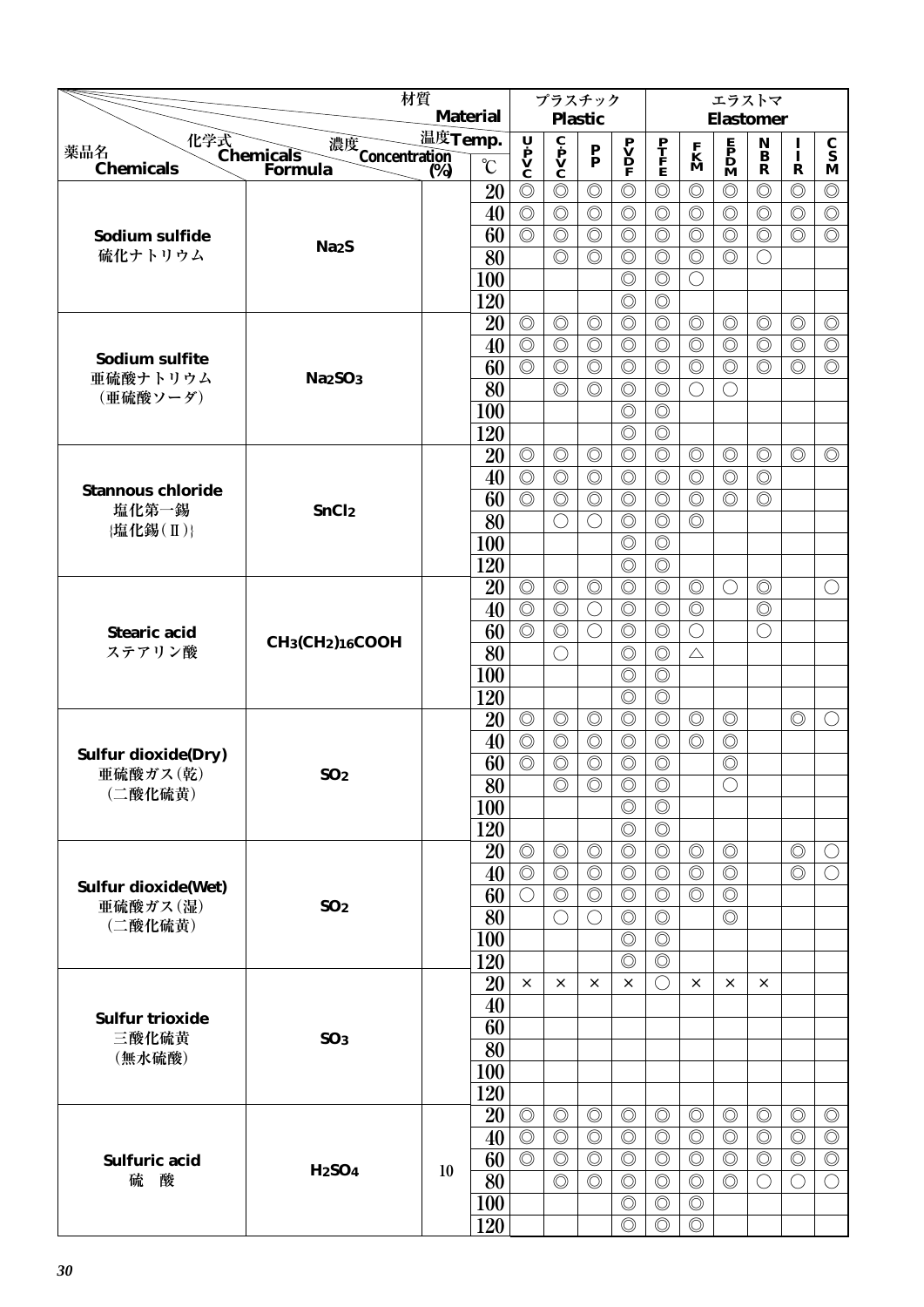|                       |                                             | 材質      |                   |                                         | プラスチック                                                  |                                 |                                              |                                  |                   |                                              | エラストマ                                  |                               |                                  |
|-----------------------|---------------------------------------------|---------|-------------------|-----------------------------------------|---------------------------------------------------------|---------------------------------|----------------------------------------------|----------------------------------|-------------------|----------------------------------------------|----------------------------------------|-------------------------------|----------------------------------|
|                       |                                             |         | <b>Material</b>   |                                         |                                                         | <b>Plastic</b>                  |                                              |                                  |                   |                                              | <b>Elastomer</b>                       |                               |                                  |
| 薬品名                   | 化学式<br>Chemicals<br>濃度<br>Concentration (%) | 温度Temp. | $\rm ^{\circ}\!C$ | Ų<br>$\dot{\mathbf{P}}$<br>$\mathbf{V}$ | $\overline{\mathbf{c}}$<br>$\mathbf{v}$<br>$\mathbf{c}$ | $\frac{\mathbf{P}}{\mathbf{P}}$ | $\mathbf{P}$<br>$\mathbf{D}$<br>$\mathbf{P}$ | $\frac{\mathbf{P}}{\mathbf{F}}$  | $\mathbf{K}$<br>M | $\begin{array}{c}\nE \\ P \\ D\n\end{array}$ | $\mathbf N$<br>$\overline{\mathbf{B}}$ | $\frac{I}{I}$                 | $\frac{\mathbf{C}}{\mathbf{S}}$  |
| <b>Chemicals</b>      | <b>Formula</b>                              |         |                   | $\circledcirc$                          |                                                         | $\circledcirc$                  | $\circledcirc$                               |                                  | $\circledcirc$    |                                              | $\mathbf R$<br>$\circledcirc$          | $\mathbf R$<br>$\circledcirc$ | $\mathbf M$                      |
|                       |                                             |         | 20<br>40          | $\circledcirc$                          | $\circledcirc$<br>$\circledcirc$                        | $\circledcirc$                  | $\circledcirc$                               | $\circledcirc$<br>$\circledcirc$ | $\circledcirc$    | $\circledcirc$<br>$\circledcirc$             |                                        | $\circledcirc$                | $\circledcirc$<br>$\circledcirc$ |
|                       |                                             |         | 60                | $\circledcirc$                          | $\circledcirc$                                          | $\circledcirc$                  | $\circledcirc$                               | $\circledcirc$                   | $\circledcirc$    | $\circledcirc$                               | $\bigcirc$<br>$\left(\right)$          | $\circledcirc$                | $\circledcirc$                   |
|                       |                                             | 50      | 80                |                                         | $\circledcirc$                                          | $\circledcirc$                  | $\circledcirc$                               | $\circledcirc$                   | $\circledcirc$    | ◯                                            | $\triangle$                            | $\bigcirc$                    | $\bigcirc$                       |
|                       |                                             |         | <b>100</b>        |                                         |                                                         |                                 | $\circledcirc$                               | $\circledcirc$                   | $\circledcirc$    |                                              |                                        |                               |                                  |
|                       |                                             |         | 120               |                                         |                                                         |                                 | $\circledcirc$                               | $\circledcirc$                   | $\bigcirc$        |                                              |                                        |                               |                                  |
|                       |                                             |         | 20                | $\circledcirc$                          | $\circledcirc$                                          | $\circledcirc$                  | $\circledcirc$                               | $\circledcirc$                   | $\circledcirc$    | $\circledcirc$                               | $\bigcirc$                             | $\circledcirc$                | $\circledcirc$                   |
|                       |                                             |         | 40                | $\circledcirc$                          | $\circledcirc$                                          | $\circledcirc$                  | $\circledcirc$                               | $\circledcirc$                   | $\circledcirc$    | $\circledcirc$                               | $\bigcirc$                             | $\bigcirc$                    | $\bigcirc$                       |
|                       |                                             |         | 60                | $\circledcirc$                          | $\circledcirc$                                          | $\circledcirc$                  | $\circledcirc$                               | $\circledcirc$                   | $\circledcirc$    | $\bigcirc$                                   | $\bigcirc$                             | $\bigcirc$                    | $\bigcirc$                       |
|                       |                                             | 70      | 80                |                                         | $\bigcirc$                                              | $\bigcirc$                      | $\circledcirc$                               | $\circledcirc$                   | $\circledcirc$    | $\times$                                     | $\times$                               | $\times$                      | $\times$                         |
|                       |                                             |         | 100               |                                         |                                                         |                                 | $\circledcirc$                               | $\circledcirc$                   | $\bigcirc$        |                                              |                                        |                               |                                  |
|                       |                                             |         | 120               |                                         |                                                         |                                 | $\triangle$                                  | O                                | $\triangle$       |                                              |                                        |                               |                                  |
|                       |                                             |         | 20                | $\circledcirc$                          | $\circledcirc$                                          | $\circledcirc$                  | $\circledcirc$                               | $\circledcirc$                   | $\circledcirc$    | $\circledcirc$                               | $\bigcirc$                             | $\bigcirc$                    | $\bigcirc$                       |
|                       |                                             |         | 40                | $\circledcirc$                          | $\circledcirc$                                          | $\circledcirc$                  | $\circledcirc$                               | $\circledcirc$                   | $\circledcirc$    | $\circledcirc$                               | $\bigcirc$                             | $\bigcirc$                    | $\bigcirc$                       |
| Sulfuric acid         |                                             |         | 60                | $\bigcirc$                              | $\bigcirc$                                              | $\bigcirc$                      | $\circledcirc$                               | $\circledcirc$                   | $\circledcirc$    | ◯                                            | $\triangle$                            | $\bigcirc$                    | $\triangle$                      |
| 酸<br>硫                | <b>H2SO4</b>                                | 80      | 80                |                                         | $\triangle$                                             | $\bigcirc$                      | $\circledcirc$                               | $\circledcirc$                   | $\bigcirc$        | $\times$                                     | $\times$                               | $\times$                      | $\times$                         |
|                       |                                             |         | 100               |                                         |                                                         |                                 | $\bigcirc$                                   | $\circledcirc$                   | $\triangle$       |                                              |                                        |                               |                                  |
|                       |                                             |         | 120               |                                         |                                                         |                                 | $\times$                                     | O                                |                   |                                              |                                        |                               |                                  |
|                       |                                             |         | 20                | $\circledcirc$                          | $\circledcirc$                                          | $\bigcirc$                      | $\circledcirc$                               | $\circledcirc$                   | $\circledcirc$    | O                                            | $\triangle$                            | $\bigcirc$                    | О                                |
|                       |                                             |         | 40                | $\bigcirc$                              | $\circledcirc$                                          | $\bigcirc$                      | $\circledcirc$                               | $\circledcirc$                   | $\circledcirc$    | $\bigcirc$                                   | $\triangle$                            | $\bigcirc$                    | $\bigcirc$                       |
|                       |                                             |         | 60                | $\bigcirc$                              | $\bigcirc$                                              |                                 | $\circledcirc$                               | $\circledcirc$                   | $\circledcirc$    | $\triangle$                                  | $\triangle$                            | $\bigcirc$                    | $\triangle$                      |
|                       |                                             | 90      | 80                |                                         | $\triangle$                                             |                                 | $\circledcirc$                               | $\circledcirc$                   | $\bigcirc$        | $\times$                                     | X                                      | $\times$                      | $\times$                         |
|                       |                                             |         | <b>100</b>        |                                         |                                                         |                                 | $\bigcirc$                                   | $\circledcirc$                   | $\triangle$       |                                              |                                        |                               |                                  |
|                       |                                             |         | 120               |                                         |                                                         |                                 | $\times$                                     | ◯                                | $\times$          |                                              |                                        |                               |                                  |
|                       |                                             |         | 20                | O                                       | O                                                       | $\times$                        | $\circledcirc$                               | $\circledcirc$                   | $\times$          | $\times$                                     | ×                                      | ×                             | $\times$                         |
|                       |                                             |         | 40                | $\triangle$                             | $\triangle$                                             |                                 | $\circledcirc$                               | $\circledcirc$                   |                   |                                              |                                        |                               |                                  |
|                       |                                             |         | 60                | $\times$                                | $\times$                                                |                                 | $\bigcirc$                                   | $\circledcirc$                   |                   |                                              |                                        |                               |                                  |
|                       |                                             | 98      | $\overline{80}$   |                                         |                                                         |                                 | $\triangle$                                  | $\overline{\circ}$               |                   |                                              |                                        |                               |                                  |
|                       |                                             |         | 100               |                                         |                                                         |                                 | $\times$                                     | $\left(\right)$                  |                   |                                              |                                        |                               |                                  |
|                       |                                             |         | 120               |                                         |                                                         |                                 |                                              | $\bigcirc$                       |                   |                                              |                                        |                               |                                  |
|                       |                                             |         | 20                | $\circledcirc$                          | $\circledcirc$                                          | $\circledcirc$                  | $\circledcirc$                               | $\circledcirc$                   | $\circledcirc$    | $\circledcirc$                               | $\triangle$                            | $\circledcirc$                | $\circledcirc$                   |
|                       |                                             |         | 40                | $\circledcirc$                          | $\circledcirc$                                          | $\circledcirc$                  | $\circledcirc$                               | $\circledcirc$                   | $\circledcirc$    | $\circledcirc$                               |                                        | $\circledcirc$                | $\circledcirc$                   |
| <b>Sulfurous acid</b> |                                             |         | 60                | $\circledcirc$                          | $\circledcirc$                                          | $\circledcirc$                  | $\circledcirc$                               | $\circledcirc$                   | $\circledcirc$    | $\bigcirc$                                   |                                        | O                             | $\bigcirc$                       |
| 亜硫酸                   | H <sub>2</sub> SO <sub>3</sub>              |         | 80                |                                         | $\bigcirc$                                              | $\circledcirc$                  | $\circledcirc$                               | $\circledcirc$                   | $\bigcirc$        | $\triangle$                                  |                                        | $\triangle$                   | $\triangle$                      |
|                       |                                             |         | 100               |                                         |                                                         |                                 | $\circledcirc$                               | $\circledcirc$                   | $\triangle$       |                                              |                                        |                               |                                  |
|                       |                                             |         | 120               |                                         |                                                         |                                 |                                              | $\circledcirc$                   |                   |                                              |                                        |                               |                                  |
|                       |                                             |         | 20                | $\times$                                | $\times$                                                |                                 | O                                            | $\circledcirc$                   | $\circledcirc$    | $\times$                                     | $\times$                               |                               | $\times$                         |
|                       |                                             |         | 40                |                                         |                                                         |                                 | $\triangle$                                  | $\circledcirc$                   |                   |                                              |                                        |                               |                                  |
| Sulfuryl chloride     | $SO_2Cl_2$                                  | Pure    | 60                |                                         |                                                         |                                 |                                              | $\circledcirc$                   |                   |                                              |                                        |                               |                                  |
| 塩化スルフリル               |                                             |         | 80                |                                         |                                                         |                                 |                                              |                                  |                   |                                              |                                        |                               |                                  |
|                       |                                             |         | <b>100</b>        |                                         |                                                         |                                 |                                              |                                  |                   |                                              |                                        |                               |                                  |
|                       |                                             |         | 120               |                                         |                                                         |                                 |                                              |                                  |                   |                                              |                                        |                               |                                  |
|                       |                                             |         | 20                | $\circledcirc$                          | $\circledcirc$                                          | $\circledcirc$                  | $\circledcirc$                               | $\circledcirc$                   | $\circledcirc$    | O                                            | $\circledcirc$                         | $\bigcirc$                    | $\bigcirc$                       |
|                       |                                             |         | 40                | $\circledcirc$                          | $\circledcirc$                                          | $\circledcirc$                  | $\circledcirc$                               | $\circledcirc$                   |                   |                                              |                                        |                               |                                  |
| <b>Tannic acid</b>    | C76H52O46                                   |         | 60                | $\circledcirc$                          | $\circledcirc$                                          | $\circledcirc$                  | $\circledcirc$                               | $\circledcirc$                   |                   |                                              |                                        |                               |                                  |
| タンニン酸                 |                                             |         | 80                |                                         |                                                         | $\circledcirc$                  | $\circledcirc$                               | $\circledcirc$                   |                   |                                              |                                        |                               |                                  |
|                       |                                             |         | 100               |                                         |                                                         |                                 | $\circledcirc$                               | $\circledcirc$                   |                   |                                              |                                        |                               |                                  |
|                       |                                             |         | 120               |                                         |                                                         |                                 | $\circledcirc$                               | $\circledcirc$                   |                   |                                              |                                        |                               |                                  |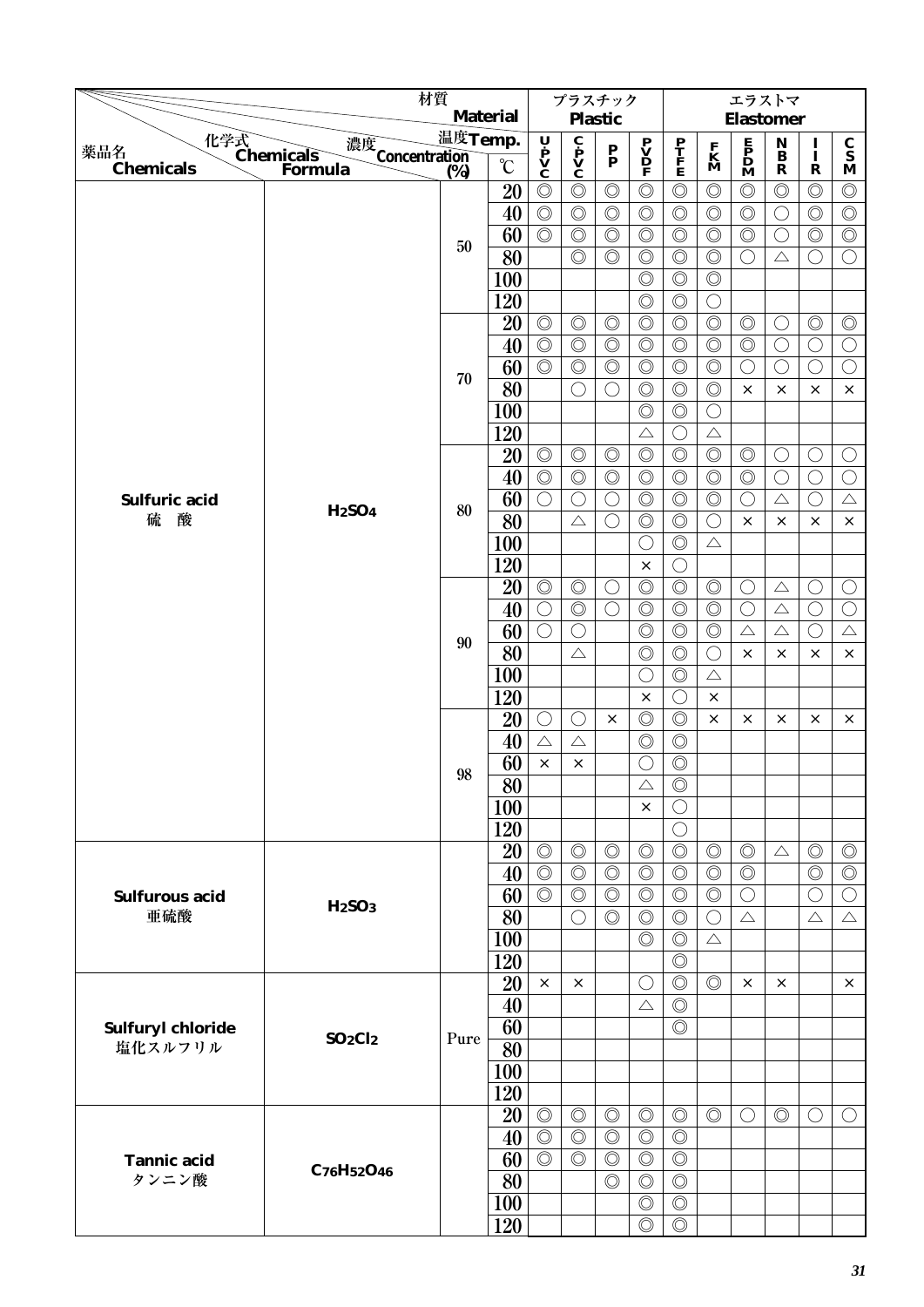|                                                                                                                                                                                                |                             | 材質      |                 |                                                                                       |                                                                         | プラスチック                                      |                                                                                     |                                  |                                  | エラストマ                                        |                                 |                |                                  |
|------------------------------------------------------------------------------------------------------------------------------------------------------------------------------------------------|-----------------------------|---------|-----------------|---------------------------------------------------------------------------------------|-------------------------------------------------------------------------|---------------------------------------------|-------------------------------------------------------------------------------------|----------------------------------|----------------------------------|----------------------------------------------|---------------------------------|----------------|----------------------------------|
|                                                                                                                                                                                                |                             |         | <b>Material</b> |                                                                                       |                                                                         | <b>Plastic</b>                              |                                                                                     |                                  |                                  | <b>Elastomer</b>                             |                                 |                |                                  |
| 化学式<br>Chemicals<br>薬品名                                                                                                                                                                        | 濃度<br>Concentration<br>(%)  | 温度Temp. |                 | $\begin{array}{c}\n\mathbf{U} \\ \mathbf{P} \\ \mathbf{V} \\ \mathbf{C}\n\end{array}$ | $\overline{\mathbf{c}}$<br>$\mathbf{p}$<br>$\mathbf{v}$<br>$\mathbf{c}$ | $\mathbf{P}_{\mathbf{P}}$                   | $\begin{array}{c} \mathbf{P} \\ \mathbf{V} \\ \mathbf{D} \\ \mathbf{F} \end{array}$ | $\frac{\mathbf{P}}{\mathbf{F}}$  | $\mathbf{K}$<br>$\mathbf{M}$     | $\mathbf{P}$<br>$\mathbf{D}$<br>$\mathbf{M}$ | $\mathop{\bf N}\limits_{\bf B}$ | $\mathbf{I}$   | $\frac{\mathbf{C}}{\mathbf{S}}$  |
| <b>Chemicals</b>                                                                                                                                                                               | Formula                     | (%)     | $\mathcal{C}$   |                                                                                       |                                                                         |                                             |                                                                                     |                                  |                                  |                                              | $\mathbf R$                     | ${\bf R}$      | M                                |
|                                                                                                                                                                                                |                             |         | 20              | $\circledcirc$                                                                        |                                                                         | $\circledcirc$                              | $\circledcirc$                                                                      | $\circledcirc$                   | $\circledcirc$                   | $\circledcirc$                               | $\circledcirc$                  | $\circledcirc$ | $\circledcirc$                   |
|                                                                                                                                                                                                | СН(ОН)СООН                  |         | 40              | $\circledcirc$                                                                        |                                                                         | $\circledcirc$                              | $\circledcirc$                                                                      | $\circledcirc$                   | $\circledcirc$                   | $\circledcirc$                               | $\circledcirc$                  | $\circledcirc$ | $\circledcirc$                   |
| <b>Tartaric acid</b><br>酒石酸                                                                                                                                                                    |                             |         | 60              | $\overline{\circlearrowright}$                                                        |                                                                         | $\circledcirc$                              | $\circledcirc$                                                                      | $\circledcirc$                   | $\circledcirc$<br>$\circledcirc$ | $\bigcirc$                                   | $\circledcirc$                  | $\bigcirc$     | $\circledcirc$<br>$\circledcirc$ |
|                                                                                                                                                                                                | <b>CH(OH)COOH</b>           |         | 80              |                                                                                       |                                                                         | $\bigcirc$                                  | $\circledcirc$<br>$\circledcirc$                                                    | $\circledcirc$<br>$\circledcirc$ |                                  |                                              | $\bigcirc$                      |                |                                  |
|                                                                                                                                                                                                |                             |         | 100<br>120      |                                                                                       |                                                                         |                                             | $\circledcirc$                                                                      | $\circledcirc$                   |                                  |                                              |                                 |                |                                  |
|                                                                                                                                                                                                |                             |         | 20              | $\times$                                                                              | $\times$                                                                | $\left(\begin{array}{c} \end{array}\right)$ | $\circledcirc$                                                                      | $\circledcirc$                   | $\circledcirc$                   | $\times$                                     | $\times$                        | ×              | $\times$                         |
|                                                                                                                                                                                                |                             |         | 40              |                                                                                       |                                                                         |                                             | $\circledcirc$                                                                      | $\circledcirc$                   |                                  |                                              |                                 |                |                                  |
| <b>Tetrachloro ethane</b>                                                                                                                                                                      |                             |         | 60              |                                                                                       |                                                                         |                                             | $\circledcirc$                                                                      | $\circledcirc$                   |                                  |                                              |                                 |                |                                  |
| テトラクロロエタン                                                                                                                                                                                      | <b>Cl2CHCHCl2</b>           | Pure    | 80              |                                                                                       |                                                                         |                                             | $\circledcirc$                                                                      | $\circledcirc$                   |                                  |                                              |                                 |                |                                  |
| (四塩化アセチレン)                                                                                                                                                                                     |                             |         | 100             |                                                                                       |                                                                         |                                             |                                                                                     | $\circledcirc$                   |                                  |                                              |                                 |                |                                  |
|                                                                                                                                                                                                |                             |         | 120             |                                                                                       |                                                                         |                                             |                                                                                     | $\circledcirc$                   |                                  |                                              |                                 |                |                                  |
|                                                                                                                                                                                                |                             |         | 20              | $\circledcirc$                                                                        |                                                                         | $\circledcirc$                              | $\circledcirc$                                                                      | $\circledcirc$                   | $\circledcirc$                   | $\times$                                     | $\bigcirc$                      |                |                                  |
|                                                                                                                                                                                                |                             |         | 40              |                                                                                       |                                                                         |                                             | $\circledcirc$                                                                      | $\circledcirc$                   | $\circledcirc$                   |                                              |                                 |                |                                  |
| <b>Tetraethyl lead</b>                                                                                                                                                                         |                             |         | 60              |                                                                                       |                                                                         |                                             | $\circledcirc$                                                                      | $\circledcirc$                   | $\circledcirc$                   |                                              |                                 |                |                                  |
| テトラエチル鉛<br>(四エチル鉛)                                                                                                                                                                             | $Pb(C_2H_5)$ 4              | Pure    | 80              |                                                                                       |                                                                         |                                             | $\circledcirc$                                                                      | $\circledcirc$                   | $\bigcirc$                       |                                              |                                 |                |                                  |
|                                                                                                                                                                                                |                             |         | 100             |                                                                                       |                                                                         |                                             | $\circledcirc$                                                                      | $\circledcirc$                   |                                  |                                              |                                 |                |                                  |
|                                                                                                                                                                                                |                             |         | 120             |                                                                                       |                                                                         |                                             | $\circledcirc$                                                                      | $\circledcirc$                   |                                  |                                              |                                 |                |                                  |
|                                                                                                                                                                                                |                             |         | 20              | $\times$                                                                              | $\times$                                                                | $\bigcirc$                                  | $\triangle$                                                                         | $\circledcirc$                   | $\bigcirc$                       | $\times$                                     | $\times$                        | $\times$       | $\times$                         |
|                                                                                                                                                                                                |                             |         | 40              |                                                                                       |                                                                         | $\triangle$                                 | $\times$                                                                            | $\circledcirc$                   |                                  |                                              |                                 |                |                                  |
|                                                                                                                                                                                                |                             |         |                 |                                                                                       |                                                                         | $\times$                                    |                                                                                     | $\circledcirc$                   |                                  |                                              |                                 |                |                                  |
|                                                                                                                                                                                                |                             |         |                 |                                                                                       |                                                                         |                                             |                                                                                     | O                                |                                  |                                              |                                 |                |                                  |
| Tetrahydrofuran<br>60<br>テトラヒドロフラン<br>C <sub>4</sub> H <sub>8</sub> O<br>Pure<br>80<br>(THF)<br>100<br>120<br>20<br>$\times$<br>40<br><b>Tetralin</b><br>60<br>テトラリン<br>$C_{10}H_{12}$<br>Pure |                             |         |                 |                                                                                       |                                                                         |                                             |                                                                                     |                                  |                                  |                                              |                                 |                |                                  |
|                                                                                                                                                                                                |                             |         |                 |                                                                                       |                                                                         |                                             |                                                                                     |                                  |                                  |                                              |                                 |                |                                  |
|                                                                                                                                                                                                |                             |         |                 |                                                                                       | $\times$                                                                | $\times$                                    | $\circledcirc$                                                                      | $\circledcirc$                   | $\circledcirc$                   | ×                                            | $\times$                        |                |                                  |
|                                                                                                                                                                                                |                             |         |                 |                                                                                       |                                                                         |                                             | $\circledcirc$                                                                      | $\circledcirc$                   |                                  |                                              |                                 |                |                                  |
|                                                                                                                                                                                                |                             |         |                 |                                                                                       |                                                                         |                                             | $\bigcirc$                                                                          | $\circledcirc$                   |                                  |                                              |                                 |                |                                  |
| (テトラヒドロナフタレン)                                                                                                                                                                                  |                             |         | $\overline{80}$ |                                                                                       |                                                                         |                                             | $\bigcirc$                                                                          |                                  |                                  |                                              |                                 |                |                                  |
|                                                                                                                                                                                                |                             |         | <b>100</b>      |                                                                                       |                                                                         |                                             |                                                                                     |                                  |                                  |                                              |                                 |                |                                  |
|                                                                                                                                                                                                |                             |         | 120             | $\times$                                                                              |                                                                         | $\circledcirc$                              | $\circledcirc$                                                                      | $\circledcirc$                   | $\circledcirc$                   |                                              | $\times$                        |                |                                  |
|                                                                                                                                                                                                |                             |         | 20<br>40        |                                                                                       | $\times$                                                                | $\triangle$                                 | $\circledcirc$                                                                      | $\circledcirc$                   |                                  | $\times$                                     |                                 | ×              | $\times$                         |
| <b>Toluene</b>                                                                                                                                                                                 |                             |         | 60              |                                                                                       |                                                                         | $\times$                                    | $\bigcirc$                                                                          | $\circledcirc$                   |                                  |                                              |                                 |                |                                  |
| トルエン                                                                                                                                                                                           | $C_6H_5CH_3$                |         | 80              |                                                                                       |                                                                         |                                             | $\bigcirc$                                                                          | $\circledcirc$                   |                                  |                                              |                                 |                |                                  |
| (メチルベンゼン)                                                                                                                                                                                      |                             |         | 100             |                                                                                       |                                                                         |                                             | $\triangle$                                                                         | $\bigcirc$                       |                                  |                                              |                                 |                |                                  |
|                                                                                                                                                                                                |                             |         | 120             |                                                                                       |                                                                         |                                             |                                                                                     | $\triangle$                      |                                  |                                              |                                 |                |                                  |
|                                                                                                                                                                                                |                             |         | 20              | $\times$                                                                              |                                                                         | $\circledcirc$                              | $\circledcirc$                                                                      | $\circledcirc$                   | $\times$                         | $\bigcirc$                                   | $\times$                        | $\bigcirc$     | $\times$                         |
|                                                                                                                                                                                                |                             |         | 40              |                                                                                       |                                                                         | $\bigcirc$                                  | $\circledcirc$                                                                      | $\circledcirc$                   |                                  |                                              |                                 |                |                                  |
|                                                                                                                                                                                                |                             |         | 60              |                                                                                       |                                                                         | $\triangle$                                 | $\triangle$                                                                         | $\circledcirc$                   |                                  |                                              |                                 |                |                                  |
| <b>Tributyl phosphate</b><br>リン酸トリブチル<br>(トリブチルホスフェート)                                                                                                                                         | $(C_4H_9O)$ <sub>3</sub> PO |         | 80              |                                                                                       |                                                                         |                                             | ×                                                                                   | $\circledcirc$                   |                                  |                                              |                                 |                |                                  |
|                                                                                                                                                                                                |                             |         | 100             |                                                                                       |                                                                         |                                             |                                                                                     |                                  |                                  |                                              |                                 |                |                                  |
|                                                                                                                                                                                                |                             |         | 120             |                                                                                       |                                                                         |                                             |                                                                                     |                                  |                                  |                                              |                                 |                |                                  |
|                                                                                                                                                                                                |                             |         | 20              | $\triangle$                                                                           |                                                                         | $\circledcirc$                              | $\circledcirc$                                                                      | $\circledcirc$                   | $\times$                         | $\times$                                     | $\times$                        | ×              | $\times$                         |
|                                                                                                                                                                                                |                             |         | 40              |                                                                                       |                                                                         | $\circledcirc$                              | $\bigcirc$                                                                          | $\circledcirc$                   |                                  |                                              |                                 |                |                                  |
| <b>Trichloroacetic acid</b>                                                                                                                                                                    | <b>CCl3COOH</b>             |         | 60              |                                                                                       |                                                                         | $\bigcirc$                                  | $\triangle$                                                                         | $\circledcirc$                   |                                  |                                              |                                 |                |                                  |
| トリクロロ酢酸                                                                                                                                                                                        |                             |         | 80              |                                                                                       |                                                                         |                                             | X                                                                                   |                                  |                                  |                                              |                                 |                |                                  |
|                                                                                                                                                                                                |                             |         | 100             |                                                                                       |                                                                         |                                             |                                                                                     |                                  |                                  |                                              |                                 |                |                                  |
|                                                                                                                                                                                                |                             |         | 120             |                                                                                       |                                                                         |                                             |                                                                                     |                                  |                                  |                                              |                                 |                |                                  |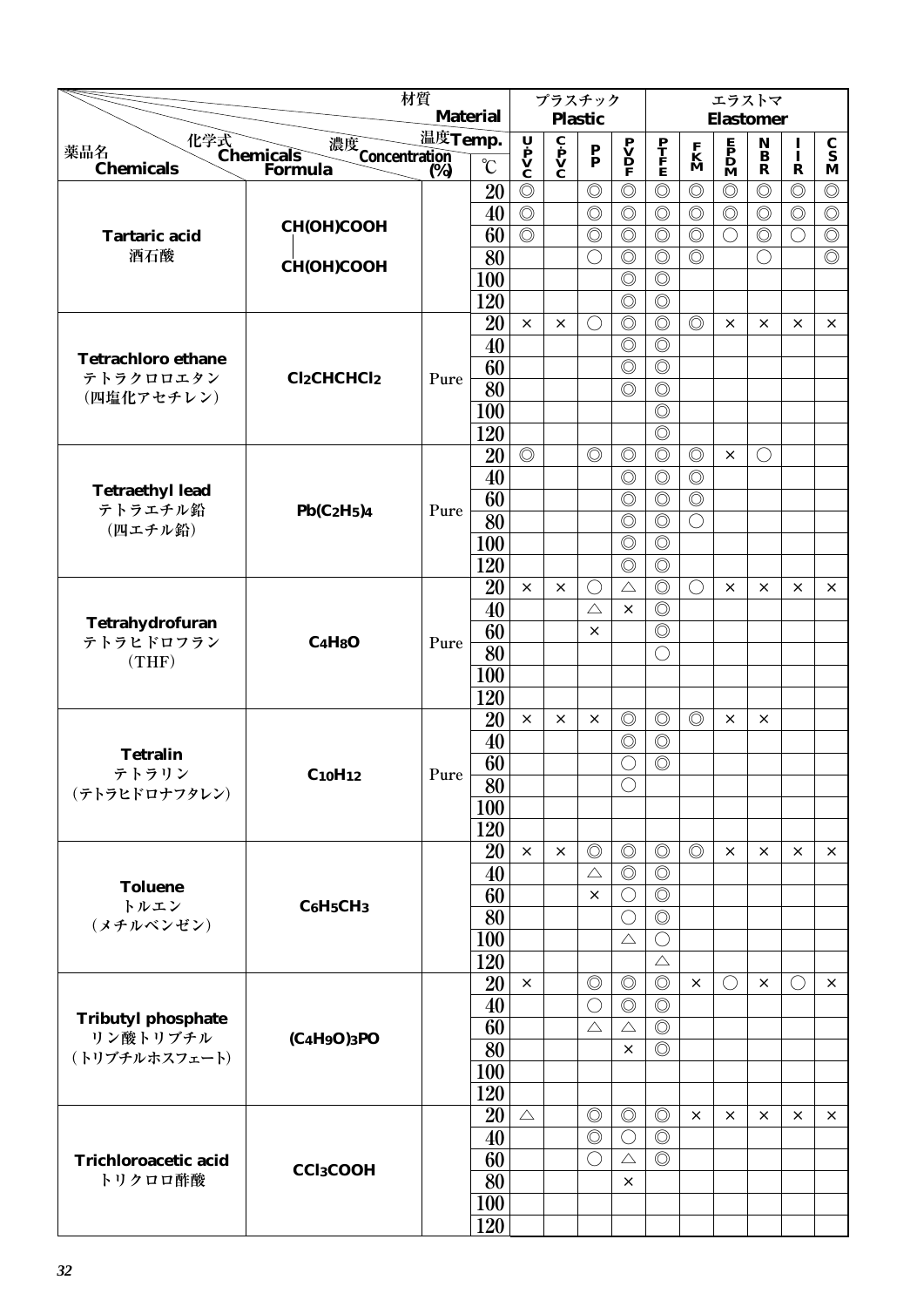|                                             | 材質                                                                |         | <b>Material</b> |                                                                                       | プラスチック                                              |                                  |                                                                                     |                                  |                                  | エラストマ                                                                               |                                                  |                                  |                                  |
|---------------------------------------------|-------------------------------------------------------------------|---------|-----------------|---------------------------------------------------------------------------------------|-----------------------------------------------------|----------------------------------|-------------------------------------------------------------------------------------|----------------------------------|----------------------------------|-------------------------------------------------------------------------------------|--------------------------------------------------|----------------------------------|----------------------------------|
|                                             |                                                                   | 温度Temp. |                 |                                                                                       |                                                     | <b>Plastic</b>                   |                                                                                     |                                  |                                  | <b>Elastomer</b>                                                                    |                                                  |                                  |                                  |
| 化学式<br>Chemicals<br>薬品名<br><b>Chemicals</b> | 濃度<br>Concentration<br>(%)                                        |         | $\rm ^{\circ}C$ | $\begin{array}{c}\n\mathbf{U} \\ \mathbf{P} \\ \mathbf{V} \\ \mathbf{C}\n\end{array}$ | $\mathbf{c}$ $\mathbf{p}$ $\mathbf{v}$ $\mathbf{c}$ | $\mathbf{P}_{\mathbf{P}}$        | $\begin{array}{c} \mathbf{P} \\ \mathbf{V} \\ \mathbf{D} \\ \mathbf{F} \end{array}$ | $\frac{\mathbf{P}}{\mathbf{F}}$  | $\mathbf{K}$<br>$\mathbf{M}$     | $\begin{array}{c} \mathbf{E} \\ \mathbf{P} \\ \mathbf{D} \\ \mathbf{M} \end{array}$ | $\mathbf N$<br>$\mathbf{\bar{B}}$<br>$\mathbf R$ | $\frac{1}{1}$                    | $\frac{\mathbf{C}}{\mathbf{S}}$  |
|                                             | Formula                                                           | (%)     | 20              | $\times$                                                                              | $\times$                                            | $\bigcirc$                       | $\circledcirc$                                                                      | $\circledcirc$                   | $\circledcirc$                   | $\times$                                                                            | $\times$                                         | $\mathbf R$<br>X.                | M<br>$\times$                    |
|                                             |                                                                   |         | 40              |                                                                                       |                                                     | $\triangle$                      | $\circledcirc$                                                                      | $\circledcirc$                   | $\circledcirc$                   |                                                                                     |                                                  |                                  |                                  |
| Trichloroethylene                           |                                                                   |         | 60              |                                                                                       |                                                     | $\times$                         | $\circledcirc$                                                                      | $\circledcirc$                   | $\circledcirc$                   |                                                                                     |                                                  |                                  |                                  |
| トリクロロエチレン                                   | $CICH = CCl2$                                                     |         | $\overline{80}$ |                                                                                       |                                                     |                                  | $\circledcirc$                                                                      | $\circledcirc$                   | $\circledcirc$                   |                                                                                     |                                                  |                                  |                                  |
|                                             |                                                                   |         | 100             |                                                                                       |                                                     |                                  | $\circledcirc$                                                                      | $\circledcirc$                   |                                  |                                                                                     |                                                  |                                  |                                  |
|                                             |                                                                   |         | 120             |                                                                                       |                                                     |                                  |                                                                                     | $\circledcirc$                   |                                  |                                                                                     |                                                  |                                  |                                  |
|                                             |                                                                   |         | 20              | $\times$                                                                              | $\times$                                            | $\triangle$                      | $\circledcirc$                                                                      | $\circledcirc$                   | $\circledcirc$                   | $\circledcirc$                                                                      | $\times$                                         |                                  | $\times$                         |
|                                             |                                                                   |         | 40              |                                                                                       |                                                     |                                  |                                                                                     | $\circledcirc$                   |                                  |                                                                                     |                                                  |                                  |                                  |
| <b>Tricresyl phosphate</b>                  |                                                                   |         | 60              |                                                                                       |                                                     |                                  |                                                                                     | $\circledcirc$                   |                                  |                                                                                     |                                                  |                                  |                                  |
| リン酸トリクレジル                                   | (CH <sub>3</sub> C <sub>6</sub> H <sub>4</sub> O) <sub>3</sub> PO | Pure    | 80              |                                                                                       |                                                     |                                  |                                                                                     |                                  |                                  |                                                                                     |                                                  |                                  |                                  |
| (トリクレジルホスフェート)                              |                                                                   |         | 100             |                                                                                       |                                                     |                                  |                                                                                     |                                  |                                  |                                                                                     |                                                  |                                  |                                  |
|                                             |                                                                   |         | 120             |                                                                                       |                                                     |                                  |                                                                                     |                                  |                                  |                                                                                     |                                                  |                                  |                                  |
|                                             |                                                                   |         | 20              |                                                                                       |                                                     | $\circledcirc$                   | $\circledcirc$                                                                      | $\circledcirc$                   | $\bigcirc$                       | $\circledcirc$                                                                      | $\circledcirc$                                   | $\circledcirc$                   | $\circledcirc$                   |
|                                             |                                                                   |         | 40              |                                                                                       |                                                     |                                  |                                                                                     | $\circledcirc$                   |                                  |                                                                                     |                                                  |                                  |                                  |
| Triethanolamine                             |                                                                   |         | 60              |                                                                                       |                                                     |                                  |                                                                                     | $\circledcirc$                   |                                  |                                                                                     |                                                  |                                  |                                  |
| トリエタノールアミン                                  | $(HOCH2CH2)3N$                                                    |         | 80              |                                                                                       |                                                     |                                  |                                                                                     | $\circledcirc$                   |                                  |                                                                                     |                                                  |                                  |                                  |
|                                             |                                                                   |         | 100             |                                                                                       |                                                     |                                  |                                                                                     |                                  |                                  |                                                                                     |                                                  |                                  |                                  |
|                                             |                                                                   |         | 120             |                                                                                       |                                                     |                                  |                                                                                     |                                  |                                  |                                                                                     |                                                  |                                  |                                  |
|                                             |                                                                   |         | 20              |                                                                                       |                                                     |                                  | $\bigcirc$                                                                          | $\circledcirc$                   | $\circledcirc$                   |                                                                                     | $\times$                                         |                                  |                                  |
|                                             |                                                                   |         | 40              |                                                                                       |                                                     |                                  | Ò                                                                                   | $\circledcirc$                   |                                  |                                                                                     |                                                  |                                  |                                  |
| Triethylamine                               | $(C_2H_5)$ <sub>3</sub> N                                         |         | 60              |                                                                                       |                                                     |                                  | $\times$                                                                            | $\circledcirc$                   |                                  |                                                                                     |                                                  |                                  |                                  |
| トリエチルアミン                                    |                                                                   |         | 80              |                                                                                       |                                                     |                                  |                                                                                     | $\circledcirc$                   |                                  |                                                                                     |                                                  |                                  |                                  |
|                                             |                                                                   |         | <b>100</b>      |                                                                                       |                                                     |                                  |                                                                                     |                                  |                                  |                                                                                     |                                                  |                                  |                                  |
|                                             |                                                                   |         | 120             |                                                                                       |                                                     |                                  |                                                                                     |                                  |                                  |                                                                                     |                                                  |                                  |                                  |
|                                             |                                                                   |         | 20              | $\circledcirc$                                                                        | $\circledcirc$                                      | $\left(\right)$                  | $\circledcirc$                                                                      | $\circledcirc$                   | $\circledcirc$                   | $\bigcirc$                                                                          | $\left(\right)$                                  |                                  |                                  |
|                                             |                                                                   |         | 40              | $\circledcirc$                                                                        |                                                     | $\triangle$                      | $\circledcirc$                                                                      | $\circledcirc$                   | $\circledcirc$                   |                                                                                     |                                                  |                                  |                                  |
| <b>Turpentine</b>                           |                                                                   |         | 60              | $\circledcirc$                                                                        |                                                     | $\times$                         | $\circledcirc$                                                                      | $\circledcirc$                   | $\circledcirc$                   |                                                                                     |                                                  |                                  |                                  |
| テルペンチン                                      |                                                                   |         | $\overline{80}$ |                                                                                       |                                                     |                                  | $\overline{\circ}$                                                                  | $\overline{\circ}$               | $\circledcirc$                   |                                                                                     |                                                  |                                  |                                  |
|                                             |                                                                   |         | 100             |                                                                                       |                                                     |                                  | $\circledcirc$                                                                      | $\circledcirc$                   |                                  |                                                                                     |                                                  |                                  |                                  |
|                                             |                                                                   |         | 120             |                                                                                       |                                                     |                                  | $\circledcirc$                                                                      | $\circledcirc$                   |                                  |                                                                                     |                                                  |                                  |                                  |
|                                             |                                                                   |         | 20              | $\circledcirc$                                                                        | $\circledcirc$                                      | $\circledcirc$                   | $\circledcirc$                                                                      | $\circledcirc$                   | $\circledcirc$                   | $\circledcirc$                                                                      | $\circledcirc$                                   | $\circledcirc$                   | $\circledcirc$                   |
|                                             |                                                                   |         | 40<br>60        | $\circledcirc$<br>$\circledcirc$                                                      | $\circledcirc$<br>$\circledcirc$                    | $\circledcirc$<br>$\circledcirc$ | $\circledcirc$<br>$\circledcirc$                                                    | $\circledcirc$<br>$\circledcirc$ | $\circledcirc$<br>$\circledcirc$ | $\circledcirc$<br>$\circledcirc$                                                    | $\circledcirc$<br>$\circledcirc$                 | $\circledcirc$<br>$\circledcirc$ | $\circledcirc$<br>$\circledcirc$ |
| <b>Urea</b><br>尿素                           | CO(NH <sub>2</sub> ) <sub>2</sub>                                 | 50      | 80              |                                                                                       | $\circledcirc$                                      | $\circledcirc$                   | $\circledcirc$                                                                      | $\circledcirc$                   |                                  |                                                                                     |                                                  |                                  |                                  |
|                                             |                                                                   |         | 100             |                                                                                       |                                                     |                                  | $\circledcirc$                                                                      | $\circledcirc$                   |                                  |                                                                                     |                                                  |                                  |                                  |
|                                             |                                                                   |         | 120             |                                                                                       |                                                     |                                  | $\circledcirc$                                                                      | $\circledcirc$                   |                                  |                                                                                     |                                                  |                                  |                                  |
|                                             |                                                                   |         | 20              | $\circledcirc$                                                                        | $\circledcirc$                                      | $\circledcirc$                   | $\circledcirc$                                                                      | $\circledcirc$                   | $\circledcirc$                   | $\circledcirc$                                                                      | $\circledcirc$                                   | $\circledcirc$                   | $\circledcirc$                   |
|                                             |                                                                   |         | 40              | $\circledcirc$                                                                        | $\circledcirc$                                      | $\circledcirc$                   | $\circledcirc$                                                                      | $\circledcirc$                   | $\circledcirc$                   | $\circledcirc$                                                                      | $\circledcirc$                                   | $\circledcirc$                   | $\circledcirc$                   |
|                                             |                                                                   |         | 60              | $\overline{\circlearrowright}$                                                        | $\circledcirc$                                      | $\circledcirc$                   | $\circledcirc$                                                                      | $\circledcirc$                   | $\circledcirc$                   | $\circledcirc$                                                                      | $\circledcirc$                                   | $\circledcirc$                   | $\overline{\circlearrowright}$   |
| <b>Urine</b>                                |                                                                   |         | $\overline{80}$ |                                                                                       | $\circledcirc$                                      | $\circledcirc$                   | $\circledcirc$                                                                      | $\circledcirc$                   |                                  |                                                                                     |                                                  |                                  |                                  |
| 尿                                           |                                                                   |         | 100             |                                                                                       |                                                     |                                  | $\circledcirc$                                                                      | $\circledcirc$                   |                                  |                                                                                     |                                                  |                                  |                                  |
|                                             |                                                                   |         | 120             |                                                                                       |                                                     |                                  | $\circledcirc$                                                                      | $\circledcirc$                   |                                  |                                                                                     |                                                  |                                  |                                  |
|                                             |                                                                   |         | 20              | $\circledcirc$                                                                        | $\circledcirc$                                      | $\circledcirc$                   | $\circledcirc$                                                                      | $\circledcirc$                   | $\circledcirc$                   | $\circledcirc$                                                                      | $\triangle$                                      | $\circledcirc$                   | $\circledcirc$                   |
|                                             |                                                                   |         | 40              | $\circledcirc$                                                                        | $\circledcirc$                                      | $\circledcirc$                   | $\circledcirc$                                                                      | $\circledcirc$                   | $\circledcirc$                   | $\circledcirc$                                                                      |                                                  | $\circledcirc$                   | $\circledcirc$                   |
| <b>Vinegar</b>                              |                                                                   |         | 60              | $\circledcirc$                                                                        | $\circledcirc$                                      | $\circledcirc$                   | $\circledcirc$                                                                      | $\circledcirc$                   | $\circledcirc$                   | $\circledcirc$                                                                      |                                                  | $\circledcirc$                   | $\circledcirc$                   |
| 食酢                                          |                                                                   |         | 80              |                                                                                       | $\bigcirc$                                          | $\circledcirc$                   | $\circledcirc$                                                                      | $\circledcirc$                   |                                  |                                                                                     |                                                  |                                  |                                  |
|                                             |                                                                   |         | 100             |                                                                                       |                                                     |                                  | $\bigcirc$                                                                          | $\circledcirc$                   |                                  |                                                                                     |                                                  |                                  |                                  |
|                                             |                                                                   |         | 120             |                                                                                       |                                                     |                                  | $\bigcirc$                                                                          | $\circledcirc$                   |                                  |                                                                                     |                                                  |                                  |                                  |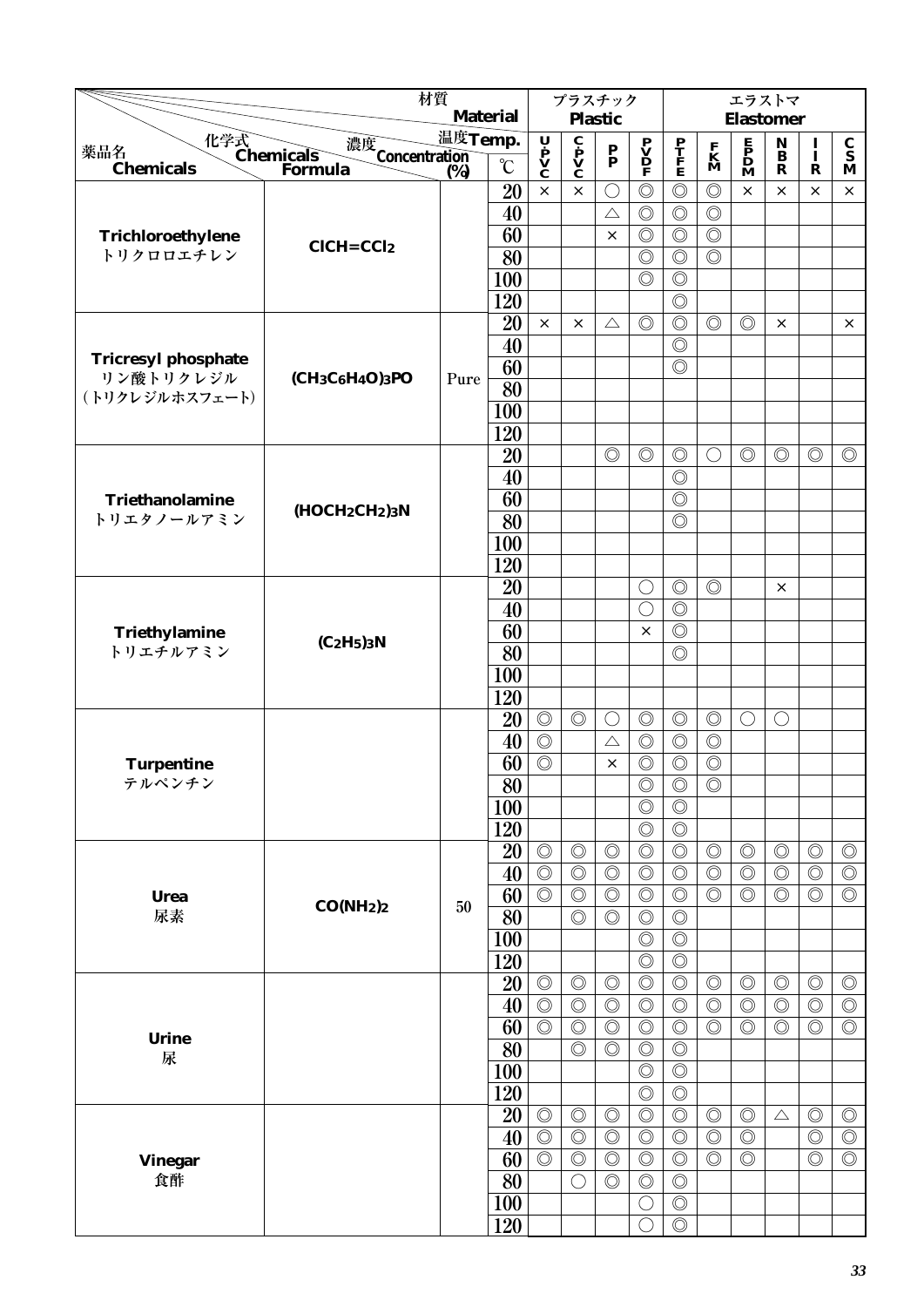|                             | 材質                                    |                                     | プラスチック                           |                                                                         |                                  |                                                                                     |                                  | エラストマ                            |                                                                                     |                              |                                  |                                  |  |  |
|-----------------------------|---------------------------------------|-------------------------------------|----------------------------------|-------------------------------------------------------------------------|----------------------------------|-------------------------------------------------------------------------------------|----------------------------------|----------------------------------|-------------------------------------------------------------------------------------|------------------------------|----------------------------------|----------------------------------|--|--|
|                             |                                       | <b>Material</b>                     |                                  |                                                                         | <b>Plastic</b>                   |                                                                                     |                                  | <b>Elastomer</b>                 |                                                                                     |                              |                                  |                                  |  |  |
| 薬品名                         | 化学式<br>Chemicals                      | 温度Temp.                             |                                  |                                                                         |                                  |                                                                                     |                                  |                                  |                                                                                     | $\mathbf{N}$<br>$\mathbf{B}$ | 1                                | $\frac{\mathbf{C}}{\mathbf{S}}$  |  |  |
| <b>Chemicals</b>            | 濃度<br>Concentration<br>(%)<br>Formula | $\rm ^{\circ}C$<br>$\overline{(%)}$ | U P<br>V<br>C                    | $\overline{\mathbf{c}}$<br>$\mathbf{p}$<br>$\mathbf{v}$<br>$\mathbf{c}$ | $\frac{\mathbf{P}}{\mathbf{P}}$  | $\begin{array}{c} \mathbf{P} \\ \mathbf{V} \\ \mathbf{D} \\ \mathbf{F} \end{array}$ | $\frac{\mathbf{P}}{\mathbf{F}}$  | $\mathbf{K}$<br>$\mathbf{M}$     | $\begin{array}{c} \mathbf{E} \\ \mathbf{P} \\ \mathbf{D} \\ \mathbf{M} \end{array}$ | $\mathbf R$                  | Ī<br>$\mathbf R$                 | M                                |  |  |
|                             |                                       | 20                                  | $\times$                         | $\times$                                                                |                                  | $\circledcirc$                                                                      | $\circledcirc$                   | $\times$                         | C                                                                                   | ×                            |                                  |                                  |  |  |
|                             |                                       | 40                                  |                                  |                                                                         |                                  | $\circledcirc$                                                                      | $\circledcirc$                   |                                  | $\times$                                                                            |                              |                                  |                                  |  |  |
| <b>Vinyl acetate</b>        |                                       | 60                                  |                                  |                                                                         |                                  | $\circledcirc$                                                                      | $\circledcirc$                   |                                  |                                                                                     |                              |                                  |                                  |  |  |
| 酢酸ビニル                       | CH <sub>3</sub> COOCH=CH <sub>2</sub> | $\overline{80}$                     |                                  |                                                                         |                                  | $\circledcirc$                                                                      | $\circledcirc$                   |                                  |                                                                                     |                              |                                  |                                  |  |  |
|                             |                                       | 100                                 |                                  |                                                                         |                                  | $\circledcirc$                                                                      | $\circledcirc$                   |                                  |                                                                                     |                              |                                  |                                  |  |  |
|                             |                                       | 120                                 |                                  |                                                                         |                                  | $\circledcirc$                                                                      | $\circledcirc$                   |                                  |                                                                                     |                              |                                  |                                  |  |  |
|                             |                                       | 20                                  | $\circledcirc$                   | $\circledcirc$                                                          | $\circledcirc$                   | $\circledcirc$                                                                      | $\circledcirc$                   | $\circledcirc$                   | $\circledcirc$                                                                      | $\circledcirc$               | $\circledcirc$                   | $\circledcirc$                   |  |  |
|                             |                                       | 40                                  | $\overline{\circlearrowright}$   | $\circledcirc$                                                          | $\circledcirc$                   | $\circledcirc$                                                                      | $\circledcirc$                   | $\circledcirc$                   | $\circledcirc$                                                                      | $\circledcirc$               | $\circledcirc$                   | $\circledcirc$                   |  |  |
| <b>Potable water</b>        |                                       | 60                                  | $\circledcirc$                   | $\circledcirc$                                                          | $\circledcirc$                   | $\circledcirc$                                                                      | $\circledcirc$                   | $\circledcirc$                   | $\circledcirc$                                                                      | $\circledcirc$               | $\circledcirc$                   | $\circledcirc$                   |  |  |
| 飲料水                         |                                       | 80                                  |                                  | $\circledcirc$                                                          | $\circledcirc$                   | $\circledcirc$                                                                      | $\circledcirc$                   | $\circledcirc$                   | $\circledcirc$                                                                      | $\circledcirc$               | $\circledcirc$                   | $\circledcirc$                   |  |  |
|                             |                                       | 100                                 |                                  |                                                                         |                                  | $\circledcirc$                                                                      | $\circledcirc$                   |                                  |                                                                                     |                              |                                  |                                  |  |  |
|                             |                                       | 120                                 |                                  |                                                                         |                                  | $\circledcirc$                                                                      | $\circledcirc$                   |                                  |                                                                                     |                              |                                  |                                  |  |  |
|                             |                                       | 20                                  | $\times$                         | $\times$                                                                | $\times$                         | $\circledcirc$                                                                      | $\circledcirc$                   | $\bigcirc$                       | $\times$                                                                            | $\triangle$                  | $\times$                         | ×                                |  |  |
| Xylene                      |                                       | 40                                  |                                  |                                                                         |                                  | $\circledcirc$                                                                      | $\circledcirc$                   |                                  |                                                                                     |                              |                                  |                                  |  |  |
| キシレン                        | $C_6H_4CH_3)_2$                       | 60                                  |                                  |                                                                         |                                  | $\circledcirc$                                                                      | $\circledcirc$                   |                                  |                                                                                     |                              |                                  |                                  |  |  |
| (ジメチルベンゼン)                  |                                       | 80                                  |                                  |                                                                         |                                  | $\circledcirc$                                                                      | $\circledcirc$                   |                                  |                                                                                     |                              |                                  |                                  |  |  |
|                             |                                       | 100                                 |                                  |                                                                         |                                  | $\circledcirc$                                                                      | $\circledcirc$                   |                                  |                                                                                     |                              |                                  |                                  |  |  |
|                             |                                       | 120                                 |                                  |                                                                         |                                  |                                                                                     | $\circledcirc$                   |                                  |                                                                                     |                              |                                  |                                  |  |  |
|                             |                                       | 20                                  | $\circledcirc$                   | $\circledcirc$                                                          | $\circledcirc$                   | $\circledcirc$                                                                      | $\circledcirc$                   | $\circledcirc$                   | $\circledcirc$                                                                      | $\circledcirc$               | $\circledcirc$                   | $\circledcirc$                   |  |  |
|                             |                                       | 40                                  | $\circledcirc$                   | $\circledcirc$                                                          | $\circledcirc$                   | $\circledcirc$                                                                      | $\circledcirc$                   | $\circledcirc$                   | $\circledcirc$                                                                      |                              | $\circledcirc$                   | $\circledcirc$                   |  |  |
| Zinc chloride<br>塩化亜鉛       | ZnCl <sub>2</sub>                     | 60                                  | $\circledcirc$                   | $\circledcirc$                                                          | $\circledcirc$                   | $\circledcirc$                                                                      | $\circledcirc$                   | $\circledcirc$                   | $\circledcirc$                                                                      |                              | $\circledcirc$                   | $\circledcirc$                   |  |  |
|                             |                                       | 80                                  |                                  | $\circledcirc$                                                          | $\circledcirc$                   | $\circledcirc$                                                                      | $\circledcirc$                   | $\circledcirc$                   | $\circledcirc$                                                                      |                              | $\circledcirc$                   | $\circledcirc$                   |  |  |
|                             |                                       | 100                                 |                                  |                                                                         |                                  | $\circledcirc$                                                                      | $\circledcirc$                   | $\circledcirc$                   |                                                                                     |                              |                                  |                                  |  |  |
|                             |                                       | 120                                 |                                  |                                                                         |                                  | $\circledcirc$                                                                      | $\circledcirc$                   |                                  |                                                                                     |                              |                                  |                                  |  |  |
|                             |                                       | 20                                  | $\circledcirc$                   | $\circledcirc$                                                          | $\circledcirc$                   | $\circledcirc$                                                                      | $\circledcirc$                   | $\circledcirc$                   | $\circledcirc$                                                                      | $\circledcirc$               | $\circledcirc$                   |                                  |  |  |
|                             |                                       | 40                                  | $\circledcirc$                   | $\circledcirc$                                                          | $\circledcirc$                   | $\circledcirc$                                                                      | $\circledcirc$                   | $\circledcirc$                   | $\circledcirc$                                                                      | $\circledcirc$               | $\circledcirc$                   |                                  |  |  |
| Zinc nitrate                | $Zn(NO3)2 · 6H2O$                     | 60                                  | $\circledcirc$                   | $\circledcirc$                                                          | $\circledcirc$                   | $\circledcirc$                                                                      | $\circledcirc$                   | $\circledcirc$                   | $\circledcirc$                                                                      | $\circledcirc$               | $\circledcirc$                   |                                  |  |  |
| 硝酸亜鉛                        |                                       | $\overline{80}$                     |                                  | $\circledcirc$                                                          | $\circledcirc$                   | $\circledcirc$                                                                      | $\circledcirc$                   | $\overline{\circ}$               | $\circledcirc$                                                                      | $\bigcirc$                   |                                  |                                  |  |  |
|                             |                                       | <b>100</b>                          |                                  |                                                                         |                                  | $\circledcirc$                                                                      | $\circledcirc$                   | $\circledcirc$                   |                                                                                     |                              |                                  |                                  |  |  |
|                             |                                       | 120                                 |                                  |                                                                         |                                  | $\circledcirc$                                                                      | $\circledcirc$                   |                                  |                                                                                     |                              |                                  |                                  |  |  |
|                             |                                       | 20                                  | $\circledcirc$                   | $\circledcirc$                                                          | $\circledcirc$                   | $\circledcirc$                                                                      | $\circledcirc$                   | $\circledcirc$                   | $\circledcirc$                                                                      | $\circledcirc$               | $\circledcirc$                   | $\circledcirc$                   |  |  |
|                             |                                       | 40<br>60                            | $\circledcirc$<br>$\circledcirc$ | $\circledcirc$<br>$\circledcirc$                                        | $\circledcirc$<br>$\circledcirc$ | $\circledcirc$<br>$\circledcirc$                                                    | $\circledcirc$                   | $\circledcirc$<br>$\circledcirc$ | $\circledcirc$<br>$\circledcirc$                                                    | $\circledcirc$               | $\circledcirc$<br>$\circledcirc$ | $\circledcirc$<br>$\circledcirc$ |  |  |
| <b>Zinc sulfate</b><br>硫酸亜鉛 | ZnSO <sub>4</sub>                     | 80                                  |                                  | $\circledcirc$                                                          | $\circledcirc$                   | $\circledcirc$                                                                      | $\circledcirc$<br>$\circledcirc$ | $\circledcirc$                   | $\circledcirc$                                                                      | $\circledcirc$<br>$\bigcirc$ | O                                | $\circledcirc$                   |  |  |
|                             |                                       | 100                                 |                                  |                                                                         |                                  | $\circledcirc$                                                                      | $\circledcirc$                   | $\circledcirc$                   |                                                                                     |                              |                                  |                                  |  |  |
|                             |                                       | 120                                 |                                  |                                                                         |                                  | $\circledcirc$                                                                      | $\circledcirc$                   |                                  |                                                                                     |                              |                                  |                                  |  |  |
|                             |                                       |                                     |                                  |                                                                         |                                  |                                                                                     |                                  |                                  |                                                                                     |                              |                                  |                                  |  |  |
|                             |                                       |                                     |                                  |                                                                         |                                  |                                                                                     |                                  |                                  |                                                                                     |                              |                                  |                                  |  |  |
|                             |                                       |                                     |                                  |                                                                         |                                  |                                                                                     |                                  |                                  |                                                                                     |                              |                                  |                                  |  |  |
|                             |                                       |                                     |                                  |                                                                         |                                  |                                                                                     |                                  |                                  |                                                                                     |                              |                                  |                                  |  |  |
|                             |                                       |                                     |                                  |                                                                         |                                  |                                                                                     |                                  |                                  |                                                                                     |                              |                                  |                                  |  |  |
|                             |                                       |                                     |                                  |                                                                         |                                  |                                                                                     |                                  |                                  |                                                                                     |                              |                                  |                                  |  |  |
|                             |                                       |                                     |                                  |                                                                         |                                  |                                                                                     |                                  |                                  |                                                                                     |                              |                                  |                                  |  |  |
|                             |                                       |                                     |                                  |                                                                         |                                  |                                                                                     |                                  |                                  |                                                                                     |                              |                                  |                                  |  |  |
|                             |                                       |                                     |                                  |                                                                         |                                  |                                                                                     |                                  |                                  |                                                                                     |                              |                                  |                                  |  |  |
|                             |                                       |                                     |                                  |                                                                         |                                  |                                                                                     |                                  |                                  |                                                                                     |                              |                                  |                                  |  |  |
|                             |                                       |                                     |                                  |                                                                         |                                  |                                                                                     |                                  |                                  |                                                                                     |                              |                                  |                                  |  |  |
|                             |                                       |                                     |                                  |                                                                         |                                  |                                                                                     |                                  |                                  |                                                                                     |                              |                                  |                                  |  |  |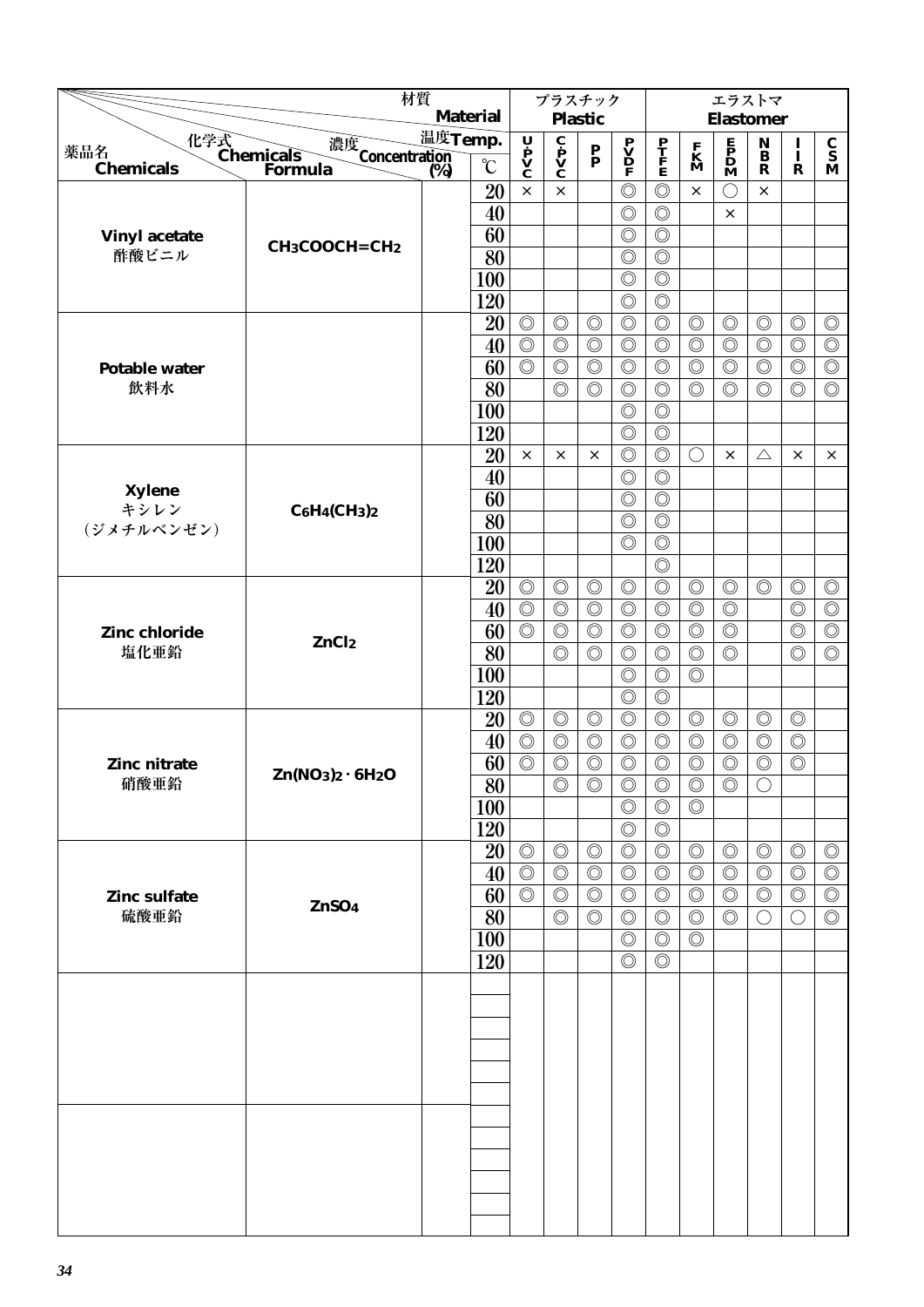## 耐薬品性表50音順索引

**別名のあるものについては( )の中の薬品名で、お調べください。**

| (あ)                  |                        |                | 塩化ニッケル(II)  |                       | 21             |
|----------------------|------------------------|----------------|-------------|-----------------------|----------------|
| 亜塩素酸ナトリウム            |                        | $27\,$         | 塩化バリウム      |                       | $\overline{4}$ |
| アクリル酸エチル             | (プロペン酸エチル)             | 11             | 塩化マグネシウム    |                       | 18             |
| アジピン酸                |                        | -1             | 塩化メチル       | (クロロメタン)              | $20\,$         |
| 亜硝酸ナトリウム             |                        | 29             | 塩酸          |                       | 15             |
| アセトアルデヒド             |                        | 1              | 塩酸アニリン      |                       | $\overline{4}$ |
| アセトン                 |                        | 1              | 塩酸フェニルヒドラジン |                       | 23             |
| アニリン                 |                        | 3              | 塩素ガス(乾)     |                       | $8\,$          |
| 亜麻仁油                 |                        | 18             | 塩素ガス(湿)     |                       | $\, 8$         |
| アミルアルコール             |                        | 3              | 塩素酸         |                       | $8\,$          |
| 亜硫酸                  |                        | 31             | 塩素水         |                       | 8              |
| 亜硫酸ガス(乾)             | (二酸化硫黄)                | 30             |             |                       |                |
| 亜硫酸ガス(湿)             | (二酸化硫黄)                | 30             | (お)         |                       |                |
| 亜硫酸水素ナトリウム           | (重亜硫酸ナトリウム)            | 27             | オキシ塩化リン     | (塩化ホスホリル)             | 24             |
| 亜硫酸ナトリウム             | (亜硫酸ソーダ)               | 30             | オレイン酸       |                       | $22\,$         |
| アリルアルコール             |                        | 2              | 王水          |                       | $\overline{4}$ |
| 安息香酸                 |                        | 5              | オゾン         |                       | $22\,$         |
| 安息香酸ナトリウム            |                        | $27\,$         | オリーブ油       |                       | $22\,$         |
| アンモニアガス              |                        | $\overline{2}$ |             |                       |                |
| アンモニア水               | (水酸化アンモニウム)            | $\overline{2}$ | (か)         |                       |                |
|                      |                        |                | 過酸化水素       |                       | 16             |
| (L)                  |                        |                | 苛性カリ        |                       | $\delta$       |
| イソオクタン               |                        | 17             | ガソリン・サワー    |                       | 14             |
| イソプロピルアルコール          |                        | 17             |             |                       |                |
| イソプロピルエーテル           | (ジイソプロピルエーテル)          | 17             | (き)         |                       |                |
| 飲料水                  |                        | 34             | ギ酸          |                       | 14             |
|                      |                        |                | キシレン        | (ジメチルベンゼン)            | 34             |
| $(\bar{\mathbf{z}})$ |                        |                |             |                       |                |
| エチルアルコール             | (エタノール)                | 12             | $(\leq)$    |                       |                |
| エチルエーテル              | (ジエチルエーテル)             | 11             | グリセロール      | (グリセリン)               | 15             |
| エチルベンゼン              |                        | 12             | クレゾール       |                       | 9              |
| エチレングリコール            |                        | 12             | クロトンアルデヒド   | (2-ブテナール)(プロピレンアルデヒド) | 9              |
| エチレンジアミン             |                        | 12             | クロム酸カリウム    |                       | 25             |
| 塩化亜鉛                 |                        | 34             |             |                       |                |
| 塩化アルミニウム             |                        | $\sqrt{2}$     | (1)         |                       |                |
| 塩化アンモニウム             |                        | 3              | ケイ酸ナトリウム    | (ケイ酸ソーダ)              | 29             |
| 塩化エチル                | (モノクロロエタン)             | 12             | ケイフッ化水素酸    | (ヘキサフルオロケイ酸)          | 13             |
| 塩化エチレン               | (1,2-ジクロロエタン)(二塩化エチレン) | 12             | 軽油          | <b>(ディーゼル油)</b>       | 18             |
| 塩化カリウム               |                        | 25             |             |                       |                |
| 塩化カルシウム              |                        | $\overline{7}$ | (さ)         |                       |                |
| 塩化スルフリル              |                        | 31             | 酢酸アミル       |                       | $\sqrt{3}$     |
| 塩化第一錫{塩化錫(II) }      |                        | 30             | 酢酸アンモニウム    |                       | $\overline{2}$ |
| 塩化第一鉄                |                        | 12             | 酢酸エチル       |                       | 11             |
| 塩化第二水銀               |                        | 19             | 酢酸ナトリウム     |                       | $26\,$         |
| 塩化第二鉄                |                        | 13             | 酢酸鉛(II)     |                       | 17             |
| 塩化銅(II)              | (塩化第二銅)                | 9              | 酢酸ニッケル      |                       | 21             |
| 塩化ナトリウム              |                        | 27             | 酢酸ビニル       |                       | $34\,$         |
| 塩化鉛(II)              |                        | 18             | 酢酸ブチル       |                       | $\,6\,$        |
|                      |                        |                |             |                       |                |
|                      |                        |                |             |                       |                |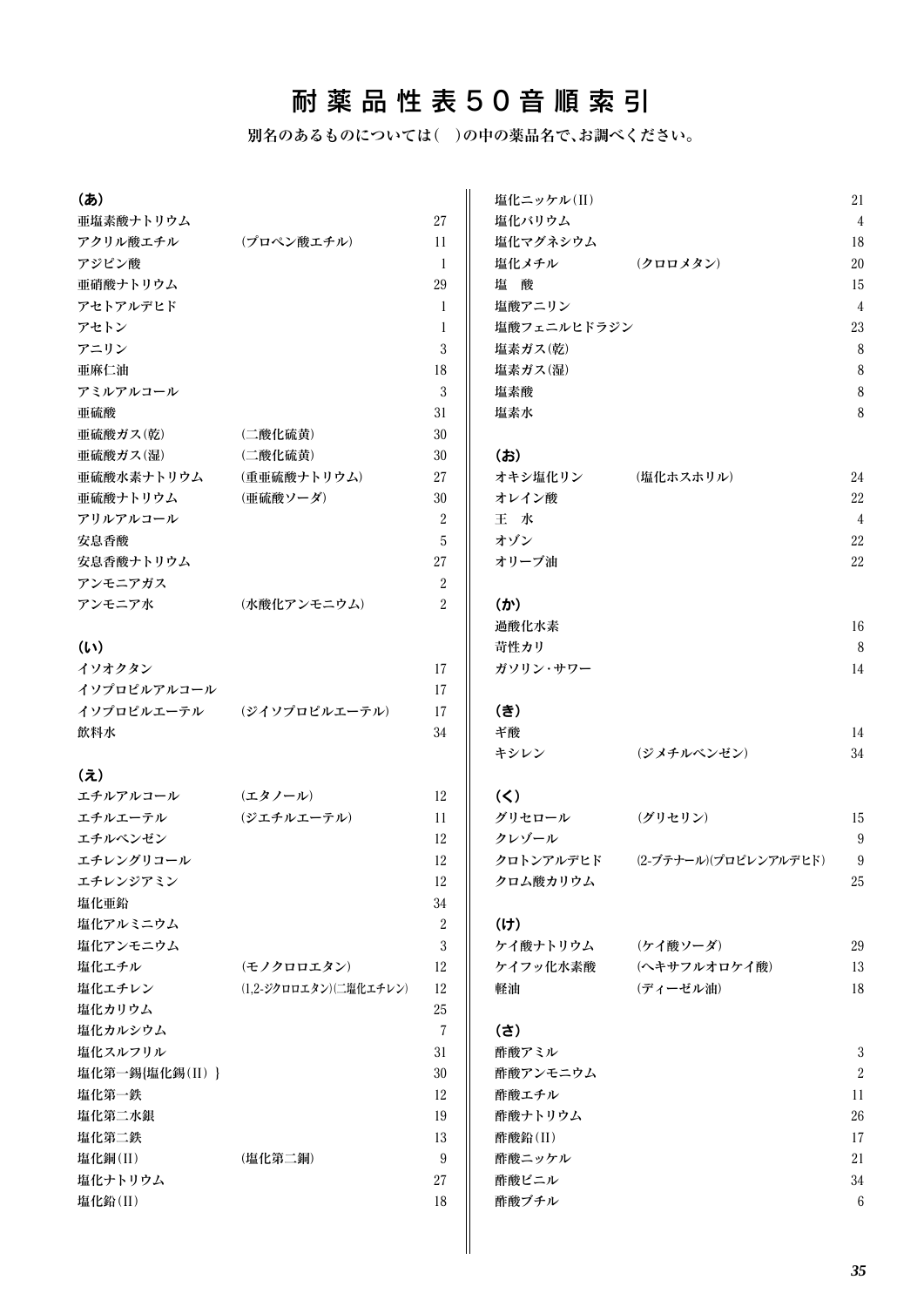| 酢酸メチル    |        | 20 |
|----------|--------|----|
| 三塩化アンチモン |        | 4  |
| 三塩化リン    |        | 24 |
| 三酸化硫黄    | (無水硫酸) | 30 |
| 酸素ガス     |        | 22 |
|          |        |    |

#### (し)

| 次亜塩素酸カルシウム            |           | 7     |
|-----------------------|-----------|-------|
| 次亜塩素酸ナトリウム (次亜塩素酸ソーダ) |           | 28,29 |
| シアン化カリウム              | (青酸カリ)    | 25    |
| シアン化銀                 |           | 26    |
| シアン化第二水銀              |           | 19    |
| ジエチルアミン               |           | 11    |
| 四塩化炭素                 |           | 8     |
| ジオキサン                 |           | 11    |
| ジグリコール酸               |           | 11    |
| シクロヘキサノール             |           | 10    |
| シクロヘキサノン              |           | 10    |
| シクロヘキサン               |           | 10    |
| ジクロロエチレン              |           | 10    |
| ジクロロベンゼン              |           | 10    |
| ジメチルアミン               |           | 11    |
| ジメチルホルムアミド            |           | 11    |
| 臭化カリウム                |           | 25    |
| 臭化水素酸                 |           | 15    |
| 臭化ナトリウム               |           | 27    |
| 臭化メチル                 | (ブロモメタン)  | 20    |
| 臭素水                   |           | 6     |
| 酒石酸                   |           | 32    |
| 硝酸                    |           | 21,22 |
| 硝酸亜鉛                  |           | 34    |
| 硝酸アンモニウム              |           | 3     |
| 硝酸カリウム                |           | 25    |
| 硝酸カルシウム               |           | 7     |
| 硝酸銀                   |           | 26    |
| 硝酸第一水銀                | [硝酸水銀(I)] | 20    |
| 硝酸第一鉄                 |           | 13    |
| 硝酸第二水銀                |           | 19    |
| 硝酸第二鉄                 |           | 13    |
| 硝酸銅(II)               |           | 9     |
| 硝酸ナトリウム               |           | 29    |
| 硝酸鉛                   |           | 18    |
| 硝酸ニッケル(II)            |           | 21    |
| 水酸化バリウム               |           | 4     |
| 硝酸バリウム                |           | 4     |
| 硝酸マグネシウム              |           | 19    |
| 食酢                    |           | 33    |
| シリコン油                 |           | 26    |
| (す)                   |           |       |
| 水銀                    |           | 20    |
| 水酸化カリウム               | (苛性カリ)    | 8     |

水酸化カルシウム フィッシュ アクセス かんしょう かいしょう アイスト アクセス

| 水酸化第二鉄          |             | 12             |
|-----------------|-------------|----------------|
| 水酸化第一鉄          |             | 13             |
| 水酸化ナトリウム        | (苛性ソーダ)     | 28             |
| 水酸化バリウム         |             | $\overline{4}$ |
| 水酸化マグネシウム       |             | 18             |
| 水素              |             | 16             |
| 酢酸              |             | $\mathbf{1}$   |
| ステアリン酸          |             | 30             |
| (せ)             |             |                |
| 青酸              |             | 15             |
| 石油              |             | 23             |
| ゼラチン、にかわ        |             | 14             |
| (t)             |             |                |
| 炭酸アンモニウム        |             | $\overline{2}$ |
| 炭酸カルシウム         |             | $\overline{7}$ |
| 炭酸水素ナトリウム       | (重炭酸ナトリウム)  | 27             |
| 炭酸ナトリウム         |             | 27             |
| 炭酸バリウム          |             | 4              |
| 炭酸マグネシウム        |             | 18             |
| タンニン酸           |             | 31             |
| (ち)             |             |                |
| チオ硫酸ナトリウム (ハイポ) |             | 24             |
| (5)             |             |                |
| デキストリン          |             | 10             |
| テトラエチル鉛         | (四エチル鉛)     | 32             |
| ニしニカーーナカン       | /皿指ルマ レイエハナ | າາ             |

| テトラクロロエタン  | (四塩化アセチレン)           | 32 |
|------------|----------------------|----|
| テトラクロロエチレン | (四塩化エチレン)(パークロロエチレン) | 23 |
| テトラヒドロフラン  | (THF)                | 32 |
| テトラリン      | (テトラヒドロナフタレン)        | 32 |
| テルペンチン     |                      | 33 |
| 天然ガス       |                      | 21 |

#### (と)

| トウモロコシ油    |           | 9  |
|------------|-----------|----|
| 灯油         |           | 17 |
| トリエタノールアミン |           | 33 |
| トリエチルアミン   |           | 33 |
| トリクロロエチレン  |           | 33 |
| トリクロロ酢酸    |           | 32 |
| トルエン       | (メチルベンゼン) | 32 |
|            |           |    |

#### (に)

| 二クロム酸カリウム | (重クロム酸カリウム) | 25 |
|-----------|-------------|----|
| 二酸化炭素(乾)  |             | 7  |
| 二酸化炭素(湿)  |             | 7  |
| ニトロベンゼン   | (ミルバン油)     | 22 |
| 乳酸        |             | 17 |
| 尿         |             | 33 |
| 尿素        |             | 33 |
| 二硫化炭素     |             | 8  |
|           |             |    |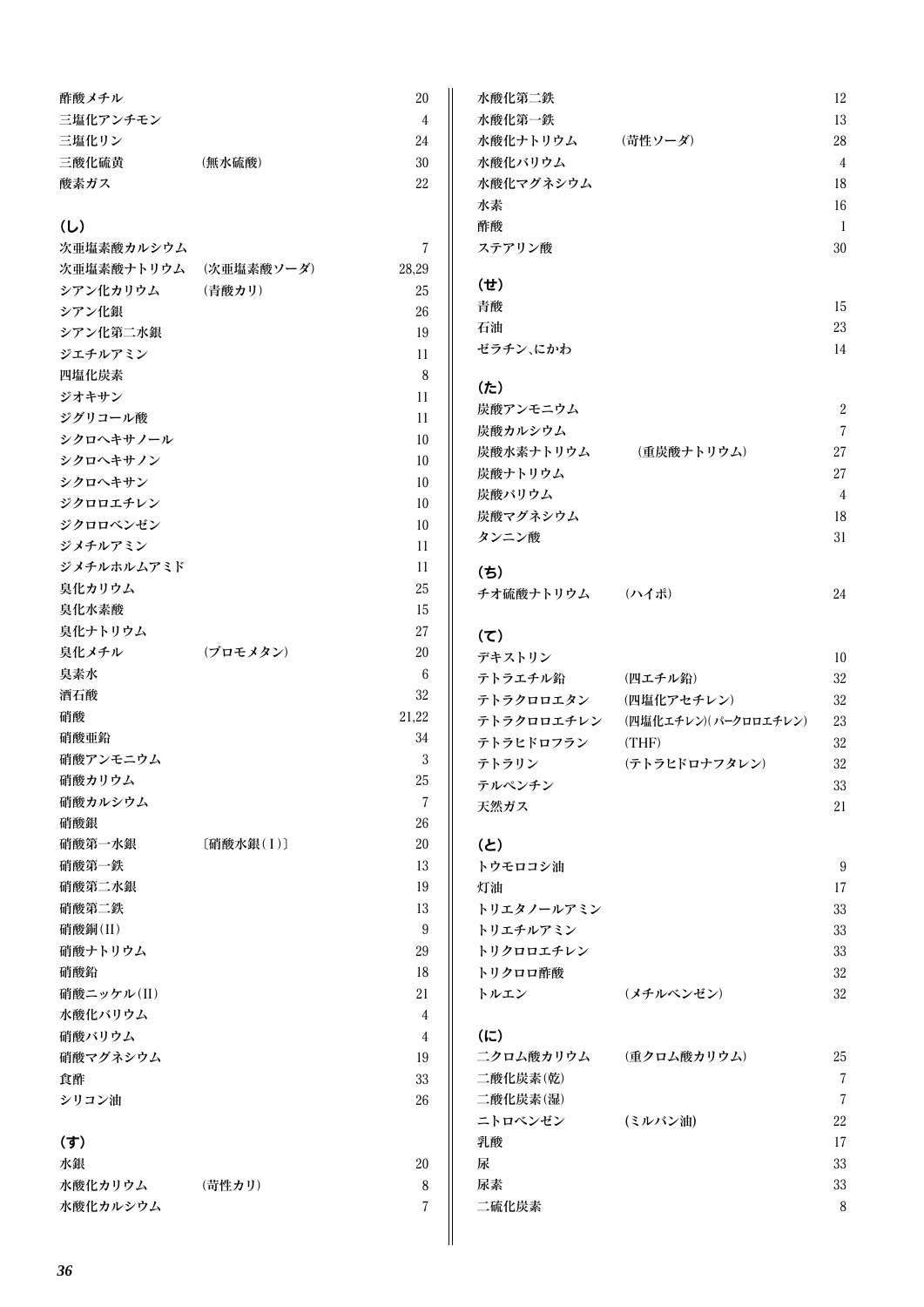| $(l\ddot{\mathbf{t}})$     |                                |                 | メタン                  |                          | 20             |
|----------------------------|--------------------------------|-----------------|----------------------|--------------------------|----------------|
| 発煙硫酸                       | <b>(オレウム)</b>                  | 22              | メチルアルコール (メタノール)     |                          | 20             |
| パラフィンオイル                   |                                | 23              |                      | メチルエチルケトン (MEK) (2-ブタノン) | 20             |
| パルミチン酸                     | (ヘキサデカン酸)                      | 23              |                      |                          |                |
|                            |                                |                 | $(\pm)$              |                          |                |
| (U)                        |                                |                 | モルホリン                |                          | 21             |
| ビール                        |                                | 5               |                      |                          |                |
| ピクリン酸                      | $(2,4,6$ -トリニトロフェノール)          | 24              | $(\phi)$             |                          |                |
| ヒ酸                         |                                | $\overline{4}$  | 有鉛ガソリン               |                          | 14             |
| 氷酢酸                        |                                | 1               |                      |                          |                |
| ピリジン                       |                                | 26              | $\mathbf{r}$         |                          |                |
|                            |                                |                 | ヨウ化カリウム              |                          | 25             |
| (5)                        |                                |                 |                      |                          |                |
|                            | フェニルヒドラジン (ヒドラジノベンゼン)          | 23              |                      |                          |                |
| フェノール                      | (石炭酸)                          | 23              | (5)                  |                          |                |
| ブタジエン                      |                                | 6               | 酪酸                   |                          | $\epsilon$     |
| フタリン                       | (ナフタレン)                        | 21              |                      |                          |                |
| フタル酸                       |                                | 24              | (U)                  |                          |                |
| ブタン                        |                                | $6\phantom{.}6$ | 硫化アンモニウム             |                          | 3              |
| ブチルアルコール                   |                                | 6               | 硫化水素(乾)              |                          | 17             |
| ブチルエーテル (ジブチルエーテル)         |                                | 10              | 硫化水素(水溶液)            |                          | 17             |
| ブチルフェノール                   |                                | $6\phantom{.}6$ | 硫化ナトリウム              |                          | 30             |
| フッ化銅(I)                    |                                | 9               | 硫化バリウム               |                          | 5              |
| フッ化ナトリウム                   |                                | $28\,$          | 硫酸                   |                          | 30,31          |
| フッ酸                        | (フッ化水素酸)                       | 16              | 硫酸亜鉛                 |                          | 34             |
| ブドウ糖                       | <b>(D-グルコース)</b>               | 10              | 硫酸アルミニウム             | (硫酸バンド)                  | $\overline{c}$ |
| フルーツジュース                   |                                | 14              | 硫酸アンモニウム             |                          | 3              |
| フルフリルアルコール                 |                                | 14              | 硫酸カリウム               |                          | 26             |
| プロパン                       |                                | 26              | 硫酸カルシウム              |                          | 7              |
| プロピルアルコール (プロパノール)         |                                | 26              | 硫酸水素ナトリウム (重硫酸ナトリウム) |                          | 27             |
|                            |                                |                 | 硫酸第一鉄                |                          | 13             |
| $(\wedge)$                 |                                |                 | 硫酸第二水銀               |                          | 19             |
| ヘキサン                       |                                | 15              | 硫酸第二鉄                |                          | 13             |
| ヘプタン                       |                                | 15              | 硫酸銅                  |                          | g              |
| ベンジルアルコール                  |                                | 5               | 硫酸ナトリウム              |                          | 29             |
| ベンズアルデヒド                   |                                | 5               | 硫酸鉛                  |                          | 18             |
| ベンゼン                       |                                | 5               | 硫酸ニッケル               |                          | 21             |
|                            |                                |                 | 硫酸バリウム               |                          | 5              |
| (ほ)                        |                                |                 | 硫酸マグネシウム             |                          | 19             |
| ホウ砂                        |                                | 5               | リンゴ酸                 |                          | 19             |
| ホウ酸                        |                                | 6               | リン酸アンモニウム            |                          | $\mathbf{3}$   |
| ホウフッ化水素酸                   | <b>(テトラフルオロホウ酸)</b>            | 13              | リン酸                  | (オルトリン酸)                 | 24             |
| ホスゲンガス                     | (二塩化カルボニル)                     | 23              |                      |                          |                |
|                            | ポリ塩化アルミニウム (塩基性塩化アルミニウム) (PAC) | 25              | リン酸トリクレジル            | (トリクレジルホスフェート)           | 33             |
| ホルムアルデヒド                   | (ホルマリン)                        | 14              | リン酸トリブチル             | (トリブチルホスフェート)            | 32             |
|                            |                                |                 | リン酸ナトリウム             |                          | 29             |
| $(\ddot{\mathbf{t}})$      |                                |                 |                      |                          |                |
|                            |                                |                 |                      |                          |                |
| マレイン酸                      |                                | 19              |                      |                          |                |
|                            |                                |                 |                      |                          |                |
| (む)                        |                                |                 |                      |                          |                |
| 無鉛ガソリン                     |                                | 14              |                      |                          |                |
| 無水クロム酸                     | (三酸化クロム)                       | 8,9             |                      |                          |                |
| 無水酢酸                       |                                | $\mathbf{1}$    |                      |                          |                |
| $(\boldsymbol{\emptyset})$ |                                |                 |                      |                          |                |
|                            |                                |                 |                      |                          |                |
|                            |                                |                 |                      |                          |                |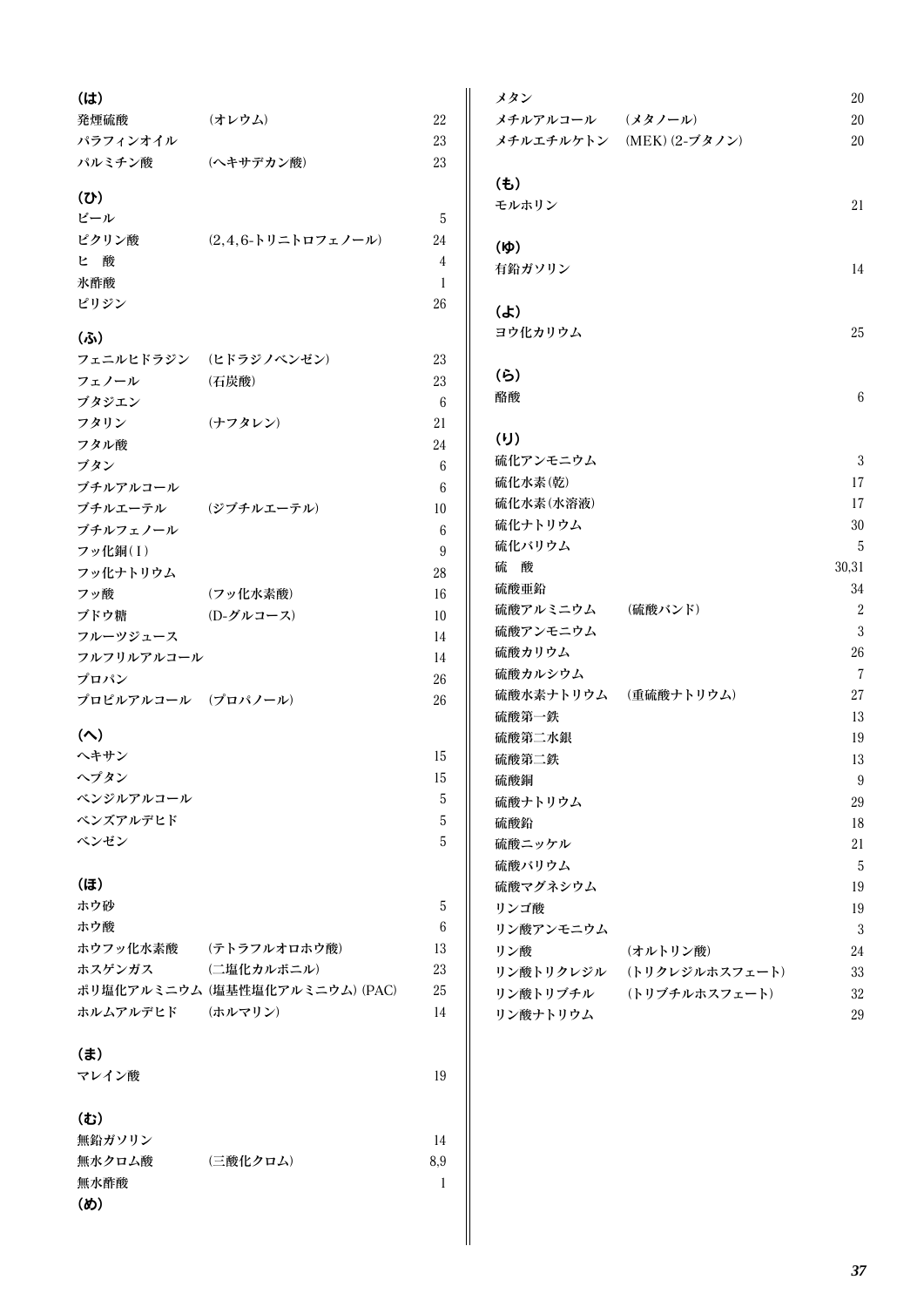### INDEX

#### Please refer to thechemicals in parenthesis of synonyms.

| (A)                         |             | <b>Butyl alcohol</b>        | 6                |
|-----------------------------|-------------|-----------------------------|------------------|
| Acetaldehyde                | 1           | <b>Butyl</b> phenol         | 6                |
| <b>Acetic acid</b>          | 1           | <b>Butyric acid</b>         | 6                |
| <b>Acetic anhydride</b>     | 1           |                             |                  |
| <b>Acetone</b>              | 1           | (C)                         |                  |
| Adipic acid                 | 1           | <b>Calcium carbonate</b>    | 7                |
| <b>Allyl alcohol</b>        | 2           | <b>Calcium chloride</b>     | 7                |
| <b>Aluminum chloride</b>    | 2           | <b>Calcium hydroxide</b>    | 7                |
| <b>Aluminum sulfate</b>     | 2           | <b>Calcium hypochlorite</b> | 7                |
| Ammonia gas                 | 2           | <b>Calcium nitrate</b>      | 7                |
| Ammonia water               | 2           | <b>Calcium sulfate</b>      | 7                |
| <b>Ammonium acetate</b>     | 2           | Carbon dioxide(dry)         | 7                |
| <b>Ammonium carbonate</b>   | 2           | Carbon dioxide(wet)         | 7                |
| <b>Ammonium chloride</b>    | 3           | Carbon disulfide            | 8                |
| <b>Ammonium nitrate</b>     | 3           | Carbon tetrachloride        | 8                |
| <b>Ammonium phosphate</b>   | 3           | Caustic potash              | 8                |
| <b>Ammonium sulfate</b>     | 3           | <b>Chloric</b> acid         | 8                |
| <b>Ammonium sulfide</b>     | $\bf{3}$    | <b>Chlorine gas(Dry)</b>    | 8                |
| <b>Amyl</b> acetate         | 3           | <b>Chlorine gas(Wet)</b>    | 8                |
| Amyl alcohol                | 3           | <b>Chlorine water</b>       | 8                |
| <b>Aniline</b>              | 3           | Chromic anhydride           | 8,9              |
| Aniline hydrochloride       | 4           | <b>Copper chloride</b>      | 9                |
| <b>Antimony trichloride</b> | 4           | <b>Copper fluoride</b>      | 9                |
| Aqua regia                  | 4           | <b>Copper nitrate</b>       | $\boldsymbol{9}$ |
| Arsenic acid                | 4           | <b>Copper sulfate</b>       | 9                |
|                             |             | Corn oil                    | $\boldsymbol{9}$ |
| (B)                         |             | <b>Cresol</b>               | 9                |
| <b>Barium carbonate</b>     | 4           | Croton aldehyde             | 9                |
| <b>Barium chloride</b>      | 4           | Cyclohexane                 | 10               |
| <b>Barium hydroxide</b>     | 4           | Cyclohexanol                | 10               |
| <b>Barium nitrate</b>       | 4           | Cyclohexanone               | 10               |
| <b>Barium sulfate</b>       | 5           |                             |                  |
| <b>Barium sulfide</b>       | 5           | (D)                         |                  |
| <b>Beer</b>                 | 5           | <b>Dextrin</b>              | 10               |
| <b>Benzaldehyde</b>         | 5           | <b>Dextrose</b>             | 10               |
| <b>Benzene</b>              | 5           | <b>Dibutyl ether</b>        | 10               |
| <b>Benzoic</b> acid         | 5           | <b>Dichlorobenzene</b>      | 10               |
| <b>Benzyl alcohol</b>       | $\mathbf 5$ | Dichloroethylene            | 10               |
| <b>Borax</b>                | 5           | <b>Diethylamine</b>         | 11               |
| <b>Boric</b> acid           | 6           | Diglycolic acid             | 11               |
| <b>Bromine water</b>        | 6           | <b>Dimethyl amine</b>       | 11               |
| <b>Butadiene</b>            | 6           | <b>Dimethylformamide</b>    | 11               |
| <b>Butane</b>               | 6           | <b>Dioxane</b>              | 11               |
| <b>Butyl</b> acetate        | 6           |                             |                  |
|                             |             |                             |                  |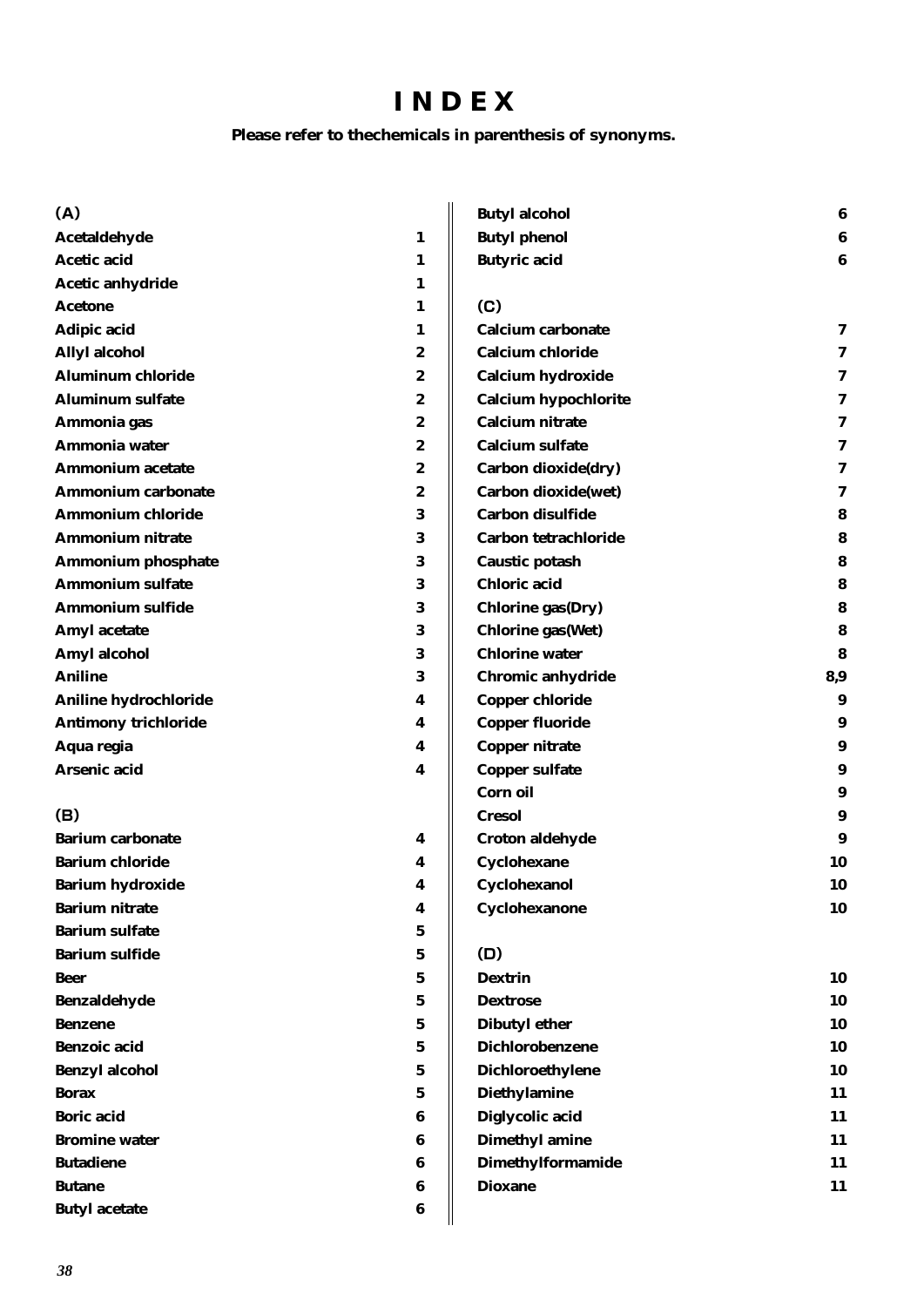| (E)                         |              | (1)                        |       |
|-----------------------------|--------------|----------------------------|-------|
| <b>Ethyl acetate</b>        | 11           | <b>Isooctane</b>           | 17    |
| <b>Ethyl acrylate</b>       | 11           | Isopropyl alcohol          | 17    |
| <b>Ethyl alcohol</b>        | 12           | <b>Isopropyl ether</b>     | 17    |
| <b>Ethyl benzene</b>        | 12           |                            |       |
| <b>Ethyl chloride</b>       | 12           | (K)                        |       |
| <b>Ethyl ether</b>          | 11           | <b>Kerosine</b>            | 17    |
| <b>Ethylene chloride</b>    | 12           |                            |       |
| <b>Ethylene diamine</b>     | 12           | (L)                        |       |
| <b>Ethylene</b> glycol      | 12           | Lactic acid                | 17    |
|                             |              | Lead acetate               | 17    |
| (F)                         |              | <b>Lead chloride</b>       | 18    |
| <b>Ferric chloride</b>      | 13           | Lead nitrate               | 18    |
| Ferric hydroxide            | 12           | <b>Lead sulfate</b>        | 18    |
| <b>Ferric nitrate</b>       | 13           | <b>Light oil</b>           | 18    |
| <b>Ferric sulfate</b>       | 13           | <b>Linseed oil</b>         | 18    |
| <b>Ferrous chloride</b>     | 12           |                            |       |
| <b>Ferrous hydroxide</b>    | 13           | (M)                        |       |
| <b>Ferrous nitrate</b>      | 13           | <b>Magnesium carbonate</b> | 18    |
| <b>Ferrous sulfate</b>      | 13           | <b>Magnesium chloride</b>  | 18    |
| <b>Fluoroboric</b> acid     | 13           | <b>Magnesium hydroxide</b> | 18    |
| <b>Fluosilicic acid</b>     | 13           | <b>Magnesium nitrate</b>   | 19    |
| Formaldehyde                | 14           | <b>Magnesium sulfate</b>   | 19    |
| <b>Formic acid</b>          | 14           | Maleic acid                | 19    |
| <b>Fruit juice</b>          | 14           | <b>Malic acid</b>          | 19    |
| <b>Fuming sulfuric acid</b> | 22           | <b>Mercuric chloride</b>   | 19    |
| <b>Furfuryl alcohol</b>     | 14           | Mercuric cyanide           | 19    |
|                             |              | <b>Mercuric nitrate</b>    | 19    |
| (G)                         |              | Mercuric sulfate           | 19    |
| <b>Gasoline-leaded</b>      | 14           | Mercurous nitrate          | 20    |
| <b>Gasoline-sour</b>        | 14           | <b>Mercury</b>             | 20    |
| <b>Gasoline-unleaded</b>    | 14           | <b>Methane</b>             | 20    |
| Gelatin&Glue                | 14           | <b>Methyl acetate</b>      | 20    |
| <b>Glacial</b>              | $\mathbf{1}$ | <b>Methyl alcohol</b>      | 20    |
| <b>Glycerol</b>             | 15           | <b>Methyl bromide</b>      | 20    |
|                             |              | <b>Methyl chloride</b>     | 20    |
| (H)                         |              | <b>Methyl ethyl ketone</b> | 20    |
| Heptane                     | 15           | <b>Morpholine</b>          | 21    |
| <b>Hexane</b>               | 15           |                            |       |
| Hydrobromic acid            | 15           | (N)                        |       |
| Hydrochloric acid           | 15           | <b>Naphthalene</b>         | 21    |
| Hydrofluoric acid           | 16           | <b>Natural</b> gas         | 21    |
| <b>Hydrogen</b>             | 16           | <b>Nickel acetate</b>      | 21    |
| Hydrogen cyanide            | 15           | <b>Nickel sulfate</b>      | 21    |
| Hydrogen peroxide           | 16           | Nickel(II) chloride        | 21    |
| Hydrogen sulfide(Aqueous)   | 17           | Nickel(II) nitrate         | 21    |
| Hydrogen sulfide(Dry)       | 17           | Nitric acid                | 21,22 |
|                             |              | Nitrobenzene               | 22    |
|                             |              |                            |       |

 $21,22$